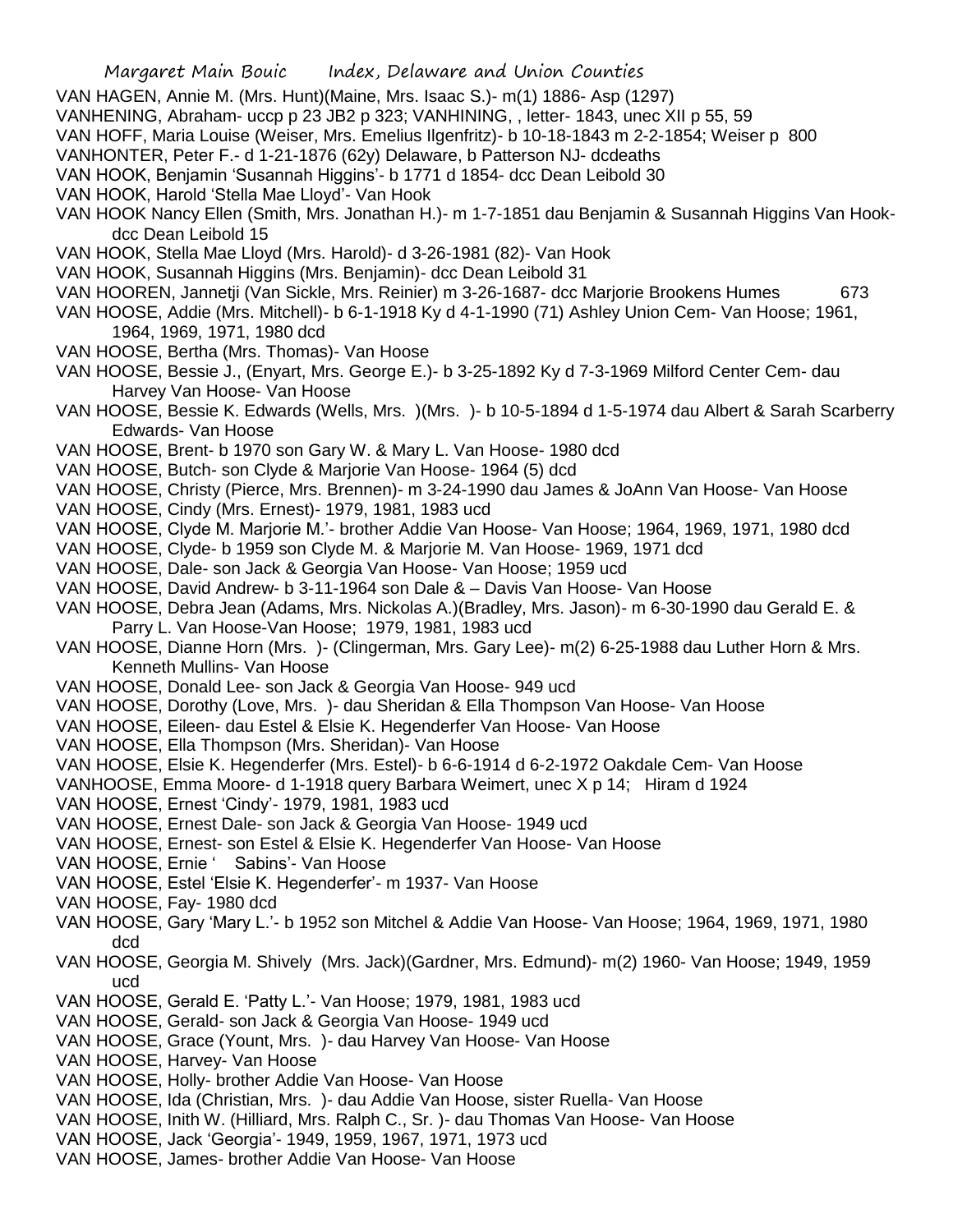Margaret Main Bouic Index, Delaware and Union Counties VAN HOOSE, James 'JoAnn'- parents of Christy Van Hoose- Van Hoose VAN HOOSE, Jean- dau Mitchell & Addie Van Hoose- 1961 (16), 1964 dcd VAN HOOSE, Jessmyn Anne- b 1985 dau Ernie & —Sabins Van Hoose- Van Hoose VAN HOOSE, Joan (Fisher, Mrs. )- dau Addie Van Hoose- Van Hoose VAN HOOSE, JoAnn (Mrs. James)- Van Hoose VAN HOOSE, Juli Ann Toops (Mrs. William Dean)- m 11-24- Dau Richard & Jonnie Tuller - Van Hoose VAN HOOSE, Julie Hopper (Mrs. Nathan)- m 7-12-1997 dau Michael & Betty Hopper- Van Hoose VAN HOOSE, Karen Sue- dau Lonie D. Van Hoose- Van Hoose VAN HOOSE, Leah- (7-1985) dau Ernie & Sabins Van Hoose- Van Hoose VAN HOOSE, Lisa- dau Dale & – Davis Van Hoose- Van Hoose VAN HOOSE, Londie D.- son Thomas Van Hoose- Van Hoose VAN HOOSE, Malenday (Pauline)- b 1961 dau Sheridan & Ella Thompson Van Hoose- Van Hoose VAN HOOSE, Marjorie M. (Mrs. Clyde M.)- 1969, 1971, 1980 dcd VAN HOOSE, Mark- 1980 dcd VAN HOOSE, Martha (Orahood, Mrs. )- dau Sheridan & Ella Thompson Van Hoose- Van Hoose VAN HOOSE, Mary- dau Harvey Van Hoose- Van Hoose VAN HOOSE, Mary L. (Mrs. Gary)- 1971, 1980 dcd VAN HOOSE, Maude (Tackett, Mrs. )- dau Harvey Van Hoose- Van Hoose VAN HOOSE, Mick- 1980 dcd VAN HOOSE, Mindy- b 1976 dau Gary W. & Mary L. Van Hoose- 1980 dcd VAN HOOSE, Mitchell 'Addie'- d 2-8-1964 (52) bur Ky- Van Hoose; 1964 dcd VAN HOOSE, Nathan 'Julie Hopper'- b 1978 m 7-12-1997 son Rev. Gary W. & Mary L. Van Hoose- Van Hoose; 1980 dcd VAN HOOSE, Pansy F. (Mrs. Ronnie)- 1980 dcd VAN HOOSE, Patty L. (Mrs. Gerald E.)- Van Hoose; 1979, 1981, 1983 ucd VAN HOOSE, Ralph- brother Addie Van Hoose- Van Hoose VAN HOOSE, Rhonda- b 1974 dau Ronnie & Pansy RA. Van Hoose- 1980 dcd VAN HOOSE, Rickey- b 1954 son Mitchell & Addie Van Hoose- Van Hoose; 1964, 1969, 1971 dcd VAN HOOSE, Ronnie 'Pansy F.'- son Mitchell & Addie Van Hoose- Van Hoose; 1961(13), 1964, 1980 dcd VAN HOOSE, Ronnie- b 1971 son Ronnie & Pansy F. Van Hoose- 1980 dcd VAN HOOSE, Rozella "Faye" d 3-11-1984 (44) Ashley Union Cem- dau Addie Van Hoose- Van Hoose VAN HOOSE, Ruella (Castle, Mrs. )- sister Rozella Van Hoose- dau Addie- Van Hoose VAN HOOSE, Sheridan 'Ella Thompson' Van Hoose VAN HOOSE, Thomas 'Martha'- b 10-15-1893 d 3-11-1975 son Sheridan & Ella Thompson Van Hoose- Van Hoose VAN HOOSE, Tilda Ann (Adams, Mrs. )- sister Addie Van Hoose- Van Hoose VAN HOOSE, Tom- brother Addie Van Hoose- Van Hoose VAN HOOSE, Wanda- dau Clyde & Marjorie Van Hoose- 1964 dcd VAN HOOSE, William Dean 'Julie Ann Toops'- m 11-24- Son Delmer & Racheal Van Hoose- Van Hoose VAN HOOSEN, Electa Hayes (Mrs. )- dau Daniel B. & Priscilla Ferris Hayes- Bean 161; Hayes 116; Maugans

- Anc p 108 VANHOOZIER, Amanda Lyn Nott (Mrs. David)- m 8-12-1978 dau Rev. Raymor & Nancianna Bishop Nott-
	- Bishop
- VANHOOZIER, David 'Amanda Lyn Nott'- m 8-12-1978 -Bishop
- VANHOOZIER, Honna- dau David & Amanda Lyn Nott Vanhoozier- Bishop
- VANHOOZIER, Kevin Ross- b 4-18-1989 son David & Amanda Lyn Nott Vanhoozier- Bishop
- VANHOOZIER, Logan- son David & Amanda Lyn Nott Vanhoozier- Bishop
- VAN HORN, Little Account Book- dcga 1999 p 12
- VAN HORN, Abraham D.- 1915 uch p 130-183, 184; Marysville p 57; 1883 uch III p 341, 367, 368, 373, 381
- VAN HORN, Anna- dau Thomas & Sarah Wyatt Van Horn- Bybee letter
- VAN HORN, Beatrice (Haynes, Mrs. )- dau Elmer & Nora North Van Horn- Van Horn
- VAN HORN, Birtle 'Helen'- b 8-29-1902 d 4-25-1981 Price Cem- son Elmer & Nora North Van Horn- Van Horn
- VAN HORN, Carol L. (Smith, Mrs. George)- dau Robert H. & Helen Baum Van Horn- Van Horn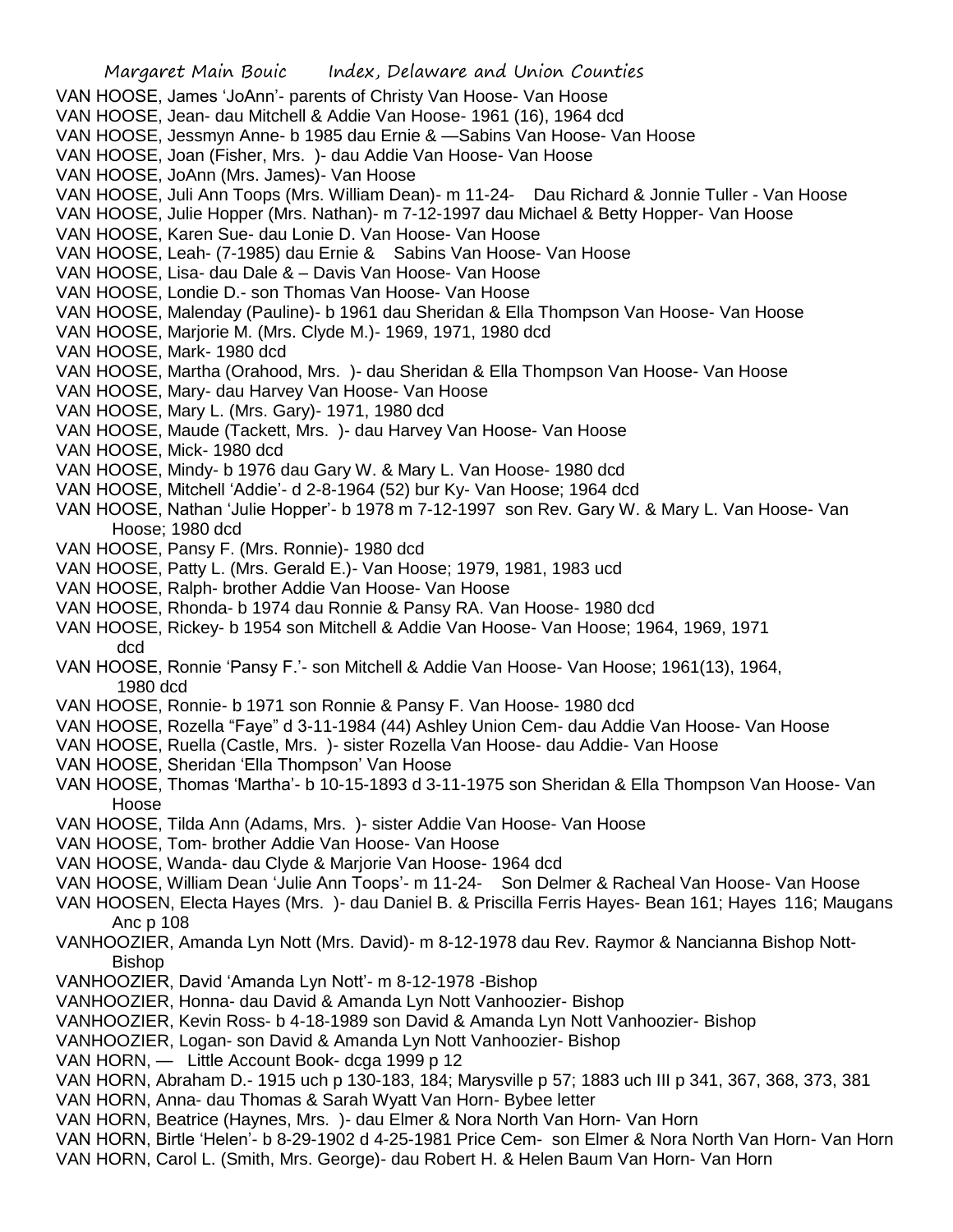VAN HORN, C. O.- dumch p 192

- VAN HORN, Daisy Sperry (Burrer, Mrs. )(Mrs. )- b 1878 d 1958 bur Sunbury- dau Isaac T. & Sophronia Cummins Sperry- Sunbury p 137
- VAN HORN, Delores Elizabeth (Holl, Mrs. Paul Richard)- b 11-25-1924 m 6-21-1947 dau Joseph Addison & Margaret Elizabeth Rabold Van Horn- Weiser p 721
- VAN HORN, Denise Kay- b 10-22-1952 dau Robert Joseph & Jean Marie Mayers Van Horn- Weiser p 722
- VAN HORN, Diane Marie- b 9-4-1946 dau Harold Arthur & Ethel Margaret Manon Van Horn- Weiser p 128
- VAN HORN, Eliza B. (Spalding, Mrs. John)- m 8-31-1864 dcm
- VAN HORN, Elizabeth- query by Mrs. F. c. Willcockson- dcga 1988 p 58
- VAN HORN, Elizabeth ( Allen, Mrs. Seth H.)- b 1-1-1810 m 11-8-1829 d 2-21-1891 Radnor Tp granddau of H. Perry- dg 2-13-1892 Cry Ab p 45
- VAN HORN, Elisabeth (Carpenter, Mrs. Charles)- m 7-3-1917 Loudon Co. Va.- Carpenter Bible; dcga 1999 p 13
- VAN HORN, Elizabeth (Galbraith, Mrs. Joseph)- ped Margaret McFadden Markley #20 29- unec III p 25
- VAN HORN, Elizabeth (Moore, Mrs. James)- m 3-6-1808, onwq I
- VAN HORN, Elizabeth- dau Thomas & Sarah Wyatt Van Horn- Bybee letter
- VAN HORN, Ella- dau Col. J. J. & Margaret E. Van Horn- dg 8-11-1903, Cry Ab p 195; Del. Pres. Church, dcga 1999 p 20; dcga 1995 p 4
- VAN HORN, Elmer 'Nora North'- Van Horn
- VAN HORN, Ethel Margaret Manon (Mrs. Harold Arthur)- b 12-7-1919 m 6-20-1936 dau Jerry Burkholder & Ida Mae Stern Manon- Weiser p 128
- VAN HORN, Eva- d 10-9-1967 (91) bur near Sparta- Van Horn
- VAN HORN, Ezekiel- 1880 dch p 210, 519; dcga 1992 p 56, tax duplicate Radnor Tp
- VAN HORN, Frank- son Col. J. J. & Margaret E. Van Horn- dg 8-11-1903, Cry Ab p 195; dcga 1999 p 20, Del. Presby. Ch. ; dcga 1995 p 4
- VAN HORN, Fred B.- son Jack T. & Rebecca Frances Boylan Van Horn- Maugans Anc p 232
- VAN HORN, Gail Marie- b 8-25-1950 dau Robert Joseph & Jean Marie Myers Van Horn- Weiser p 722
- VAN HORN, George W.- son Thomas & Sarah Wyatt Van Horn- Bybee letter
- VAN HORN, Gerard- son Walter & Nancy Van Horn- 1850C Delaware Town 1037 p 81 (12,O)
- VAN HORN, Gilbert- 1908 dch p 30
- VAN HORN, Girard- 1908 dch p 407
- VAN HORN, Gwendolyn Bartruff (Mrs. Robert Gordon)- Van Horn
- VAN HORN, H,- 1880 dch p 270; 1908 dch p 120; dcga 1993 p 53, tailor, Pioneer
- VAN HORN, Harold Arthur 'Ethel Margaret Manon'- b 3-10-1914 m 6-20-1936- Weiser p 128
- VAN HORN, Harold Eugene- b 10-29-1939 son Harold Arthur & Ethel Margaret Manon Van Horn- Weiser p 128
- VAN HORN, Harriett- dau Thomas & Sarah wyatt Van Horn- Bybee letter
- VAN HORN, Harriett- dau Walter & Nancy Van Horn- 1850C Delaware Town 1037 p 81 (6,O)
- VAN HORN, Helen Baum (Mrs. Robert H.)- Van Horn
- VAN HORN, Helen- d 12-11-1917 (10m) dau Jesse & Mayme Hart Van Horn- dg 12-18-1917 Cry Ab p 111
- VAN HORN, Henry- son Joseph Van Horn- dcw Bk 3 p 263
- VAN HORN, Henry 'Mary Powers- m 11-25-1830 d 8-3-1855 Powers Pat p 161, 173, 174, 192, 196, 242, 323; dcw Bk 3 p 263 will; 1835 men p 24 #188 p 40 Delaware Tp; 1850C Delaware Town 976 p 77 (43,Pa) VAN HORN, Hester- dau Thomas & Sarah Wyatt Van Horn- Bybee letter
- VANHORN, H. M.- d 1-19-1899 (62-5-4) Delaware, b Perry Col. Ohio, father Johnson- dcdeaths
- VANHORN, Isaac- dcga 1987, land, dcga 1986 grantor p 23; dcga 1987, 47, 59; dcga 1989 p 54, Concord Tp 1826l 1994 delinqent land, 1820, non resident; Harmony Tp 1826 tax duplicate, dcga 1990 p 24
- VAN HORN, Jack T. 'Rebecca Frances Boylan'- Maugans Anc p 232
- VAN HORN, Jackie Rae- b 3-25-1956 ch Harold Arthur & Ethel Margaret Manon Van Horn- Weiser p 128
- VAN HORN, James Jerry- b 10-4-1947 son Harold Arthur & Ethel Margaret Manon Van Horn- Weiser p 128 VAN HORN, James J.- 1908 dch p 407
- VAN HOTN, James- 28th Inf. Phillipines- son Col J. J. & Margaret E. Van Horn- dg 8-11-1903, Cry Ab p 195 VAN HORN, James 'Mary Nash'- m 8-6-1832- Nash p 294
- VAN HORN, James- son Thomas & Sarah Wyatt Van Horn- Bybee letter
- VAN HORN, Janet- ch Thomas & Sarah Wyatt Van Horn- Bybee letter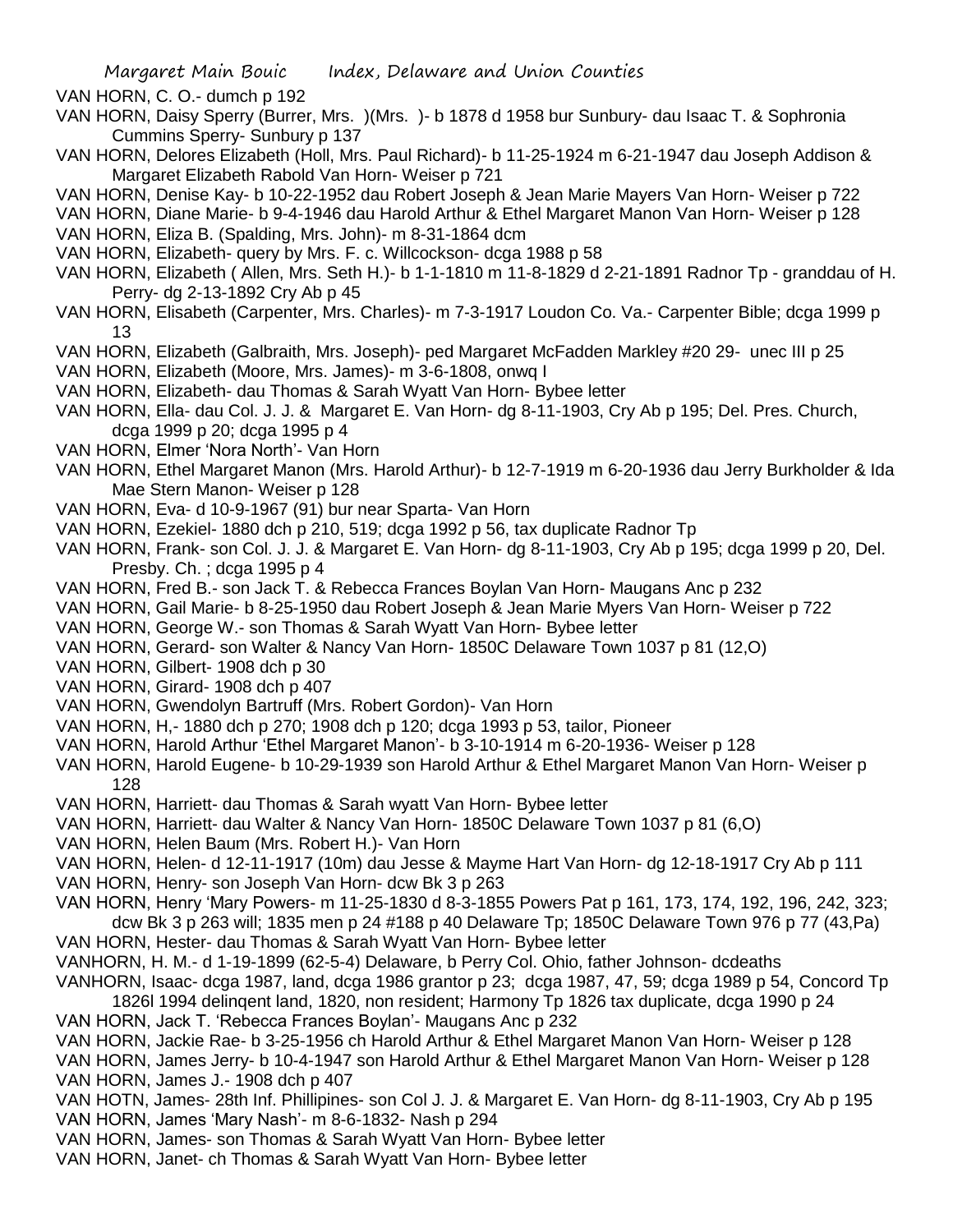- VAN HORN, Jean Marie Myers (Mrs. Robert Joseph)- b 7-31-1930 m 11-19-1948- Weiser p 722
- VAN HORN, Jesse 'Mayme Hart'- dg 12-18-1917 Cry Ab p 111
- VAN HORN, Col. J. J. 'Margaret E.'- bur Mt. Gilead- dg 8-11-1903, Cry Ab p 195
- VAN HORN, ----(Collins, Mrs. Capt.)- dau Col. J. J. & Margaret E. Van Horn- dg 8-11-1903, Cry Ab p 195
- VAN HORN, John- dg 2-14-1908 p 2, dcga 1992 p 28
- VAN HORN, John- son Thomas & Sarah Wyatt Van Horn- Bybee letter
- VAN HORN, Joseph Addison 'Margaret Elizabeth Rabold'- b 10-11-1904 m 6-19-1924- Weiser p 721
- VAN HORN, Joseph- brother Henry Van Horn- dcw Bk 3 p 263
- VAN HORN, Joyce LaVonne (Bass, Mrs. Murrell Leroy)- b 1-2-1937 m 5-8-1953 dau Harold Arthur & Ethel Margaret Manon Van Horn- Weiser p 128
- VAN HORN, K. (Mrs. Robert G.)- Gwen K- 1975, 1981 ucd
- VAN HORN, Kenneth- d 1-17-1965 (15) son William & Willa Van Horn- Van Horn
- VAN HORN, Leroy- son Walter Van Horn- dg 12-10-1885, Cry Ab p 121
- VAN HORN, Dr. Lou M.- dau Walter Van Horn- dg 12-10-1885, Cry Ab p 121
- VAN HORN, L. N.- 1870C Delaware Town p 304 (29)
- VAN HORN, Louisa M.-dau Walter & Nancy Van Horn- 1850C Delaware Town 1037 p 81 (16,O)
- VAN HORN, Lydia Fay (Kihorn, Mrs. John)- b 10-26-1864 d 1934 dau Jack T. & Rebecca Frances Boylan Van Horn- Maugans Anc p 232
- VAN HORN, Margaret E. (Mrs. Col. J. J.)- d Sunday bur Mt. Gilead- dg 8-11-1903, Cry Ab p 195
- VAN HORN, Margaret Elizabeth Rabold (Mrs. Joseph Addison)- b 10-24-1906 m 6-19-1924 dau Walter Alvin & Maude Elvira Forrest Rabold- Weiser p 721
- VAN HORN, Marim DeKeele- son Walter & Nancy Van Horn- 1850C Delaware Town 1037 p 81 (13,O)
- VAN HORN, Marion D.- sibling of Dr. Lou Van Horn- dg 12-10-1885 Cry Ab p 121
- VAN HORN, Mary (Armstrong, Mrs. William)- m 5-19-1864 dcd
- VAN HORN, Mary Nash (Mrs. James)- m 8-6-1832- Nash p 294
- VAN HORN, Mary Powers (Mrs. Henry)(Armstrong, Mrs. William)- b 12-9-1806 m(1) 11-25-1830 (2) 5-19-1864 d 2-5-1891 dau Avery Junior & Prudence Benjamin Powers- Powers Pat p 173, 175. 185, 192, 195,
	- 197, 242; 1850C Delaware Town 976 p 77 (40,O); dg 4-14-1891 Cry Ab p 52
- VAN HORN, Mayme Hart (Mrs. Jesse)- dg 12-18-1917 Cry Ab p 111
- VAN HORN, Melissa "Missy" (Pine, Mrs. )- dau Charles & Rachel Van Horn- mother of Joe Pine- engaged to Franz Gantner- Van Horn
- VAN HORN, Nancy (Mrs. ) committed suicide Monday, dg 5-15-1868 Cry Ab p 68
- VAN HORN, Nancy (Mrs. Walter)- 1850C Delaware Town 1037 p 81 (40,Ky)
- VAN HORN, Newton L.- son Walter & Nancy Van Horn- 1850C Delaware Town 1037 p 81 (8,O)
- VAN HORN, Nora North (Mrs. Elmer)- Van Horn
- VAN HORN, O. M. P.- ch Walter & Nancy Van Horn- 1850C Delaware Town 1037 p 81 (5,O)
- VAN HORN, Ora B.- b 1879 d 10-19-1892 ch Jack T. & Rebecca Frances Boylan Van Horn- Maugans Anc p 232
- VAN HORN, Patience (Sifford, Mrs. Harry)- m 11-1821 Zanesville- dcga p 1, Del Pat. & Fr. Chr.
- VAN HORN, Rebecca Frances Boylan (Mrs. Jack T.)- b 5-25-1859 d 4-22-1940 dau John Boylan & Lydia Brown Boylan- Maugans Anc p 232
- VAN HORN, Robert Gordon 'Gwendolyn K. Bartruff''- b NJ d 6-24-1998 (48) son Robert H. & Helen Baum Van Horn- Van Horn; 1975, 1979, 1981, 1983 ucd
- VAN HORN, Robert Joseph 'Jean Marie Myers'- b 10-29-1926 m 11-10-1948 son Joseph Addison & Margaret Elizabeth Rabold Van Horn- Weiser p 722
- VAN HORN, Lt. Robert- 19th Inf- son Col. J. J. & Margaret E. Van Horn- dg 8-11-1903, Cry Ab p 195
- VAN HORN, Roger Lea- b 7-19-1950 son Harold Arthur & Ethel Margaret Manon Van Horn- Weiser p 128
- VAN HORN, Sally Ann- b 11-18-1948 dau Harold Arthur & Ethel Margaret Manon Van Horn- Weiser p 128
- VAN HORN, Sandra Kay- b 1-27-1943- dau Harold Arthur & Ethel Margaret Manon Van Horn- Weiser p 128
- VAN HORN, Sandra (Long, Mrs. Dr. Jay Richard)- McKitrick p 344
- VAN HORN, Sarah E.- dau Walter & Nancy Van Horn- 1850C Delaware Town 1037 p 81 (10,O)
- VAN HORN, Simeon- brother Henry Van Horn- dcw Bk 3 p 263
- VAN HORN, Simon- 1840C Marlborough Tp p 256 (30-40); dcga 1988 p 68, 1840C Waldo
- VAN HORN, Steve Allen- b 5-2-1954 son Harold Arthur & Ethel Margaret Manon Van Horn- Weiser p 128
- VAN HORN, Thomas- Marion Co, adm notice, dcga p 41 Delaware Patron & Franklin Chronicle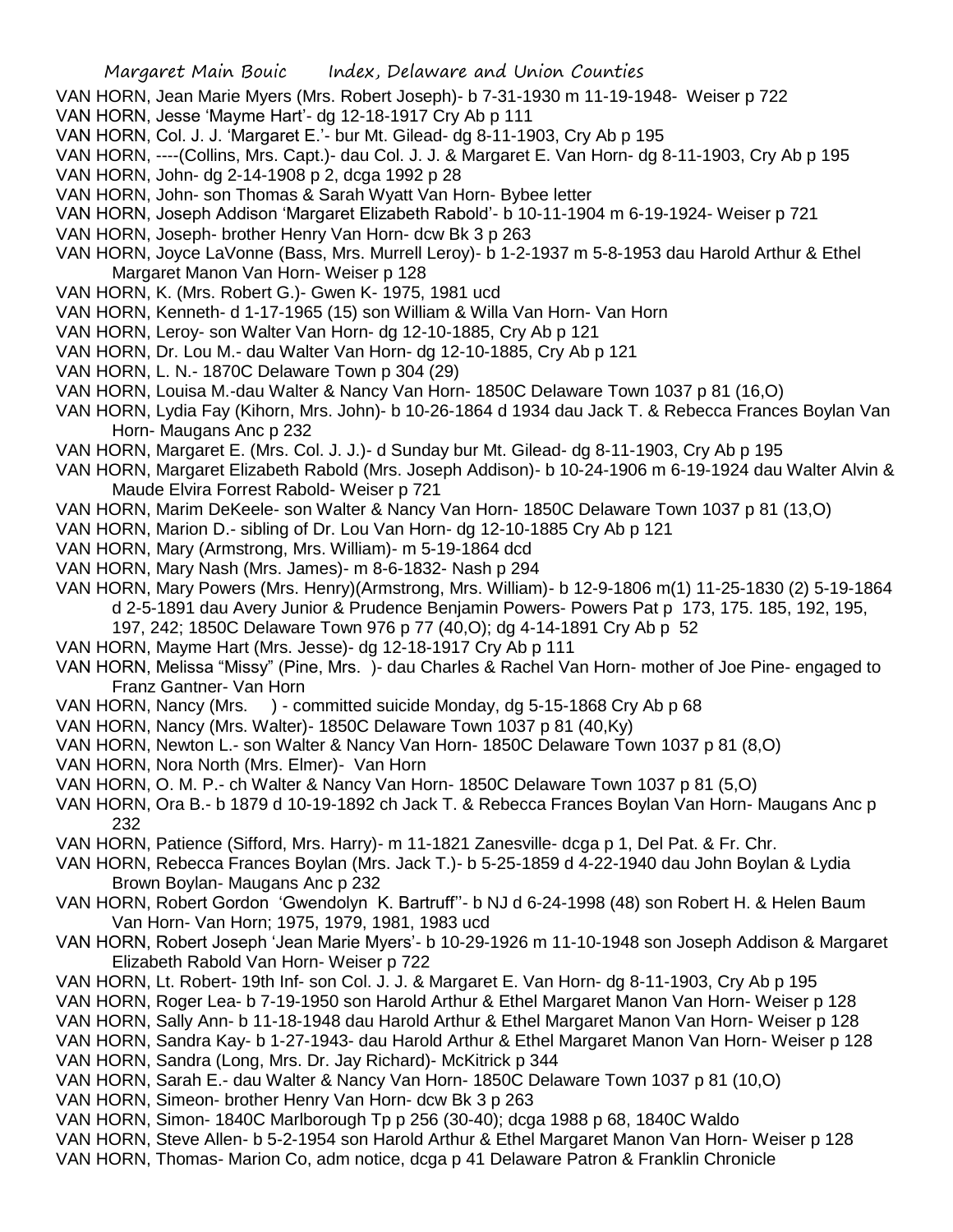- VAN HORN, Thomas- 1880 dch p 318; 1908 dch p 452; 1976 dch p 12; poll book, 1st election, 1808, dcga 1992 p 56, 1994 p 10; 1826 tax duplicate, dcga 1990 p 57, 71
- VAN HORN, Virginia Lae Van Horn (Bass, Mrs. George Joseph)- b 1-3-1938 m 8-8-1954 dau Harold Arthur & Ethel Margaret Manon Van Horn- Weiser p 128
- VAN HORN, Walter d suddenly Tuesday, Union St, dg 3-2-1860 Cry Ab p 11
- VAN HORN, Walter- father of Dr. Lou Van Horn- dg 12-12-1885 Cry Ab p 121
- VAN HORN, Walter- dcga p 61 Ohio State Gazette, ranaway from Matthias Kinsell October 24, 1833 (19 years)
- VAN HORN, Walter 'Nancy'- brother William M. Van Horn-; gr-grandfather of Lucille C. Bybee; Bybee letter; 1835 men p 24 # 205 p 40, Delaware Tp; 1850C Delaware Town 1037 p 81 (35,O); Mexican War, dcga 1994 35
- VAN HORN, Walter- son Thomas & Sarah Wyatt Van Horn- Bybee letter
- VAN HORN, Willa (Mrs. (William)(Dill, Mrs. )- Van Horn
- VAN HORN, William Flethber- b 7-3-1881 son Jack T. & Rebecca Frances Boylan Van Horn- Maugans Anc p 232
- VAN HORN, William- brother Henry Van Horn- dcw Bk 3 p 263
- VAN HORN, William M.- son Thomas & Sarah Wyatt Van Horn- Bybee letter
- VAN HORN, William 'Willa'- Van Horn
- VAN HORNE, Henry 'Mary Powers' d 8-3-1855, m 1830 Olen Gaz 8-10-1855 Cry Ab Newspapers 1821- 1857; 1850C Delaware Town 1083 p 84 (44,Pa)
- VAN HORNE, John- 1880 dch p 282; Second Lieut, Mexican War
- VAN HORNE, Mary Powers (Mrs. Henry) m 1830 Olen Gaz 8-10-1855 Cry Ab Newspapers 1821-1857; 1850C Delaware Town 1083 p 84 (35,Pa)
- VAN HORNE, Sallie E. (Duvall, Mrs. George T.)- m 1-1-1860 dcm
- VANHORTEN, infant b 1-5-1878 Porter Tp son Harrison & Elizabeth Reynolds Vanhorten- dcbirths
- VANHORTEN, Cora Dell- b 6-16-1870 Trentotn Tp dau Chas. W. & Nancy R. Skinner Vahorten,- dcbirths
- VAN HOUGHTON, Esther M. (Darah, Mrs. Alexander)- m 9-20-1846 dcm
- VAN HOUSE, Carmalita (Mrs. Ralph)- 1959 ucd
- VAN HOUSE, Ralph 'Carmalita'- 1959 ucd
- VAM HOUSE, Ralph- son Ralph & Carmalita Van House- 1959 ucd
- VAN HOUTE, Almira (Battey, Mrs. Alfrd)- m 1868- Powell p 332
- VAN HOUTE, Anna Maria- Sunbury Cem- Powell p 40
- VAN HOUTE, Benjamin R.- Sunbury Cem- Powell p 41
- VAN HOUTE, David- d 3-26-1842 (398y) Sunbury Cem- Powell p 40
- VAN HOUTE, David J.- d 4-16-1848 (2y) Sunbury Cem, Powell p 41
- VAN HOUTE, Harriet E.- d 6-16-1843 (17m6d) dau P. R. & A. E. Sunbury Cem- Powell p 40
- VAN HOUTE, Hester M.- Sunbury Cem, Powell p 40
- VAN HOUTE, Jacob- Sunbury Cem- Powell p 40
- VAN HOUTE, John H. W.- Sunbury Cem- Powell p 41
- VAN HOUTE, Josephine- d 9-14-1830 (8y) Sunbury Cem- Powell p 41
- VAN HOUTE, Margaret- Sunbury Cem, Powell p 40
- VAN HOUTE, Mary R. W.- Sunbury Cem- Powell p 40
- VAN HOUTE, Sarah J.- Sunbury Cem- Powell p 41
- VAN HOUTE, Sarah A.- d 6-11-1858 (48-6-4) Sunbury Cem p 42
- VAN HOUTEN, -1908 dch p 407; dcga 1999 o 7
- VAN HOUTEN, Ada McKitrick (Mrs. Harley)- b 2-1893 dau Archie Alexander & Tillie Niner McKitrick McKitrick p 311
- VAN HOUTEN, Alice E. (Mrs. Peter R)- d 10-19-1851 (34y) Sunbury Cem, Powell p 40; Pabst p 8 p 21, 25; 1850C Berkshire Tp 274 p 28 (32,Pa)
- VAN HOUTEN, Alice J.- 1869 wsc p 13; 1870C Delaware Town p 301 (15)
- VAN HOUTEN, Mrs. sister of Alvira L. Converse- dg 8-8-1878 Cry Ab p 32
- VAN HOUTEN, Andrew- Soldier, Franklin Col dg 11-3-1893, dcga 1989 p 55
- VANHOUTEN, Benjamin H.- 1870C Porter Tp p 452 (30); 1890 Trenton Tax, dcga 1999 p 24
- VAN HOUTEN, Catherine- 1850C Trenton Tp 774 p 66 (60, NJ)
- VAN HOUTEN, Dr. C. D.- 1908 dch p 424; Sunbury p 143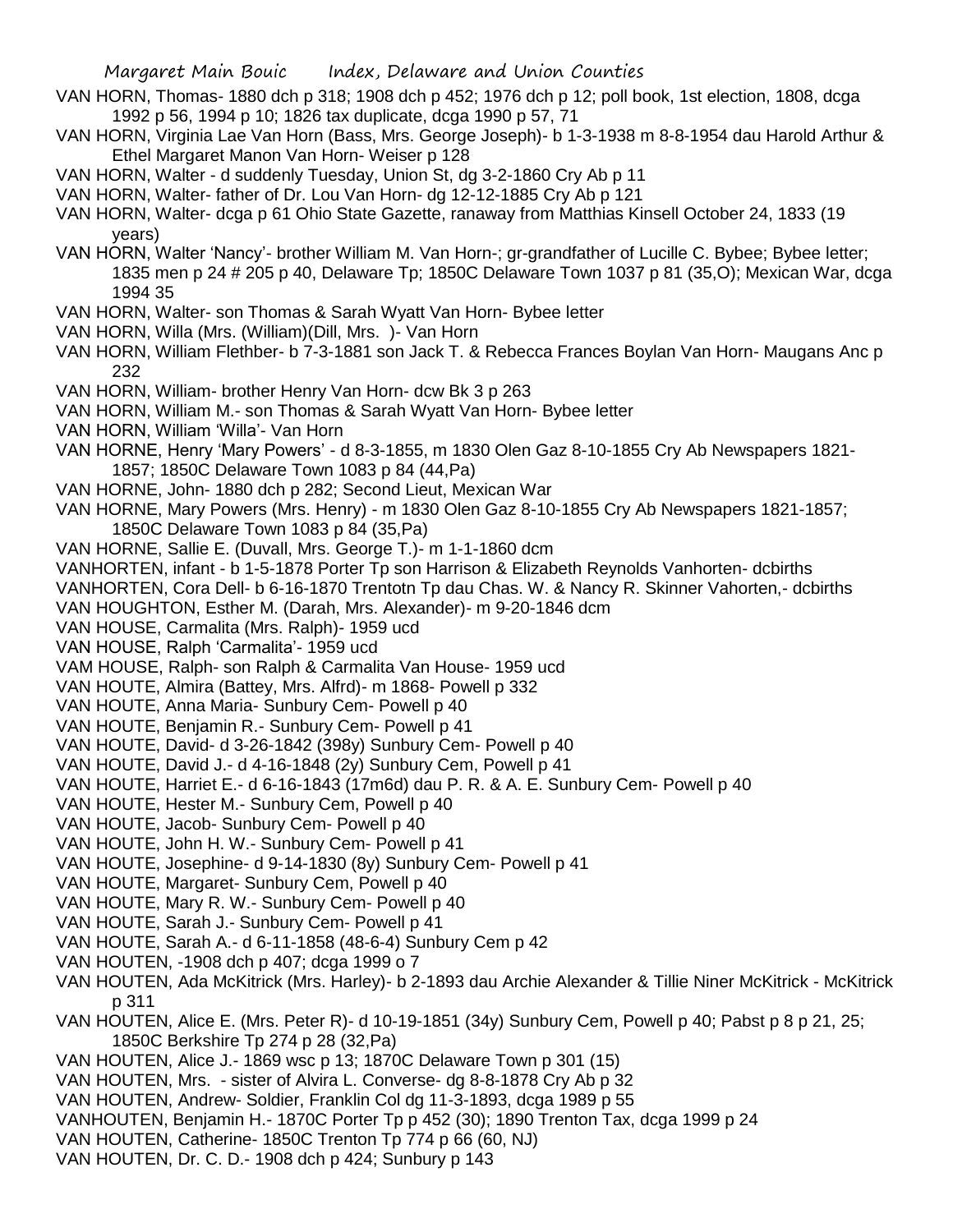- Margaret Main Bouic Index, Delaware and Union Counties
- VAN HOUTEN, Charles- 1969, 1971 dcd
- VAN HOUTEN, Charles- 1850C Trenton Tp 786 p 67 (7,O
- VAN HOUTEN, Charles- 1908 dch p 410; Sunbury Cem, Powell p 41; Pabst p 6 p 78; 1850C Genoa Tp 350 p 37 (7,O))
- VAN HOUTEN, Charles- son Catherine Van Houten- 1850C Trenton Tp 774 p 66 (19,NJ)
- VAN HOUTEN, Charles 'Harriett' dg 8-9-1861 Cry Ab p 17
- VAN HOUTEN, Charles 'Harriet Jones'- m 1-6-1857 dcm
- VAN HOUTEN, Charles- son Jessie Van Houten- Van Houten
- VAN HOUTEN, Charles 'Susan M. Roberts'- m 3-18-1851 dcm
- VANHOUTEN, Charles W.- 1870C Trenton Tp p 511 (27); 1890 Trenton, dcga 1994 p 78; 1999 p 79; Sgt. Co H, 121st Reg O.V.I.
- VANHOUTEN, Clinton B.- 1870C Trenton Tp p 511 (1)
- VAN HOUTEN, Dale- son Harley & Ada McKitrick Van Houten- McKitrick 311
- VAN HOUTEN, Darlene (Foster, Mrs. Paul)- dau Odous Van Houten- Van Houten
- VAN HOUTEN, David J. 'Elizabeth Thrasher'- m 3-12-1841 dcm
- VAN HOUTEN, Delma G.- visitor register; dcga 1995 p 83
- VAN HOUTEN, Dorothea (Deighton, Mrs. )- sister Odous Van Houten- Van Houten
- VANHOUTEN, Elizabeth- 1870C Porter Tp p 452 (30)
- VANHOUTEN, Elizabeth 1890 Trenton Tp, dcga 1999 p 79
- VAN HOUTEN, Elizabeth (Force, Mrs. )- dau James Van Houten- Van Houten; dcw Bk 3 p 395
- VAN HOUTEN, Elizabeth Thrasher (Mrs. David J.)- m 3-12-1841 dcm
- VANHOUTEN, Emily E.- 1870C Berkshire Tp p 214 (\*26)
- VAN HOUTEN, Emily Bidlack (Mrs. James H.)- m 11-20-1866 dcm 996; dcga 1995 p 75
- VAN HOUTEN, Ester (Covert, Mrs. )- dcw Bk 3 p 395
- VAN HOUTEN, Eva (Mrs. Wilbur)- 1980 dcd
- VAN HOUTEN, Frank- step-brother of Maria Jones Main- dg 12-3-1909, Cry Ab p 76
- VANHOUTEN, Frank M.- 1870C Berkshire Tp p 214 (2)
- VAN HOUTEN, Gladys Hathaway (Parmer, Mrs. Matthew) (Mrs. Odous) b 9-14-1906 d 6-3-1995 Glendae Cem- dau Chaarley & Blanche Gatshall Hathaway- Van Houten
- VAN HOUTEN, Gladys Morgan (Mrs. Harry)- b 9-28-1898 d 6-7-1967 dau Edward Morgan- Van Houten
- VAN HOUTEN, Goldie (Phillips, Mrs. )- sister Harry , Jesse Van Houten- Van Houten
- VAN HOUTEN, Harley 'Ada McKitrick '- McKitrick p 311
- VANHOUTEN, Harriet (Mrs. John)- 1860C Jackson Tp 1165-1177 p 154 (25,O)
- VAN HOUTEN, Harriett Jones (Mrs. Charles) m 1-6-1857 dcm d 8-1-1861 (29), dg 8-9-1861 Cry Ab p 17 VAN HOUTEN, Harry- 1971, 1973, 1975 ucd
- VANHOUTEN, Harry- b 11-16-1898 Porter Tp son Chas & Jessie Leonard Vanhouten- dcbirths
- VAN HOUTEN, Harry- d 3-8-1979 (80) Oak Grove Cem- son Jessie Van Houten- Van Houten
- VAN HOUTEN, Hester (Slack, Mrs. Seth)- m 3-6-1860 dcm
- VANHOUTEN, Hugh A. 'Martha'- b 12-1851- 1900C Jackson Tp 130-132 p 6B (48,O,NY,O) m 25y; 1910C Jackson tp 184-186 p 8A (58,O,NY,O) m 36y, farmer
- VAN HOUTEN, James- will, dcw Bk 3 p 395
- VAN HOUTEN, James 'Emily Gidlack'- m11-20-1866 dcm 996; dcga 1995 p 75
- VAN HOUTEN, James- son James Van Houten- dcw Bk 3 p 395
- VAN HOUTEN, Jessie- d 1-2-1966 (87) Van Houten; 1964 dcd
- VANHOUTEN, Jessie V.- 1870C Porter Tp p 452 (6)
- VAN HOUTEN, John- 1840C Berkshire Tp p 187 Sunbury (20-30)
- VANHOUTEN, John 'Harriet'- 1860C Jackson Tp 1165-1177 p 154 (30,O)
- VANHOUTIN, Lilly- b 7-24-1875 Trenton Tp dau Chas & Nancy R. Skinner Vanhoutin- dcbirths
- VAN HOUTEN, Margaret Ann (Stith, Mrs. Jesse)- m 5-4-1865 dcm
- VAN HOUTEN, Margaret Elizabeth (Ramsay, Mrs. William Thomas)- hmp p 234
- VAN HOUTEN, Margaret Townley- dau James Van Houten- dcw Bk 3 p 395
- VANHOUTEN, Martha- 1870C Porter Tp p 452 (1)
- VAN HOUTEN, Martha E. (Condit, Mrs. )- dau James Van Houten- dcw Bk 3 p 395
- VANHOUTEN, Martha N. (Mrs. Hugh)- 1900C Jackson Tp 130-132 p 6B (49,O,Pa,O) m 25y, no ch; 1910C Jackson Tp 184-186 p 8A (58,O,Pa,O) m 36y, no ch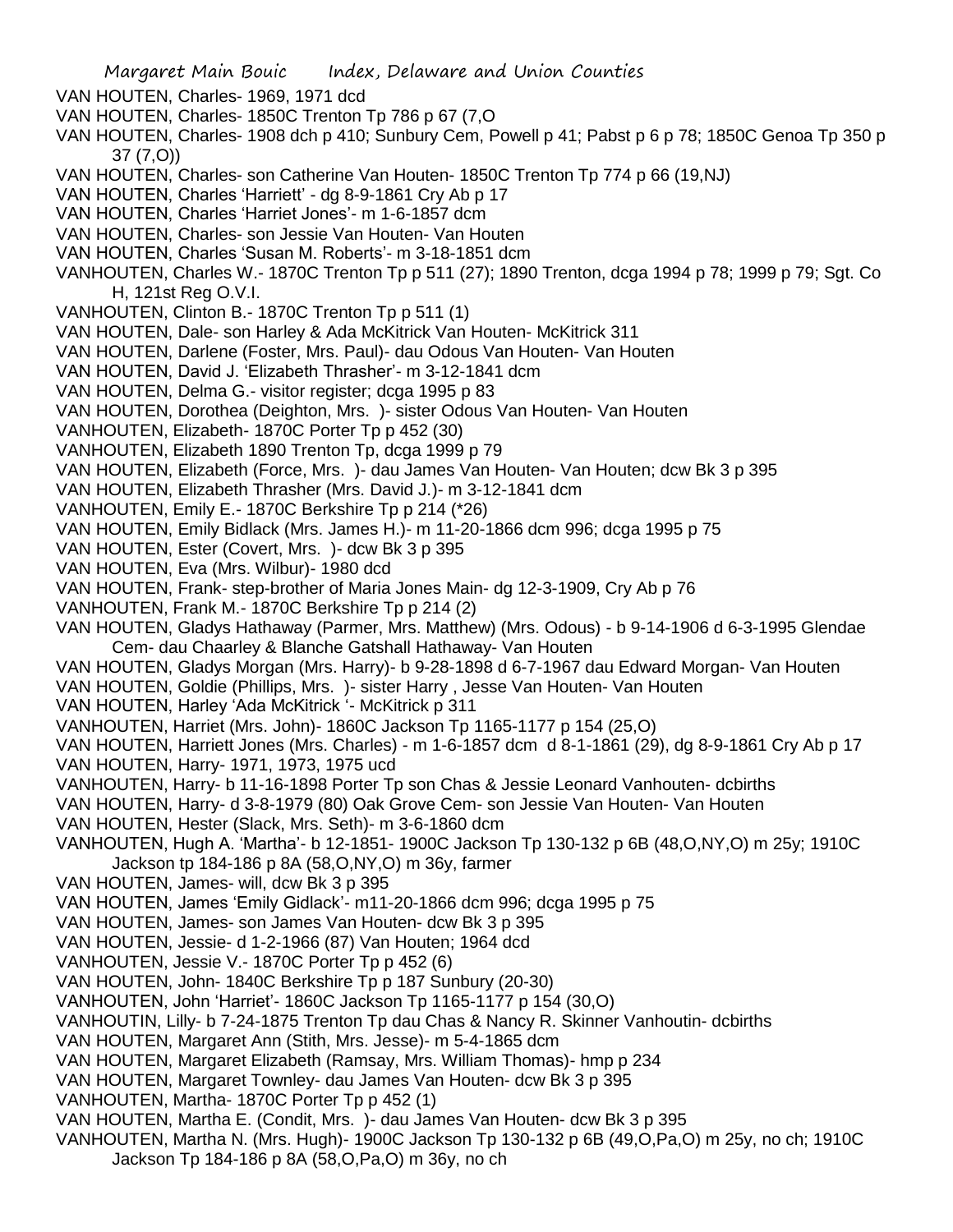VANHOUTEN, Mary- 1870C Porter Tp p 452 (4)

VAN HOUTEN, Mary C. (Gammell, Mrs. ) dau James Van Houten- dcw Bk 3 p 395

VAN HOUTEN, Mary Lee (Bonham, Mrs. )- dau Virgil Lee & Olive Van Houten- Van Houten

VAN HOUTEN, Mary R. W.- dau Peter R. & Alice E. Van Houten- 1850C Berkshire Tp 274 p 28 (2,O)

VANHOUTEN, Nancy T.- 1870C Trenton Tp p 511 (23)

VAN HOUTEN, Norma Jean (Decker, Mrs. David)- dau Odous Van Houten- Van Houten

VAN HOUTEN, Odous 'Gladys Hathaway'- d 10-13-1974 (72) Marlborough Cem; son Jessie Van Houten- Van **Houten** 

VAN HOUTEN, Olive (Mrs. Virgil Lee)- Van Houten

VAN HOUTEN, Phoebe (Mrs. ) d 5-2-1887 (86) home of son-in-law T. C. Taconley, bur Galena, dg 5-10- 1887 Cry Ab p 156

VAN HOUTEN, Rev. Peter R.'Alice E.'- d 1-20-1876 (62-3-7) N. Sandusky St.- bur Sunbury- Powell p 40; Pabst p 6 p 77, 78; 8 p 13, 21; 1869 wsc p 2; Pabst Pion I p 59; dg 1-27-1876 Cry Ab p 9; 1850C Berkshire Tp 274 p 28 (34,NJ)

VAN HOUTEN, Peter R. 'Sarah M. Thrall'- m 8 -1-1852 dcm; 1870C Delaware Town p 301 (56\*)

VAN HOUTEN, Phebe- 1870C Berkshire Tp p 219 (68\*)

VAN HOUTEN, Rose (Dickey, Mrs. )- dau Virgil Lee & Olive Van Houten- Van Houten

VAN HOUTEN, Sally Ann (Van Ness, Mrs. )- dau James Van Houten- dcw Bk 3 p 395

VAN HOUTEN, Sarah- 1869 wsc Pabst p 8 p 21

VAN HOUTEN, Sarah J.- dau Catherine Van Houten- 1850C Trenton Tp 774 p 66 (17,NJ)

VAN HOUTEN, Sarah Jane (Ruff, Mrs. James)- m 10-31-1850 dcm

VAN HOUTEN, Sarah M. Thrall (Mrs. Peter R.)- m 8-1-1852 dcm; 1870C Delaware Town p 301 (42)

VAN HOUTEN, Sharon (Bragg, Mrs. )- dau Virgil Lee & Olive Van Houten- Van Houten

VAN HOUTEN, -- (Mrs. S. M.) -wrote obit of Mrs. Mary A Donaldson dg 12-17-1869 Cry Ab p 77

VAN HOUTEN, Susan M. Roberts (Mrs. Charles)- m 3-18-1851 dcm see Van Hutten

VAN HOUTEN, Vesta Gayle (Tennant. Vaugh)- dau Odous Van Houten- Van Houten

VAN HOUTEN, Viola J.- b 1908 d 1940- Marlborough Cem p 187

VAN HOUTEN, Virgil Lee 'Olive'- d 6-20-1970 (51) Forest Grove Cem- son Jessie Van Houten- Van Houten VAN HOUTEN, Wilbur 'Eva'- 1980 dcd

VANHOUTEN, William M- son John & Harriet Vanhouten- 1860C Jackson Tp 1165-1177 p 154 (4,O)

VAN HOUGHTON, Esther M. (Darah, Mrs. Alexander)- m 9-2-1846 dcm

VANHOUTTEN, Elizabeth (Ports, Mrs. Darby A.)- m 4-4-1850 dcm

VAN HUBBELL, Samuel 'Geraldine Warner'- m 6-3-1962- Hubbell

VAN HUSEN, Mary Margaret (Schmidt, Mrs. Noel John)- b 9-18-1935 m 1959- Rausch (14755), III p 288

VAN HUSS, Hazel Ruth Kelly (Mrs. Paul W.)- Van Huss

VAN HUSS, Paul W. 'Hazel Ruth Kelly'- Van Huss

VAN HUSS, Selma L. - b 10-19-1929 W. Va. d 5-2-1988 (58) dau Paul W. & Hazel Ruth Kelly Van Huss- Van Huss

VAN HUTTEN, Susan (Mrs. Charles)- d 12-21-1851 (20y, ) Sunbury Cem, Powell p 40; see Van Houten VANHYMING, Emily (Brown, Mrs. Smith J.)- m 9-15-1839 ucm 577; unec III p 38

VAN HYNING, Anna (Moore, Mrs. Burton)- d 8-24-1884 (36-10-27) Sunbury Cem; Powell p 32

VANICA, Candice Rose- dau Rosemary Landon- Vanica- engaged to Justin Jay Woodford

VANICA, Rosemary- 1983 ucd

VANICE, Judy (Wiolley, Mrs. Blond Edward)- Weiser p 24

VANIMAN,------ dcga 1995 p 53

VAN KERPATRICK, Samuel- 1910 land owner Del Co, dcga 1991 p 63

VAN KEUREN, Rev. E. C.- pmc p 2

VAN KEUREN, Leona Gerling (Mrs. Paul).- d 7-10-1992 Fla. (80) St. Joseph Cem, Lockbourne- dau Frank & Bertha Gerling- Van Keuren; 1969, 1971 dcd

VAN KEUREN, Michael- b 1959 son Leona C. Van Keuren- 1969 dcd

VAN KEUREN, Patricia (Gehrkens, Mrs. )- dau Paul & Leona Gerling Van Keuren- Van Keuren- 1969 dcd

VAN KEUREN, Paul R.'Leona Gerling'- Van Keuren; 1980 dcd

VAN KEWIS, Susan (Pains, Mrs. Obadiah)- m 8-18-1846 Madison Co unec X p 28

VAN KIRK, Lt. Allen- Pabst p 5 p 23

VANKIRK, Anna (Mrs. John) - dg 6-14-1912 Cry Ab p 135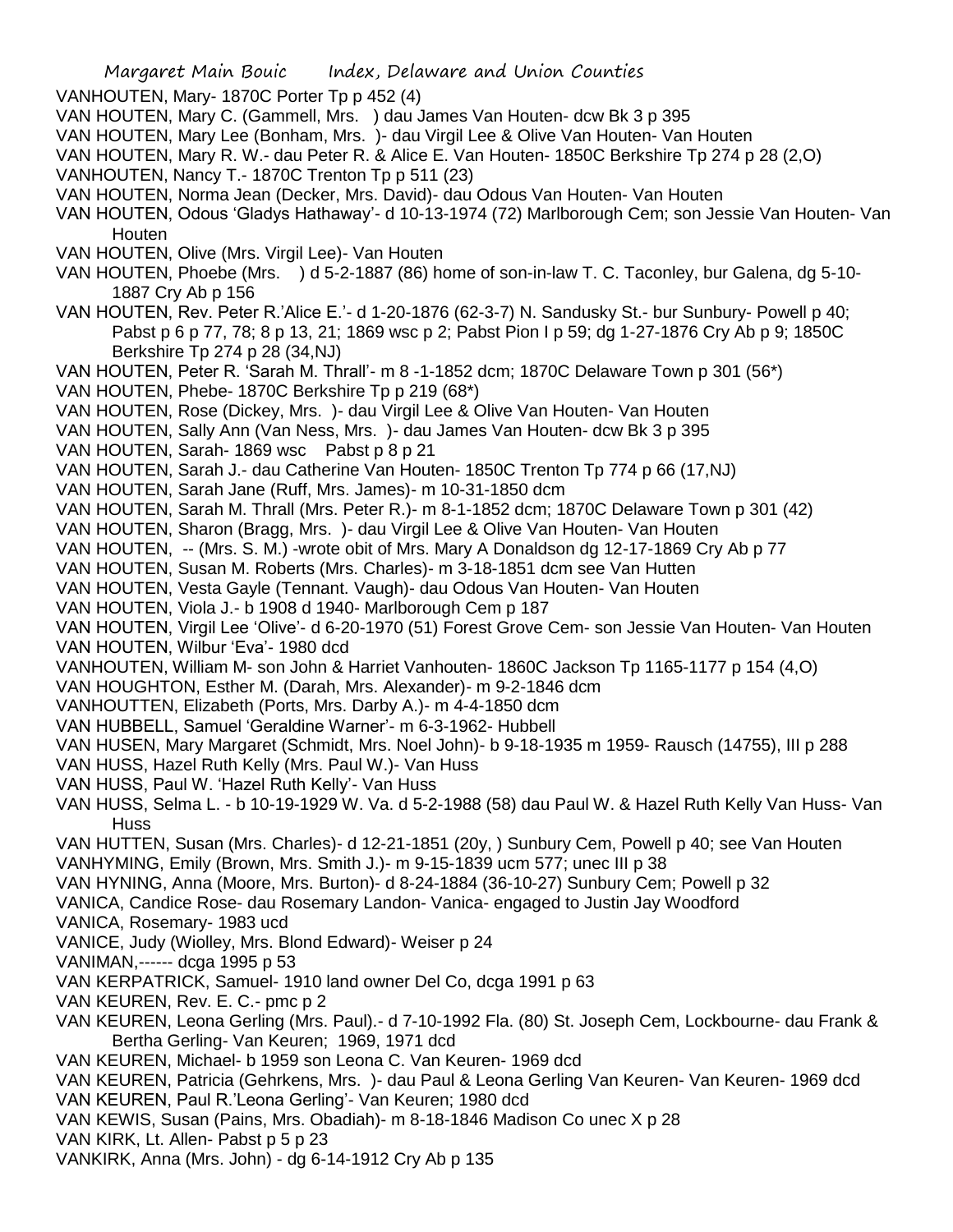- VAN KIRK, Asher 'Elizabeth Stephenson'- b 1808, Pa d 8-9-1876 (68y) Trenton Cem- Powell p 274; 1880 dch p 836; dcga 1999 p 79 Trenton Tp p 79
- VAN KIRK, Bertha- Armstrong p 59
- VAN KIRK, Callie Fish (Mrs. Syreno W.)- m 11-13-1873 ucm 5378. Hearl

VAN KIRK, Dr. Charles C.- son Dr. Thomas H. & Frances J. Allen Van Kirk- Fowler p 96; 1908 dch p 366; 1880 dch p 836; 1976 dch p 296; dg 2-7-1902, Cry Ab p 123; convention, dcga 1999 p 74

- VANKIRK, Elizabeth (Moore, Mrs. James)- m 12-18-1820 Madison Co, unec IV p 52
- VAN KIRK, Elizabeth Stephenson (Mrs. Asher)- b 1812 d 10-22-1877 (65y) Trenton Cem, Powell p 274- dau John & Elizabeth Stephenson ; 1880 dch p 274

VAN KIRK, Ethel Stark (Mrs. Dr. Henry H. )- b 5-27-1873 m 6-19-1898 d 2-7-1902 Kansas- dau Cepter Starkdau Cepter & Sylvia Benton Stark- 1908 dch p 758; dumch p 250; dg 2-7-1902, dg 2-18-1902, Cry Ab p 123, 125

- VAN KIRK, Ethel -One year old dau of Dr. H. H. & Ethel Stark Van Kirk- dg 2-7-1902, Cry Ab p 123
- VAN KIRK, Frances J. Allen (Mrs. Dr. Thomas H.)- dau Aden Allen- 1880 dch p 836
- VAN KIRK, Dr. Henry 'Ethel Stark'- son Dr. Thomas H. & Frances J. Allen Van Kirk- 1880 dch p 836; 1908 dch p 758; dg 2-7-1902, Cry Ab p 123
- VANKIRK, Harry- b 8-5-1873 Trenton Tp- son L. H. & Frances J. Allen Vankirk- dcbirths
- VAN KIRK, Lt. Col. Henry H. 'Henrietta Jordan'- b 9-5-1873 d 1-3-1946 Sunbury Cem- son Thomas H. & Frances J. Allen Van Kirk- Van Kirk
- VAN KIRK, ----(Solee, Mrs. Richardson)- dau Lt. Col. Henry H. & Henrietta Jordan Van Kirk- Van Kirk
- VAN KIRK, Henrietta Jordan (Mrs. Henry H.) Van Kirk
- VAN KIRK, James- Pabst p 1 p 7
- VANKIRK, John 'Anna' dg 6-14-1912 Cry Ab p 135
- VANKIRK, Joseph son John & Anna Vankirk, dg 6-14-1912 Cry Ab p 135
- VAN KIRK, Laura A. Jewell (Mrs. Dr. Thomas H.)- m 1858 d 1861 dau Harrison & Mary Jewell- 1880 dch p 836
- VANKIRK, Lest- b 5-24-1879 Trenton Tp son Thomas H. & Frances J. Allen Vankirk- dcbirths; 1880 dch p 836/ Leet, Mt. Pleasand Visitors, Porter Tp. dcga 2003 p 53
- VAN KIRK, Malon 'Sally Ann Wickiser'- m 1-27-1848 dcm
- VANKIRK, Sarah Catherine (Strawser, Mrs. Henry M) b 6-20-1849, m 12-25-1873, d 6-7-1912, dau John & Anna Vankirk, dg 6-14-1912 Cry Ab p 135
- VANKIRK, Sim H.- boarder- 1910C Darby Tp Unionville 37-37 p 2A (60,O,Pa,Pa) house painter
- VAN KIRK, Syreno W. 'Callie Fish'- m 11-13-1873 ucm 5378, Hearl
- VAN KIRK, T. H.- dcga 1999 p 79 Trenton Tp
- VANKIRK, Thomas E.- b 5-7-1896 Trenton Tp son Chas C. & Bertha Culver Vankirk- dcbirths
- VAN KIRK, Thomas E.- nephew Col. Henry Van Kirk- Van Kirk
- VAN KIRK, Dr. Thomas H. 'Lura A. Jewell''Frances J. Allen'- b 10-13-1830 Pa m 1858 son Asher & Elizabeth Stephenson Van Kirk- Fowler p 96; 1880 dch p 836; 1908 dch p 366; legislative convention, dcga 1999 p 74
- VAN KIRK, Rev. W. W.- officated at funeral of Abraham Mayfield- dg 6-29-1917 Cry Ab p 63
- VANKIRKE, Frances S.- b 2-13-1901 Berkshire Tp- dcbirths
- VANKYMING, Emily (Brown, Mrs. Smith,Jr.)- m 9-14-1839 ucm 577
- VAN LAW, Joseph- son Samuel & Lydia Van Law- Pabst 8 p 97
- VAN LAW, Lydia (Mrs. Samuel)- Pabst 8 p 97
- VAN LAW, Reason- son Samuel & Lydia Van Law- Pabst 8 p 97
- VAN LAW, Samuel 'Lydia'- Pabst 8 p 97
- VAN LAW, Sarah- dau Samuel & Lydia Van Law- Pabst p 97
- VAN LEAR, Ann (Crawford, Mrs. )- dau Joseph & Mary Chambers Van Lear- Powers p 88
- VAN LEAR, Elizabeth (Crawford, Mrs. James M.)- b Md. d 1821; 1880 dch p 722) 1908 dch p 305; William Cross 27; dcga 1996 p 17
- VAN LEAR, Elizabeth- dau Joseph & Mary Chambers Van Lear- Powers p 88
- VAN LEAR, Jane- dau Joseph & Mary Chambers Van Lear- Powers p 88
- VAN LEAR, Joseph 'Mary Chambers'- Powers p 88
- VAN LEAR, Joseph- son Joseph & Mary Chambers Van Lear- Powers p 88
- VAN LEAR, Martha (Crawford, Mrs. George)- dau Joseph & Mary Chambers Van Lear- Powers p 88
- VAN LEAR, Mary Chambers (Mrs. Joseph)- b 1746 d 1836 dau Rowland Chambers- Powers p 88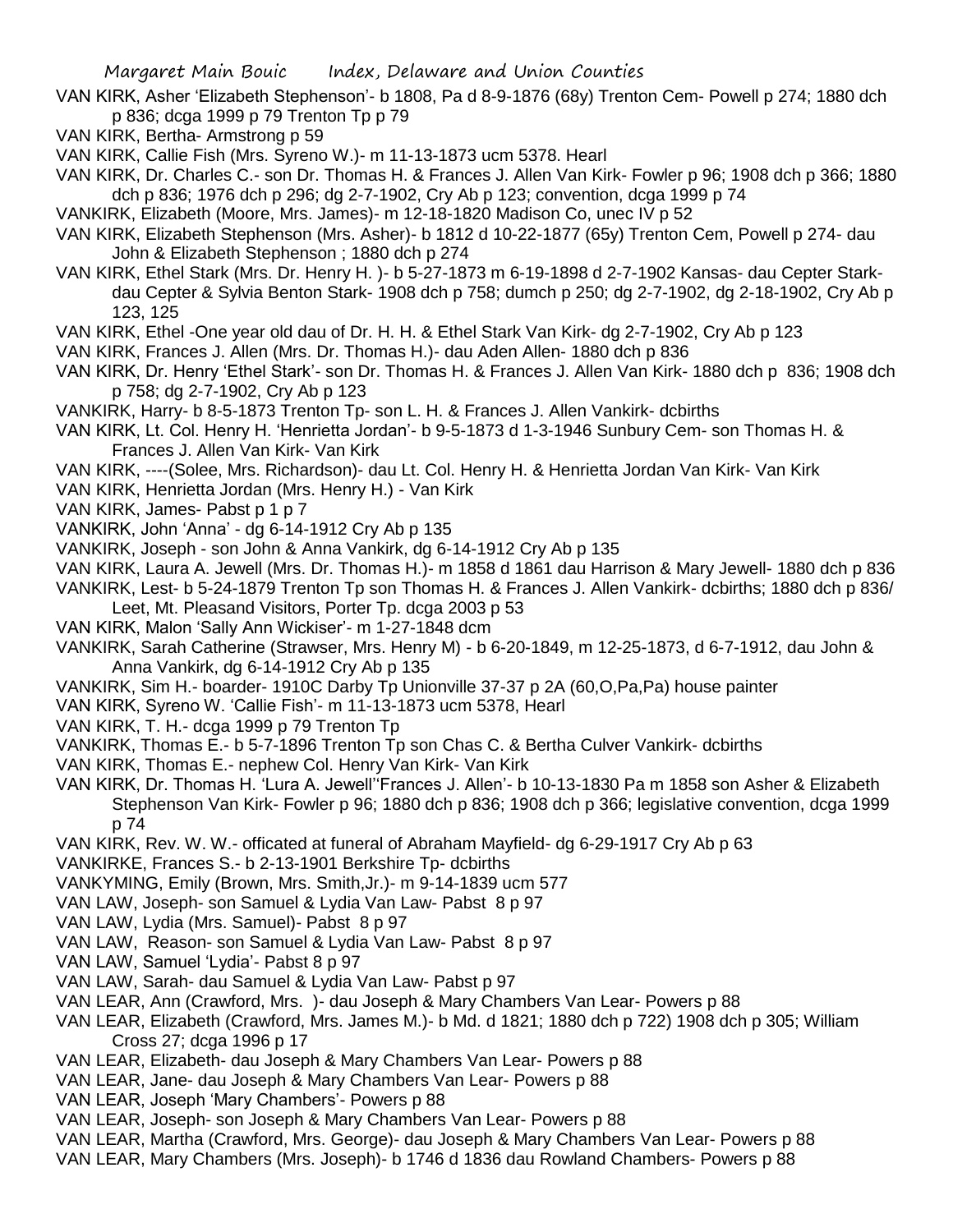- VAN LEAR, Mary- dau Joseph & Mary Chambers Van Lear- Powers p 88
- VAN LEAR/VAN LIER, Matthew- Pabst p 1 p 6; land 1800-1810, dcga 1987 p 47; dcga 1991 tax duplicate Troy Tp p 61
- VAN LEAR, William.VANLIER- Pabst p 1 p 6. Land 1800-1810, dcga 1987 p 47; dcga 1991 p 61, Troy Tp tax duplicate
- VAN LENNEP, Sue- 1980 dcd
- VAN LEON, Jac. B Penn. Octogenarian, dcga 1999 p 51
- VAN LINGE, Rev. Jacob- 1880 dch p 402; 1908 dch p 250
- VAN LOM, Eric Paul- b 9-29-1960 son Richard Henry & Mary Jane Kovaly Van Lom- Freshwater p 217
- VAN LOM, Kris John- b 6-11-1958 son Richard Henry & Mary Jane Kovaly Van Lom- Freshwater p 217
- VAN LOM, Mary Jane Kovaly (Mrs. Richard Henry)- b 4-10-1933 m 9-10-1955 dau John Theodore & Mary Lona Craddock Kovaly- Freshwater p 217
- VAN LOM, Richard Henry 'Mary Jane Kovaly'- b 3-2-1931 m 9-10-1955- Freshwater p 217
- VAN LONE, Aromine (Mrs. J.)- d 4-23-1861 (51-8-21) Stark Cem, Powell p 22
- VAN LONE, Jacob- 1820C Sunbury Tp
- VAN LONE, Nicholas- 1820C Sunbury Tp
- VAN LOON, query by Lavinia G. Schwarz- dcga 2003 p B11
- VAN LOON, Apheus- d 10-3-1842 (1m) Galena Cem, Powell p 22; son I. & I.
- VAN LOON, Amos 'Anna Miller- m 5-29-1837 dcm
- VAN LOON, Anna Miller (Mrs. Amos)- m 5-29-1837 dcm
- VAN LOON, Auddie- b 1956 d 5-30-1991 Riverside- ch Robert & Beatrice Van Loon- Van Loon; 1961, 1964, 1969, 1971 dcd
- VAN LOON, Beatrice (Mrs. Robert)- 1961, 1964, 1969, 1971, 1980 dcd
- VAN LOON, Betty (Hart, Mrs. )- dau Edward & Theresa E. Van Loon- Van Loon
- VAN LOON, Bonnie (Smith, Mrs. )- sister Donald E. Van Loon, Sr.- Van loon
- VAN LOON, Carol (Osborne, Mrsl Bob)- dau Donald E. Sr. & Ella L. Van Loon- Van Loon; 1961 dcd
- VAN LOON, Catharine (Roberts, Mrs. Hezekiah)- 1880 dch p 825
- VAN LOON, Charlotte (Mrs. Donald E., Sr.)- Van Loon; 1980 dcd
- VAN LOON, David 'Elizabeth Smith'- m 4-11-1852 dcm
- VAN LOON, Deborah (Buckingham, Mrs. )- dau Donald E. & Ella L. Van Loon- Van Loon; 1961 dcd (6)
- VAN LOON, Donald E., Lt. Col. 'Charlotte'- b 4-5-1928 d 4-25-1994 St. Ann's, Cheshire Cemson Edward A. & Hazel Marcum Van Loon- Van Loon
- VAN LOON, Donald E. 'Ella L.'- son Edward A. & Theresa E. Van Loon- Van Loon; 1961 dcd
- VAN LOON, Don- son Donald E. & Ella L. Van Loon- 1961 (12) dcd
- VAN LOON, Donald E. Jr.- son Donald E., Sr.- Van Loon
- VAN LOON, Edward A. 'Hazel Marcum'- Van Loon
- VAN LOON, Edward A. 'Theresa'- d 10-23-1963 (70) Otterbein Cem- 1961 dcd
- VAN LOON, Elizabeth (Harrison, Mrs. Hodge G.)- m 11-21-1838 dcm
- VAN LOON, Elizabeth Smith (Mrs. David)- m 4-11-1852 dcm
- VAN LOON, Elizabeth (Stewart, Mrs. James L.)- m 8-15-1850 dcm
- VAN LOON, Ella l. (Mrs. Donald E.)- 1961 dcd
- VAN LOON, Evonna (Smith, Mrs. Jesse)- dau Edward & Theresa E. Van Loon- Van Loon
- VAN LOON, Experience (Mrs. Nicholas)- dcw Bk 1 p 116
- VANLOON, infant- b 2-14-1892 Genoa Tp son Frank & Florence B. Riddle Vanloon- dcbirths
- VAN LOON, Hannah (Leonard, Mrs. John)- m 5-30-1847 dcm
- VAN LOON, Hazel Marcum (Mrs. Edward A.)- Van Loon
- VAN LOON, Isabell- d 3-8-1840 (6y3m) Galena Cem, Powell p 22 dau I. & Il
- VAN LOON, Isaah- Pabst p 6 p 2, 4, 48; hadc p 16; CCC p 52
- VAN LOON, Isaiah appointed administrator of Nicholas Van Loon estate, Ohio State Gaz & Del Co Journal, Cry Ab Newspapers 1821-1857 p 13; exec. Will of Nichlas Van Loon-; dcw Bk 1 p 116; Van Loon; 1835 men p 8 # 152 p 7 Berkshire Tp; 1840C Berkshire Tp 179 (30-40)
- VANLOON, Jacob- Pabst p 5 p 2; hadc p 16; CCC p 52; 1840C Berkshire Tp 184 (40-50); 1870C Delaware Town p 346 (80\*)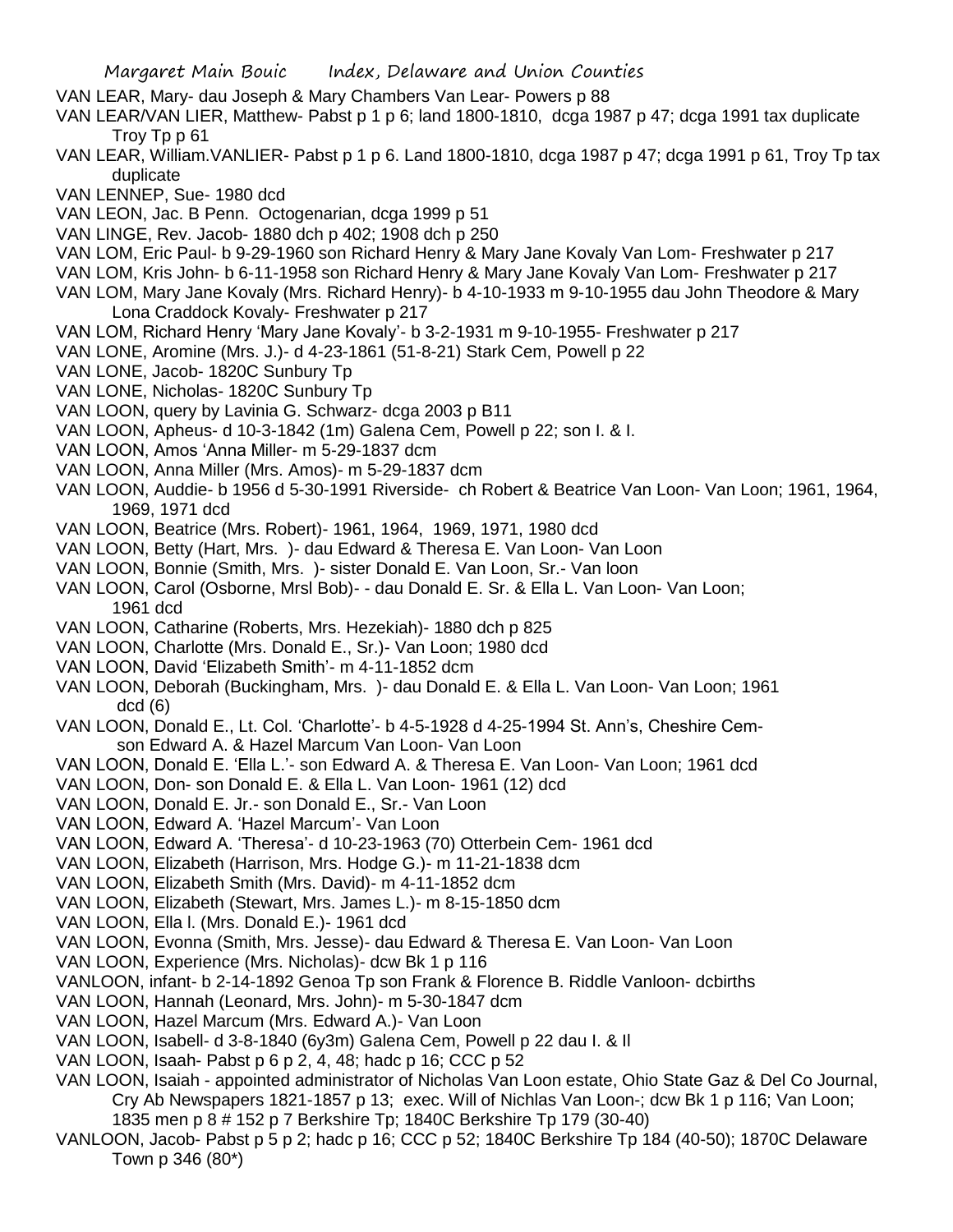- VAN LOON, Jacob 'Jane Garner'- m 10-1-1862 dcm; 1870C Delaware Town p 346 (80\*); dcga 1993 p 28 VANLOON, Jane- 1870C Delaware Town p 346 (56)
- VAN LOON, Jane Garner (Mrs. Jacob)- m 10-1-1862 dcm; 1870C Delaware Town p 346 (56)
- VAN LOON, Jane (Domegin, Mrs. Ezekiel)- m 8-15-1847 dcm
- VAN LOON, Jefferson- b 1959 son Robert & Beatrice Van Loon- 1961, 1964, 1969, 1971 dcd
- VAN LOON, Linda (Sheets, Mrs. )- son Donald E. Sr. Van Loon- Van Loon
- VAN LOON, Lynn- b 1957 dau Robert & Beatrice Van Loon- 1969, 1971 dcd
- VAN LOON, Mathew- son Nicholas Van Loon- dcw Bk 1 p 116
- VAN LOON, Matthias- Pabst p 6 p 31; 1835 men p 58 # 31 p 107 Trenton Tp
- VAN LOON, Mildred (Bowen, Mrs. )(Marcum, Mrs. )- dau Edward & Theresa E. Van Loon- Van Loon
- VAN LOON, Minerva (Roberts, Mrs. Augustus M.)- m 11-12-1850 dcm
- VAN LOON, Nicholas 'Experience'- will dcw Bk1 p 116; dcga p 56, noestate of, appointed Isaiah as administrator, Ohio State Gaz & Del Co Journal, Cry Ab Newspapes 1821-1857 p 13; land 1800-1810, dcga 1992 p 55, 1993 p 63, 1987 p 48; 1810 Delaware Co land, dcga 1991 p 63
- VAN LOON, Roberta- dau Robert & Beatrice Van Loon- 1961(4), 1964 dcd
- VAN LOON, Robert R. 'Beatrice'- son Edward A. & Theresa E. Van Loon- Van Loon; 1961, 1964, 1969, 1971, 1980 dcd
- VAN LOON, Ronn- son Donald E. & Ella L. Van Loon- 1961 (9) dcd
- VAN LOON, Rosella- d 1-15-1842 (2y10m) Galena Cem, Powell p 22- dau I. & I.
- VAN LOON, Sandra- b 1958 dau Robert & Beatrice Van Loon- 1961, 1964, 1969, 1971 dcd
- VAN LOON, Theresa E. (Mrs. Edward A.)-- d 1-20-1982 Grady Hospital- Van Loon- 1961, 1964, 1969, 1971 dcd
- VAN LORAN----1880 dch p 283; Mexican War; dcga 1994 p 35
- VANLUYKEN, Lewis J. 'Louisa Green'- m 3-23-1850 dcm
- VANLUYKEN, Louisa Green (Mrs. Lewis J.)- m 3-23-1850 dcm
- VANMATRE/VANNATERE, Isaac 'Mary'- Powers p 29
- VANMATRE/VANNATERE, Mary (Mrs. Isaac)- Powers p 29
- VAN METER, Mr.- pallbearer for Mrs. Nancy Anne Defany- dg 6-3-1913, 41
- VAN METER, Abraham M.- b 8-23-1778 d 11-1835 son Isaac & Rebecca Wright Van Meter- Gerald Grant letter, mlib surname file
- VAN METER, Abraham M. 'Rachel Radcliff'- b 1804 m 4-14- d 5-10-1840 son Abraham M. Van Meter-Gerald Grant letter, mlib surname file
- VAN METER, Arlean C.- ch Isaac & Rebecca Van Meter- 1850C Harlem Tp 645 p 58 (5,O)
- VAN METER, Arthur P. 'Linnie Patton'- Van Meter
- VANMETER, b 12-13-1888 Dec. Tp Athens Co son Warren & Clara Milhona(House)- dcbirths
- VAN METER, Beatrice Florence Smith (Mrs. John E.)- m 8-23-/30-1969- Van Meter
- VAN METER, Beth- b 1961 dau George T. & Judith L. Van Meter- 1971 dcd
- VAN METER, Carrie Muriel Strohm (Mrs. Floyd P.)- Van Meter
- VAN METER, Charles- pallbearer for James Maloney- dg 4-11-1916, Cry Ab p 48
- VANMETER, Charles Effert- b 9-24-1897 Delaware Town son L. G. & Nora Mcafee Vanmeter- dcbirths
- VAN METER, Charles 'Mary Blymyer'- d 7-23-1958 (90) Van Meter; dcq Mary Blymyer Van Meter 1
- VAN METER, Chester Arthur- son Floyd Patten & Carrie Muriel Strohm Van Meter- Van Meter
- VAN METER, Civilian J.- son Isaac & Rebecca Van Meter- 1850C Harlem Tp 645 p 58 (3,O)
- VAN METER, Clorine L.- ch Isaac & Rebecca Van Meter- 1850C Harlem Tp 645 p 58 (8,O)
- VANMETER, Cynthia (Abby, Mrs. Lucian)- m 10-1835 Madison Co unec VII p 24
- VAN METER, Dorothy (Yaranon, Mrs. )- dau James Hl Van Meter- Van Meter
- VAN METER, Elgin- son William S & Mary L. Van Meter- Van Meter
- VAN METER, Elizabeth (Barcus, Mrs. Ebenezer)- b ca 1792 d 3-6-1863 query Barbara Yonkey- dcga 1988 p 19; ped Ethel May Johnson 25; dcga 1988 p 32, dcga 1990 p 26
- VAN METER, Elizabeth Ann (Grant, Mrs. Samuel H.)(Bradshaw, Mrs. Benjamin)- b 1815 Pickaway Co d 5- 1863 Jackson Tp- dau Abraham M. Van Meter- Gerald Grant letter, mlib
- VAN METER, Enola Jean Green (Mrs. James F.)- b 9-20-1923 m 1942 son Ernest & Edith Willey Green-Weiser p 28; 1985 uch p 23; gr-gr ch of Benjamin & Catherine Carter
- VAN METER, Eric- b 1971- son Penny L. Van Meter- 1980 dcd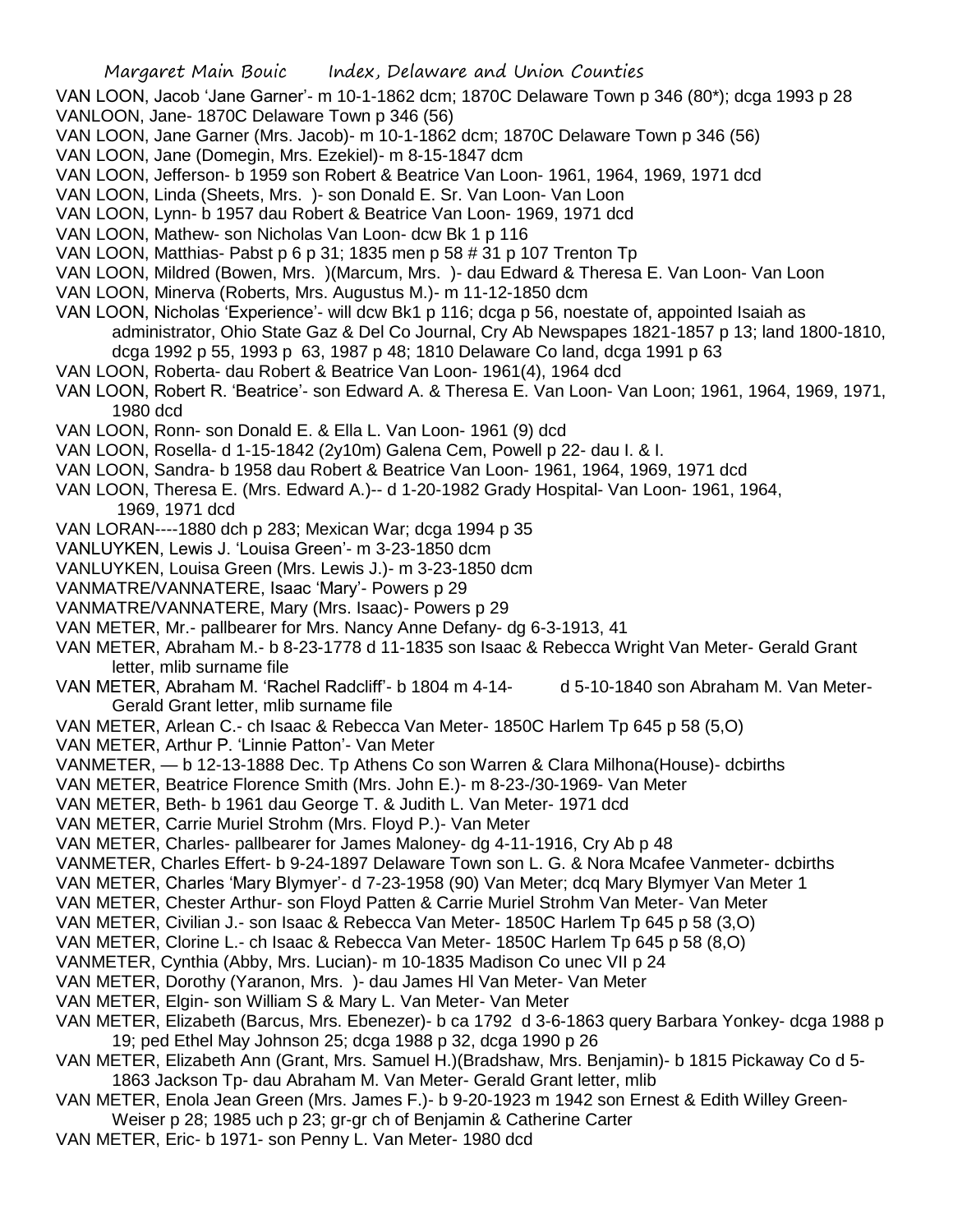- VAN METER, Floyd Patton 'Carrie Muriel Strohm'- b 1-31-1910 d 5-3-1966 (56) bur Marion- son Arthur P. & Linnie Patton Van Meter- Van Meter
- VAN METER, George T. 'Judith L.'- 1971 dcd
- VAN METER, Gloria Mae- dau Opal May Sabins Van Meter- Weaver 1294711
- VAN METER, ----(Mrs. Grant)- d Wednesday (32) Oak Grove Cem, leaves 5 ch (3 ½-16)- dg 10-4-1907, Cry Ab p 72
- VAN METER, Helen Maxine- dau Floyd Patton & Carrie Muriel Strohm Van Meter- Van Meter
- VAN METER, Henrietta- dau Charles & Mary Blymyer Van Meter- Van Meter; dcw Mary Blymyer Van Meter 1; dcga 1996 p 67 gr-gr-granddau Dr. Abrahm Blymyer; dcga 1989 p 60
- VANMETER, Henry- b 4-22-1893 Del. Town son Warran & Clara Mellhorn Vanmeter- dcbirths
- VAN METER, Henry- 1883 uch V p 67
- VAN METER, Isaac 'Rebecca'- 1850C Harlem Tp 645 p 58 (29,O)
- VAN METER, Isaac 'Rebecca Wright'- b 9-26-1742 NJ d 1820 Gerald Grant letter, mlib
- VAN METER, Isaac- b c 1817 son Abraham M. Van Meter- Gerald Grant letter, mlib, file
- VAN METER, James Edwin 'Susan Kaye Laucher'- b 2-9-1949 m 5-25-1968 son James & Enola Jean Green Van Meter- Van Meter; Weiser p 28
- VAN METER, James F. 'Enola Jean Green'- b 11-6-1922 m 1942 d 5-14-1998 (75)- son James H. & Jennie V. Ufferman Van Meter- Weiser p 28; Van Meter
- VAN METER, James H.- d 3-1962 (70) Oak Grove Cem- Van Meter
- VANMETER, James Harvey- b 9-27-1891 Berkshire Tp son Grant & –Mcaffee Vanmeter- dcbirths
- VANMETER, Janet-#654- Amrine family, unec XXIII p 54; Beightler, granddau of Burton Paver- unec XVIII p 68, XXIII p 66
- VAN METER, Jimmy- b 1973 son Penny L. Van Meter- 1980 dcd
- VAN METER, John Edward 'Beatrice Flornce Smith'- m 8-23/30-1969 son James F. & Enola Green Van Meter-Van Meter
- VAN METER, John 'Sophia Clark'- m 1814 Ross Co. query, dcga 1992 p 68
- VAN METER, Joseph- b 1777 W Va d 1-12-1819 Pickaway Co son Isaac & Rebecca Wright Van Meter-Gerald Grant letter, mlib, surname file
- VAN METER, Judith L. (Mrs. George T.)- 1971 dcd
- VAN METER, Judy Lynn Long (Mrs. Tim Arthur)- m 6-4-1977- Van Meter
- VAN METER, Julie Elizabeth (Cline, Mrs. Stephen)- b 3-15-1971 dau James & Susan Kaye Laucher Van Meter- Van Meter
- VAN METER, Lester- Van Meter
- VAN METER, Linnie Patton (Mrs. Arthur P.)- Van Meter
- VAN METER, Mariah J.- 1850C Berkshire Tp 33 p 4 (18,O)
- VAN METER, Martha M.- b after 1819 dau Abraham M. Van Meter- Gerald Grant letter, mlib
- VANMETER, Mary- partition, unec VIII p 45
- VAN METER, Mary Bymyer (Mrs. Charles)- d 12-22-1967 (92) Oak Grove Cem- dau Charles & Henrietta Detwiller Van Meter- dcq MBV 1; dpc p 85; Pabst p 8 p 31; Van Meter

VAN METER, Mary Clifteen (Crump, Mrs. )- dau Floyd Patton & Carrie Muriel Strohn Van Meter- Van Meter

- VAN METER, Mary Ellen- dau Lester Van Meter- Van Meter
- VAN METER, Mary L.- 1980 dcd
- VAN METER, Mary L. (Mrs. Stuart W.)- 1961, 1964, 1969 dcd
- VAN METER, Mary L. (Mrs. William S.)- Van Meter
- VAN METER, Mary Martha (Bollinger, Mrs. )(Bostic, Mrs. )- dau Opal May Sabins Van Meter- Weaver 1294712
- VAN METER, Meredith Louise Walker (Enloe, Mrs. Franklin Delano)(Mrs. Raymond, Junior)- b 2-13-1940 m 8- 8-1954 dau Clarence Allen & Edna Louise Quate Walker- Weiser p 65
- VAN METER, Meter- 1850C Trenton Tp 758 p 65 (21,O)
- VAN METER, Michale Ray- b 8-16-1957 ch Raymond junior & Meredith Louise Walker Van Meter- Weiser p 65
- VAN METER, Nora (Dragonette, Mrs. )- dau James H. Van Meter- Van Meter
- VAN METER, Opal May Sabins (Mrs. )(Poorman, Mrs. )- dau Mary Pearl Sabins- Weaver 129471
- VAN METER, Rachel Radcliff (Mrs. Abraham M.)- b 8-23-1787 m 4-14-1809 d 1-24-1831 Pickway Co- Gerald Grant letter, mlib, surname file
- VAN METER, Raymond Junior 'Meredith Louise Walker'- m 2-16-1957- Weiser p 65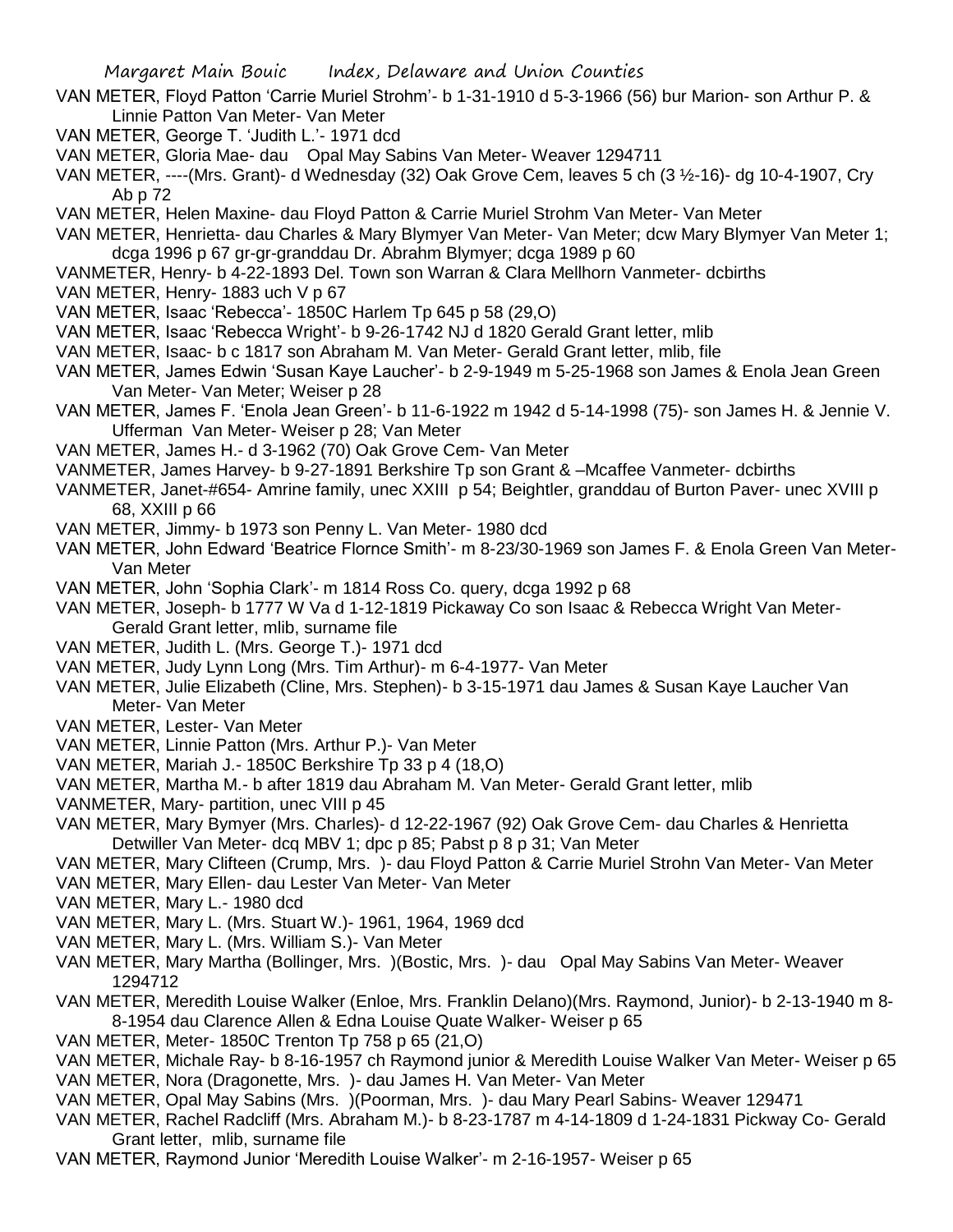- VAN METER, Rebecca- b 6-20-1788 Wva d 3-21-1839 dau Abraham M. Van Meter- Gerald Grant letter, mlib, surname file
- VAN METER, Rebecca (Hedges, Mrs. Joseph)- dcc Ivan Hedges 33
- VAN METER, Rebecca (Mrs. Isaac)- 1850C Harlem Tp 645 p 58 (28,Pa)
- VAN METER, Rebecca Wright (Mrs. Isaac)- b c 1746 Va- Gerald Grant letter, mlib file
- VAN METER, Richard- d 12-13-1974 (12) Fairview Memorial Cem- son Chester Arthur Van Meter- Van Meter
- VAN METER/VAN MITRE, Ruth (Rutherford, Mrs. Henry)- dcc Gladys Hall Dunlap 11
- VAN METER, Sarah b 8-17-1891, Delaware town, dau of Warren & Clara Horn Mill Van Meter dc births
- VAN METER, Sarah Jane- b after 1819 dau Abraham M. Van Meter- Gerald Grant letter, mlib
- VAN METER, Shawn- b 1975 son Penny L. Van Meter- 1980 dcd
- VAN METER, Shirley- Van Meter
- VAN METER, Sophia Clark (Mrs. John)- dau Israel Clark, Jr.- query dcga 1992 p 68
- VAN METER, Stuart W. 'Mary L.'- 1961, 1964, 1969, 1971 dcd
- VAN METER, Susan Kaye Laucher (Mrs. James E.)- b 11-30-1948 m 5-25-1968 d 10-8-1997 Waldo Cem- dau John J. & Mary lou Laucher- Van Meter
- VAN METER, Susanna- b 1963 dau George T. & Judith L. Van Meter- 1971 dcd
- VAN METER, Tabitha- bc 1818 dau Abraham M. Van Meter- Gerald Grant letter, mlib file
- VAN METER, Tim Arthur 'Judy Lynn Long'- m 6-4-1977 son James F. & Enola Green Van Meter- Van Meter
- VAN METER, Todd- b 1976 son Penny L. Van Meter- 1980 dcd
- VAN METER, Valerie- dau Chester Van Meter- Van Meter
- VAN METER, Vida (Johnson, Mrs. )- sister Floyd P. Van Meter- Van Meter
- VAN METER, Vida Kay (Gale, Mrs. Robert H.)- dau Floyd Patton & Carrie Muriel Strohm- Van Meter
- VANMETER, Vinny V.- b 8-30-1893 Mun Tp Licking Co dau Harry & Nellie Green Vanmeter- dcbirths; d 10-12- 1893 (2month 12 days) Licking Co, dcdeaths
- VAN METER, William S. 'Mary L.'- d 2-5-1980 984) bur Oak Grove Cem- Van Meter
- VAN METER, Williams S. Jr.- son William S. & Mary L. Van Meter- Van Meter
- VAN METER, Wilma (Jacobs, Mrs. )- dau James M/F. & Jennie V. Ufferman Van Meter- Van Meter
- VANMETRE, Abraham 'Rachiel Ratliff'- m 4-14-1809 onwq I
- VANMETRE, Rachiel Ratliff (Mrs. Abraham)- m 4-14-1809 onwq I
- VANMETRE, Sarah (Swan, Mrs. Charles)- Powers p 134
- VAN MITRE, Ruth (Rutherford, Mrs. Henry)- d 5-10-1891 (81-9-6) Oller Cem p 17; 1908 dch p 754; Gladys Hall Dunlap 11
- VANNAKIN, Albert- b 7-30-1864 d 5-22-1886- Watkins Cem p 6
- VANNAKIN, Florence M.- b 7-5-1885 d 7-7-1886 Watkins Cem p 6
- VAN NAME, Frank- b 9-25-1908 son George & Mary Reynolds Van Name- Maugans Anc p 25
- VAN NAME, George 'Mary Reynolds'- m 2-25-1903- Maugans Anc p 25
- VAN NAME, Marvel- b 12-10-1903 dau Walter & Juanita Vannatta- Maugans Anc p 25
- VANNAME, Mary Reynolds (Mrs. George)- b 8-19-1880 m 2-25-1903 d about 1940 dau John W. & Sarah Marilla Loch Reynolds- Maugans Anc p 25
- VANNATA, Cecilia- dau Walter & Juanita Vannatta- 1959 ucd
- VANNATA, Juanita (Mrs. Walter)- 1959 ucd
- VANNATA, Margaret- dau Walter & Juanita Vannata- 1959 (3) ucd
- VANNATA, Martha- dau Walter & Juanita Vannata- 1959 (2) ucd
- VANNATA, Steven- son Walter & Juanita Vannate- 1959 ucd (5)
- VANNATA, Walter 'Juanita'- 1959 ucd
- VANNAUDLE, Cletus A. 'Mary R.'- 1959 ucd
- VANNAUDLE, Etta- 1949 ucd
- VANNAUDLE, Mary R. (Mrs. Cletus A.)- 1959 ucd
- VANNAUDLE, Peter- 1949 ucd
- VANNAUSDLE- by Edward Dale Bristle- unec XV p 78
- VANNAUADLE, Bertha J.- dau Elisha W. Vannausdle- 1910C Washington Tp 51-51 (7,O,O,O)
- VANNAUSDLE, Cornelius 'Mary M.'- b 121844 div. 1880C Washington Tp 177-184 p 19 (35,O,O,O); 1900C Washington Tp 272-272 p 12B (55,O,Pa,O)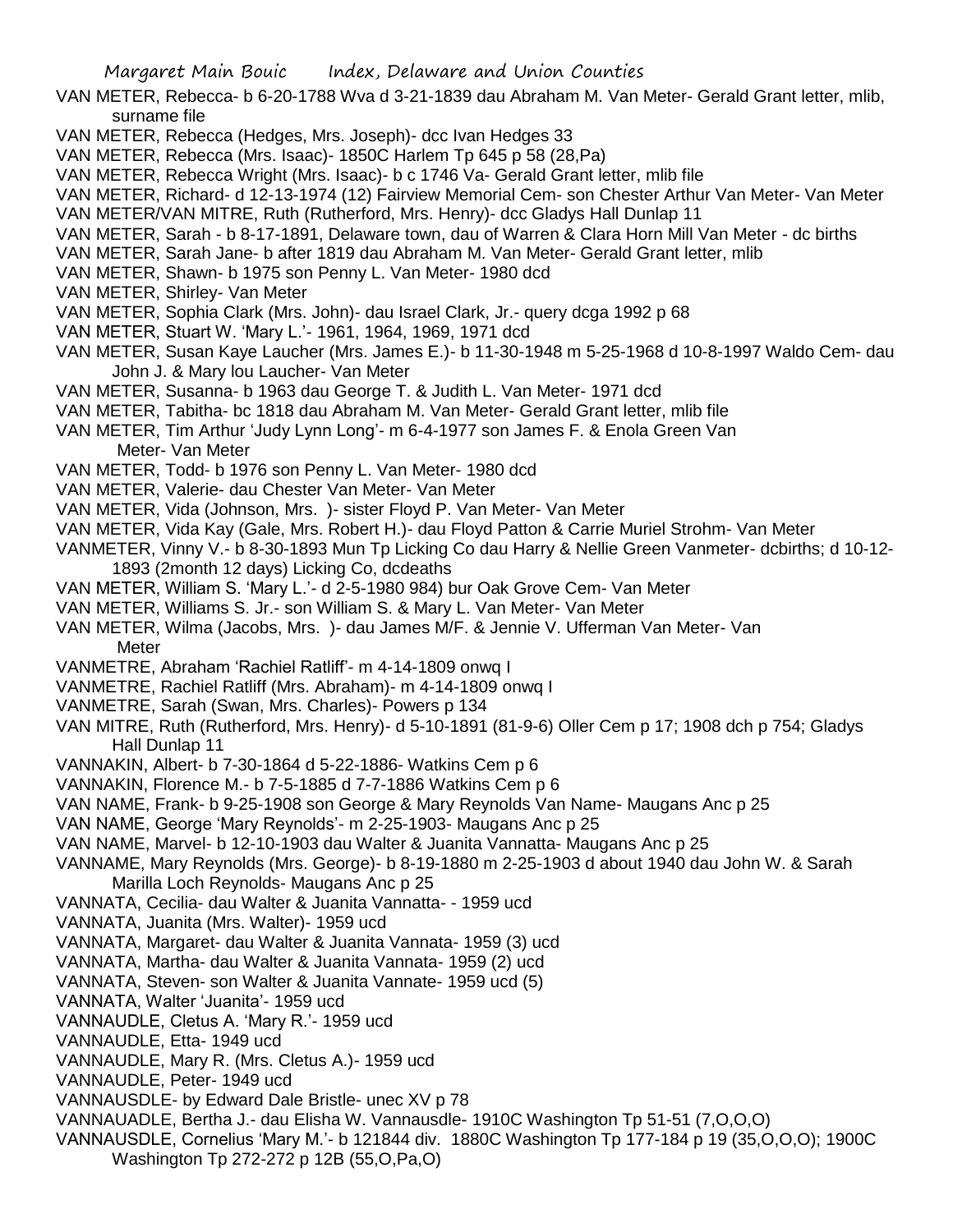- VANNAUSDLE, Corbin M.'Etta Fuller'- m 3-14-1895 ucm, Hearl- son C. & Mary M. Vannausdle- 1880C Washington Tp 177-184 p 19 (8,O,O,O)
- VANNAUSDLE, Elisha 'Hattie Davis'- m 10-6-1897 ucm, Hearl son C. & Mary M. Vannausdle- 1880C Washington Tp 177-184 p 19 (11,O,O,O); 1900C Washington Tp 144-144 p 7A (31,O,O,O) 3y; 1910C Washington Tp 51-51 p 51 (41 ,O,O,O) odd jobs
- VANNAUSDALE, Etta Fuller (Mrs. Corbin M.)- m 3-14-1895 ucm, Hearl
- VANNAUSDLE, E. W.- teacher, Byhalia- unec XVIII p 30
- VANNAUSDLE, Hattie Davis (Mrs. Elisha)- m 10-6-1897 ucm, Hearl ; 1900C Washington To 144-144 p 7B (20,O,O,O) m 3y, 1 ch, o living
- VANNAUSDLE, James F.- son C. & Mary M. Vannausdle- 1880C Washington Tp 177-184 p 19 (6,O,O,O)
- VANNAUSDLE, Josephine- dau C. & Mary M. Vannausdle- 1880C Washington Tp 177-184 p 19 (13,O,O,O)
- VANNAUSDLE, Louis- son Elisha W. Vannausdle- 1910C Washington Tp 51-51 (5,O,O,O)
- VANNAUSDLE, Margaret, mother of 5 ch- 1910C Washington Tp 51-51 (54,O,O,Va)
- VANNAUSDLE, Marion 'Roxy Wells'- 1900C Washington Tp 134-134 p 6A (45,O,O,O) m 20y, carpenter
- VANNAUSDLE, Mary A.- dau C. & Mary M. Vannausdle- 1880C Washington Tp 177-184 p 19 (3,O,O,O)
- VANNAUSDLE, Mary M. (Mrs. C.)- 1880C Washington Tp 177-184 p 19 (32,O,O,Va)
- VANNAUSDLE, Roxy Wells (Mrs. Marion)- dau Albert & Samantha Wells- 1900C Washington Tp 134-134 p 6A (39,O,O,O) m 20y, no ch
- VANNAUSDLE, –stus A.- son Elisha W. Vannausdle- 1910C Washington Tp 51-51 (9,O,O,O)
- VANNAUSDLE, Verrow- d 8-8-1897 (10m27d) Morrow Co son Fran Vannausdle- dcdeaths
- VANNEMEN, Rev. George 'Sarah Swan'- Powers p 134
- VANNEMEN, Sarah Swan (Mrs. Rev. George)(Flenniken, Mrs. Elias A.)- b 1-5-1790 dau Charles & Sarah Van Metre Swan- Powers p 134
- VANNESS, Anna C. (Mrs. George)- 1883 uch V p 144
- VAN NESS, Elley (Humel, Mrs. David)- m 8-29-1867 dcm 225; dcga 1996 p 70
- VANNESS, George 'Anna C.'- 1883 uch V p 144
- VANNESS, Gussie (Sheridan, Mrs. Henry)- m 1-4-1872 dau George & Anna C. Vanness- 1883 uch V p 144
- VAN NESS, Martha- b 1844 d 1925 Westfield Cem- Powell p 362
- VAN NESS, Nancy E. (Thompson, Mrs. Richard)- m 8-29-1867 dcm 225; dcga 1996 p 70
- VAN NESS, Sally Van Houten- dau James Van Houten- dcw Bk 3 p 395
- VAN NESS, Sheri- 1981 ucd
- VAN NESS, Milton d (50) at hotel, burial Circleville, dg 2-24-1911 Cry Ab p 12
- VAN NESS, William W. d in Charleston S.C. 'recently', one of supreme judges of NY state, Del Pat and Fr Chron, Cry Ab Newspapers 1821-1857 p 57
- VANNESSE, Frederick M.- brother Anna A. Sheridan- 1910C Marysville 279-257 (47,NJ.NJ.NJ)
- VANNEST, Juda (Storra, Mrs. William)- m 4-3-1823 Madison Co, unec IV p 64
- VANNEST, Catherine (Raign, Mrs. John)- m 8-7-1828 Madison Co, unec V p 39
- VANNEST, Mary Ann- d 9-26-1896 (87-6-4) Thompson Tp b Penn dau George & Mary A. Stren Frynendcbirths
- VAN NEST, Retta- 1969, 1971 dcd
- VANNETTA, Thelma B. (Mrs. Walter E.)- 1971, 1973, 1975 ucd
- VANNETTA, Walter E. 'Thelma B.'- 1971, 1973, 1975 ucd
- VANNICELLI, Betty J. (Driscoll, Mrs. )- dau Michael J. & Mabel E. Brown Vannicelli- Vannicelli
- VANNICELLI, Frances (Day, Mrs. )- dau Michael J. & Mabel E. Vrown Vannicelli- Vannicelli
- VANNICELLI, Mabel E. Brown (Mrs. Michael J.)- b 11-8-1903 d 7-24-1990 (86) Fairview Mem. Pk- dau John Wesley & Laura Cartright Brown- 1961, 1964, 1969, 1971, 1980 dcd
- VANNICELLI, Michael J. 'Mabel E. Brown'- d 1985 Vannicelli; 1961, 1964, 1969, 1971, 1980 dcd
- VANNIKIN, Mary M.- b 11-10-1873 Orange Tp dau L. J. & Catherine Ferson Vannikin- dcbirths
- VANOCKKEN, Harriet M. (Conklin, Mrs. David)- m 2-13-1875 ucm 5640, mt 3 p 9
- VAN NORSTRAND, Carolina Miller (Mrs. Isaac)- b 1808 d 10-15-1906- dcc Ruth Gast Wolfinger 25 VAN NORSTRAND, Isaac 'Carolina Miller'- b 1793 NY d 10-23-1884- dcc Ruth Gast Wolfinger 24
- VAN NORSTRAND, Marilla Bridge (Mrs. William H.)- b 5-5-1832 m 1-6-1852 d 4-16-1913 dau Bazaleel & Delia Almira Warneer Bridge- Ruth Gast Wolfinger 13
- VAN NORSTRAND (VAN OSTEN), William H. 'Marilla Bridge'- b 3-18-1829 m 1-6-1852 d 4-11-1906 son Isaac & Carolina Miller Van Norstrand- dcc Ruth Gast Wolfinger 12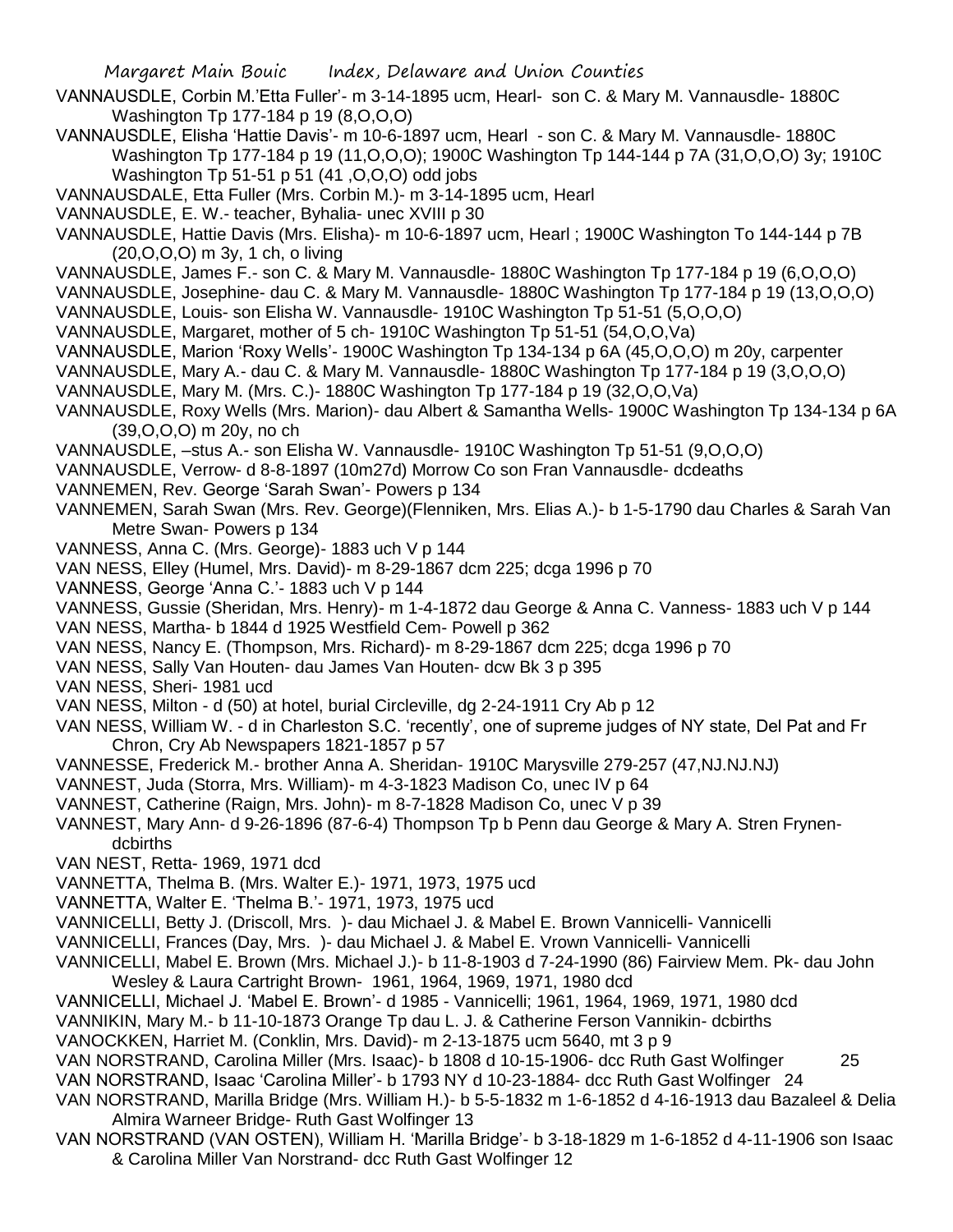- VAN NOSTRAND, Elizabeth Meade (Mrs. Joseph)- dcq Roy Scott 31
- VAN NOSTRAND, Helen (Adams, Mrs. Bartholomew)- b 9-11-1806 dau Joseph & Elizabeth Meade Van Nostrand- dcq Roy Scott 15
- VAN NOSTRAND, Joseph 'Elizabeth Meade'- b 4-18-1779 dcq Roy Scott 30
- VANOCKEN, Elijah- 1840C Berkshire Tp p 179 (50-60)
- VANONOUS, Jno- delinquent land, 1820, non resident, dcga 1994 p 74
- VAN ORDEN, Carolyn Hoke, visitor, research, Lelah, Perry; dcga 1998 p 32
- VAN ORDEN, Raymond- Van Orden
- VAN ORMAN, Edith Evangaline (Fuller, Mrs. Frank A.)- b 8-29-1861 Wis. m 5-6-1883 d 10-2-1944 dau Oliver & Mary Elizabeth Garland Van Orman- ped Elton Roy Dutton 7; dcga 1988 p 53
- VAN ORMAN, Jessica- d 4-3-1977 (42) dau Mrs. Frances Johnson- Van Orman
- VAN ORMAN, Kristen- dau Jessica Van Orman- Van Orman
- VAN ORMAN, Mary Elizabeth Garland (Mrs. Oliver)- b 10-5-1839 Maine d 2-2-1925 Calif dau Rice & Mary Pritchard Garland- ped Elton Roy Dutton, 15; dcga 1988 p 53
- VAN ORMAN, Oliver 'Mary Elizabeth Garland'- b 7-15-1836 NY d 7-3-1914 Cal. son William Van Ormanped Elton Roy Dutton 14; dcga 1988 p 53
- VAN OSTEN, Bess F. (Gast, Mrs. Ray L.)- b 7-25-1885 m 3-21-1906 d 7-27-1966 dau Horace & Isabel Black Van Osten- dcc Ruth Gast Wolfinger 3
- VAN OSTEN, Horace 'Isabel Black'- b 11–6-1857 m 8-14-1879 d 4-20-1902 son William H. & Marilla Bridge Van Norstrand- dcc Ruth Gast Wilfinger 6
- VAN OSTEN, Isabel Black (Mrs. Horace)- b 1-21-1862 m 8-14-1879 d 4-10-1936 dau William A. & Lydia Rice Black- dcc Ruth Gast Wolfinger 7
- VAN OSTEN, Mrs. L.- grandmother of Donald Gast- dg 12-5-1913 Cry Ab p 96
- VAN OSTRAN, Dian A.- 1980 dcd
- VANOVER, Angeline LeMaster (Mrs. Jack)- Vanover
- VANOVER, Charles- brother Mary Boggs, Sarah Conley- Vanover
- VANOVER, Charles F.- 1973 ucd
- VANOVER, Charles 'Pat Hoffine'- son Floyd Vanover- Vanover
- VANOVER, Edward- 1969 dcd
- VANOVER, Ethel (Mulkey, Mrs. John C. )- b 8-20-1920 d 10-8-1998 (78) Forest Grove Cem- dau Jack & Angeline LeMaster Vanover- Vanover
- VANOVER, Floyd- Vanover
- VANOVER, Frank- brother Lloyd N. Vanover- Vanover
- VANOVER, Golda (Collier, Mrs. Leonard)- b 11-18-1917 m 6-16-1937 d 4-9-1991 (73) Forest Grove Cem- dau Jack & Angeline Lemaster Vanover- Vanover
- VANOVER, Homer- brother Lloyd N. Vanover- Vanover
- VANOVER, Jack 'Angeline Lemaster'- Vanover
- VANOVER, James 'Kim'- son Lloyd N. & Rosa Vanover- Vanover
- VANOVER, Janet (Graber, Mrs. Gary)- dau Lloyd N. & Rosa Vanover- Vanover
- VANOVER, Judy (Mrs. Virgil)- 1975, 1979, 1981, 1983 ucd
- VANOVER, Lloyd N. 'Rosa'- d 6-27-1986 (52) Forest Grove Cem- Vanover
- VANOVER, Mark A.- b 1961 d 9-20-1980 (19) Forest Grove Cem- son Charles & Patsy Vanover- Vanover; 1967 ucd
- VANOVER, Mary Vanover (Boggs, Mrs. Thurman Roscoe)- d 6-10-1986 (84) Forest Grove Cem- sister Charles Vanover- Vanover
- VANOVER, Maxie (Sparks, Mrs. )- dau Jack & Angie Lemaster Vanover- Vanover
- VANOVER, Nancy J. (Mrs. Virgle)- 1973 ucd
- VANOVER, Neva (Adkins, Mrs. Kermit)- dau Jack & Angie LeMaster Vanover- Vanover
- VANOVER, Pat Hoffine (Mrs. Charles)- Vanover; 1967 ucd
- VANOVER, Roby- brother Lloyd N. Vanover- Vanover
- VANOVER, Rosa (Mrs. Lloyd N.)- Vanover
- VANOVER, Sarah (Conley, Mrs. )- sister Charles Vanover, Mary Boggs- Vanover
- VANOVER, Sue (Baisden, Mrs. Gary)- dau Lloyd N. & Rosa Vanover- Vanover
- VANOVER, Thomas N.- 1980 dcd
- VANOVER, Virgie- b 1957 dau Virgle & Nancy J. Vanover- 1973 ucd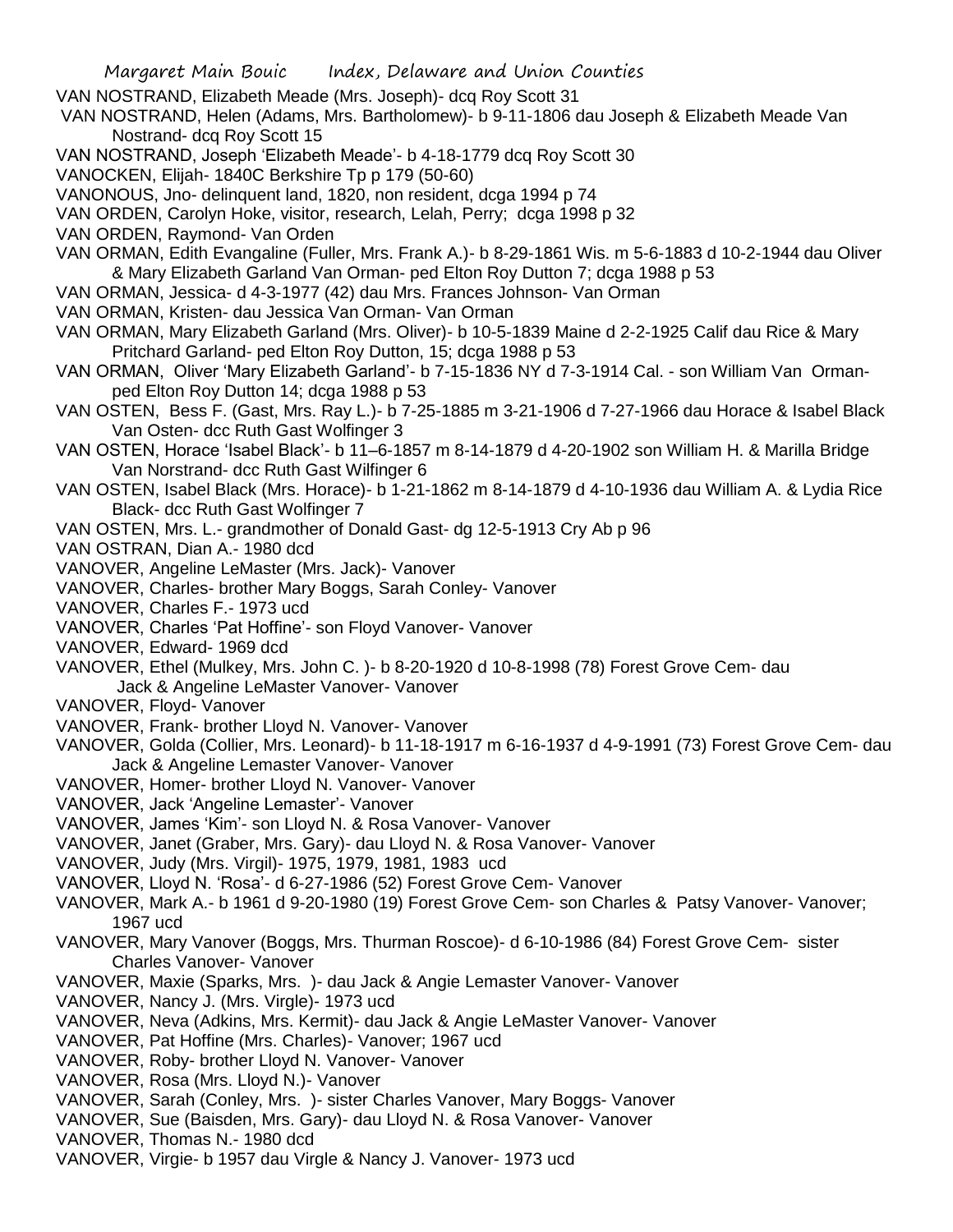- VANOVER, Virgil 'Judy'- 1975, 1979, 1981, 1983 ucd
- VANOVER, Virgle 'Nancy J.'- 1973 ucd
- VAN PATTEN, Phebe Maine (Mrs. )- dau Lewis & Phebe Albray/Albro- Asp 797
- VAN PEARCE, John- 1883 uch IV 529, 530, 553, V p 61, 367, 425
- VAN PEET, Greitje Jans (Mrs. Teunis Jansen Lanen)- dcc Marjorie Brookens Humes 649
- VAN PEET, Nieltje Jansen Van Tuyl (Mrs. Aerte Teunise Lanen)- dcc Marjorie Brookens Humes 325
- VAN PEET, Teunis Jansen 'Greitme Jans'- m 8-2-1696- dcc Marjorie Brookens Humes 648
- VAN PELT, Aert Aertse 'Annetje Van Voorhies'- b 11-24-1702 son Aerte Teunise Lanen & Neiltje Jensen Van Tuyl Van Pelt- dcc Marjorie Brookens Humes 162
- VAN PELT, Annetje Van Voorhies (Mrs. Aert Aertse)- dcc Marjorie Brookens Humes 163
- VAN PELT, Elsie (Lott, Mrs. Zephaniah)- b 9-11-1750 m 1-21-1773 d 12-4-1836 dau Aert Aertse & Annetje Van Voorhies Van Pelt- dcc Marjorie Brookens Humes 81; Silver ancestor of John Allan VanSicklel dcga 2004 p 18
- VAN PRINCIN, Penelope (Mrs. Rolf)- ancester of Everett Chamber, dcga 1993 p 48, 49
- VAN PRINCIN, Rolf 'Penelope'- dcga 1993 p 48
- VAN REED, Margaret G. (Muhlenberg, Mrs. Francis Peter)- b 11-2-1839 m 11-22-1864 d 1911- Weiser p 173
- VAN RENSSELAER, Beatrice Bele (Stone, Mrs. Orville Noble)- McKitrick p 267
- VAN RENSSELAER, Carolin (Maine, Mrs. Lewis)- Asp (387)
- VAN RHODES, C. E. Olive Green, dcga 1999 p 24
- VANSANT, Mr.- attended funeral of May Converse, Jan. 1; dcga 1995 p 4
- VANSANT, Anna M.- b July 1879 dau Joel D. & Harriet J. Vansant- 1880C Leesburg Tp 60-60 p 177B p 6  $(10/12, 0, 0, 0)$
- VAN SANT, Caroline (Mrs. John W.)- dg 4-13-1903, Cry Ab p 179
- VAN SANT, Carrie- b 8-24-1859 d 4-13-1903 dau John W. & Caroline Van Sant- dg 4-13-1903, Cry Ab p 179; dcga 2004 p 41
- VANSANT, Charles C.- mt 3 p 8, mt 2-24-1875; 1870C Leesburg Tp 239-247 p 30 (22,O)
- VANSANT, Clara A.- dau Joel d. & Harriet J. Vansant- 1880C Leesburg Tp 60-60 p 177B p 6 (2,O,O,O)
- VANSANT, Clarence- b 7-1889 son James & Sarah Vansant- 1900C Jackson Tp 157-159 p 7B (10,O,O,O); 1910C Claibourne North Precinct 96-96 p 4A (21,O,O,O) laborer, tile mill
- VANSANT, Clayton C.- b 1-22-1884 Del. Town son Willis C. & Anna Viola Cox Vansant- dcbirths
- VANSANT, Daisy Converse (Mrs. )- dau Joseph & Emma Converse, sister Nellie Converse Stiles- dg 1-21- 1910, Cry Ab p 89
- VANSANT, Della (Larcus, Mrs. Samuel R)- m 6-27-1876 ucm 6281
- VANSANT, Dorothy (Mrs. L. L.)- 1969, 1971, 1980 dcd
- VAN SANT, Ella J.- b 10-1863 (36, Ind, O,O,) 3 ch, 2 living
- VANSANT, Elnor J.- dau Joel D. & Harriet Harris Vansant- 1870C Leesburg Tp 236-244 p 30 (7,O)
- VANSANT, Emery D.- b 8-1896 son James & Sarah Vansant- 1900C Jackson Tp 157-159 p 7B (4,O,O,O);
- 1910C Claibourne North Precinct 96-96 p 4A (14,O,O,O)
- VANSANT, Frances W.- 1870C Leesburg Tp 239-247 p 30 (16,O)
- VAN SANT, Grace (Cowgill, Mrs. Dwight)- 1985 uch p 35
- VANSANT, Harriet J. Harris (Mrs. Joel)- m 4-17-1862 ucm 3315; 1870C Leesburg Tp 236-244 p 30 (27,O); 1880C Leesburg Tp 60-60 p 177B p 6 (37,O,O,O); 1900C Richwood 5-5 p 1A (56,O,Va,O); unec IV p 27, XX p 43
- VANSANT, James- 1883 uch IV p 463
- VANSANT, James D.'Sarah'- b 3-1864 son Joel D. & Harriet Harris Vansant- 1870C Leesburg Tp 236-244 p 30 (6,O); 1880C Leesburg Tp 60-60 p 177B p 6 (16,O,O,O); 1900C Jackson Tp 157-159 p 7B (36,O,O,O) m 12y; 1910C Claibourne North Precinct 96-96 p 4A (47,O,O,O) m 22y, tile mill
- VANSANT, J. D.- d 1882; 1883 uch IV p 519
- VANSANT, J. J.- d 3-2-1865 Claibourne Cem- 1883 uch IV p 520, 541
- VANSANT, Joanne- 1964, 1969, 1971, 1980 dcd
- VANSANT, Joel D.'Harriet J. Harris' m 4-17-1862 ucm 3315; mt 3 p 8, mt 2-24-1875; 1870C Leesburg Tp 236-244 p 30 (25,O); 1880C Leessburg Tp 60-60 p 177B p 6 (35,O,O,O); John D. unec IV p 27; unec XX p 43
- VAN SANT, John F. 'Caroline'- dg 4-13-1903; Cry Ab p 179
- VANSANT, L. L. 'Dorothy'- 1961, 1980 dcd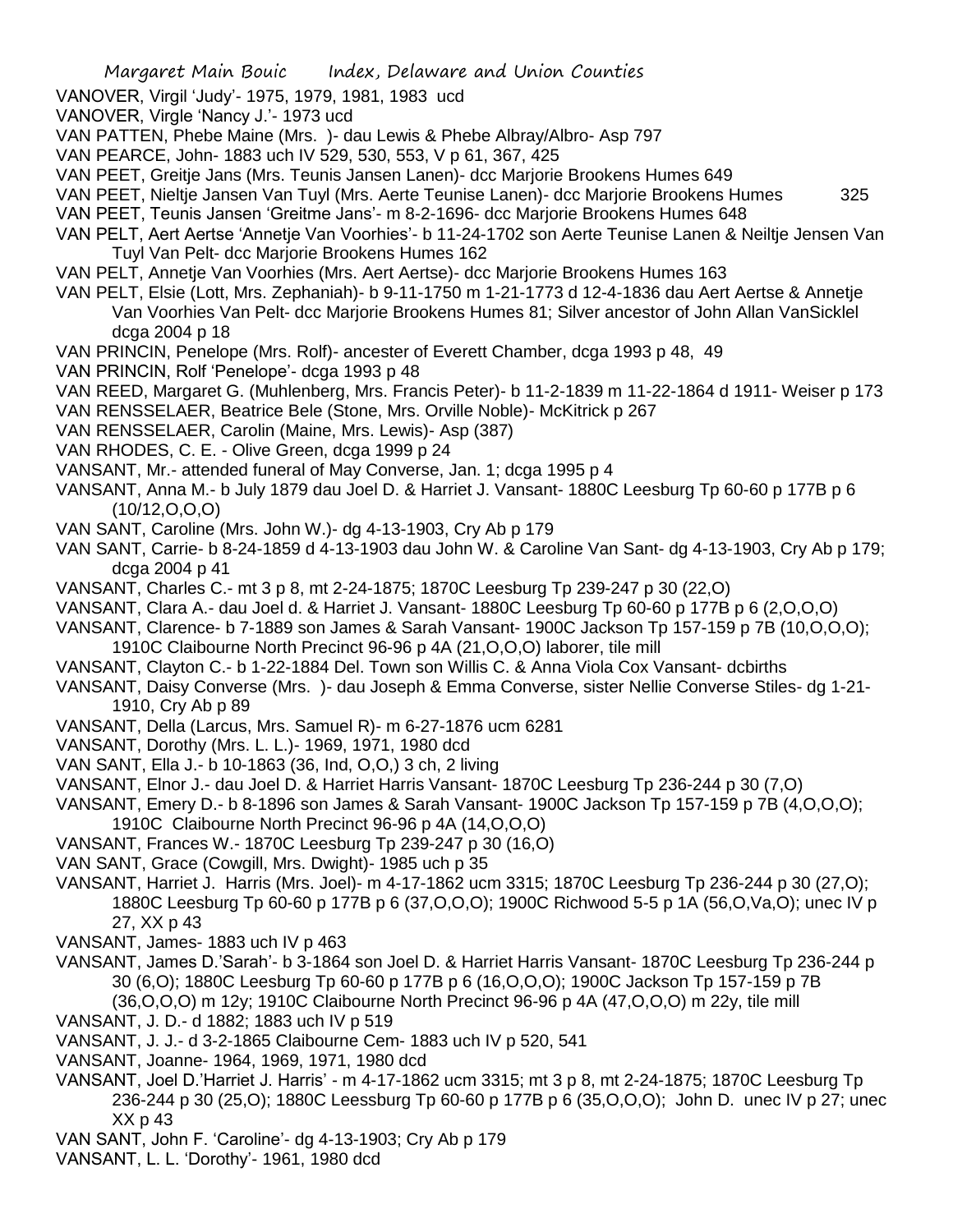- VANSANT, Loea- dau Joel D. & Harriet J. Vansant- 1880C Leesburg Tp 60-60- p 177B p 6 (9,O,O,O)
- VAN SANT, Lou dau Ella or Harriet?- b 11-1869 1900C Richwood 5-5 p 1A (30,O,O,O)
- VANSANT, Louie- dau Joel D. & Harriet J. Vansant- 1880C Leesburg tp 60-60- p 177B p 6 (9,O,O,O)
- VANSANT, Louise (Hamilton, Mrs. Cornelius Springer)- 1883 uch V p 108
- VANSANT, Louise (Springer, Mrs. Cornelius- query from Russell Sage # 307; unec XI p
- VAN SANT, Lucinda (Adams, Mrs. James Milton)- m 1889- unec V p 9
- VANSANT, Lucinda- dau Joel D. & Harriet Harris Vansant- 1870C Leesburg Tp 236-244 p 30 (2,O); 1880C Leesburg Tp 60-60 p 177B p 6 (12,O,O,O)
- VANSANT, Lucinda (Shepherd, Mrs. John)- m 8-5-1866 ucm 4011; unec XXII p 57
- VAN SANT, Melville- son John W. & Caroline Van Sant- dg 4-13-1903, Cry Ab p 179
- VAN SANT, Nellie Converse Stiles- dg 1-21-1910, Cry Ab p 89
- VANSANT, ----Stout (Mrs. Melvin)- d 3-1-1900 Dayton, dau Mrs. A. L. Stout- dg 3-2-1900 Cry Ab p
- VANSANT, Prudence- dau Joel D. & Harrie J. Vansant- 1880C Leesburg Tp 60-60 p 177B (8,O,O,O)
- VANSANT, Sarah E.- dau Joel D. & Harriet Harris Vansant- 1870C Leesburg Tp 236- 244 p 30 (4,O); 1880C Leesburg Tp 60-60 p 177B (13,O,O,O)
- VANSANT, Sarah (Mrs. James)- b 11-1870; 1900C Jackson Tp 157-159 p 7B (29,O,O,O) m 12y, 2 ch; 1910C Claibourne North Precinct 96-96 p 4A (39,O,O,O) m 22y, 6 ch, 3 living.
- VANSANT, Walter M.- son James & Sarah Vansant- 1910C Claibourne North Precinct 96-96 p 4A (3,O,O,O)
- VAN SANT, W. C.- son John W. & Caroline Van Sant- dg 4-13-1903, Cry Ab p 179; dg 1-3-1902 p 7c5, dcga 1991 p 25, 1992 p 28 (dg 1-24-1908 p 2)
- VANSANT, W. C.- funeral Oak Grove- dg 10-19-1915 Cry Ab p 95; funeral of Mrs. J. H. Gardner at their home, dg 7-2-1909, 7-6-1909 Cry Ab p 42. 43; dg 1-1-1901 Cry Ab p
- VANSANT, —(Mrs. W. C.)- dau J. S. Cox dg 3-2-1900 Cry Ab p 10; dg 1-19-1904, Cry Ab p 220; funeral of Mrs. J. H. Gardner at her home- dg 7-2-1909, dg 7-6-1909, Cry Ab p 43
- VAN SANT, Will- b 4-1881 son Harriet or Ella J. ? 1900C Richwood 5-5- (19,Ind, O,O)
- VANSANT, William P.- 1870C Leesburg Tp 239-247 p 30 (19,O)
- VAN SCHICK- family history, Del Lib.- dcga 2004 p 24
- VANSCHIECK, Samuel H.- 1840C Concord Tp p 121 (80-90)
- VAN SCHOICK, Araminta Davidson (Mrs. )- dau Lucy Davidson- Shipps p 1
- VAN SCHOICK, Clara- teacher, Richwood 1923-1925; unec XXII p 39
- VAN SCHOIK, Clark- brother Vella, Clovis Van Schoik Arndt- Arndt
- VAN SCHOIK, Clovis V.'Margaret Shisler'- d 1-10-1983 (72) N. M.- Van Schoik
- VAN SCHOIK, James- brother Vella Van Schoik Arndt- Arndt
- VAN SCHOIK, John 'Melissa Clark'- m 9-25-1851 ucm 1715 son Hamilton & Caroline Vanskoik- unec XIV p 66; 1850C Claibourne Tp 88 (20,O)
- VAN SCHOIK, Margaret M. Shisler (Mrs. C. V.)- b 8-16-1914 d 11-7-1988 Albuquerque, N. M.- Van Schoikaunt of Richard L. & Edmund Shisler
- VAN SCHOIK, Mellisa Clark (Mrs. John)- m 9-25-1851 ucm 1715; unec XIV p 66
- VAN SCHOIK, Rev.- interest in agriculture- bu F. T. Gaumer, mt 2-28-1986; Van Schoik
- VAN SCHOIK, Vella (Arndt, Mrs. John M.0- m 9-1911 d 7-2-1972 bur Wesley Chapel Cem, Dublin- sister James Van Schoik- Arndt
- VAN SCHOI, Virgil- brother Vela Van Schoik Arndt- Arndt
- VAN SCHOIKE, Jane (Paris, Mrs. Sherman)- m 6-15-1839 dcm
- VAN SCHOYK, Barbara (Mrs. Gregory)- Van Schok
- VAN SCHOYK, Betty (Brose, Mrs. Albert R.)- Van Schoyk
- VAN SCHOYK, Frances (Mrs. William)- Van Schoyk
- VAN SCHOYK, Gregory 'Barbara'- son Owen & Kathryn B. Van Schoyk- Van Schoyk
- VAN SCHOYK, Kathryn B. (Mrs. Owen)- Van Schoyk
- VAN SCHOYK, Linda (Matthews, Mrs. Gary)- dau Owen & Kathrn B. Van Schoyk- Van Schoyk
- VAN SCHOYK, Maryanne (Cashell, Mrs. )- dau William & Frances Van Schoyk- Van Schoyk
- VAN SCHOYK, Owen 'Kathryn B.' d 4-10-1996 (68) Grant Hospital -Wesley Chapel Cem- son William & Frances Van Schoyk- Van Schoyk
- VAN SCHOYK, Sue (Skelly, Mrs. James)- dau Owen & Kathryn B. Van Schoyk- Van Schoyk
- VAN SCHOYK, William 'Frances'- Wesley Chapel Cem- Van Schoyk
- VAN SCOY, Barbara (Mrs. Danny)- Van Scoy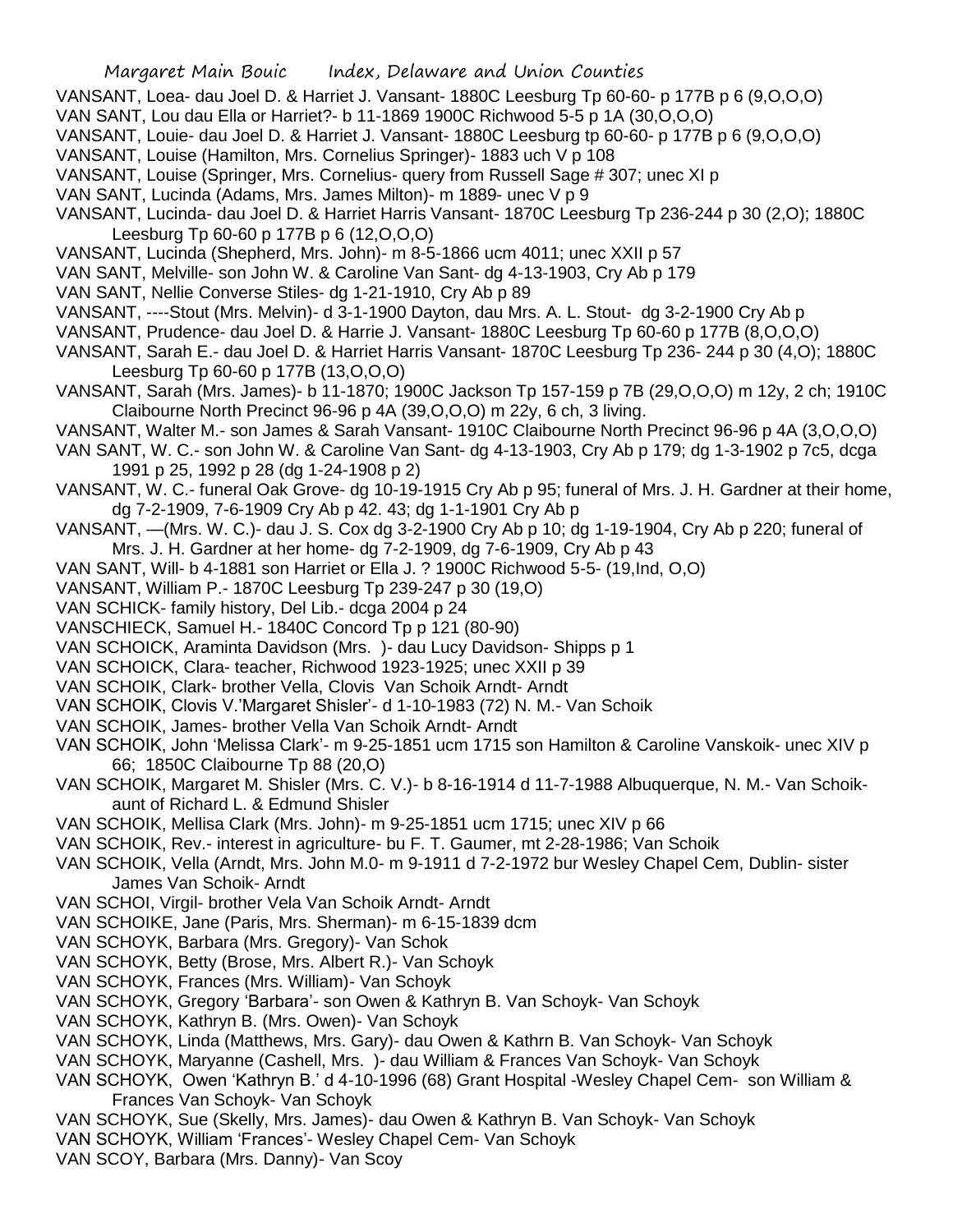- VAN SCOY, Danny 'Barbara'- son Myron Van Scoy- Van Scoy
- VAN SCOY, David 'Kendra Reed'- m 9-7-1991 son Danny & Barbara Vanscoy- Vanscoy
- VAN SCOY, Elizabeth J.- dau Danny & Barbara Van Scoy- Van Scoy; Air Force
- VAN SCOY-Forest G. d 11-26-1990 (56) Doctor's Hospital- Forest Grove Cem- Van Scoy
- VAN SCOY, Gordon- son Forest G. Van Scoy- Van Scoy
- VAN SCOY, Jacob Matthew- b 4-12-1995 son David & Kendra Reed Van Scoy- Van Scoy
- VAN SCOY, Kendra Reed (Mrs. David)- m 9-7-1991 dau Merrill & Ruthann Reed- Van Scoy

VAN SCOY, Myron- Van Scoy

- VAN SCYOC, Agnes (Mrs. Granville, Sr.)- d 3-5-1968 (74)- Van Scyoc
- VAN SCYOC, Brandace M.- d 8-19-1983 (9) dau Ronald Lee & Truday Ann Meadows Van -Scyoc -Van Scyoc
- VAB SCYOC, Edna Marie (Mrs. Granville)- d 12-23-1990 (62) Ashley Union Cem- Van Scyoc
- VAN SCYOC, Granville, Sr. 'Agnes'- Van Scyoc
- VAN SCYOC, Granville, Jr. 'Marie'- d 4-14-1986 (62) Ashley Union Cem- son Granville, Sr. & Agnes Van Scyoc- Van Scyoc
- VAN SCYOC, Harold- son Granville, Sr. & Agnes Van Scyoc- Van Scyoc
- VAN SCYOC, Jennifer June (Crist, Mrs. )- dau Granville, Jr. & Edna Marie Van Scyoc, Jr.- Van Scyoc
- VAN SCYOC, Marguerite (Smith, Mrs. )- dau Granville, Sr. & Agnes Van Scyoc- Van Scyoc
- VAN SCYOC, Marie (Mrs. Granville, Jr.)- Van Scyoc
- VAN SCYOC, Roberta (Helms, Mrs. )- dau Granville, Jr. & Edna Marie Van Scyoc, Van Scyoc
- VAN SCYOC, Ronald Lee 'Trudy Ann Meadows'- m 5-15-1968 son Granville Jr. & Edna Marie Van Scyoc, Van Scyoc
- VAN SCYOC, Ronald Lee, II- son Ronald Lee & Trudy Ann Meadows Van Scyoc- Van Scyoc
- VAN SCYOC, Shawn- son Ronald Lee & Trudy Ann Meadows Van Scyoc- Scyoc
- VAN SCYOC, Trudy Ann Meadows (Mrs. Ronald Lee)- m 5-15-1968 dau Mrs. Mary Meadows- Van Scyoc
- VAN SCYOC, Verna (Kuss, Mrs. )- dau Granville, Sr. & Agnes Van Scyoc- Van Scyoc
- VAN SCYOC, Wilbur- son Granville, Sr. & Agnes Van Scyoc- Van Scyoc
- VAN SCYOC, William- son Granville, Sr. & Agnes Van Scyoc- Van Scyoc
- VAN SELLAR, Frank- Powers p 14, 15
- VANSET, Lewis- 1870C Thompson Tp p 498 (21\*)
- VANSET, Lewis- 1870C Thompson Tp p 498 (55\*)
- VANSET, Mary- 1870C Thompson Tp p 498 (59)
- VANSET, Mary- 1870C Thompson Tp p 498 (5m)
- VANSET, Sarah- 1870C Thompson Tp p 498 (18)
- VANSET, Sarah- 1870C Thompson Tp p 498 (34)
- VANSET, Susan- 1870C Thompson Tp p 498 (28)
- VAN SHIVER, Dora (Mrs. George)- b 3-1863 1900C Leesburg Tp (37,O,O,O) m 3y, no ch
- VANSHIVER, Edith- b 7-1883 dau George Vanshiver; 1900C Leesburg Tp (16,O,O,O)
- VAN SHIVER, George 'Dora- b 3-1853 1900C Leesburg Tp (47,O,O,O) m 3yfarmer
- VAN SICKLE, ----Pabst p 1 p 62; Stark Cem, Powell p 199; dcga 1988 p 3i; Porter Tp 1866
- VAN SICKLE, Family history, dcga library 2004 p 24
- VAN SICKLE, research by Geraldine De Jaenett, dcga 1994 p 17
- VANSICKLE- b 8-8-1891 Kingston Tp son E. & —Bradfield Vansickle- dcbirths
- VANSICKLE, b 3-2-1892 Porter Tp son Clayton & Stelle Sherman Vansickle- dcbirths
- VANSICKLE, Acenith H.- 1870C Porter Tp p 449 (13)
- VAN SICKLE, Adaline (Hill, Mrs. Stephen)- m 5-24-1849 dcm
- VAN SICKLE, Addie Crump (Mrs Brooks, Sr.)- Van Sickle
- VAN SICKLE, Addison E.- d 11-12-1854 (3m) Stark Cem, Powell p 207- son Peter & Elizabeth Van Sickle
- VAN SICKLE, Albert Leon- b 6-2-1883 Kingston Tp son Emerson Dixon & Alice Bradfield Vansickle-d 9 mos. dcbirths; Delaware Journal Herald 9-7-1907 dg 3-1-1907 Cry Ab p 21; d 3-31-1884 (10m) Kingston Tpdcdeaths
- VAN SICKLE, Aleta- dau Perry E. & Margaret Van Sickle- 1961 (9), 1964 dcd
- VANSICKLE, Alfred A. D.- 1870C Kingston Tp p 385 (11)
- VAN SICKLE, Alfred S.- son William C. & Elsa Ann Van Sickle- Pabst Pion I p 97; dcw Bk 4 p 207 (23);1850C Berkshire Tp 192 p 20 (14,O)1870C Kingston Tp p 385 (34\*); dcga 2004 p 11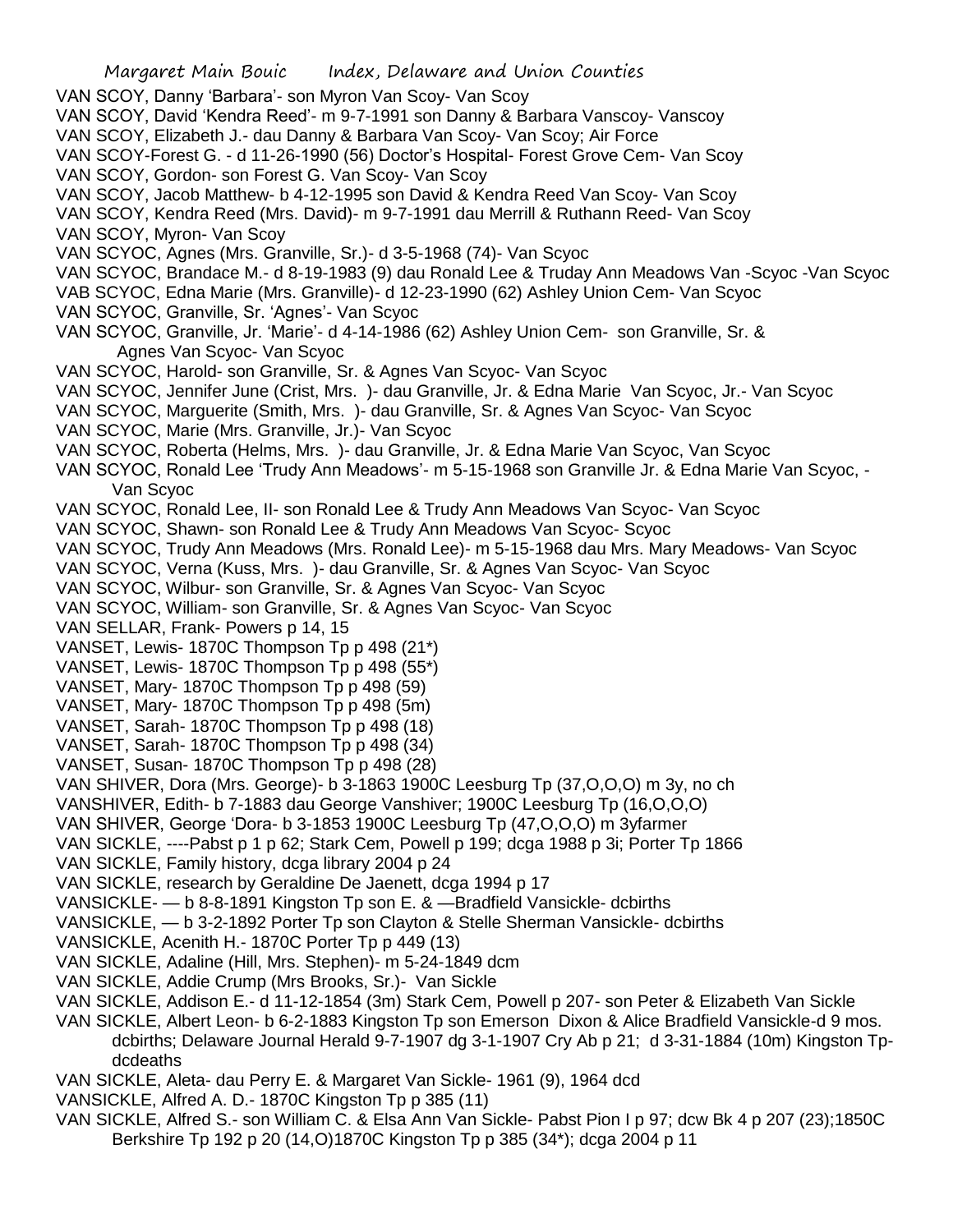- VAN SICKLE, Alice Bradfield (Mrs. Emerson Dixon)- b 4-28-1854 m 11-14-1878 d 2-22-1907 (52-9-25) dau Isaac & Mary Bradfield Van Sickle- dg 3-1-1907; Del Jr. Her. 9-5-1907; Cry Ab p 20, 22; dg 9-6-1907, Cry Ab p 68
- VAN SICKLE, Alma E. Pierce (Mrs. Peter)- m 3-3-1846 dcm
- VAN SICKLE, Alma Elizabeth Price (Mrs. Peter)- Bassett letter
- VAN SICKLE, Andrew 'Mary Louden'- b ca 1716/20 m ca 1740 son Cornelius & Maria/May Van Sickle- dcc Marjorie Brookens Humes 168
- VAN SICKLE, Angela L. dau Harold L. Van Sickle- Van Sickle
- VAN SICKLE, Ann- 1850C Trenton Tp 733 p 64 (65,NY)
- VAN SICKLE, Annette A. Davis (Mrs. William J.)- m 43--1866 dg 5-14-1907, Cry Ab p 43-; dcga 1995 p 13; 1870C Berkshire Tp p 206 (24)
- VAN SICKLE, Arthur T.- 1870C Porter Tp p 449 (14)
- VAN SICKLE, Asa S.- son Asa S. & Polly Ann Van Sickle- Stark Cem, Powell p 204, grandson Peter Van Sickle
- VAN SICKLE, Asa- son Peter Van Sickle- 1908 dch p 461; 1880 dch p 563
- VAN SICKLE, Ashel- son Cornelius & Sally Van Sickle- 1850C Kingston Tp 3204 p 170 (6,O)
- VAN SICKLE, A. T. son Mary C. Van Sickle, dg 7-4-1911 Cry Ab p 45
- VAN SICKLE, Belinda- d 8-2-1830 (1-1-5) Stark Cem- dau Asa & Polly Ann, granddau Peter Van Sickle-Powell p 204
- VAN SICKLE, Bernice b 9-23-1886, Kilbourn Tp, son of Charlie and Sarah Baker Van Sickle, dc births
- VAN SICKLE, Betsey (Blaney, Mrs. George)- m 6-26-1838 dcm
- VAN SICKLE, Betsey (Stark, Mrs. James Rosecrans)- dau Peter Van Sickle- dcq SS 5
- VAN SICKLE, Betsey (Mrs. William G.)- d 8-8-1829 (21–6-19) Berkshire Cem, Powell p 5; dcga p 41
- VAN SICKLE, Betty (Mrs. Cecil)- 1975, 1969, 1981, 1983 ucd
- VAN SICKLE, Billie- 1860C Claibourne Tp 860-842 p 113 (4/12,O)
- VAN SICKLE, Brooks 'Addie Crump'- Van Sickle
- VAN SICKLE, Brooks L ' '.'Patty Ruth' b 6-15-1926 d 11-6-1998 (72) Marion Cem- son Brooks, Sr. & Addie Van Sickle- Crump Van Sickle- 1940 draft- dcga 1995 p 82
- VAN SICKLE, Caroline (Mrs. David)- 1850C Kingston Tp 3259 p 172 (33,Va); 1870C Kingston Tp p 383 (52)
- VAN SICKLE, Caroline (Keen, Mrs. Sanford)- m 10-30-1841 dcm
- VAN SICKLE, Caroline Rodgers (Mrs. David)- m 7-4-1839 dcm
- VAN SICKLE, Catharine (Mrs. Garret)- dcc Marjorie Brookens Humes 85
- VAN SICKLE, Catherine (Lott, Mrs. Riley J.)- b 8-22-1817 m 6-15-1837 dcm d 1-3-1906 (88-4-11) dau Peter & Elizabeth Stephenson Van Sickle; dg 1-12-1906 Cry Ab p 73; dcc Marjorie Brookens Humes 21
- VAN SICKLE, Catharine (Weaver, Mrs. Daniel)- m 1-6-1849 dcm
- VAN SICKLE, Cecil 'Betty'- 1975, 1979, 1981, 1983 ucd
- VAN SICKLE, Chadwick- b 1977 son Roger N. & Shirley A. Van Sickle- 1980 dcd
- VAN SICKLE, Charles- Powell p 377
- VANSICKLE, Charles B. -b 4-23-1882 Kingston Tp son Emerson Dixon & Alice B. Bradfield Vansickledcbirths; dg 3-1-1907, 9-6-1907 Cry Ab p 21, 68; Del. Jr. Herald 9-5-1907; dcga 2004 p 11
- VAN SICKLE, Charles 'Bertha/Martha Stout'- m 12-10-1849 dcm; dcga 1997 p 64; dcga p 68; 1850C Radnor Tp 150 p 180 (26,Pa)
- VAN SICKLE, Charles C.- d 1863 (2 ½) Marengo Cem, Powell p 375
- VAN SICKLE, Charles- son Garrett & Jane Van Sickle- 1850C Harlem Tp 692 p 61 (17,NY)
- VANSICKLE, Charles Johnson- query from alene Allenback Stoner- dcga 2003 p 24
- VAN SICKLE, Charley- 1870C Kingston Tp p 385 (12)
- VAN SICKLE, Charlotte Stewart (Mrs. Marcus)- m 3-21-1843 dcm d 10-14-1856 (38-4-10) Stark Cem- Powell p 206. 317; dau Solomon & Nancy White Stewart; 1850C Porter Tp 3021 p 164 (32,O)
- VAN SICKLE, Chris E.- b 1869 Marengo Cem, Powell p 375
- VAN SICKLE, Cindy (Berridge, Mrs. Allen)- dau Brooks Van Sickle- Van Sickle
- VANSICKLE, Clara Pearl- b 9-18-1884 Porter Tp dau A. C. & Estella Brown Vansickle- dcbirths
- VAN SICKLE, Clark- son Ira & Ruth Van Sickle- 1850C Porter Tp 3017 p 164 (8/12,O); query by Alene Altenback Stoner- dcga 1998 p 7
- VAN SICKLE, —Clark (Mrs. Claud) dg 3-8-1910 Cry Ab p 103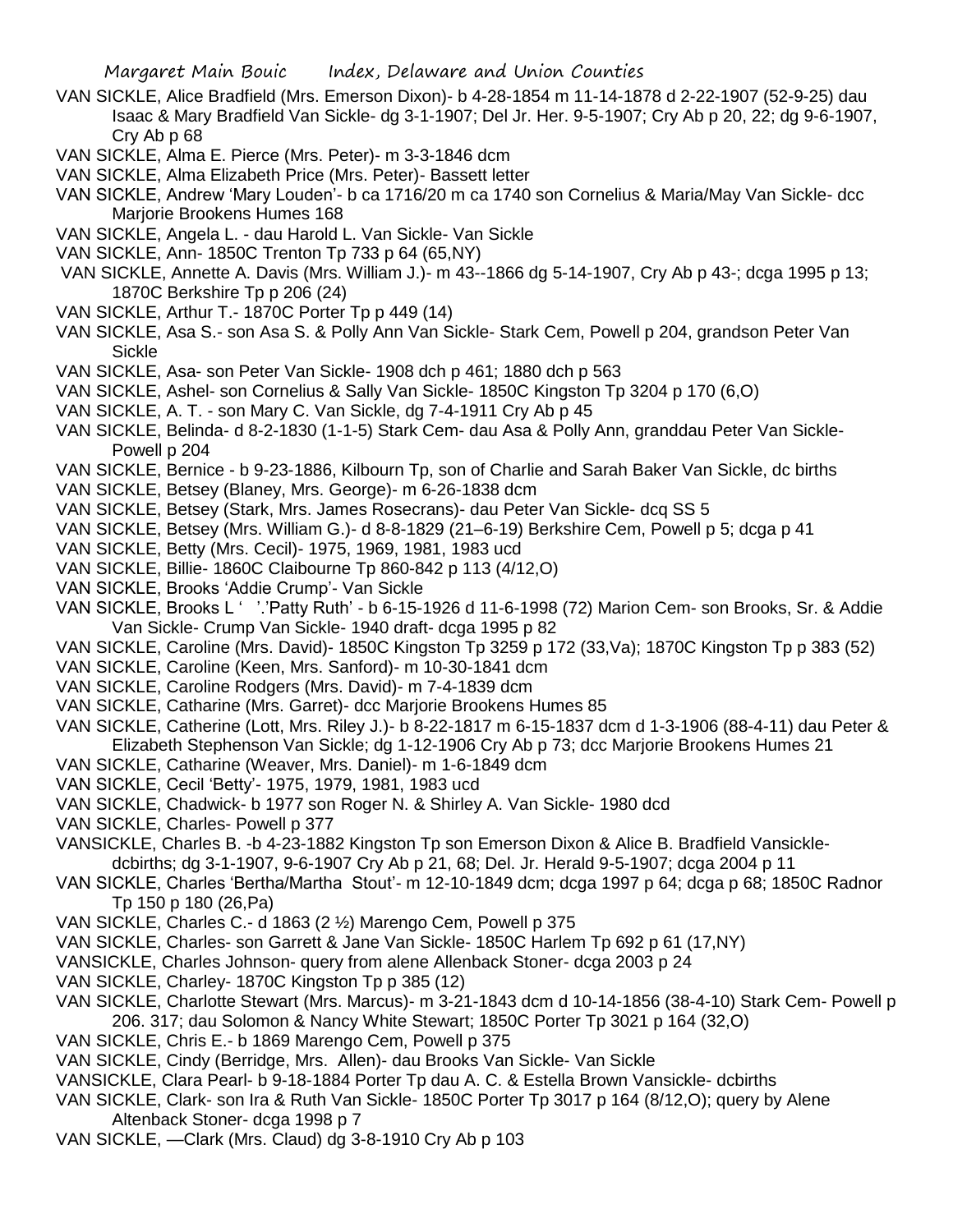- VAN SICKLE, Claude S. 'Edna'- d 6-1-1867 (83) Green Mound Cem, Kilbourne- Pabst p 2 p 22; 1961, 1964 dcd
- VAN SICKLE, ----(Buck, Mrs. Virgil)- twin sister Claude S. Van Sickle- Van Sickle
- VAN SICKLE, Clayton- son Peter & Elizabeth Van Sickle- 1850C Porter Tp 3020 p 164 (4/12,O)
- VAN SICKLE, Clayton 'Dora Estelle Sherman'- m 3-13-1879- dg 2-9-1909, Cry Ab p 10
- VAN SICKLE, Clemmie Leonard (Mrs. Warner)- m 5-3-1870 dcm; dcga 1999 p 42; 1870C Kingston Tp p 383 (21)
- VAN SICKLE, Dr. Clifton E. 'Elizabeth'- d 1-6-1964 (68) Van Sickle
- VAN SICKLE, Clyde- pallbearer for Fred Benton- dg 8-4-1916, Cry Ab p 48
- VAN SICKLE, Cornelius- owes estate of Alford Butters, dcga 1998 p 12
- VAN SICKLE, Cornelius-son Cornelius & Sally Van Sickle- 1850C Kingston Tp 3204 p 170 (8,O)
- VAN SICKLE, Cornelius E. 'Elizabeth'- d 1-6-1964 (68)- Van Sickle
- VAN SICKLE, Cornelius 'Eliza'- dcga p 3 Del Patron & Franklin Chronicle
- VAN SICKLE, Cornelius 'Maira/Mary' b ca 1690 son Reinier & Jannetji Van Hooren Van Sickle- dcc Marjorie Brokens Humes 336
- VAN SICKLE, Cornelius 'Sarah Rosecrans; m 7-1822 1880 dch p 563; Powell p 207; hadc p 32;; dcga 1990, 1826 tax duplicate p 38, 38; 1820C Kingston Tp; 1835 men p 35 # 84 p 61 Kingston Tp; 1850C Kingston Tp 3204 p 170 (65,NY)
- VAN SICKLE, Curtis 'Eliza Higinbottom'- m 8-1-1861 dcm
- VAN SICKLE, Curtis, lived with Edward & Pamala Howard- 1991 ucd
- VAN SICKLE, David- b NJ 1815 d 10-30-1889; dg 11-8-1889 Cry Ab p 249, father of Mrs. Mason Sherman; 1870C Kingston Tp p 383 (55\*); 1890/1 tax duplicate, kingston Tp, dcga 1997 p 64
- VAN SICKLE, David B.- son Ira & Ruth Van Sickle- 1850C Porter Tp 3017 p 164 (3,O)
- VAN SICKLE, David 'Caroline Rogers'- m 7-4-1837 dcm; 1850C Kingston Tp 3259 p 172 (35,NJ)
- VAN SICKLE, David- son John & Susanna Wicker Van Sickle- 1880 dch p 563; 1908 dch p 460
- VAN SICKLE, -----(Mrs. David) d Wednesday, W. Winter St (72) dg 5-14-1889, 5-17-1889, Cry Ab p 231, 236
- VAN SICKLE, Deborah (Starks/Sparks, Mrs. Almon) m 12-11-1823 Del Patron, Cry Ab Newspapers 1821- 1857 p 53; dcga p 22, Del Pat & Frank. Chron
- VAN SICKLE, Della M.-dau Simon & Hannah Van Sickle-1870C Leesburg Tp 127-132 p 16 (1,O)
- VAN SICKLE, V. Delson- son Frank M. & Edith T. McQuigg Van Sickle- Van Sickle
- VAN SICKLE, Detta B.- Delaware Franch Club- dcga 2004 p 21
- VAN SICKLE, Dewit C.- 1870C Porter Tp p 449 (19)
- VAN SICKLE, Dora Estelle Sherman (Mrs. Clayton)- b 8-15-1855 m 3-13-1879 d 2-3-1909 dau Augustus & Jane Sherman-dg 2-9-1909, Cry Ab p 10; dcga 1999 p 24
- VAN SICKLE, Drusilla (Besse, Mrs. Henry H.)- b 10-14-1830 m 11-25-1849 dcm d 3-28-1881 -dau Peter Van Sickle- 1908 dch p 460; 1880 dch p 563; Shipps p 30; dg 3-31-1881 Cry Ab p 54, 55; dg 12-24-1901, dg 9-12-1902, Cry Ab p 113, 152
- VAN SICKLE, Drucilla A. (Grummon, Mrs. Fowler)- m 9-9-1866 dcm 926; dcga 1995 p 57
- VAN SICKLE, Duane 'Margaret- b 7-28-1937, Sunbury d 2-2-1997 (59) Oak Grove Cem- son Virgil & Susie Moyer Van Sickle- Van Sickle; Gold Certificate Pioneer; dcga 1996 p 67; 1961dcd
- VANSICKLE, Earl- b 5-18-1889 Kingston Tp son Charley & Sarah Baker Vansickle- dcbirths
- VAN SICKLE, E. D.'Alice Bradfield'- son William C. & Elsie A. Lott Van Sickle- 1880 dch p 818, 819; hadc p 105- son of Mrs. E. A. Van Sickle- dg 2-3-1888 Cry Ab p 178; dcga 1997 p 64, 1890/1 tax duplicate
- VAN SICKLE, Edith T. McQuigg (Mrs. Frank M.)- d 11-21-1984 (84) Fargo Cem- Van Sickle
- VAN SICKLE, Edna (Mrs. Claude)- d 1-24-1972 (88) Green Mound Ce,- Van Sickle; Pabst p 2 p 22; 1961,
	- 1964 dcd- dau Henry & Susie Fenley Clark- dg 3-4-1910, dg 3-8-1910, Cry Ab p 101, 103
- VANSICKLE, Edward Leo- b 2-6-1885 Kingston Tp son Emerson Dixon & Alice Bradfield Vansickle- dcbirths; dg 3-1-1907 Cry Ab p 21; Del Jr. Herald 9-5-1907l dcga 2004 p 11
- VAN SICKLE, Elcevann Lot (Mrs. William G.)- m 11-23-1839 dcga p 52, Ohio State Gaz
- VAN SICKLE, Electa (Chase, Mrs. James)- m 9-10-1846 dcm
- VAN SICKLE, Elias- 1835 men p 501 # 49 p 92 Porter Tp ; ancester of Roger, dcga 2003 p 33
- VAN SICKLE, Elias 'Hannah'- 1850C Porter Tp 3023 p 164 (63, NJ)
- VANSICKLE, Eliza A. Brown (Mrs. Myron D.)- m 8-29-1867 d 12-29-1903- dg 12-22-1903, Cry Ab p 211; dca 1996 p 70; dcm 220
- VAN SICKLE, Eliza 'Hannah'- d 4-2-1861 (73-8-4) Stark Cem- Powell p 206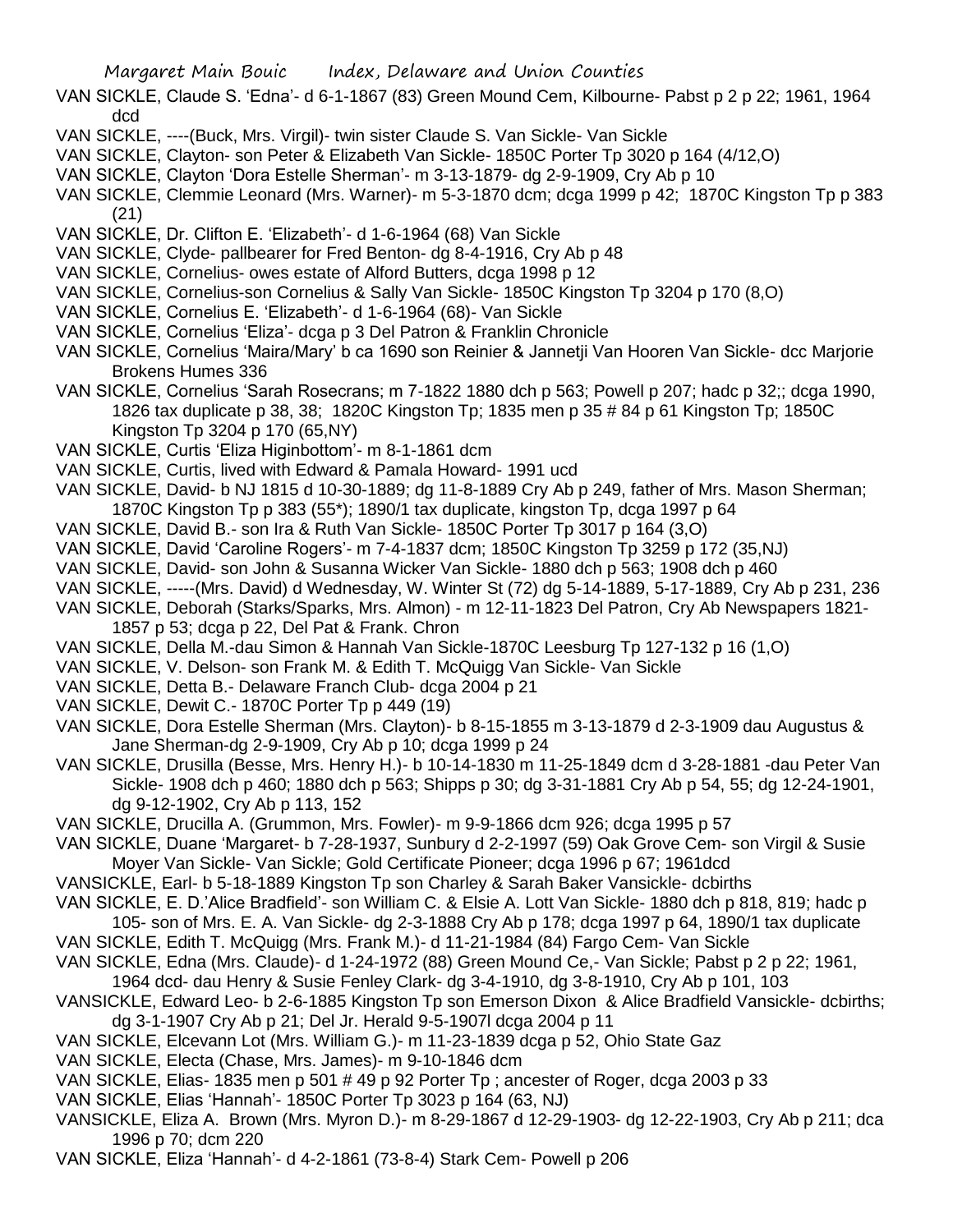VAN SICKLE, Eliza A.- 1870C Kingston Tp p 385 (21)

- VAN SICKLE, Eliza Ann Stout (Mrs. Jacob J.)- m 6-4-1849 dcm; 1850C Delaware Tp 1311 p 94 (18,Pa)
- VAN SICKLE, Eliza Higinbottom (Mrs. Curtis)- m 8-1-1861 dcm
- VAN SICKLE, Eliza (Mrs. Johnson)- 1860C Claibourne Tp 860-842 p 113 (9,O); query from Alene Altenbach Stoner- dcga 1997 p 68
- VAN SICKLE, Elizabeth- 1860C Claibourne Tp 860-842 p 113 (24,O)
- VAN SICKLE, Elizabeth d Kingston 1-1-1863 (79), dg 2-6-1863 Cry Ab p 28
- VAN SICKLE, Elizabeth (Blaney, Mrs. George)- dau John & Susannah Wicker Van Sickle- 1880 dch p 563; 1908 dch p 460
- VAN SICKLE, Elizabeth (Mrs. Dr. C. C.)- Van Sickle
- VAN SICKLE, Elizabeth Clark (Mrs. Oliver)- m 4-16-1854/6 dcm d 12-7-1907, ped Alene Adlyn Altenback 31, dcga 1988 p 59, query by Stoner; dcga 1989 p 48; Stoner letter; dau Henry Clark- dg 3-4-1910, Cry Ab p 101; dcga 1991 p 32; dcga 1997 p 68
- VANSICKLE, Elizabeth- dau James & Sarah Wilson Clark- query, dcga 1994 p 40 query
- VAN SICKLE, Elizabeth (Mrs. Cornelius)- d 2-28-1822 (36y) Stark Cem, Powell p 207; dcga p 3 Del Patron & Franklin Chronicle
- VAN SICKLE, Elizabeth- dau David & Caroline Van Sickle- 1850C Kingston Tp 3259 p 172 (8,O)
- VAN SICKLE, Elizabeth F. Sherman (Mrs. Orrin)- m 9-1-1839 dcm d 10-30-1870 (51-9-20) Fargo Cem- Powell p 311; ch d 9-1874 Fargo Cem, Powell p 311
- VAN SICKLE, Elizabeth (Mrs. Peter)- 1850C Porter Tp 3020 p 164 (23,Pa)
- VAN SICKLE, Elizabeth (Mrs. Peter)- d 1-7-1863 (78-8-16) Stark Cem- Powell p 103; 1850C Kingston Tp 3233 p 172 (66,NJ)
- VAN SICKLE, Elizabeth (Sackett, Mrs. James)- m 4-3-1860 dcm
- VAN SICKLE, Elizabeth (Sherman, Mrs. Mason)- dau David Sherman- dg 11-8-1889 Cry Ab p 249; dg 3-28- 1890, Cry Ab p 11
- VAN SICKLE, Elizabeth (Stark, Mrs. James Rosecrans)- see Betsey above- 1880 dch p 563, 573
- VAN SICKLE, Elizabeth Stephenson (Mrs. Peter)- dg 1-12-1906 Cry Ab p 73
- VAN SICKLE, Elizabeth Stevenson (Mrs. Peter Garrett)- b 5-2-1784 m 4-11-1802 d 1-7-1863 dcc Marjorie Brookens Humes 43
- VAN SICKLE, Elizabeth (White, Mrs. N. M.)- m 6-24-1847 dcm
- VANSICKLE, Ella- b 11-22-1882 Delaware Town dau U,. & Mary Murphy Vansickle- dcbirths
- VAN SICKLE, Ellen- 1870C Porter Tp p 450 (23)
- VAN SICKLE, Ellen- dau Johnson & Eliza Johnson- 1860C Claibourne Tp 860-842 p 118 (5,O)
- VANSICKLE, Elsie Ann Lott (Mrs. William G.)- b 1808, Pa d 1-26-1888(79-2-10) Berkshire Cem Powell p 5; pneumonia, Kingston Tp dau Joseph & Samantha Lott- dcdeaths; 1880 dch p 818; dg 2-3-1888 Cry Ab p 178; dg 9-6-1907 Cry Ab p 67; 1850C Berkshire Tp 92 p 20 (41,Pa); 1870C Kingston Tp p 385 (62\*)
- VAN SICKLE, Elva M. (Mrs. Ray R)- d 12-6-1972 (88) Oak Grove Cem- Van Sickle; 1961, 1964, 1969, 1971 dcd
- VAN SICKLE, Emeline- dau Cornelius & Sally Van Sickle-1850C Kingston Tp 3204 p 170 (12,O)
- VAN SICKLE, Emerson Dixon 'Alice Bradfield' b 6-18-1833 m 11-14-1878 d 9-1-1907 (74-2-13)- son William G. & Elsie Ann Van Sickle- Pabst p 2 p 53 dg 3-1-1907, Cry Ab p 20, 21; dg 9-6-1907, 9-13-1907, Cry Ab p 67, 69; dcw Bk 4 p 207(23); Del. Jr. Herald 9-5-1907; 1850C Berkshire Tp 192 p 20 (17,O); 1870C Kingston Tp p 385 (36\*); pallbearer for Myron D. Van Sickle- dg 12-29-1903, Cry Ab p 211
- VAN SICKLE, Ernest- brother Dr. Clifton E. Van Sickle- Van Sickle
- VAN SICKLE, Estella I. Wilcox (Mrs. Robert L.)- Van Sickle
- VANSICKLE, Esterley- b 7-25-1871 Kingston Tp dau Miron & Elizabeth Brown Vansickle- dcbirths
- VAN SICKLE, Esther (Knox, Mrs. John)- m 4-14-1846 dcm- dau John & Susannah Wicker Van Sickle- 1880 dch p 563, 685; 1908 dch p 460
- VAN SICKLE, Eunice (Yake, Mrs. Clarence)- dau Frank M. & Edith T. Van Sickle- Van Sickle
- VAN SICKLE, Fanna M.- d 10-17-1851 (11m6d) Fargo cem, Powell p 311 dau O. & E.
- VAN SICKLE, Florence b 9-23-1886, Delaware town, dau of Alfred & Mary Murphy Van Sickle dc births; party, dcga 2004 p 22
- VAN SICKLE, Francis M. d 7-4-1830 (1-2-19) Stark Cem, son Cornelius & Sarah Van Sickle- Powell p 207
- VAN SICKLE, Francis- d 1-1-1842 (5m4d) Fargo Cem- son O. & E.- Powell p 311
- VAN SICKLE, Frank M. 'Edith T.- d 9-25-1981 (81) Fargo Cem- brother Robert L. Van Sickle- Van Sickle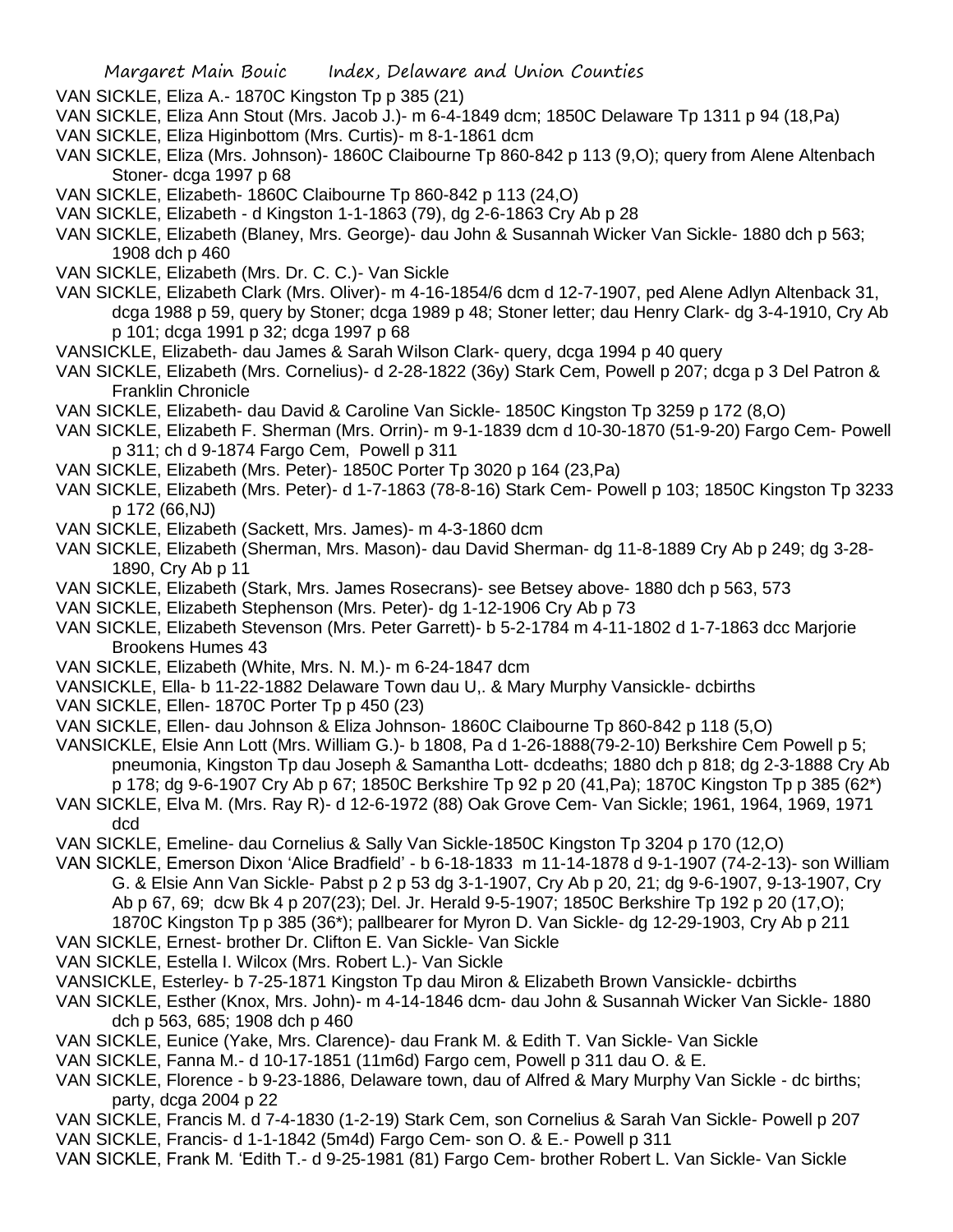- VAN SICKLE, Garret 'Catharine'- son Andrew & Mary Louden- dcc Marjorie Brookens Humes 84 VAN SICKLE, Garret 'Jane'- 1850C Harlem Tp 692 p 61 (45,Pa)
- VAN SICKLE, Geneva (Fisher, Mrs. )- dau Hubert L. & Estella I. Wilcox Van Sickle- Van Sickle
- VAN SICKLE, Genevieve (Rogers, Mrs. )- dau Hubert L. & Estella I. Van Sickle- Van Sickle
- VAN SICKLE, Gertrude (Mrs. Glen Clark)- Pabst p 2 p 36
- VAN SICKLE, Gladys Ellen Morris (Mrs. Harley M.)- b 8-5-1896 d 1-14-1992 (95) Bloomfield Cem- dau Charles M. & Mary Catherine Chapin Morris- Van Sickle
- VAN SICKLE, Gladys Speer (Mrs. Harley )- b 8-5-1896 Condit dau Charles & Mary Speer- Van Sickle
- VAN SICKLE, Glen Clark 'Marjorie Brothers'- d 1-4-1971 (64) Green Mound Cem- Van Sickle; Pabst 2 p 22, 35
- VANSICKLE, Glenn- b 11-21-1883 Kingston Tp son Myron D. & Eliza A. Brown Vansickle- dcbirths; dg 112- 22-1903, Cry Ab p 211
- VAN SICKLE, Glenn 'Velda White'- White (113)
- VANSICKLE, Haley Odessa- b 7-31-1887 Porter Tp dau J. C. & Dora E. Sherman Vansickle- dcbirths
- VAN SICKLE, Hallie-dau Clayton & Dora Estelle Sherman Van Sickle- dg 2-9-1909, Cry Ab p 10 VANSICKLE, Hannah- d 5-30-1887 (84-3-11) Kingston Tp- dcdeaths
- VAN SICKLE, Hannah (Mrs. Elias)-m 11-25-1809 d 5-30-1887 (96-1-13) Stark Cem, Powell p 206; dg 6-10- 1887 Cry Ab p 158 (m 11-15-1809, 15 ch); dcga 1987 p 3; dcga 1988 p 3, dg 6-10-1887 p3c6; 1850C Porter Tp 3023 p 164 (59.NJ); dcga 1987 p 43
- VAN SICKLE, Hannah, Jr.- dau Elias & Hannah Van Sickle- 1850C Porter Tp 3023 p 164 (18,O)
- VAN SICKLE, Hannah Roake (Mrs. Simon)- m 4-22-1866 ucm 3957; 1870C Leesburg Tp 127-132 p 16 (25,Va)
- VAN SICKLE, Harley 'Gladys Morris Speer'- brother Claude S. Van Sickle- Van Sickle
- VAN SICKLE, Harold L.'Marcella J. McKenzie' b 7-29-1924 d 6-5-1989 son Hubert L. & Estella I. Wilcox Van Sickle- Van Sickle
- VAN SICKLE, Harry Paul- d 4-2-1976 (84) Sunbury Mem. Pk- son Emerson Dixon & Alice Bradfield Van Sickle- dg 3-1-1907, 9-6-1907, Cry Ab p 21, 68; Van Sickle; 1961, 1964, 1969, 1971 dcd; Del Jr. Herald 9-5-1907 (16)
- VAN SICKLE, Hazel G. (Mrs. Paul)- d 1-7-1975 (82) Ashley Union Cem- Van Sickle
- VAN SICKLE, Hellen- dau Garrett & Jane Van Sickle- 1850C Harlem Tp 692 p 61 (10,NY)
- VAN SICKLE, Henry- pallbearer for Private Hosea Jones- dg 10-8-1918, Cry Ab p 72
- VAN SICKLE, Hubert L. 'Estella I.Wilcox- d 10-29-1980 (83) bur Marengo- Van Sickle
- VAN SICKLE, Hulbert- son Cornelius & Sally Van Sickle- 1850C Kingston Tp 3204 p 170 (20,O)
- VANSICKLE, Hyatt M.- b 2-7-1872 Oxford Tp dau John & Matilda Hubbard Vansickle- dcbirths

VAN SICKLE, I.- Powell p 147

- VAN SICKLE, Ilias, owes estate of Alford Butters- dcga 1998 p 12
- VAN SICKLE, Ira 'Ruth Steward/t'- m 3-21-1843 dcm; 1850C Porter Tp 3017 p 164 (27,O)
- VAN SICKLE, Isaac- son of Mrs. Hannah Van Sickle- dg 3-29-1877 Cry Ab p 19
- VANSICKLE, Isaac 'Mary Ann'- d 10-4-1888 (77-11-25) Stark Cem. Powell p 206; Kingston Tp b New Yorkdcdeaths; dg 12-29-1902, Cry Ab p 212; 1890/1 tax duplicate, Kingston Tp dcga 1997 p 64; hadc p 32 (1849 Kingston Tp); 1835 men p 34 # 40 p 60 Kingston Tp; 1850C Kingston Tp 3213 p 171 (40,NY); 1870C Kingston Tp p 385 (59\*); ancestor of Roger- dcga 2003 p 33; owes estate of Alford Buttersdcga 1998 p 12
- VAN SICKLE, Jacob J.'Eliza Ann Stout'-m 6-4-1849 dcm;1850C Delaware Tp 1311 p 54 (21,Pa)
- VAN SICKLE, Jacob- query from Alena Allenbach Stoner- dcga 2003 p 24
- VAN SICKLE, James- advertised letter 1963, dcga 2003 p 15
- VAN SICKLE, James- d 3-17-1877 (37); son David & Caroline Van Sickle- dg 3-29-1877 Cry Ab p 19; 1850C Kingston Tp 3259 p 172 (10,O)
- VAN SICKLE, Jane- 1870C Porter Tp p 449 (34)
- VAN SICKLE, Jane (Buck, Mrs. Lewis)- dau John & Susannah Wicker Van Sickle- 1880 dch p 563; 1908 dch p 461; 1850C Kingston Tp 3196 p 170 (15,O)
- VAN SICKLE, Jane- dau Elias & Hannah Van Sickle- 1850C Porter Tp 3023 p 164 (16,O)
- VAN SICKLE, Jane (Mrs. Garrett)- 1850C Harlem Tp 692 p 61 (40,NY)
- VAN SICKLE, Jannetji Van Hooren (Mrs. Reinier)- m 3-26-1687- dcc Marjorie Brookens Humes 673
- VAN SICKLE, Jasper- son Levi & Sarah Van Sickle- 1850C Kingston Tp 3188 p 170 (8/12,O); also Kingston 3226 p 171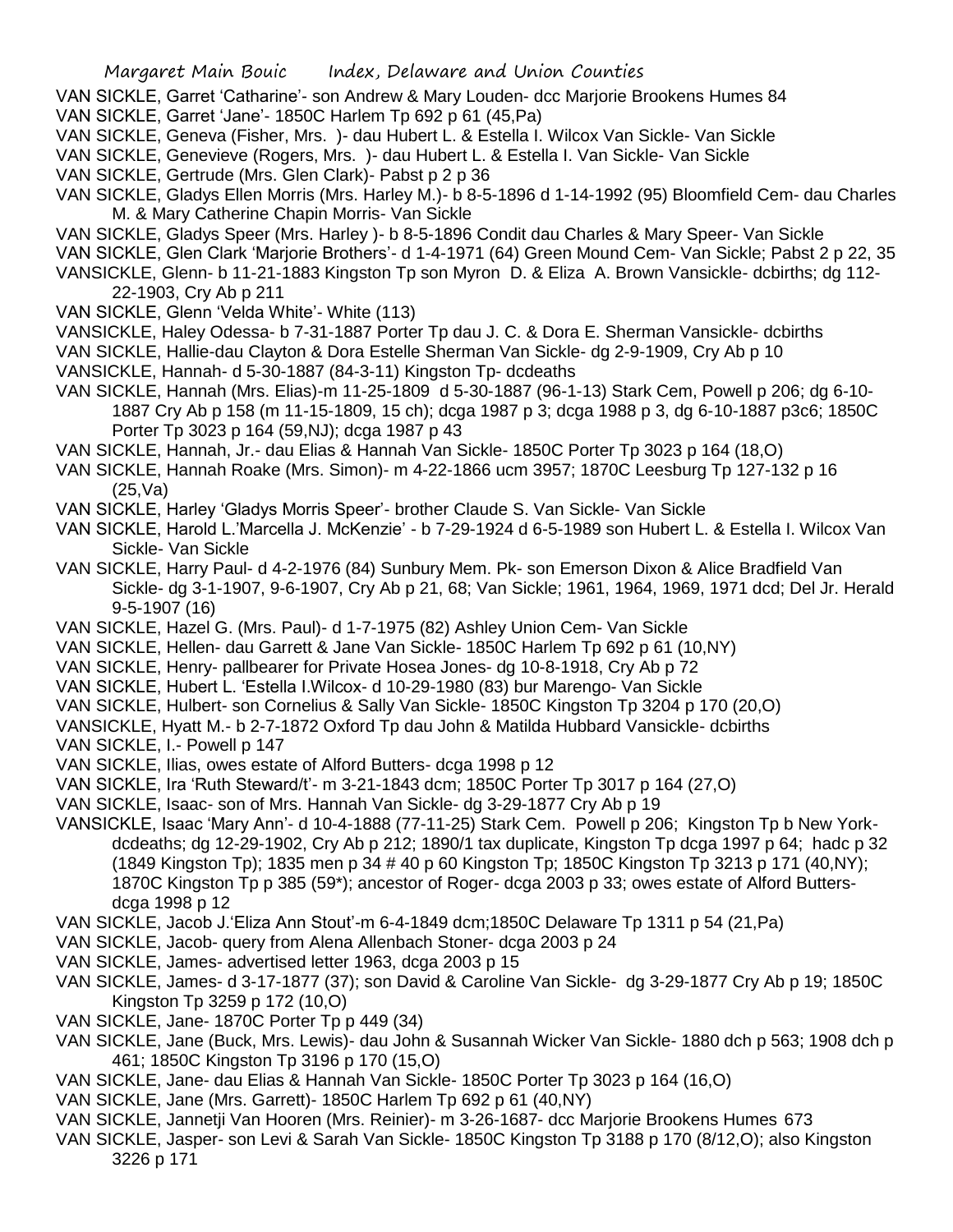VAN SICKLE, J. C.- 1908 dch p 427

- VAN SICKLE, Jean (Spangler, Mrs. Lynn)- dau Brooks Van Sickle- Van Sickle
- VAN SICKLE, Jean (Swavel, Mrs. Richard)- dau Brooks & Addie Crump Van Sickle- Van Sickle
- VAN SICKLE, Jeff- b 1963 son Suzanne Van Sickle- 1980 dcd
- VAN SICKLE, Jeffrey Duane'Luann' son Duane & Margaret Van Sickle; # 262; dcga 2004 p 16, 18
- VAN SICKLE, Jerome- son William G. & Elsa Van Sickle- 1850C Berkshire Tp 192 p 20 (10,O)
- VAN SICKLE, Jessie Perry (Mrs. )- d 7-27-1961 (76) Oak Grove Cem- Van Sickle
- VANSICKLE, b 11-24-1880 Kingston Tp son Myron D. & Eliza A. Brown Vansickle- dcbirths
- VAN SICKLE, John adm estate of Benjamen Hillman, Del Patron & Fr Chron 10-17-1821, Cry Ab
- Newspapers 1821-1857 p 41; 1835 men p 57 # 20 p 106 Trenton Tp
- VAN SICKLE, John- dcga p 5,7, 16 John- Thurston descendant, dcga 2004 p 16
- VAN SICKLE, John- 1870C Porter Tp p 449 (78\*)
- VAN SICKLE, John- Harlem Tp tax 1826, dcga 1990 p 24
- VAN SICKLE, John A.- son Duane & Margaret Van Sickle- Van Sickle
- VAN SICKLE, John Allen #260; Gold, Silver Pioneer, dcga #260 p 18
- VAN SICKLE, John 'Matilda'- b 1846 d 1920 Marengo Cem, Powell p 377
- VAN SICKLE, John Norman- 1860C Claibourne Tp 860-842 (32,O) (Vansikill)
- VANSICKLE, John Raymond- b 7-21-1884 Delaware Town son Alford S. & Mary Murphey Vansickle- dcbirths
- VAN SICKLE, John Simon- son Samuel & Sarah Van Sickle- 1850C Porter Tp 3121 p 168 (6,O)
- VAN SICKLE, John 'Susannah Wicker'- d 5-25-1873 (82); East Liberty cem, Powell p 196; 1880 dch p 563, 572, 582, 584, 591 685; 1908 dch p 135, 277, 278, 283, 371. 461, 481; hmp p 76, 79; picture 80; cousin Peter Van Sickle- Sunbury p 47; tax duplicate 1826, dcga 1990 p 38, 39; 1820C Kingston Tp; 1835 men p 33 # 7 p 58, Kingston Tp; 1850C Kingston Tp 3196 p 170 (59, NJ)
- VAN SICKLE, Johnson 'Eliza' query from Alene Altenbach Stoner, dcga 1997 p 68
- VAN SICKLE, Josiah- 1835 men p 35 # 85 p 61 Kingston Tp
- VAN SICKLE, Joyce Ann (Harris, Mrs. Robert P.)- m 7-11-1981 dau Duane & Suzanne Van Sickle- Van Sickle' #261, Gold, Silver Pioneer, dcga 2004 p 18
- VAN SICKLE, Kate C.- 1870C Kingston Tp p 389 (5)
- VAN SICKLE, Lauretta Harris (Mrs. William J.)- m 11-24-1861 dcm d 7-3-1865 (28-4-1) Berkshire Cem, Powell p 5; d 1864 dg 5-7-1907, 5-14-1907 Cry Ab p 42, 43
- VAN SICKLE, Leicester- son Levi & Sarah Van Sickle- 1850C Kingston Tp 3188 p 170 (6,O); also Kingston 3226 p 171
- VAN SICKLE, Lella S.- 1870C Porter Tp p 449 (10)
- VAN SICKLE, Edward Leo- son Emerson Dixon & Alice Bradfield Van Sickle- dg 3-1-1907, 9-6-1907 Cry Ab p 21, 68
- VAN SICKLE, Leo- pallbearer for Private Hosea Jones- dg 10-8-1918, Cry Ab p 72
- VAN SICKLE, Leslie Hunt- son Glenn Clark & Margery Brothers Van Sickle- Van Sickle
- VAN SICKLE, Levi 'Sarah Cave'- m 9-12-1844 dcm; 1850C Kingston Tp 3138 p 170 (31,O), also Kingston 3226 p 171
- VAN SICKLE, Lewis- son Johnson & ElizabethVan Sickle- 1860C Claibourne Tp 860-842 (3,O)
- VAN SICKLE, Loretta (Mrs. Wm J) d 7-3-1865 (23), dg 7-14-1865 Cry Ab p 48
- VAN SICKLE, Louisa- b 1843 d 1913 Marengo Cem- Powell p 375
- VAN SICKLE, Luann (Mrs. Jeff)- Van Sickle
- VAN SICKLE, Lucinda (Hill, Mrs. Stephen)- m 8-24-1841 dcm
- VAN SICKLE, Lydia (Mrs. John)- query from George Cryder, dcga 1991 p 13
- VAN SICKLE, Manza- son Cornelius & Sally Van Sickle- 1850C Kingston Tp 3204 p 170 (10,O)
- VAN SICKLE, Marcus 'Charlotte Steward'- m 3-21-1843 dcm d 12-30-1858 (45-10-16) Stark Cem Powell p 206; Pabst Pion I p 63; 1850C Porter Tp 3021 p 164 (37,NY)
- VAN SICKLE, Margaret A. (Mrs. Perry E.) 1961, 1964 dcd
- VAN SICKLE, Margaret (Mrs. Duane)- Van Sickle
- VAN SICKLE, Margery Brothers (Mrs. Glenn Clark)- Van Sickle
- VANSICKLE, Margie- b 8-2-1889 Delaware Town dau A. A. & Mary Murphy Vansickle- dcbirths
- VAN SICKLE, Maria/Mary (Mrs. Cornelius)- dcc Marjorie Brookens Humes 337; 1985 uch p
- VAN SICKLE, Marie- Pabst p 2 p 22
- VAN SICKLE, Marie (McClenathan, Mrs. E. G.)- dau Clude S. & Edna Van Sickle- Van Sickle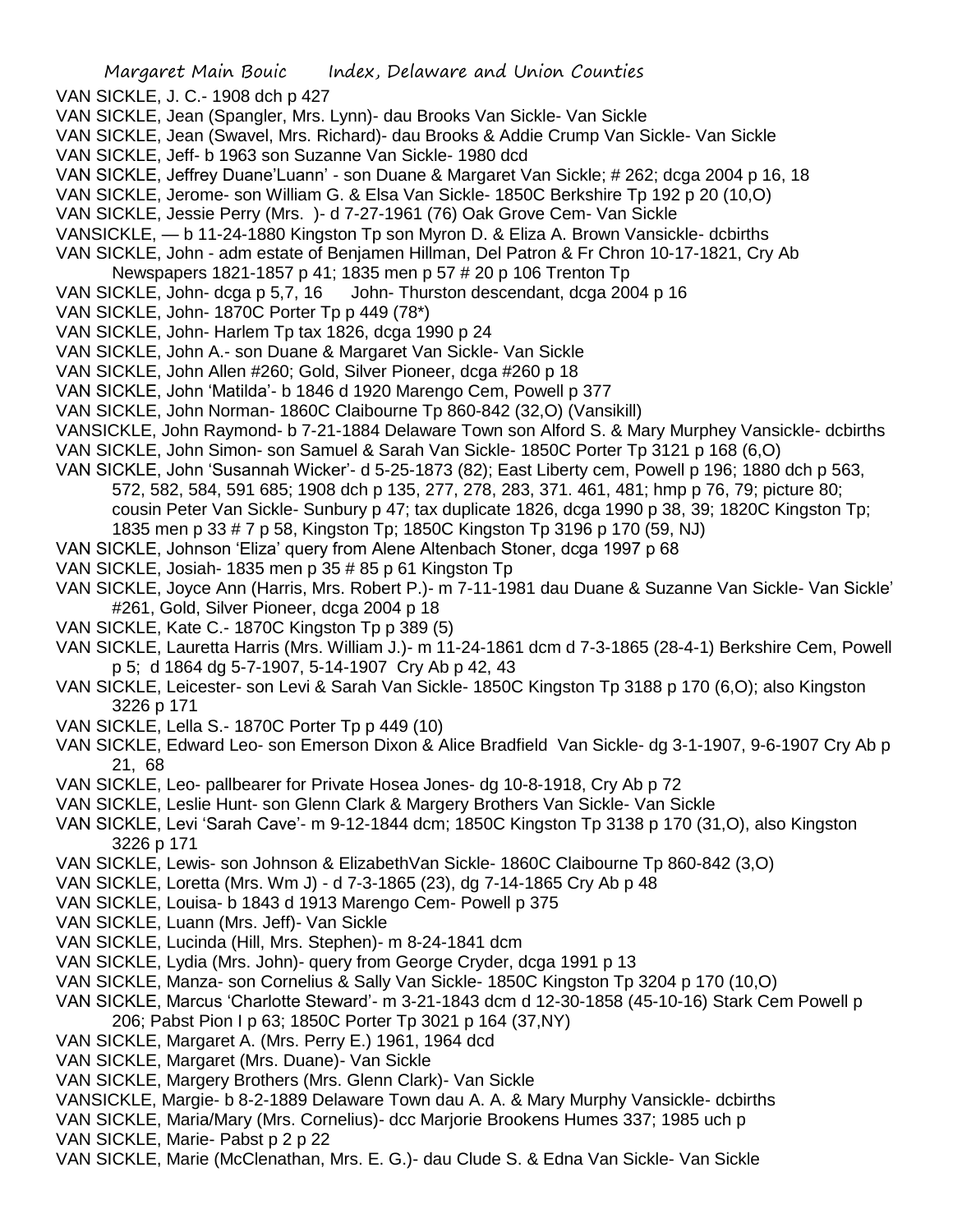- VAN SICKLE, Marietta- 1860C Claibourne Tp 860-842 p 113 (2,O)
- VAN SICKLE, Mark- son Ira & Ruth Van Sickle- 1850C Porter Tp 3017 p 164 (5,O)
- VAN SICKLE, Marquis- 1835 men p 50 #50 p 92 Porter Tp
- VAN SICKLE, Martha- dau Johnson & Elizabeth Vansikill- 1860C Claibourne Tp 860-842 p 113 (7,O)
- VAN SICKLE, Martha Stout (Mrs. Charles S.)- m 12-10-1849 dcm; dcga 1997 p 68; 1850C Radnor Tp 150 p 180 (20,O)
- VAN SICKLE, Mary- 1870C Porter Tp p 449 (11)
- VAN SICKLE, Mary- 1860C Claibourne Tp 860-842 p 113 (3.O)
- VAN SICKLE, Mary A.- 1870C Kingston Tp p 385 (61)
- VAN SICKLE, Mary Ann (Mrs. Isaac)- d 9-11-1893 (84-11-15) Stark Cem, Powell p 206; dg 112-29-1903, Cry Ab p 212; 1850C Kingston Tp 3213 p 171 (42,NY)
- VANSICKLE, Mary A.- d 9-11-1893 (80-0-26) Kingston Tp dau Leonard Lott- dcdeaths
- VANSICKLE, Mary B.- b 8-29-1871 Porter Tp dau W. S. & Orpha E. Manville Vansickle- dcbirths
- VAN SICKLE, Mary C. d Sunday (82) dg 7-4-1911 Cry Ab p 45
- VAN SICKLE, Mary C.- 1870C Porter Tp p 449 (42)
- VAN SICKLE, Mary C. (Wood. Mrs. John C.)- dg 11-16-1909, Cry Ab p 71
- VAN SICKLE, Mary Dunham (Mrs. Selah)- b 1832 dau Harlock & Elizabeth Haskins Dunham- dcga 1992 p 46
- VAN SICKLE, M. D.- 1890/1 tax duplicate, Kingston Tp- dcga 1997 p 64
- VAN SICKLE, Mary (Finch, Mrs. Chauncy)- m 8-6-1840 dcm
- VAN SICKLE, Mary J.- 1870C Kingston Tp p 385 (31)
- VAN SICKLE, Mary Louden (Mrs. Andrew)- m ca 1740- dcc Marjorie Brookens Humes 169
- VAN SICKLE, Mary (Wilcox, Mrs. Charles)- m 5-25-1847 dcm- dau John & Susannah Wicker Van Sickle- 1880 dch p 563; 1908 dch p 460; dg 6-22-1909, Cry Ab p 39
- VAN SICKLE, Matilda (Mrs. John)- b 1853 d 1929 Marengo Cem, Powell p 377
- VAN SICKLE, Mayme E.- d 2-10-1971 (84) Oak Grove Cem- Van Sickle
- VANSICKLE, Merle B. b 4-26-1890 Kingst. Tp dau Emerson E. & Alice Bradfield Vansickle- dcbirths; dg 3-1- 1907, dg 9-6-1907 Cry Ab p 21, 68; Pabst p 2 p 53; Del Jr Herald 9-5-1907
- VAN SICKLE, Mindy (Rife, Mrs. Troy)- dau Brooks Van Sickle- Van Sickle
- VAN SICKLE, Miran D.- 1870C Kingston Tp p 385 (33\*); M. D.- hadc p 105 (1900 Kingston Tp)
- VAN SICKLE, Moriah- dau Isaac & Mary Ann Van Sickle- 1850C Kingston Tp 3213 p 171 (16,O)
- VAN SICKLE, Monford- b 5-18-1876 Porter Tp son Scott Van Sickle- dcbirths
- VAN SICKLE, Mr.- brother Susan Jane Buck- dg 8-29-1890 Cry Ab p 30
- VAN SICKLE, Mrs.- d Sunday (85) dg 9-15-1893 Cry Ab p 133
- VAN SICKLE, Myron D. 'Eliza A, Brown'- b 8-6-1836 Porter Tp m 8-29-1867 dcm d 12-18-1903 (65) son Isaac & Mary Ann Van Sickle- 1850C Kingston Tp 3213 p 171 (14,O); dg 12-22-1903 Cry Ab, dg 12-29-1902 p 211, 212; ancestor of Roger VanSickle- dcga 1996 p 70; dcga 2003 p 33; dcga 2004 p 11
- VAN SICKLE, Nellie Marie- Pabst p 2 p 35
- VAN SICKLE, Nelson 'Phebe Sherman'- m 1-24-1847 dcm; 1850C Porter Tp 3016 p 164 (32,O)
- VAN SICKLE, Norman- d 1-1-1842 (5m4d) Fargo Cem, Powell p 311 son O. & E.
- VAN SICKLE, O.- 1883 uch IV p 507
- VAN SICKLE, Oliver Abraham 'Elizabeth Clark'- b 1836 m 4-16-1854 dcm; 1860C Claibourne Tp 859-840 p 113 (34,O); query by Alene Allenback; dcga 1997 p 68; dcga 1991 p 32; dcga 2-dcg 2001 p A12, 2003 p 24, 71; ped Alene Adlyn Altenbach 30, dcga 1989 p 48
- VAN SICKLE, Orland F. son Frank M. & Edith T. McQuigg Van Sickle- Van Sickle
- VAN SICKLE, Orlena- dau Ira & Ruth Van Sickle- 1850C Porter Tp 3017 p 164 (7,O)
- VAN SICKLE, Orrin 'Elizabeth P. Sherman' -m 9-1-1839 dcm d 2-20-1881 (62-9-13) Fargo Cem, Powell p 311; hadc p 44 (Peru Tp)
- VAN SICKLE, Orvill- d 6-11-1857 (1-2-20) Fargo Cem, Powell p 311 son O. & E.
- VAN SICKLE, Oscar- son Levi & Sarah Van Sickle- 1850C Kingston Tp 3188 p 170 (3,O)
- VAN SICKLE, Patty Ruth (Mrs. Brooks)- Van Sickle
- VAN SICKLE, Paul- Pabst 4 p 1
- VAN SICKLE, Paul- son Clayton & Dora Estelle Sherman Van Sickle- dg 2-9-1909 Cry Ab p 10
- VAN SICKLE, Paul 'Hazel G.'- d 3-27-1961 Ashley Union Cem- Van Sickle
- VAN SICKLE, Pearl (McCoy Mrs. )- dau Clayton & Dora Estelle Sherman Van Sickle- dg 2-9-1909 Cry Ab p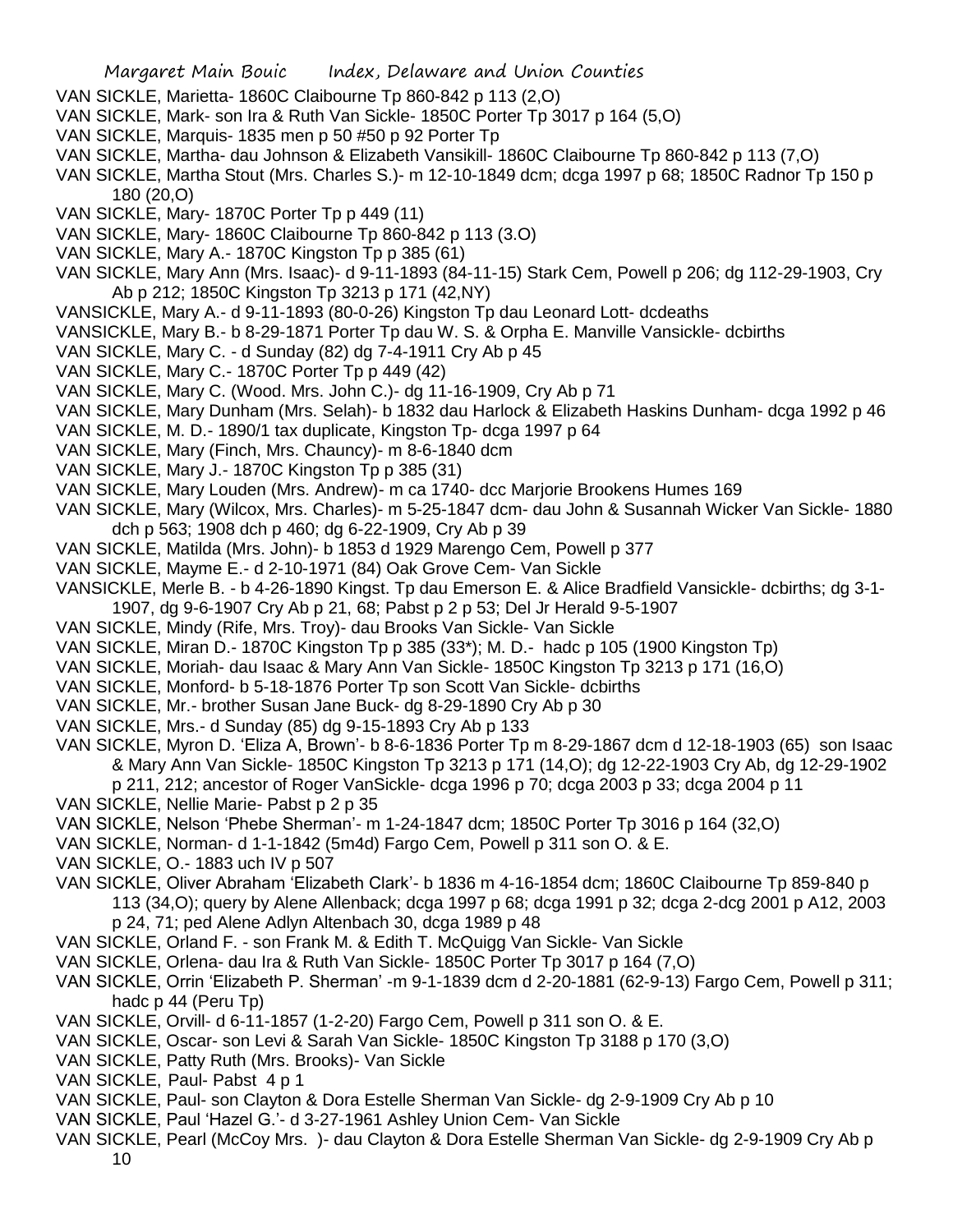- VAN SICKLE, Perry- son Perry E. & Margaret Van Sickle- 1961 (12), 1964 dcd
- VAN SICKLE, Peter- 1835 men p 11 #51 p 13 Bennington
- VAN SICKLE, Peter- 1850C Porter Tp 3020 p 164 (30,O)
- VAN SICKLE, Peter 'Alma E. Pierce'- m 3-3-1846 dcm

VAN SICKLE, Peter Garrett 'Elizabeth Stev(ph)enson'- b 12-19-1783 m 4-11-1802 d 10-3-1870 (86-5- 8) Stark Cem, Powell p 203; dcc Marjorie Brookens Humes 42; dcq SS 10; dcdeaths (86y10m); 1880 dch p 562, 563, 818; 1908 dch p 133, 460, 712; dg 10-14-1870, Cry Ab p 83; dg 1-12-1906 Cry Ab p 73; Pabst p 3 p 3, 6 p 13; hadc p 32; 1820C Kingston Tp; 1835 men p 34 #51 p 60 Kingston Tp; 1850C Kingston Tp 3233 p 172 (66,NJ); ; 1870C Kingston Tp p 387 (\*86); dcga 1990 p 38, 39 tax duplicate 1826; dcga 1999 p 50; ancestor of Roger- dcga 2003 p 33

- VAN SICKLE, Peter- d 2-21-1856 (35-10-12) Stark Cem, Powell p 208 son J. & S. Van Sickle
- VAN SICKLE, Peter- son John & Susannah Wicker Van Sickle- 1880 dch p 563; 1908 dch p 460
- VAN SICKLE, (Dodge, Mrs. W. F.) dau of Mary C. Van Sickle, dg 7-4-1911 Cry Ab p 45
- VAN SICKLE, Phebe Ann- dau Elias & Hannah Van Sickle- 1850C Porter Tp 3023 p 164 (19,O)
- VAN SICKLE, Phebe Jane- d 10/11-29-1827 (8m 11d) Berkshire Cem- Powell p 5- dau William G. & Betsey Van Sickle; dcga p 41 Del. Patron & Franklin Chronicle
- VAN SICKLE, Phebe Sherman (Mrs. Nelson)- m 1-24-1847 dcm; 1850C Porter Tp 3016 p 164 (32,O)
- VAN SICKLE, Polly Ann- 1840C Berkshire Tp p 187 Sunbury (30-40)
- VAN SICKLE, Priscilla- dau Peter & Elizabeth Van Sickle- 1850C Porter Tp 3020 p 164 (3,O)
- VAN SICKLE, Ray M. 'Elva May'- d 11-18-1961 (80) Oak Grove Cem- 1908 dch p 462; 1961 dcd
- VAN SICKLE, Ray- son Myron D. & Eliza Brown Van Sickle- dg 12-22-1903, Cry Ab p 211
- VAN SICKLE, Ray- pallbearer for Mrs. Ella B. Jones- dg 10-15-1918, Cry Ab p 76
- VAN SICKLE, Reinier 'Jannetji Van Hooren'- b ca 1661 m 3-26-1687 son Ferdenandus Van & Eva Ansonis Jansen Sycklin- dcc Marjorie Brookens Humes 672
- VAN SICKLE, Richard Glenn-son Glenn Clark & Gertrude Van Sickle-Van Sickle; Pabst p 2 p 36
- VAN SICKLE, Robert E.- 1999 dcga p 80, visitor
- VAN SICKLE, Robert R.- son Mayme E. Van Sickle- Van Sickle
- VAN SICKLE, Rodney- J. son Brooks Van Sickle- Van Sickle
- VANSICKLE, Roger- Silver Pioneer, dcga 2003 p 33, 34
- VAN SICKLE, Roger N 'Shirley A.'-son Virgil V. & Susie V. Moyer Van Sickle- Van Sickle; 1961(16), 1964, 1980 dcd
- VAN SICKLE, Rosalinda-dau Cornelius & Sally Van Sickle-1850C Kingston Tp 3204 p 170 (4,O)
- VAN SICKLE, Ruba Lindenberger (Mrs. Sanford)- m 9-6-1854 dcm
- VAN SICKLE, Ruby Brown (Wilcox, Mrs. )- b 5-18-1880 Porter Tp dau Clayton & Dora Estella Brown Sherman Van Sickle- dg 2-9-1909 Cry Ab p 10
- VAN SICKLE, Ruth Steward (Mrs. Ira)- m 3-21-1843 dcm; query, dgca 1992 p 69; 1850C Porter Tp 3017 p 164 (27,O)
- VAN SICKLE, Sally Ann (Erwin, Mrs. Edward)- m 6-25-1839 dcm; query, her parents, from Alene Altenback Stoner, dcga 1997 p 68
- VAN SICKLE, Sally (Mrs. Cornelius)- 1850C Kingston Tp 3204 p 170 (44,Pa)
- VAN SICKLE, Samuel F.- son Samuel & Sarah Van Sickle- 1850C Porter Tp 3121 p 168 (4,O)
- VAN SICKLE, Samuel 'Sarah'- 1850C Porter Tp 3121 p 168 (37,Va)
- VAN SICKLE, Sanford 'Ruba Lindenberger'- m 9-6-1854 dcm
- VAN SICKLE, Sara- lived with Edward & Pamala Howard- 1991 ucd
- VAN SICKLE, Sarah Baker (Mrs. )- dau Elias & Rebecca Edelblute Baker- dg 12-11-1914 Cry Ab p 163
- VAN SICKLE, Sickle, Sarah Ann (Erwin, Mrs. Edward)- m 6-25-1839 query, dcga 2003 p 24
- VAN SICKLE, Sarah (Beddow, Mrs. Austin)- m 1-5-1840 dcm
- VAN SICKLE, Sarah (Brown, Mrs. Fletcher L.) M 3-10-1870 dcm, dcga 1999 p 41
- VAN SICKLE, Sarah Cave (Mrs. Levi)- m 9-12-1844 dcm
- VAN SICKLE, Sarah- dau Isaac & Mary Ann Van Sickle- 1850C Kngston Tp 3213 p 171 (12,O)
- VAN SICKLE, Sarah- dau Johnson & Eliza Vansekill- 1860C Claibourne Tp 860-842 o 113 (9,O)
- VAN SICKLE, Sarah (Mrs. Levi)- 1850C Kingston Tp 3188 p 170 (24,Va) also King. 3226 p 171
- VAN SICKLE, Sarah Rosecrans (Mrs. Samuel)- m 7-1822 dau Isaac Rosecrans- dcga p 5 Del Pat & Fran. Chron; 1850C Porter Tp 3121 p 168 (37,Va)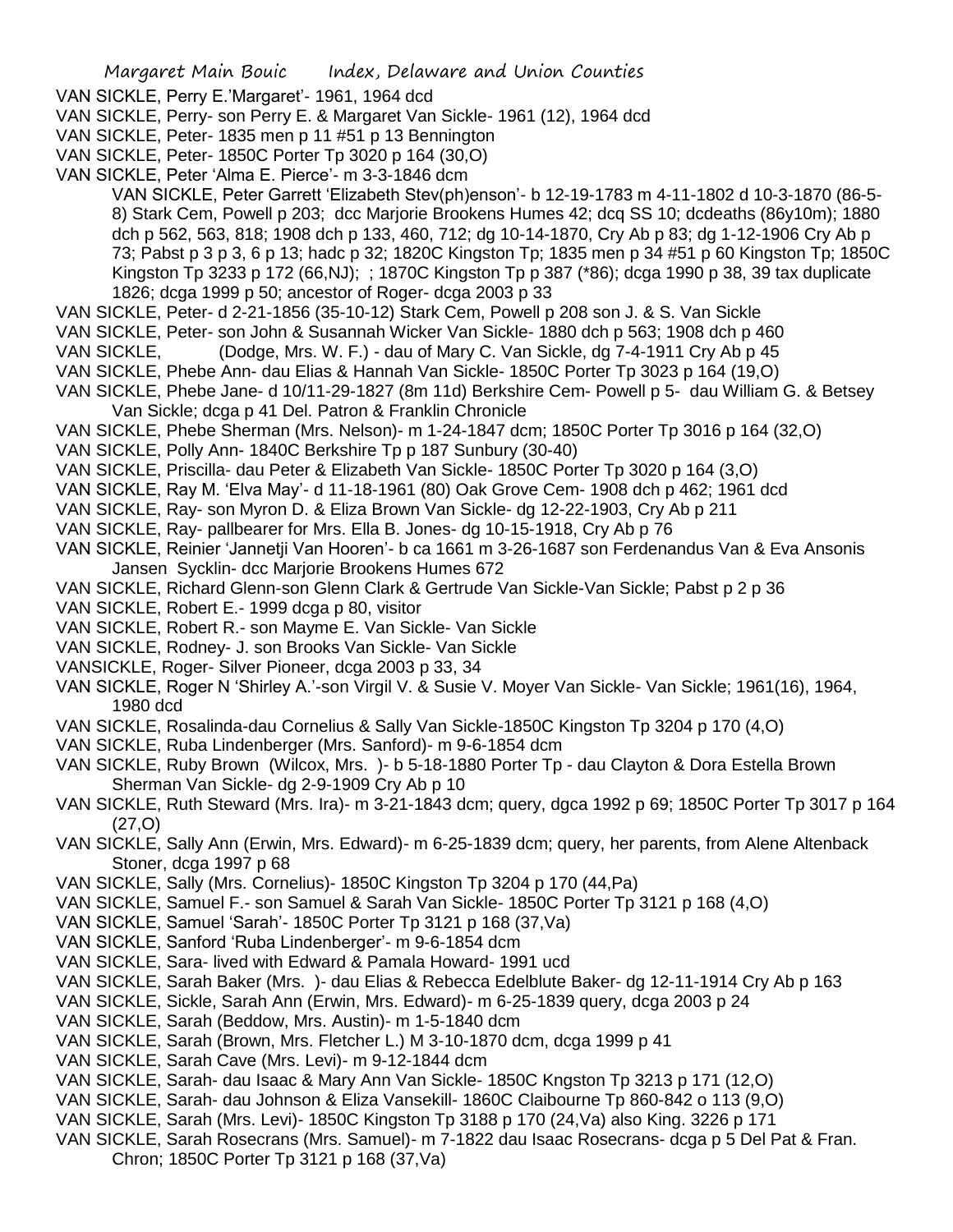- VAN SICKLE, Scott- son Peter & Elizabeth Van Sickle- 1850C Porter Tp 3020 p 164 (1,O); 1870C Porter Tp p 450 (21\*)
- VAN SICKLE, Selah 'Mary Dunham'- dcga 1992 p 46- 1835 men p 14 # 52 p 19 Berlin Tp
- VAN SICKLE, Sherman C.- son Samuel & Sarah Van Sickle- 1850C Porter Tp 3121 p 16 8 (16,O)
- VAN SICKLE, Shirley A. (Mrs. Roger)- 1980 dcd
- VAN SICKLE, Simon 'Hannah Boake'- m 4-22-1866 ucm 3957; 1870C Leesburg Tp 127-132 p 16 (26,O)
- VAN SICKLE, Sue(Buckingham, Mrs.)- dau Brooks Van Sickle- Van Sickle
- VANSICKLE, Susan- d 6-4-1874 (77-8-8) Porter Tp, b NJ- dcdeaths; 1870C Porter Tp p 449 (73)
- VAN SICKLE, Susan- d 2-19-1838 (10y) Stark Cem, Powell p 207; dau Cornelius & Sarah Van Sickle
- VAN SICKLE, Susan Jane (Mrs. )- d 8-21-1890 sister Mr. Van Sickle; dg 8-2-1890 Cry Ab p 30
- VAN SICKLE, Susie V. Moyer (Mrs. Virgil V.)- b 10-4-1911 d 4-8-1992 Oak Grove Cem- dau E. O. & Lulu Miller Moyer-; Van Sickle; 1961, 1964, 1969, 1971, 1980 dcd
- VAN SICKLE, Susannah Wicker (Mrs. John)- d 6-4-1874 (77-7-12) East Liberty Cem, Powell p 196; 1908 dch p 460; 1880 dch p 563; 1850C Kingston Tp 3196 p 170 (56,O)
- VAN SICKLE, Suzanna J.- 1980 dcd
- VAN SICKLE, Tella B.- b 7-24-1895 kingston Tp dau C. A. & Sarah Baker Van Sickle- dcbirths
- VAN SICKLE, Tracey- ch Perry E. & Margaret Van Sickle- 1961 (6), 1964 dcd
- VAN SICKLE, Vandelia Annis (Verdan, Mrs. Edward D.)- b 12-30-1854 d 12-7-1917 dau Oliver A. & Elizabeth Clark Van Sickle; ped Alene Adlyn Atenbach 15; dcga 1989 p 48; 1860C Claibourne 860-842 p 113 (5,O)
- VAN SICKLE, V. Delson- son Frank M. & Edith T. Van Sickle- Van Sickle
- VAN SICKLE, Victoria- dau Johnson & Eliza Vansekill- 1860C Claibourne Tp 860-842 o 113
- VAN SICKLE, Virgil V. 'Susie V. Moyer son Ray M. & Eva May Van Sickle- Van Sickle; 1961, 1964, 1969, 1971, 1980 dcd; silver cerificate, dcga 1995 p 64, 65; new member #687 ; gift to library, dcga 1988 p 54
- VANSICKLE, Warner 'Clemmie Leonard' -m 5-3-1870 dcm d 3-20-1871 (22-11-20) Kingston Tp dcdeaths- son David & Caroline Van Sickle- 1850C Kingston Tp 3259 p 172 (1,O); 1870C Kingston Tp p 383 (21); dcga 1999 p 42
- VAN SICKLE, Will- grad Delaware H.S. 1882, dcga 1991 p 6
- VAN SICKLE, W. L. son Mary C. Van Sickle, dg 7-4-1911 Cry Ab p 45
- VAN SICKLE, William, Porter Tp, dcga 1993 p 34
- VAN SICKLE, William G 'Elsie Ann Lott''Betsey'(Elcevan Lot)- d 7-28-1865 (60-9-25) Berkshire Cem, Powell p 5- son Peter Van Sickle-; 1880 dch p 563, 818; 1908 dch p 461; dg 8-4-1865 Cry Abs p 48; dg 9-6-- 1907 p 67 Berkshire Tp; hadc p 32; dcga p 41; dcga p 52, Ohio State Gazette; will dcw bk 4 p 207 (23); 1835 men p 7 # 127 p 6 Berkshire Tp; 1840C Berkshire Tp p 182 (30-40); 1850C Berkshire tp 192 p 20 (45,NJ)
- VAN SICKLE, William G.- 1870C Berkshire Tp p 206 (7)
- VAN SICKLE, William Jerome- d 7-25-1829 (4m16d) Berkshire Cem, Powell p 5 son William G. & Betsey Van Sickle- dcw Bk 4 p 207(23)
- VAN SICKLE, William J.'Lauretta Harris''Annette Davis'- b 1840 m(1) 11-24-1861 dcm (2) 4-3-1866 dcm 801 d 4-23-1907, dg 5-14-1907 Cry Ab p 42, 43; dcga 1995 p 131870C Berkshire Tp p 206 (30\*)
- VAN SICKLE, William J.- son William G. Van Sickle- dcw Bl 4 p 207 (23)
- VAN SICKLE, William Lincoln- Pabst p 3 p 26, 27
- VAN SICKLE, William W.- son John & Susannah Wicker Van Sickle- 1880 dch p 563, 570; 1908 dch p 460; 1850C Kingston Tp 3196 p 170 (23,O); 1870C Porter Tp 449 (43\*)
- VAN SICKLE, William 'Zelpha'- 1850C Kingston Tp 3265 p 172 (24) m within the year
- VAN SICKLE, Willie L.- 1870C Porter Tp p 449 (3)
- VAN SICKLE, Wilma Jean (Hayes, Mrs. Donald)- dau Frank M. & Edith T. Van Sickle- Van Sickle
- VAN SICKLE, Zelpha (Mrs. W. W.) d 1-18-1851 (18-9-9) East Liberty Cem, Powell p 196; ch John & Susan Van Sickle- 1850C Kingston Tp 3196 p 170 (18,O)
- VAN SIKLE, Eliza (Mrs. Johnson)- 1860C Claibourne Tp 661-642 p 87 (40,,Va)
- VAN SIKLE, Emma- dau Johnson & Eliza Van Sikle- 1860C Claibourne Tp 661-642 p 87 (5,O)
- VAN SIKLE, Johnson 'Eliza'- 1860C Claibourne Tp 661-642 p 87 (40,Va)
- VAN SIKLE, Lewis- son Johnson & Eliza Van Sikle- 1860C Claibourne Tp 661-642 p 87 (3,O)
- VAN SIKLE, L. (female) dau Johnson & Eliza Van Sikle- 1860C Claib. Tp 661-642 p 87 (1,O)
- VAN SIKLE, Martha- dau Johnson & Eliza Van Sikle- 1860C Claibourne Tp 661-642 p 87 (7,O)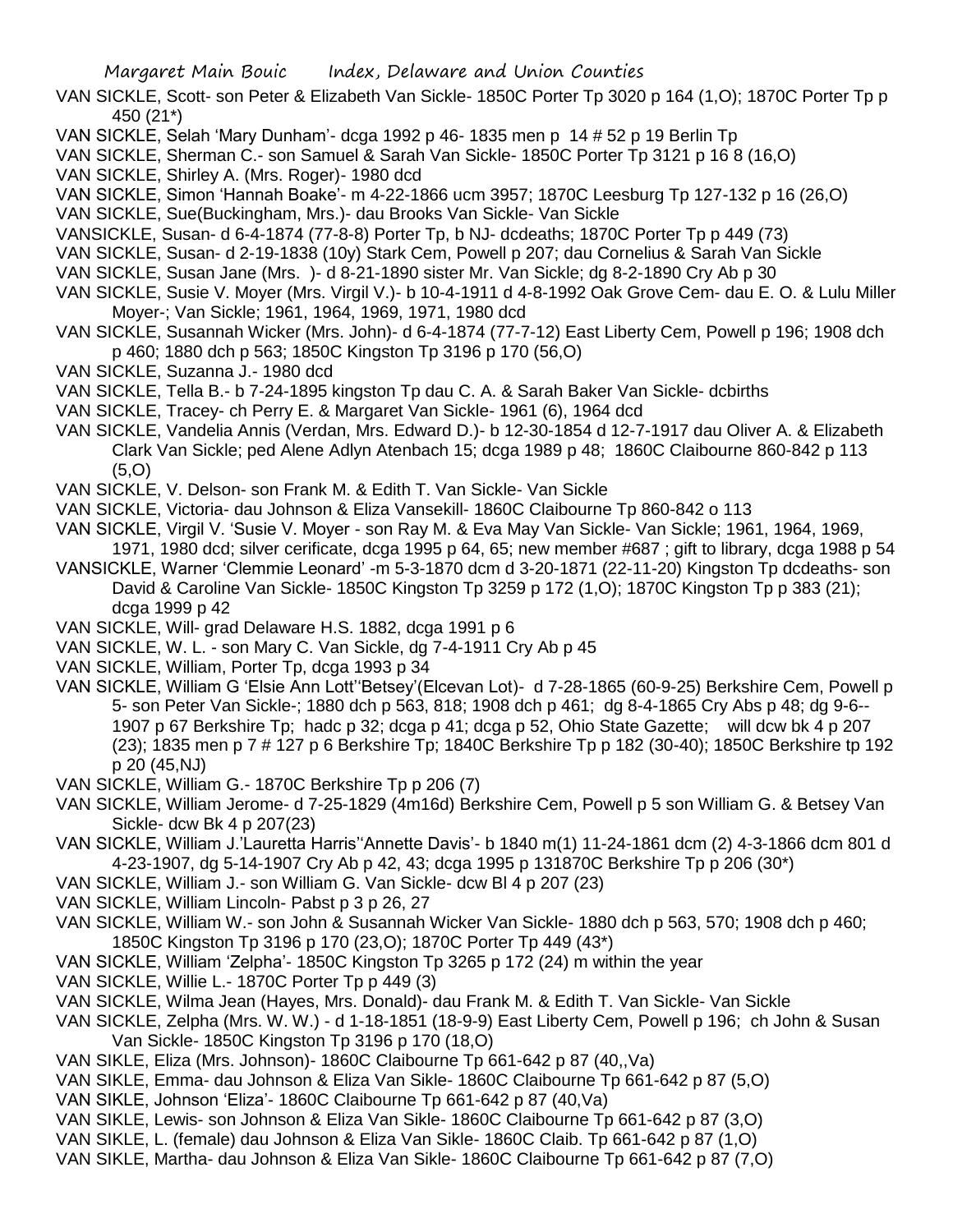- VAN SIKLE, Sarah J.- dau Johnson & Eliza Van Sikle- 1860C Claibourne Tp 662-642 p 87 (9,O) VANSIL, J. John- 1980 dcd
- VANSILE, Henry- adm notice, dcga p 59, Ohio State Gazette
- VANSKINER, George- 1915 uch p 265
- VANSKION, Adaline Marsh (Mrs. William D.)- m 12-15-1850 Madison Co, unec XI p 46

VANSKION, Susan (Rains, Mrs. Obidiah)- m 11-20-1845 Madison Co, unec X p 18

- VANSKION, William D. 'Adaline Marsh'- m 12-15-1850 Madison Co, unec XI p 46
- VAN SKIVER, Alice Wandrey (Mrs. Thomas B.)- Freshwater p 95
- VAN SKIVER, Daisy (Griffith, Mrs. George)- dau Thomas B. & Alice Wandrey Van Skiver- Freshwater 95
- VAN SKIVER, Diane- editor of OGS newsletter, unec XVIII p 25
- VANSKIVER, Dora (Mrs. George)- 1910C Liberty Tp 201 p 8B (47,O,O,O) m 13y, no ch
- VAN SKIVER, Estella Humberger (Mrs. Fred)- Freshwater p 95
- VAN SKIVER, Fred- b 3-14-1888 son John & Susan Freshwater Van Skiver- Freshwater p 95
- VANSKIVER, George 'Dora'- 1910C Liberty Tp 201p 8B (57,O,O,O) m2 13y; own income
- VAN SKIVER, John T. 'Susan Freshwater'- Freshwater p 89. 95; 1985 uch p 114
- VAN SKIVER, Joseph- d young- son John & Susan Freshwater Van Skiver- Freshwater p 95
- VAN SKIVER, Lulu May (Jones, Mrs. Elmer C. )- b 5-12-1888 m 3-7-1906 d 6-15-1987 (99) dau John & Susan Freshwater Van Skiver- Freshwater p 94; 1985 uch p 114; Van Skiver
- VAN SKIVER, Maude (Lohes, Mrs. William0- b 1884 d 1975 dau John & Susan Freshwater Van Skiver-Freshwater p 95
- VAN SKIVER, Rosamond (Dison, Mrs. A. O.)- b 7-24-1894 dau John & Susan Freshwater Van Skiver-Freshwater p 95
- VAN SKIVER, Stephen W.- b 3-15-1891 son John & Susan Freshwater Van Skiver- Freshwater p 95
- VAN SKIVER, Susan Freshwater (Patrick, Mrs. Orson)(Mrs. John T.) b 8-1-1852 m(1) 1868 d 1-1-1935- dau William & Susan Custer Hunter Freshwater- Freshwater p 89. 94; 1985 uch p 114
- VAN SKIVER, Thomas B. 'Alice Wandrey'- b 9-6-1882 d 2-4-1936 son John & Susan Freshwater Van Skiver-Freshwater p 95
- VAN SKOIT, Caroline (Mrs. Hamilton)- 1850C Claibourne Tp 88 p 15 (35,O)
- VAN SKOIT, Hamilton W. 'Caroline'- 1850C Claibourne Tp 88 p 15 (36,O)
- VAN SKOIT, Jane- dau Hamilton W & Caroline Vanskoit- 1850C Claibourne Tp 88 p 15 (17,O)
- VAN SKOIT, Leroy- son Hamilton W. & Caroline Vanskoit- 1850C Claibourne Tp 88 p 15 (9,O)
- VAN SKOIT, Marilla- dau Hamilton W. & Caroline Vanskoit- 1850C Claibourne Tp 88 p 15 (1,O)
- VAN SKOIT, Samuel E.- son Hamilton W. & Caroline Vanskoit- 1850C Claib. Tp 88 p 15 (3,O)
- VAN SKOIT, Sarah- 1850C Claibourne Tp 88 p 15 (61,Penn)
- VAN SKOIT, Sarah- dau Hamilton W. & Caroline Vanskoit- 1850C Claibourne Tp 88 p 15 (11,O)
- VAN SKOIT, Sherman- son Hamilton W. & Caroline Vanskoit- 1850C Claib. Tp 88 p 15 (5,O)
- VAN SKOIT, William- son Hamilton W. & Caroline Vanskoit- 1850C Claib. Tp 88 p 15 (14kO)
- VANSKORK, James 'Nancy Johnson- m 11-25-1839 Madison Co, unec IX p 18
- VANSKORK, Nancy Johnon (Mrs. James)- m 11-25-1839 Madison Co, unec IX p 18
- VANSKION, Susan (Rains, Mrs. Obidiah)- m 11-20-1845 Madison Co, unec X p 18
- VAN SKOY, John- father of William S. Van Skoy- dg 7-30-1918, Cry Ab p 52
- VAN SKOY, John- son William S. Van Skoy- dg 7-30-1918, Cry Ab p 51
- VAN SKOY, Leslie- dau William S. Van Skoy- dg 7-30-1918 Cry Ab p 51
- VAN SKOY, Nathan- brother William S. Van Skoy- dg 7-30-1918, Cry Ab p 52
- VAN SKOY, Sydney- dau William S. Van Skoy- dg 7-30-1918, Cry Ab p 52
- VAN SKOY, Victoria- dau William S. Van Skoy- dg 7-30-1918, Cry Ab p 52
- VAN SKOY, ----(Wallace, Mrs. Rosse)- sister William S. Van Skly- dg 7-30-1918, Cry Ab p 52
- VAN SKOY, William S.- d 7-1918 (52)- Van Skoy; dg 7-30-1918, Cry Ab p 51
- VAN SCHOYCK, Catherine Finley (Mrs. Fred)- m 8-26-1928- Van Schoyck
- VAN SCHOYCK, Frances Latham- b 4-16-1900 d 7-6--19776 bur Wesley Chapel- Van Schoyck VAN SCHOYCK, Fred 'Catherine Finley'- m 8–26-1928- Van Schoyck
- VANSKOY, Jennie H. (Mrs. William S.)- 1910C Allen Tp 94-96 p 4A (40,O,O,O) m 19y, 4 ch, 3 living
- VANSKOY, John H.- son William S. & Jennie H. Vanskoy-1910C Allen Tp 94-96 p 4A (8,O,O,O)
- VANSKOY, Leslie- dau William S. & Jennie H. Vanskoy- 1910C Allen Tp 94-96 p 4A (7,O,O,O)
- VANSKOY, Victoria- dau William S. & Jennie H. Vanskoy- 1910C Allen Tp 94-96 p 4A (2,O,O,O)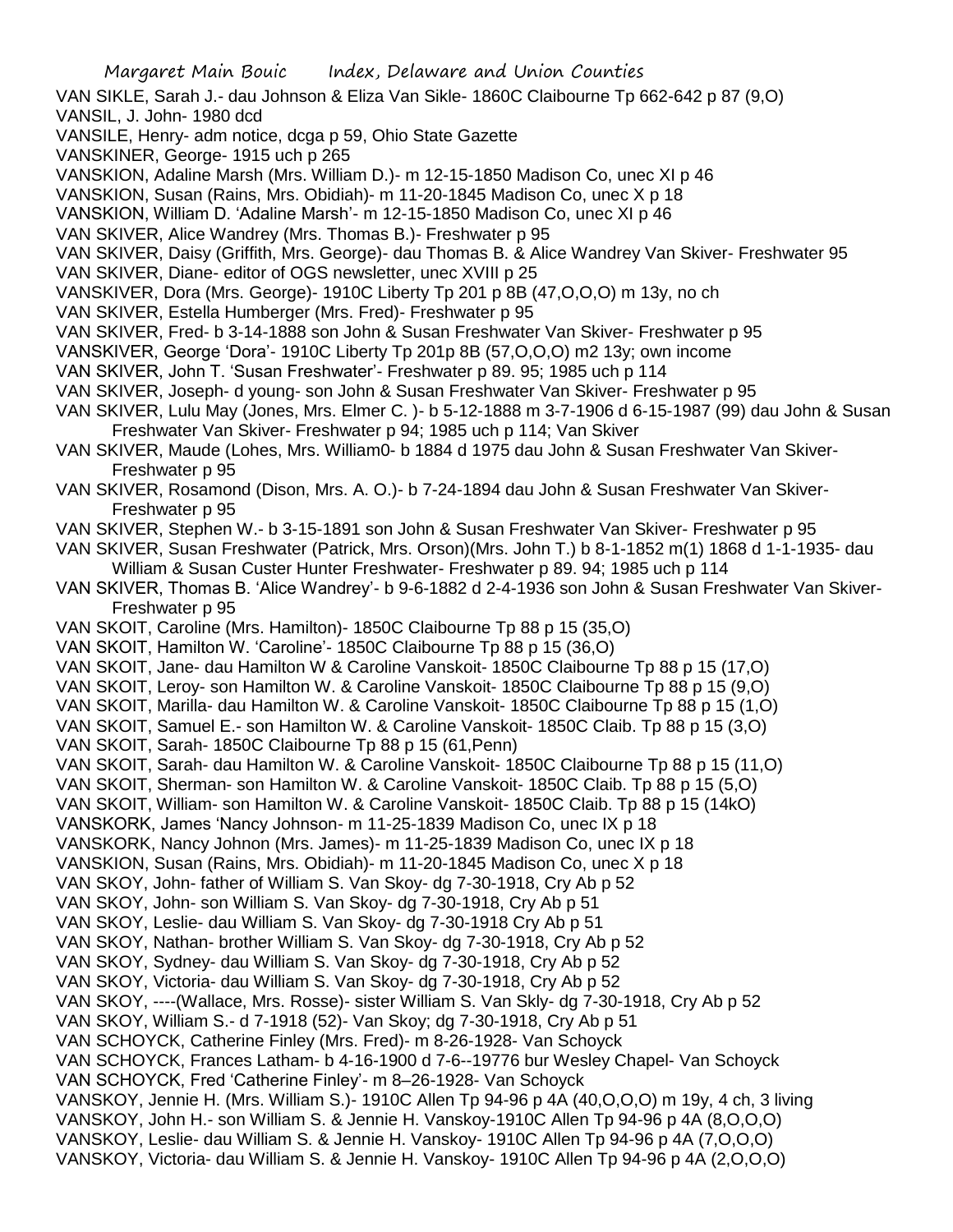- VANSKOY, William S. 'Jennie H.'- 1910C Allen Tp 94-96 p 4A (43,O,O,O) m 19y, farmer
- VANSKY, John- d Sunday (77) Madison Co, Democrat- unec X p 30
- VANSLER, Adam- 1835 men p 32 #30 p 56 Harmony Tp
- VAN STEIGER, Elizabeth (Fassler, Mrs. Jacob)- b 1846 Switz. d 2-18-1907 Tiffin; ped Harry A. Dom #629 13; unec XVIII p 67
- VAN STITH, Aleta B. (Mrs. Henry)- Van Stith
- VAN STITH, Ann (Powell, Mrs. )- dau Henry & Aleta B. Van Stith- Van Stith
- VAN STITH, Henry 'Aleta B.'- b 12-9-1909 d 8-12-1988 (78) Mt. Pleasant Cem.- Van Stith
- VAN STITH, Larue- brother Henry Van Stith- Van Stith
- VAN STITH, Lucille (Kirby, Mrs. )- sister Henry Van Stith- Van Stith
- VAN STITH, Phillip- son Henry & Aleta B. Van Stith- Van Stith
- VAN STITH, Roger L.- son Henry & Aleta B. Van Stith- Van Stith
- VAN SWEARINGEN, Eizabeth (Simmons, Mrs. Jonathan)- m 6-20-1734- 1985 uch p 128
- VAN SWERANGEN, John- McKitrick p 51
- VAN SWERENGEN, Garrett- great grandfather of "Duke" Swerengen- unec XVII p 26
- VAN SWERENGEN, Marmaduke, "Blue Jacket" Indian stories, unec XVII p 26
- VAN SYKLIN- Eva Antonis Jansen (Mrs. Ferdenandus)- b 1641; dcc Marjorie Brookens Humes 1345
- VAN SYKLIN, Ferdenandus 'Eva Antonis Jansen'- b ca 1635 d ca 1712- dcc Marjorie Brookens Humes 1344
- VANTASEL, E. M.- b 1-9-1875 Genoa Tp dau Ranson & Sarah J. Orsborn Vantasel- dcbirths
- VANTASSEL, —query Laura A. Paulus- dcga 1987 p 37
- VAN TASSEL, Abigail (Sebring, Mrs. William)- b 1802 NY d 9-18-1851- ped Lenora Jane Williams Hubbard 19; dcga 1988 p 49
- VANTASSEL, Allen Elmer- d 6-20-1886 (24) Genoa- dcdeaths; 1870C Genoa Tp p 364 (7)
- VANTASSEL, Alonzo 'Celestia Rogers'- 1870C Genoa Tp p 364 (23\*)
- VANTASSEL, Anna M.- 1964
- VANTASSEL, Celestia Rogers (Mrs. Alonzo) 1870C Genoa Tp p 364 (22)
- VANTASSEL, Cora E.- 1870C Genoa Tp p 364 (1)
- VANTASSEL, Ella C.- d 8-17-1870 Genoa- dau R. Vantassel- dcdeaths
- VANTASSEL, Gereusha- 1870C Genoa Tp p 364 (19)
- VANTASSEL, Gertrude (Mrs. Wilbur)- 1964 dcd
- VANTASSEL, Ida- b 10-30-1879 Genoa Tp dcbirths, d 4-17-1880 (6m17d) Genoa Tp- dcdeaths- dau Alonzo & Celesta Rogers Vantassel- dcbirths
- VANTASSEL, James O.- 1870C Genoa Tp p 364 (10m)
- VANTASSEL, Jane- 1870C Genoa Tp p 364 (33)
- VANTASSEL, John- b 11-3-1877 Genoa Tp dcbirths; d 1-16-1880 (2-2-16) Genoa Tp- dcdeaths; son Alonzo & Celestine Rogers Vantassel-
- VAN TASSEL, Abigail (Sebring, Mrs. William)- b 1802 NY m 1825 d 9-18-1851- dcga 1988 p 49; dcga 1989 p 26; 1880 dch p 838; dumch p 492; ped Lenora Jane Williams Hubbard 19;
- VAN TASSEL, Alonzo'Celesta Rogers'- b 8-29-1846 m age 22 d 3-25-1930 Redbank Cem, Powell p 114- son John & Phoebe Allen Van Tassel- dumch p 494; hadc p 101; 1850C Genoa Tp 294 p 30 (3,O)
- VAN TASSEL, Ambrose Allen- son John & Phoebe Allen Van Tassel- dumch p 494; Powell p 114; 1850C Genoa Tp 294 p 30 (14,O)
- VAN TASSEL, Anna (Mann, Mrs. )- dau John & Phoebe Allen Van Tassel- dumch p 494; Powell p 114
- VAN TASSEL, Anna- dau William & Gertrude Van Tassel- 1961 (14) dcd
- VAN TASSEL, Arthur R. 'Mildred'- 1961 dcd
- VAN TASSEL, Arthur- son Arthur R. & Mildred Van Tassel- 1961 (14) dcd
- VAN TASSEL, Austin- son Alonzo & Celesta Rogers Van Tassel- dumch p 495; Powell p 114
- VAN TASSEL, Celestia/Selesta Rogers (Mrs. Alonzo)- b 12-29-1847 d 3-25-1929 son Elisha & Jane Tinaberry Rogers- Powell p 114; dumch p 495
- VAN TASSEL, Daniel- son Henry & Rachel Van Tassel- 1850C Genoa Tp 312 p 32 (9,O)
- VAN TASSEL, Daniel 'Sarah McNutt'- m 8-1-6-1938 dcm
- VAN TASSEL, Edna (Kale, Mrs. Frederick Plummer)- Weiser p 704
- VAN TASSEL, Elizabeth (Karns, Mrs. James C.)- m 2-23-1860 dcm
- VAN TASSEL, Elizabeth (Knives, Mrs. )- dau John & Phoebe Allen Van Tassel- dumch p 494; Powell p 114; 1850C Genoa Tp 294 p 30 (8,O)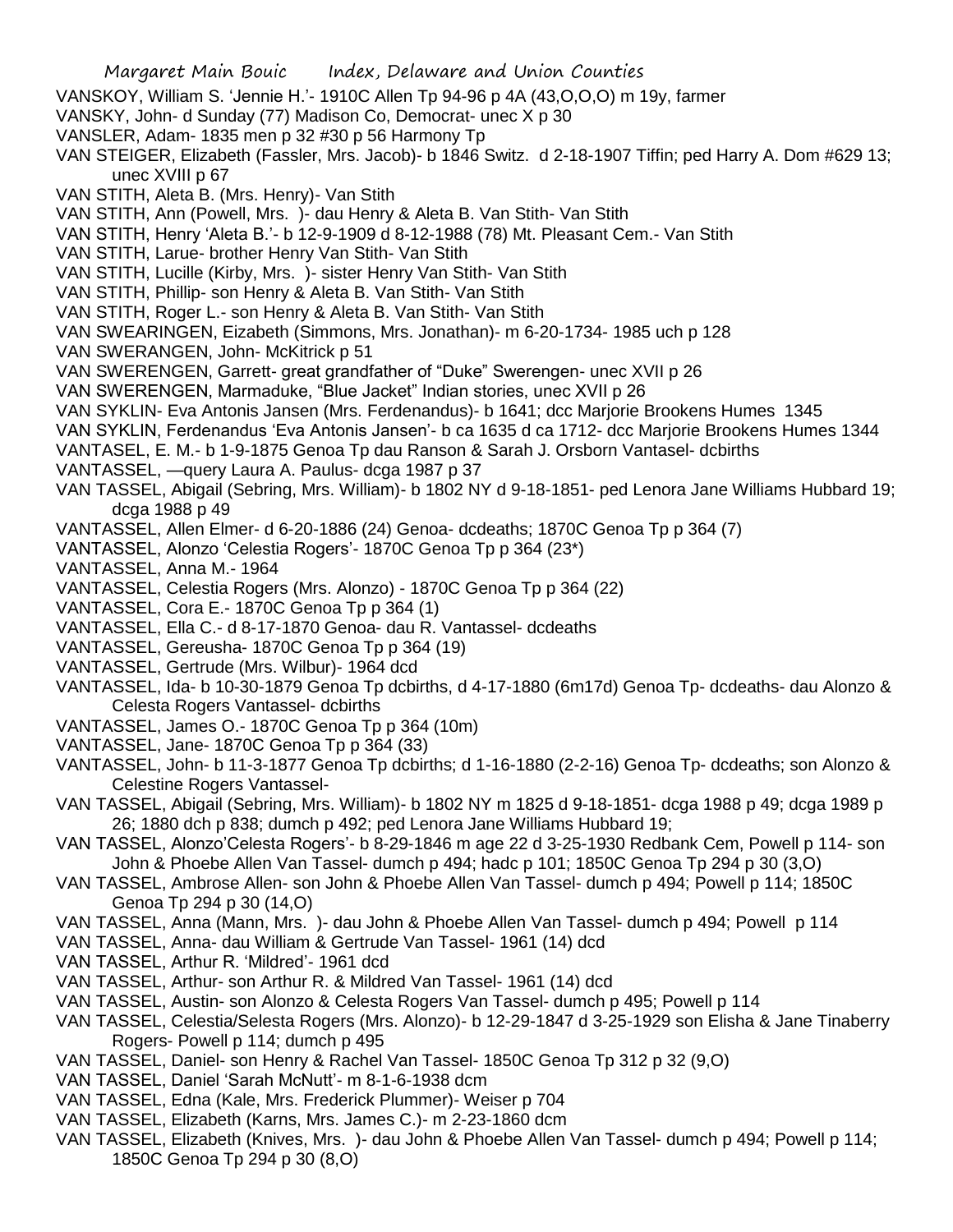- VAN TASSEL, Ezra- son Henry & Rachel Van Tassel- 1850C Genoa Tp 312 p 32 (4,O)
- VAN TASSEL, Gertrude (Mrs. Wilbur N.)- 1961, 1969, 1971, 1980 dcd
- VAN TASSEL, Henry 'Rachel'- 1850C Genoa Tp 312 p 32 (47,NY)
- VAN TASSEL, Henry- son Henry & Rachel Van Tassel- 1850C Genoa Tp 312 p 32 (6,O)
- VAN TASSEL, Ida- d 4-17-1880 (6m17d) Redbank Cem, Powell p 114 dau A. & C.
- VAN TASSEL, Ines/Inis- b 4-13-1873 d 12-9-1929 dau Alonzo & Celestia Rogers Van Tassel- Powell p 114; dumch p 495
- VAN TASSEL, James Otis- son Alonzo & Celestia Rogers Van Tassel- dumch p 495; Powell p 114
- VAN TASSEL, Jenny/Jane (Rhodes, Mrs. )- dau John & Phoebe Allen Van Tassel- Powell p 114; 1850C Genoa Tp 294 p 30 (12,O)
- VAN TASSEL, Jane (Stump, Mrs. Jacob A.)- m 4-13-1862 dcm
- VAN TASSEL, Jerusha (Perry, Mrs. )- dau John & Phoebe Allen Van Tassel- Powell p 114; dumch p 494
- VAN TASSEL, John- d 1-18-1880 (2-2-18) Redbank Cem, Powell p 114 son A. & C
- VAN TASSEL, John 'Margaret Phillips'- query, dcga 1992 p 32
- VAN TASSEL, John 'Phoebe Allen'- b 12-8-1811 d 11-15-1891 (81-0-7) Genoa- Curtis Cem b New Yorkdcdeaths; Powell p 108, 114; 1835 men p 29 #141 p 49 Genoa Tp; 1850C Genoa Tp 294 p 30 (58,NY); 1870C Genoa Tp p 364 (59\*); dcga 1996 p 53, 1890/1 tax duplicate
- VAN TASSEL, Margaret Phillips (Mrs. John)- query- b ca 1780, NY- dcga 1992 p 32
- VAN TASSEL, Mary Ann-dau John & Phoebe Allen Van Tassel-1850C Genoa Tp 294 p 30 (1,O)
- VAN TASSEL, Mary Ann (Mann, Mrs. Joseph T)- m 9-19-1867 dcm 243; dcga 1996 p 71
- VAN TASSEL, Mary Jane- dau Henry & Rachel Van Tassel- 1850C Genoa Tp 312 p 32 (12,O)
- VAN TASSEL, Mary J. (Smothers, Mrs. John A.)- m 2-9-1861 dcm
- VAN TASSEL, Mildred (Mrs. Arthur R.)- 1961 dcd
- VAN TASSEL, Morgan- son Henry & Rachel Van Tassel- 1850C Genoa Tp 312 p 32 (17,O)
- VAN TASSEL, Nancy- 1961 dcd
- VANTASSEL, Orten- b 6-2-1881 Genoa Tp son Alonzo & Leleta Rogers Vantassel- dcbirths
- VAN TASSEL, Phoebe Allen (Mrs. John) b 9 -4-1811 d 11-27/17-1886 (76-2-2) Genoa Tp dcdeaths, bur Galena, or d 10-27-1886 (75) Curtis Cem, Powell p 108, 114; dg 11-27-1886 Cry Ab p 143; 18 50C Genoa Tp 294 p 30 (40,Pa); 1870C Genoa Tp p 364 (57)
- VANTASSEL, --- b 6-30-1870 Genoa Tp dau Alonzo & Salista Rogers Vantassel- dcbirths
- VANTASSEL, Prince A.- 1870C Genoa Tp p 364 (5)
- VAN TASSEL, Rachel (Mrs. Henry)- 1850C Genoa Tp 312 p 32 (45,Va)
- VANTASSEl, Ransom- 1870C Genoa Tp p 364 (30\*); dcga 1996 p 53, Genoa Tp tax 1890/1
- VAN TASSEL, Ransom 'Sarah Jane Osborn'- m 3-9-1862 dcm
- VAN TASSEL, Rawson- son John & Phoebe Allen Van Tassel- Powell p 114; dumch p 494; 1850C Genoa Tp 294 p 30 (11,O)
- VAN TASSEL, Rosa (Wise, Mrs. William)- dau Alonzo & Celestia Rogers Van Tassel- dumch p 495; Powell p 114
- VAN TASSEL, Samuel-1835 men p 29 # 140 p 49 Genoa Tp; 1840C Genoa Tp, dcga 1988 p 31
- VAN TASSEL, Samuel- son Henry & Rachel Van Tassel- 1850C Genoa Tp 312 p 32 (15,O)
- VAN TASSEL, Sandra- dau Arthur R. & Mildred Van Tassel- 1961 (17) dcd
- VAN TASSEL, Sarah Jane Osborn (Mrs. Ransom)- m 3-9-1862 dcm d 11-8-1891 (47-9-19) Genoa, b Jersey, O. dau Ezra Osborn- dcdeaths; 1870C Genoa Tp p 364 (24)
- VAN TASSEL, Sarah McNutt (Mrs. Daniel)- m 8 -16-1838 dcm
- VAN TASSEL, Sarah (Vananken, Mrs. Elijah)- m 5-15-1853 dcm
- VAN TASSEL, Wilber N.- 1961 dcd
- VANTASSEL, Wilbur N.' Gertrude'- 1961, 1964, 1969, 1971, 1980 dcd
- VAN TASSEL, William- hadc p 26 (1849 Genoa Tp)
- VAN TASSEL, Willis- son Henry & Racehl Van Tassel- 1850C Genoa Tp 312 p 32 (1,O)
- VANTASSIL, Mrs. Rane- d 11-8-1891 typhoid- dg 11-13-1891 Cry Ab p 76
- VAN TEXAL, Cornelius Jensen, from Holland, ancestor of Lenora Hubbard, m dau of Montauk chief Wyandance, 1826; dcga 1993 p 70
- VAN TILBURG. Barbara Clark (Mrs Douglas Edward)- Graham (1454343), (1816243); Bouic (126243); Hamilton (153243); Lakin (1286726243)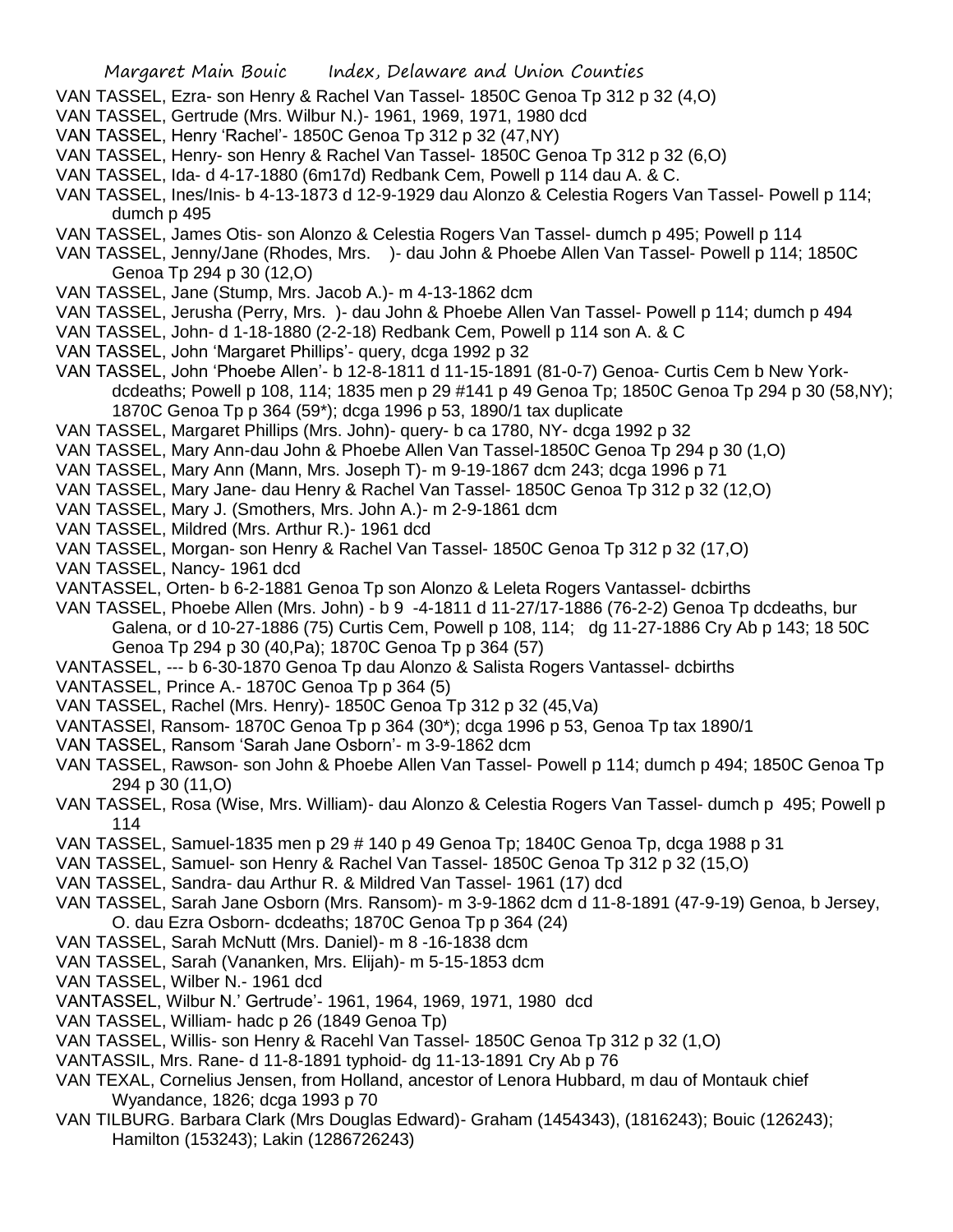- VAN TILBURG, Beth Ann- b 12-12-1961 dau Vernon & Grace Hamilton Van Tilburg- Graham 1453245, 1816245; Bouic 126245; Hamilton 153245, Lakin 128626245
- VAN TILBURG, Cynthia Taylor (Mrs. Michale Dean)- m 7-21-1979- Graham (1453244), (1816244), Bouic (126244); Hamilton (153244); Lakin (128626244)
- VAN TILBURG, Douglas Edward 'Barbara Clark' -b 11-8-1953 m 8-1974 son Vernon & Grace Hamilton Van Tilburg- Graham 1453243, 1816243; Hamilton 153243; Bouic 126243; Lakin 128626243
- VAN TILBURG, Grace Hamilton (Mrs. Vernon)- b 12-1-1923 m 4-7-1946 dau James & Verna May Smith Hamilton- Graham 145324, 181624; Hamilton 15324; Lakin 12862624; Bouic 112624
- VAN TILBURG, Lue Hager (Mrs. William N.)- m 4-15-1891 ucm, Hearl
- VAN TILBURG, Michael Dean 'Cynthias Taylor'- b 11-20-1956 m 7-21-1979 son Vernon & Grace Hamilton Van Tilburg- Bouic 126244; Graham 1453244, 1816244; Hamilton 153244; Lakin 1288626244
- VAN TILBURG, Patricia (Higgins, Mrs. Dennis)- b 10-5-1951 m 7-12-1975 dau Vernon & Grace Hamilton Van Tilburg- Bouic 126242; Graham 1453242, 1816242; Hamilton 153242; Lakin 128626242
- VANTILBURG, Sarah L. (Mrs. William)- b 9-1857 1900C Jerome Tp 10-11 p 1A (42,O) m 9y, 3 ch, 2 living
- VAN TILBURG, Sue Ellen (Hicks, Mrs. Jerry)- b 2-4-19948 m 10-1970 dau Vernon & Grace Hamilton Van Tilburg- Bouic 126241; Graham 1453241, 1816241; Hamilton 153241; Lakin 128626241
- VAN TILBURG, Vernon 'Grace Hamilton'- m 4-7-1946 Bouic (12624); Graham (145324), (181624); Hamilton (15324); Lakin (12862624)
- VAN TILBURG, William N. 'Lue Hager'- m 4-15-1891 ucm, Hearl
- VANTILBURG, William 'Sarah L.- b 3-1853- 1900C Jerome Tp 10-11 p 1A (47,O) m 9y
- VANTINE, Anna (Hunt, Mrs. Stephen)- d 2-8-1839 (69y) Vining Cem- Powell p 313
- VAN TREES, Donna J.- pastor Kilbourne U. M. Church- dau Floyd J. & Jean Hoskins Van Trees-Van Trees
- VAN TREES, Bob- copy of will of Indian- unec XV p 26
- VAN TREES, Diana (Grile, Mrs. Robert)- dau Floyd J. & Jean Hoskins Van Trees- Van Trees
- VAN TREES, Eva (Rigby, Mrs. )- dau James & Grace Ulmer Van Trees- Van Trees
- VAN TREES, Fay (Somers, Mrs. Ralph)- dau James & Grace Ulmer Van Trees- Van Trees
- VAN TREES, Floyd J. 'Jean Hoskins- b 4-7-1927 d 12-3-1995 (68) Miss. Greenmound Cem, Fort Recoveryson James & Grace Ulmer Van Trees- Van Trees
- VAN TREES, Grace Ulmer (Mrs. James)- Van Trees
- VAN TREES, Greg 'Vickie'- son Floyd J. & Jean Hoskins Van Trees- Van Trees
- VAN TREES, James 'Grace Ulmer'- Van Trees
- VAN TREES, Jean Hoskins (Mrs. Floyd J.)- 49y- Van Trees
- VAN TREES, Madonna (Bisel, Mrs. )- dau James & Grace Ulmer Van Trees- van Trees
- VAN TREES, Mark 'Pat'- son Floyd J. & Jean Hoskins Van Trees- Van Trees
- VAN TREES, Pat (Mrs. Mark)- Van Trees
- VAN TREES, Vickie (Mrs. Greg)- Van Trees
- VAN TRUMP, Cleo (Cunningham, Mrs. H. L.) Dg 5-1-1906 Cry Ab p 96
- VAN TRUMP, P. 1883 uch IV p 173, 237, 287, 349, V p 415, 515, 662
- VAN TUYL, Nieltje Jansen(Van Peet, Mrs. Aerte Teu Lanen)-dcc Marjorie Brookens Humes 325
- VAN VALKENBERG, Lucy (Davis, Mrs. B. Frank)- White (165)
- VAN VALKENBURGH, Deborah Elizabeth (Hayden, Mrs. Harlen J.)- b 2-12-1917 m 4-10-1953 dau Isaac A. & Jean Elizabeth Eikelberner Van Valkenburgh- Weiser p 164
- VAN VALKENBURGH, Dennis- b 8-26-1946 son Roberet A. & Owen Brent Van Valkenburgh- Weiser p 164
- VAN VALKENBURGH, Gwen Brent (Mrs. Robert A.)- b 10-18-1916 m 2-6-1943- Weiser p 164
- VAN VALKENBURGH, Isaac A. 'Jean Elizabeth Eikelberner'- b 9-12-1883 m 11-27-1913 d 6-8-1954- Weiser p 164
- VAN VALKENBURGH, Jean Elizabeth Eikeberner (Mrs. Isaac A.)- b 4-5-1890 m 11-27-1913 dau George Corbet & Ella Conn Eikelberner- Weiser p 164
- VAN VALKENBURG, Jill- dau William Van Valkenburg- Van Valkenburg
- VAN VALKENBURG, Katheryine (Conley, Mrs. )- dau William Van Valkenburg- Van Valkenburg VAN VALKENBURG, Marsha- Van Valkenburg
- VAN VALKENBURGH, Robert A. 'Gwen Brent'- b 10-4-1915 m 2-6-1943 son Isaac A. & Jean Elizabeth Eikelberner Van Valkenburgh- Weiser p 164
- VAN VALKENBURG, Valerie- dau William Van Valkenburg- Van Valkenburg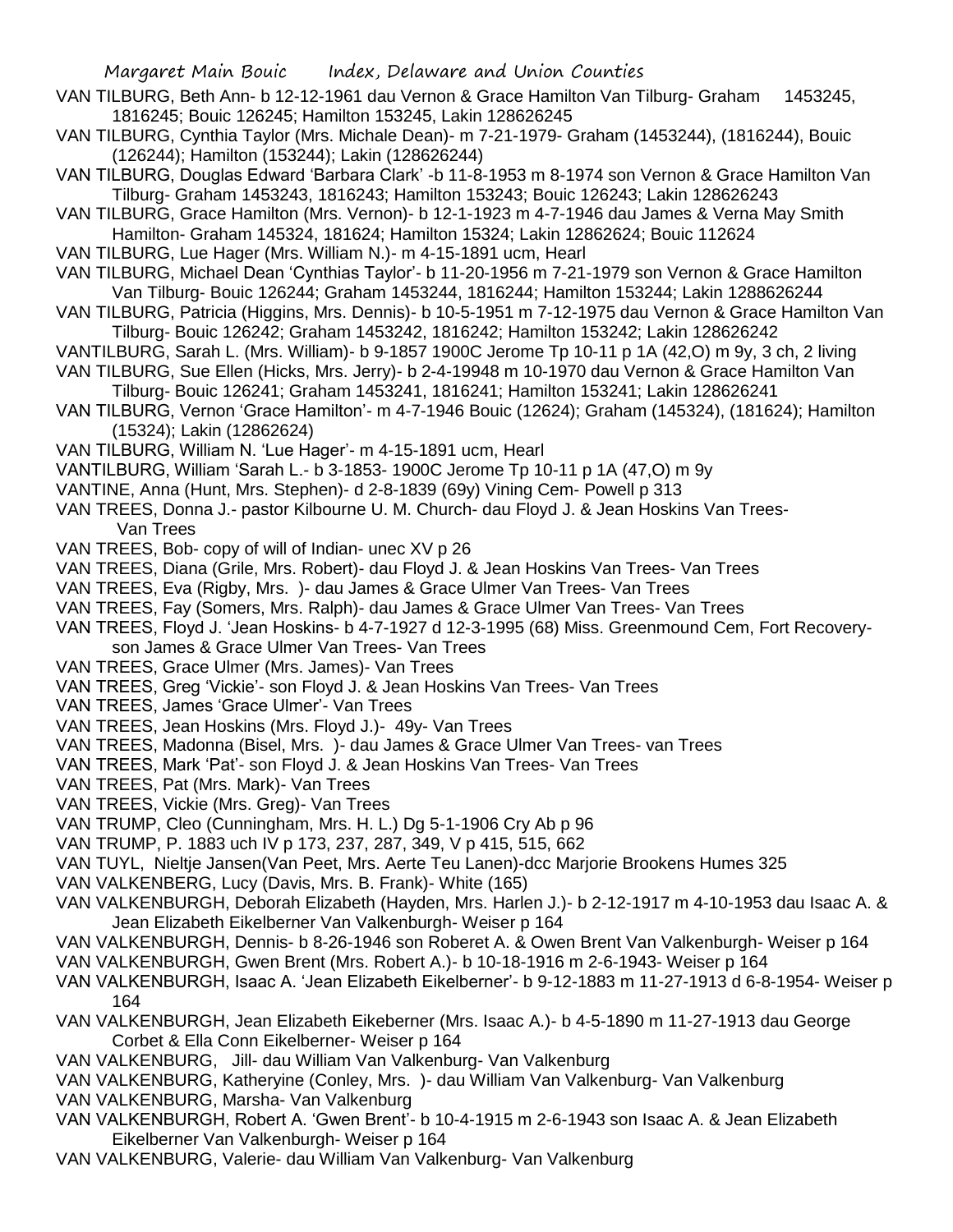- VAN VALKENBURG, William 'Martha'- b 8-12-1938 NJ d 1-24-1990 (51) son Alice Van Valkenburg- Air Force, Ohio National Guard- Van Valkenburg
- VAN VLEIT, Gen. Stewart- d 8-28-1901, member of 1st class at West Point- dcga 1998 p 28

VAN VLERAH, Darcy- b 9-23-1980 ch Don & Donna Scheiderer Van Vlerah- St. Paul p 145

VAN VLERAH, Darin - b 5-15-1973 - son Don & Donna Scheiderer Van Vlerah- St. Paul p 145

VAN VLERAH, Don 'Donna Scheiderer'- b 7-13-1942 m 9-18-1966- St. Paul p 145

- VAN VLERAH, Donna Scheiderer (Mrs. Don)- b 6-1-1944 m 9-18-1966 dau Alfred G, & Gertrude Hildebrand Scheiderer- St. Paul p 145
- VAN VLERAH, John 'Lillie Viola Bartley'- b 9-13-1871 d 11-29-1938 ped Thomas M. Longberry #172 22 unec IX p 64; ped Paul Michael Longberry 22; dcga 1986 p 25
- VAN VLERAH, Lillie Viola Bartley (Mrs. John)- b 10-14-1881 d 10-30-1930 ped Thomas M. Longberry # 172 23; unec IX p 64; ped Paul Michael Longberry 23; 1986 p 25
- VAN VLERAH, Pearl (Sigler, Mrs. Carl) b 1-1-1910 m 10-7-1929 d 6-6-1959 dau John & Lillie Viola Bartley Van Vlerah- ped Thomas M. Longberry #172 11 unec IX p 64; ped Paul Michael Longberry 11; dcga 1986 p 25; 1985 uch p 92
- VAN VOHRIS(S) Josephene Saffel (Mrs. Samuel)- m 4-1-1860 ucm 3015
- VAN VOHRIS(S), Matilda (Mrs. Peter)- 1883 uch V p 541
- VAN VOHRIS(S) Peter 'Matilda'- 1883 uch V p 541
- VAN VOHRIS(S) Rebecca (Davis, Mrs. Oliver B.)- m 12-1871 dau Peter & Matilda Van Vohriss- 1883 uch V p 541
- VAN VOHRIS(S), Samuel 'Josephene Saffel'- m 4-1-1860 ucm 3015
- VAN VOORHEES, Catalyntje Lucasse (Nevyns, Mrs. Roeloff)- 1908 dch p 659
- VAN VOORHES, Cynthia P. Thornton (Mrs. Thomas E.)- m 6-11-1863 ucm 3442; unec XX 66
- VAN VOORHES, Thomas E. 'Cynthia P. Thornton'- m 6-11-1863 ucm 3442; unec XX p 66
- VAN VOORHIES, Annetje Van Pelt, Mrs. Aert Aertse)- dcc Marjorie Brookens Humes 163
- VAN VOORHIES, J. H.- 1883 uch IV p 522
- VAN VOOHIS— 1 letters, 1842; unec XII p 22
- VAN VOORHIS, Almira Moody (Mrs. Samuel)- m 8-8-1875 ucm 5721, Hearl; mt 3 p 14, 15
- VAN VOORHIS, Arminda Stout (Mrs. William U.)- m 11-30-1893 ucm, Hearl
- VAN VOORHIS, Arthur J. 'Cynthia A. Hallister'- m 12-14-1892 ucm, Hearl
- VAN VOORHIS, Carl ' Foster'- Van Voorhis
- VAN VOORHIS, ----Foster (Mrs. Carl)- d 7/8- 1957 sister John J. Foster- Van Voorhis
- VAN VOORHIS, Catharine- 1870C Dover Tp 83-85 p 10 (25,ILL); 1910C Paris Tp 55-56 p 4A (65,O)2 ch, 1 living
- VAN VOORHIS, Catharine- dau Joseph Van Voorhis- 1880C Leesburg Tp 167-167 p 17 (36,Ill,O.O)
- VAN VOORHIS, Cynthia A. Hallister (Mrs. Arthur J.) m 12-14-1892 ucm, Hearl
- VAN VOORHIS, Cynthia A. Thornton (Mrs. Thomas)- m 6-11-1863 ucm, Hearl
- VANVOORHIS, Daniel A. son Joseph & Margret Vanvoorhis- 1870C Dover Tp 83-85 p 11 (13,O)
- VAN VOORHIS, Daniel W.- son Samuel Van Voorhis- 1880C Leesburg Tp 167-167 p 17 (23,O,O,O)
- VAN VOORHIS, Dorothy (Beckel, Mrs. Robert)- dau Carl & —Foster Van Voorhis- Van Voorhis
- VANVOORHIS, Edward- 1870C Dover Tp 83-85 p 11 (3,O)
- VAN VOORHIS, Ela V. (Mrs. Richard)(Romano, Mrs. Christ C.)- d 5-10-1979 (60) Marion Cem, Van Voorhis
- VAN VOORHIS, Fern (Woodruff, Mrs. Homer)- sister Richard Carl Van Voorhis- Van Voorhis
- VAN VOORHIS, Fred Henry- drowned Monday- son W. H. Van Voorhis, dg 7-16-1915 (17) Cry Ab p 65
- VANVOORHIS, Harriet L.- 1870C Dover Tp 83-85 p 11 (4,O)
- VAN VOORHIS, Ida Penhorwood (Mrs. Sherman H.)- m 2-19-1885 ucm, Hearl
- VAN VOORHIS, Joseph 'Catharine'- 1880C Leesburg Tp 167-167 p 17 (68,O,Pa,Pa)
- VAN VOORHIS, Joseph- grandson Joseph, ch? Catharine Van Voorhis- 1880C Leesburg Tp 167-167 p 17 (10,O,.Irel,O)
- VAN VOORHIS, Joseph 'Margret'- 1870C Dover Tp 83-85 p 10 (54,O)
- VAN VOORHIS, Josephene Saffle (Mrs. Samuel)- m 4-1-1860 ucm 3015, Hearl ; unec XVIII p 55
- VAN VOORHIS, Lula- dau W. H. Van Voorhis- dg 7-16-1915, Cry Ab p 65
- VAN VOORHIS, ----(Hoffman, Mrs. B. R.)- dau W. H. Van Voorhis- dg 7-16-1915 Cry Ab p 65
- VAN VOORHIS. Margret A.- dau Joseph & Margret Vanvoorhis- 1870C Dover Tp 83-85 p 11 (20,O)
- VAN VOORHIS, Margret (Mrs. Joseph)- 1870C Dover Tp 83-85 p 10 (54,O)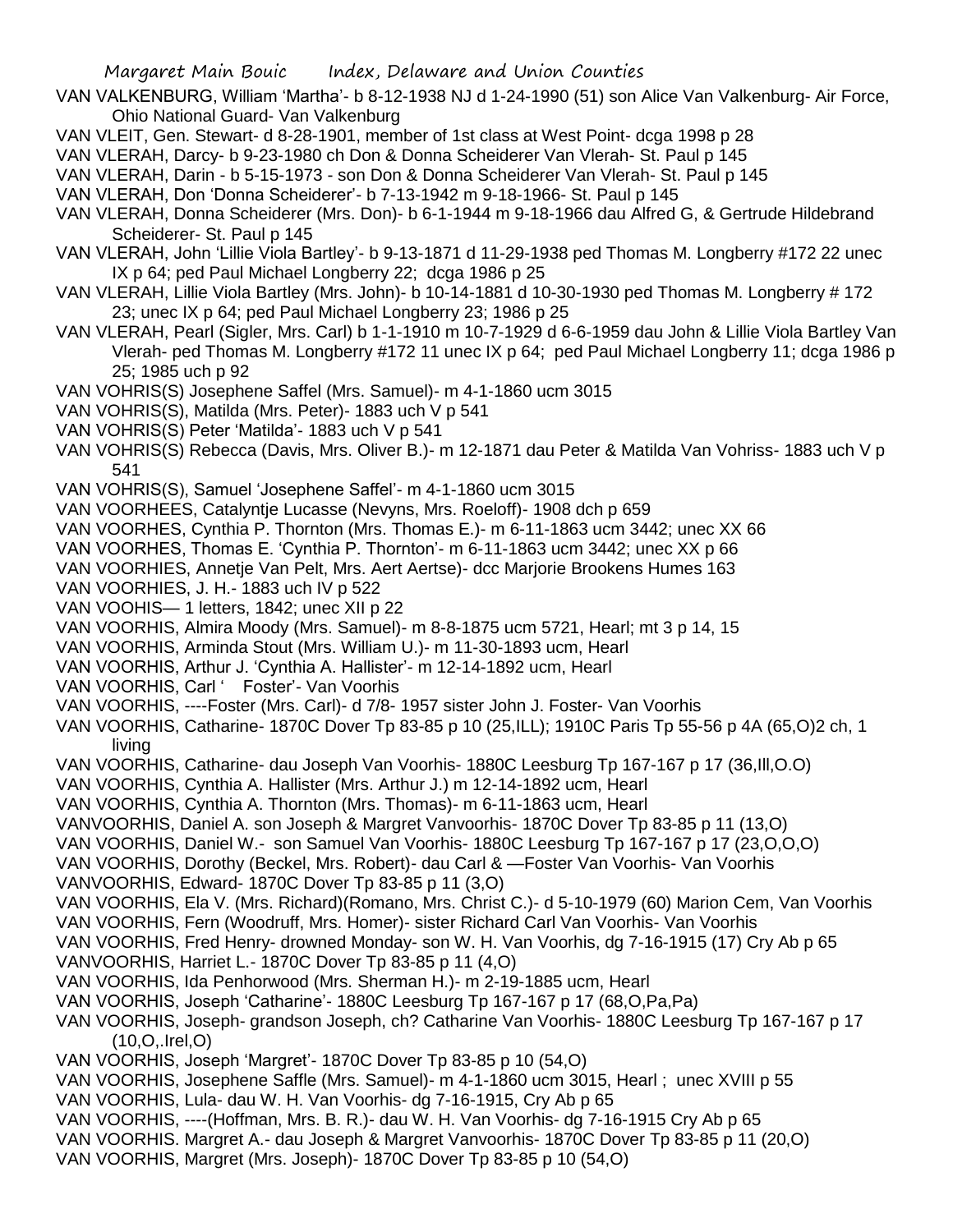Margaret Main Bouic Index, Delaware and Union Counties VAN VOORHIS, Mattie Conklin (Mrs. Samuel)- m 11-15-1879 ucm 6591 Hearl VAN VOORHIS, Mattie- 1910C Paris Tp 55-56 p 4A (58,O) widow, w ch VAN VOORHIS, Phillip- son W. H. Van Voorhis- dg 7-16-1915, Cry Ab p 65 VAN VOORHIS, Ray 'Ruby Wolever Cook'- m 1977 d 1991- Van Voorhis VAN VOORHIS, Richard Carl- d 6-14-1980 (81) bur Marion- grandfather of Dorothy Becker- Van Voorhis VAN VOORHIS, Ruby Wolever (Cook, Mrs. Harold)(Mrs. Ray)- b Ill 10-18-1908 m(2) 1977 d 1-9-1993 (84) East Liberty Cem- dau Jess & Anna Magdalene Pfeiffer Wolever- Van Voorhis VAN VOORHIS, Samuel- 1870C Dover Tp 83-85 p 10 (32,O) VAN VOORHIS, Samuel 'Almira Moody'- m 8-8-1875 ucm, Hearl VAN VOORHIS, Samuel- son Joseph Van Voorhis- 1880C Leesburg Tp 167-167 p 17 (44,O,O,O); widowed VAN VOORHIS, Samuel 'Josephene Saffle'- m 4-1-1860 ucm 3015, Hearl; unec XVIII p 55 VAN VOORHIS, Samuel 'Mattie Conklin'- m 11-15-1879 ucm 6591; Hearl; mt 3 p 14, 15 VAN VOORHIS, Samuel- brother Richard Carl Van Voorhis- Van Voorhis VAN VOORHIS, Sarah E. Ma(y)berry (Mrs. William H.)- m 12-24-1885 ucm, Hearl VAN VOORHIS, Sherman H. 'Ida Penhorwood'- m 2-19-1885 ucm, Hearl VAN VOORHIS, Thomas 'Cynthia A. Thornton'- m 6-11-1863 ucm, Hearl VAN VOORHIS, William H. 'Sarah E. Ma(y)berry'- m 12-24-1885 ucm, Hearl VAN VOORHIS, William U. 'Arminda Stout;- m 11-30-1893 ucm, Hearl VANVOORIS, Cynthia Thornton (Mrs. Thomas)- m 6-11-1862 ucm 3442 VANVOORIS, Thomas 'Cynthia Thornton'- m 6-11-1862 ucm 3442 VAN VORHEES, Bessa- b Union Co dau Samuel & Martha Van Vorhees- admitted ch. Home 3-12-1888 (6y6m) Children's Home tape indentured nov 28 1887 to Elmer Shirk, Peoria VAN VORHEES, Earl- b Union Co son Martha Van Voorhees, admitted 12-31-1898 (1y3m) Chidren's Home, indenture to C. A. Baxley 3-18-1890 East Liberty Ohio VAN VOORHEES, Emma- b Union Co, dau Samuel & Rachel Van Voorhees, admitted Children's Home 4-21- 1882 (8y) indentured Dec. 8 1884 to Henry Sparks, Rush Creek, Ohio VAN VOORHEES, James G. Blaine- b Union Co son Martha Van Voorhees admitted Children's Home 4-21- 1884 (2) indentured Dec. 8, 1884 to Henry Sparks, Rush Creek, Ohio VAN VOORHEES, Joseph- b Union Co illegitimate son Kate Van Voorhees, admitted Children;s Home April 21, 1884 indentured Sept 28, 1886 to Infirmary. Joseph, being lame, was not at the age of 16 able to secure employment and was placed in County Infirmary; VANVORHIS, Mary Wells (Lauer, Mrs. James)- m 3-19-1881- unec XI p 5 VANVORIS, Daniel 'Mary A.'- 1860C Washington Tp 1457-1467 p 197 (26,O) VANVORIS, James O.- son Daniel & Mary A. Vanvoris- 1860C Washington Tp 1457-1467 p 197 (1,O) VANVORIS, Mary A. (Mrs. Daniel)- 1860C Washington Tp 1457-1467 p 197 )20,O) VANVORIS, Sarah Ann (Green, Mrs. George)- m 11-5-1854 ucm 2191; unec XVI p 59a VANVY, Charles 'Hannah J. Brodrick'- m 10-2-1853 ucm 2005; unec XVI p 30 VANVY, Hannah J. Brodrick (Mrs. Charles)- m 10-2-1853 ucm 2005; unec XVI p 30 VAN WAGENER, B. and Fred living Clinton, Mo. from Madison Co, unec VIII p 31 VAN WAGENER Jacob, from Madison Co., living Pittsburg- unec VIII p 30 VANWARMER, Julia (Bennett, Mrs. Isaac)- m 2-1-1852 dcm VAN WAGNER, Bertha- dau Freeman & Ethel Wile Van Wagner- 1915 uch p 896 VAN WAGNER, Ethel Wile (Mrs. Freeman)- dau John R. & Lottie Peters Wile- 1915 uch p 896 VAN WAGNER, Freeman 'Ethel Wile'- 1915 uch p 896 VAN WAGNER, John- d 5-18-1932 (65) b Indiana, Oakdale 4435 (ESG) VAN WAGNER, Lottie- dau Freeman & Ethel Wile Van Wagner- 1915 uch p 896 VANWARMER, Maria (Armstrong, Mrs. George)- m 4-11-1849 dcm VAN WART, Isaac- cousin David Williams- dcga p 55, Ohio State Gazette VANWAY, Cynthia- dau Theodore Van Way- Vanway- engaged to John M. Jones VANWAY, Patricia A. Piotrowski (Mrs. Theodore T. II) m 7-20-1985 dau Steve & Nancy Piotrowski- Vanway VANWAY, Theodore "Ted" 'Melanie'- Vanwau VANWAY, Theodore T. II 'Patricia A. Piotrowski'- m 7-20-1985 son Ted & Melanie Vanway- VanWay VAN WAY/VAN WYE, Charles 'Hannah Jane Brodrick'- m 10-2-1853 ucm 2005 dumch p 91; 1915 uch p 463; 1883 uch V p 461, 465, 471; mt 10-26-1853; 1850C Allen Tp 1411-1429 p 211 (22,O); 1870C Allen Tp 725-732 p 100 (30,O); 1870C Allen Tp 51-50 p 3 (43,O)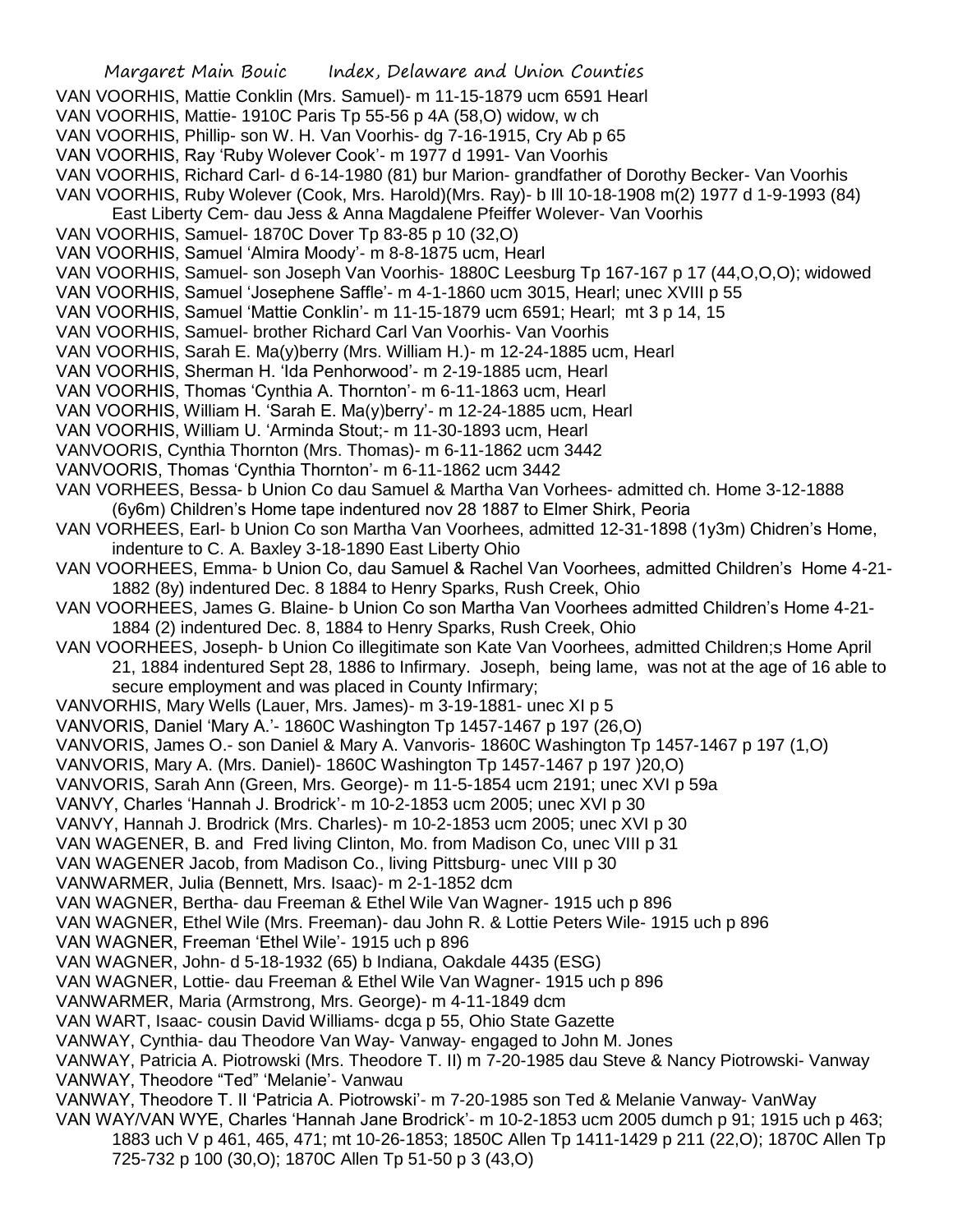Margaret Main Bouic Index, Delaware and Union Counties VAN WAY, Cynthia- b 1965 dau Theodore T. & Melanie Van Way- 1980 dcd VANWAY, Hannah- dau Charles & Hannah Brodrick Vanway- 1870C Allen Tp 51-50 p 3 (8,O) VANWAY, Hannah Jane Brodrick (Mrs. Charles)- b 4-9-1831 m 10-2-1853 ucm 2005. d 3-30-1880 dau Isaac, Sr. & Hannah Wood Brodrick Van Wye- dumch p 91; 1915 uch p 463; 1883 uch V p 457, 472; mt 10- 26-1853; 1860C Allen Tp 725-732 p 100 (28,O); 1870C Allen Tp 51-50 p 3 (39,O) VANWAY, Isaac- 1850C Allen Tp 1411-1429 p 211 (19,O) VANWAY, Isaac- son Charles & Hannah Jane Brodrick Vanway- 1870C Allen Tp 51-50 p 3 (10,O) VANWAY, Joseph- son Isaac & Hannah Jane Brodrick Van Wye- 1850C Allen Tp 1411-1429 p 211 (13,O) VANWAY, Margaret- 1850C Allen tp 1411-1429 p 211 (16,O) VAN WAY, Margaret Ann (Jenkins, Mrs. John A, )-m 9-2-1852 ucm 1847; unec VII p 57, XV p 19 VANWAY, Mary- dau Charles & Hannah Jane Brodrick Vanway- 1860C Allen Tp 725-732 p 100 (6,O); 1870C Allen Tp 51-50 p 3 (16,O) VANWAY, Melanie (Mrs. Theodore T.)- 1980 dcd VANWAY, Sarah-dau Charles & Hannah Jane Brodrick Vanway-1870C Allen Tp 51-50 p 3 (5,O) VANWAY Theodore T. 'Melanie'- 1980 dcd VANWAY, William- son Charles & Hannah Jane Brodrick Vanway- 1870C Alen Tp 51-50 p 3 (15,O) VANWELDE, H. J.- 1980 dcd VANWERMER, Anna M. (Mrs. William)- dbg p 20 VANWERMER, Phebe, advertised letter, dcga 1991 p 10 VANWERMER, Sarah E.- d 9-21-1847 (2m10d) dau William & Anna M. Vanwermer- dcg p 20; Powell p 101 VANWERMER, William 'Anna M.'- d 8-4-1848 (30-1-14) dbg p 20, Powell p 100 VANWERT, Melvina Andrew- dau Noble Andrew- dcw Bk 4 p 210(23) VANWEY, Charles 'Hannah Broderick'- unec VIII p 10 VANWEY, Hannah Broderick (Mrs. Charles)- unec VIII p 10 VAN WICKLIN, Julia Mowry (Mrs. ) (Jolley, Mrs. Uriah)- WBrown V p 578; 1985 uch p 84 VAN WICKLIN, Purdy- letter in postoffice 1901- dcga 1996 p 6 VANWIE, Mary (Millegan, Mrs. Samuel)- m 11-25-1840 ucm 754; unec V p 59 VAN WINKLE, ----1883 uch V p 427 VAN WINKLE, Alan 'Deborah Barbier'- b 6-29-1951 - son John Paul & Nadine Clark Van Winkle; 1985 uch p 141 VAN WINKLE, Allen- son John & Nadien Van Winkle- 1959 (7) VAN WINKLE, Alpharetta Phillips (Mrs. Paul Burrett)- d 12-1958- dau William & Isabella Woods Phillips- 1985 uch p 136, 140; Class of 1896, Richwood VAN WINKLE, Ashley- b 7-30-1979 dau Alan & Deborah Barbier Van Winkle- 1985 uch p 141 VAN WINKLE, A. T. Davis (Mrs. Isaac)- 1883 uch V p 654; 1985 uch p 140 VAN WINKLE, Betty (Mrs. Robert)- 1985 uch p 9 VAN WINKLE, B. F. 'Martha'- d 8-23-1963 (85) bur Lakewood- Van Winkle VAN WINKLE, Bruce- son S. R. & Carol Van Winkle- 1979, 1981 ucd VAN WINKLE, Carol (Mrs. S. R.)- 1979, 1981 ucd VAN WINKLE, Carrie- b 10-5-1976 dau Neil & Peggy Masters Van Winkle- 1985 uch p 141 VAN WINKLE, Clark- b 9-30-1956 son John Paul & Nadine Clark Van Winkle- 1985 uch p 141; 1959, 1971, 1973 ucd VAN WINKLE, Craig Wilson- b 4-1-1953 NY son Phillip & Ruth Wilson Van Winkle- 1985 uch p 141 VAN WINKLE, Darren- b 3-12-1969 son Gary & Donna Davisson Van Winkle- 1985 uch p 141 VAN WINKLE, Deborah Barbier (Mrs. Alan)- 1985 uch p 141 VAN WINKLE, Don Otis- b 1-28-1887/6 d 7-29-1943- son Samuel & Emma V. Van Winkle- 1985 uch p 140; 1900C Richwood 285-200 p 11A (13,Pen,O); 1910C Claib. Tp-Richwood 191-199 p 7B ((23,O,Pa,O) salesman, shoes VAN WINKLE, Donna Davisson (Mrs. Gary) 1985 uch p 141 VAN WINKLE, Dorothy (Hagerty, Mrs. Tom)- dau B. F. & Martha B. Van Winkle- Van Winkle VAN WINKLE, Eleanor (Ormsby, Mrs. Virgil)- dau B. F. & Martha B. Van Winkle- Van Winkle

- VAN WINKLE, Eliza Jane-dau Hall & Sibba Van Winkle- 1850C Delaware Town 1134 p 86 (6,O)
- VAN WINKLE, Emma Virginia "Jennie" Loveless (Mrs. Samuel Webster)- b 9-18-???) m lic 12-23-1881 ucm, Hearl- dau Thomas, Jr. & Miranda James Loveless; 1900C Richwood 285-299 p 11A (-,O,NJ,O) m 19y, 3 ch; 1910C Claib. Tp-Richwood 191-199 p 7B (53,O,NJ,O) m 19y 3ch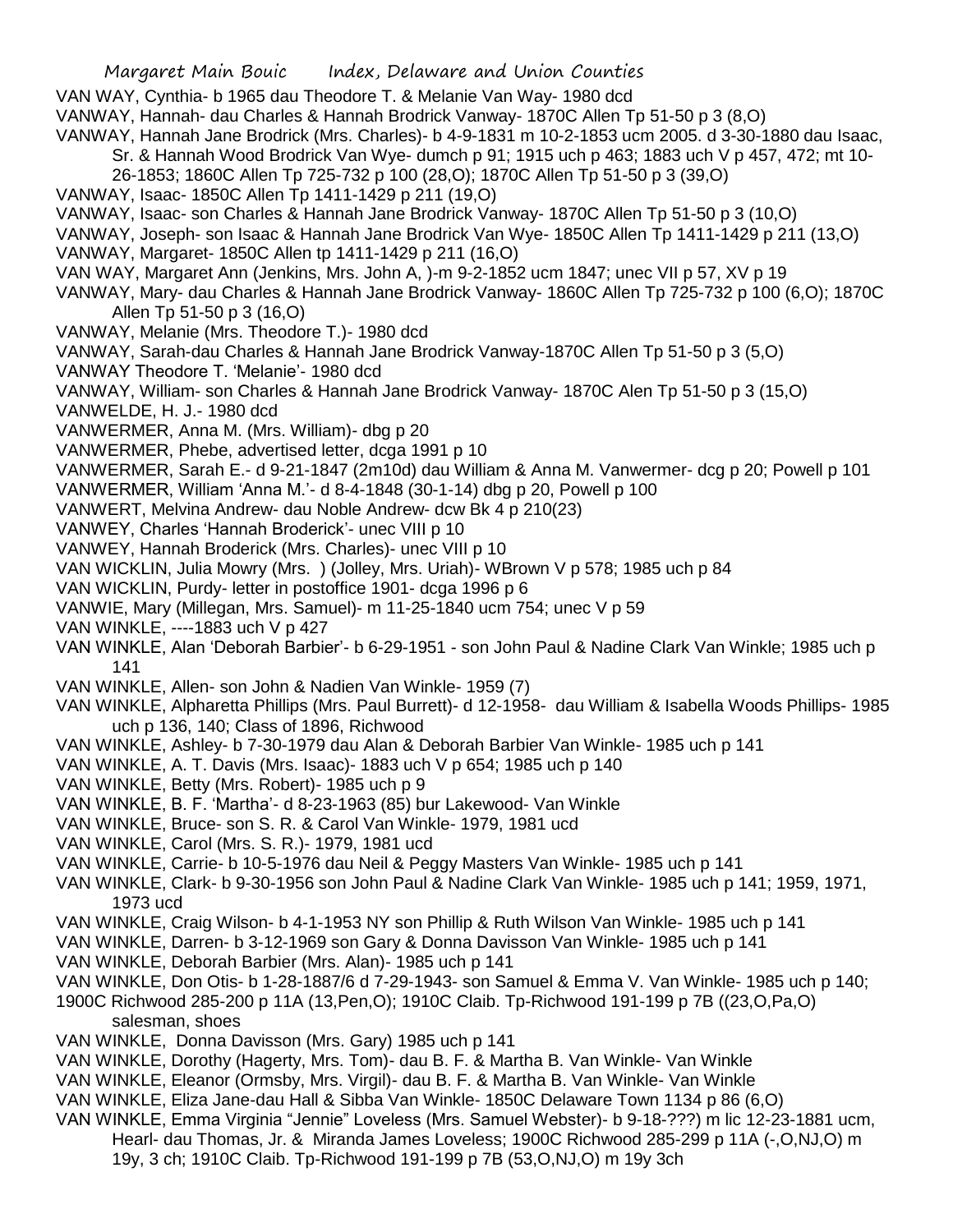VAN WINKLE, F. M. - Powers Pat p 275, 276

- VAN WINKLE, Gary 'Donna Davisson'- b 10-12-1942 son John Paul & Nadine Van Winkle- 1949 ucd
- VAN WINKLE, Hall 'Sibba'- 1850C Delaware Town 1134 p 86 (42,NJ)
- VAN WINKLE, Isaac 'A. T. Davis'- 1883 uch V p 654; 1985 uch p 140
- VAN WINKLE, Jarod- b 5-7-1984 son Alan & Deborah Barbier Van Winkle- 1985 uch p 141
- VAN WINKLE, Jennie loveless (Mrs. S. W.)- m 1881 dau Thomas S. & Miranda James Loveless- 1883 uch V p 642, 654
- VAN WINKLE, John Paul 'Nadine Clark '- b 5-14-1918 son Paul B. & Alpharetta Phillips Van Winkle- 1985 uch p 140,141; Van Winkle; 1949, 1959, 1971, 1973, 1975, 1979 1981, 1983 ucd
- VAN WINKLE, Kathleen (Thie, Mrs. )- dau B. F. & Martha B.Van Winkle- Van Winkle
- VAN WINKLE, Lisa (Baker, Mrs. Gary Alan)- b 10-12-1954 dau John Paul & Nadine Clark Van Winkle- 1985 uch p 141; 1959, 1971 ucd
- VAN WINKLE, Marsha Hoke (Mrs. Richard)- 1985 uch p 141
- VAN WINKLE, Martha B. (Mrs. B. F.)- d 6-30-1968 (86) bur Lakewood- Van Winkle
- VAN WINKLE, Mary- dau Hall & Sibba Van Winkle- 1850C Delaware Town 1134 p 86 (10,O)
- VAN WINKLE, Mary Jane Bromley (Mrs. Paul)- m 12-17-1860 dcm
- VAN WINKLE, Maurine (Harnas, Mrs. )- dau B. F. & Martha Van Winkle- Van Winkle
- VAN WINKLE, Nadine Clark (Mrs. John Paul )- b 10-3-1918 m 1-3-1942 dau Fred & Ada Clark- 1985 uch p 141; 1949, 1959, 1971, 1973, 1975, 1979, 1981, 1983 ucd
- VAN WINKLE, Neil 'Peggy Masters'- b 12-23-1953/2 son John Paul & Nadine Clark Van Winkle- 1985 uch p 141; 1959, 1971 ucd
- VAN WINKLE, Patricia Ann (Beery, Mrs. Gary)- m 8-31-1974 dau Robert & Betty Van Winkle- Van Winkle; 1985 uch p 9
- VAN WINKLE, Paul B. 'Mary Jane Bromley'- m 12-17-1860 dcm; 1915 uch p 146, 498
- VAN WINKLE, Paul Burrett 'Alpharetta Phillips' b 9-1882 son Samuel Webster & Emma V. Van Winkle-1985 uch p 140-141; 1900C Richwood 285-299 p 11A (17,O,Penn,O); 1910C Claib.-Richwood 191-199 p 7B (27,O,Pa,O); artist, printer news
- VAN WINKLE, Peggy Masters (Mrs. Neil)- 1985 ucy p 141
- VAN WINKLE, Philip Otis 'Ruth Wilson'- b 2-4-1917 son Paul Burrett & Alpharetta Phillips Van Winkle- 1985 uch p 140, 141
- VAN WINKLE, Renee- dau S. R. & Carol Van Winkle- 1979, 1981 ucd
- VAN WINKLE, Richard "Rick"'Marsha Hoke' b 10-26-1944 son John Paul & Nadine Clark Van Winkle- 1985 uch p 141; 1949, 1959 (14) ucd
- VAN WINKLE, Robert 'Betty'- 1985 uch p 136
- VAN WINKLE, Ruth Wilson (Mrs. Philip Otis)- 1985 uch p 141
- VAN WINKLE, Samuel Webster 'Emma Virginia "Jennie" Loveless'' -b 4-4-1852 m 12-24-1881 ucm d 1-7- 1937 -Hearl son Isaac & A. T. Davis Van Winkle- 1915 uch p 199, 201, 499; 1883 uch IV p 338, 393, V p 596, 597, 642, 654 201, 499; 1900C Richwood 285-299 p 11 A (48, Penn, NJ, Penn); 1910C Claib. Tp-Richwood 191-199 p 713 (58, Pa, NJ, Pa)
- VAN WINKLE, Sibba (Mrs. Hall)- 1850C Delaware Twon 1134 p 86 (42,Pa)
- VAN WINKLE, Sibba A.- dau Hall & Sibba Van Winkle- 1850C Delaware Town 1134 p 876 (14,O)
- VAN WINKLE, S. R. 'Carol'- 1979, 1981, 1983 ucd
- VAN WINKLE, Stanley- brother B. F. Van Winkle- Van Winkle
- VAN WINKE, Vera M.- b 5-1884 dau Samuel & Emma V. Van Winkle- 1900C Richwood 285-299 p 11A (16,O,Penn,O)
- VAN WINKLE, Vera- b 5-1884 d 7-1972 dau Samuel Webster & Emma Virginia Loveless Van Winkle- 1985 uch p 140
- VAN WINKLE, Virginia Elizabeth (Fox, Mrs. Junius Bost)- b 8-20-1915 m 4-24-1953- dau Paul B. & Alpharetta Phillips Van Winkle- 1985 uch p 140
- VAN WORHIS, Ida B.- dau Morris L. & Jennie M. Van Worhis- 1910C Allen Tp 92-94 p 4A (3,O,O,O)
- VAN WORHIS, Jennie M. (Mrs. Morris L.)- 1910C Allen Tp 92-94 p 4A (33,O,O,O) m 12y, 1 child
- VAN WORHIS, Morris L. 'Jennie M.'- 1910C Allen Tp 92-94 p 4A (41,O, US,US) m 12y
- VAN WORMER, Abraham- 1908 dch p 407
- VAN WORMER, Cecilia Curren (Mrs. William)- m 10-2-1859 dcm
- VAN WORMER, Frank- 1908 dch p 407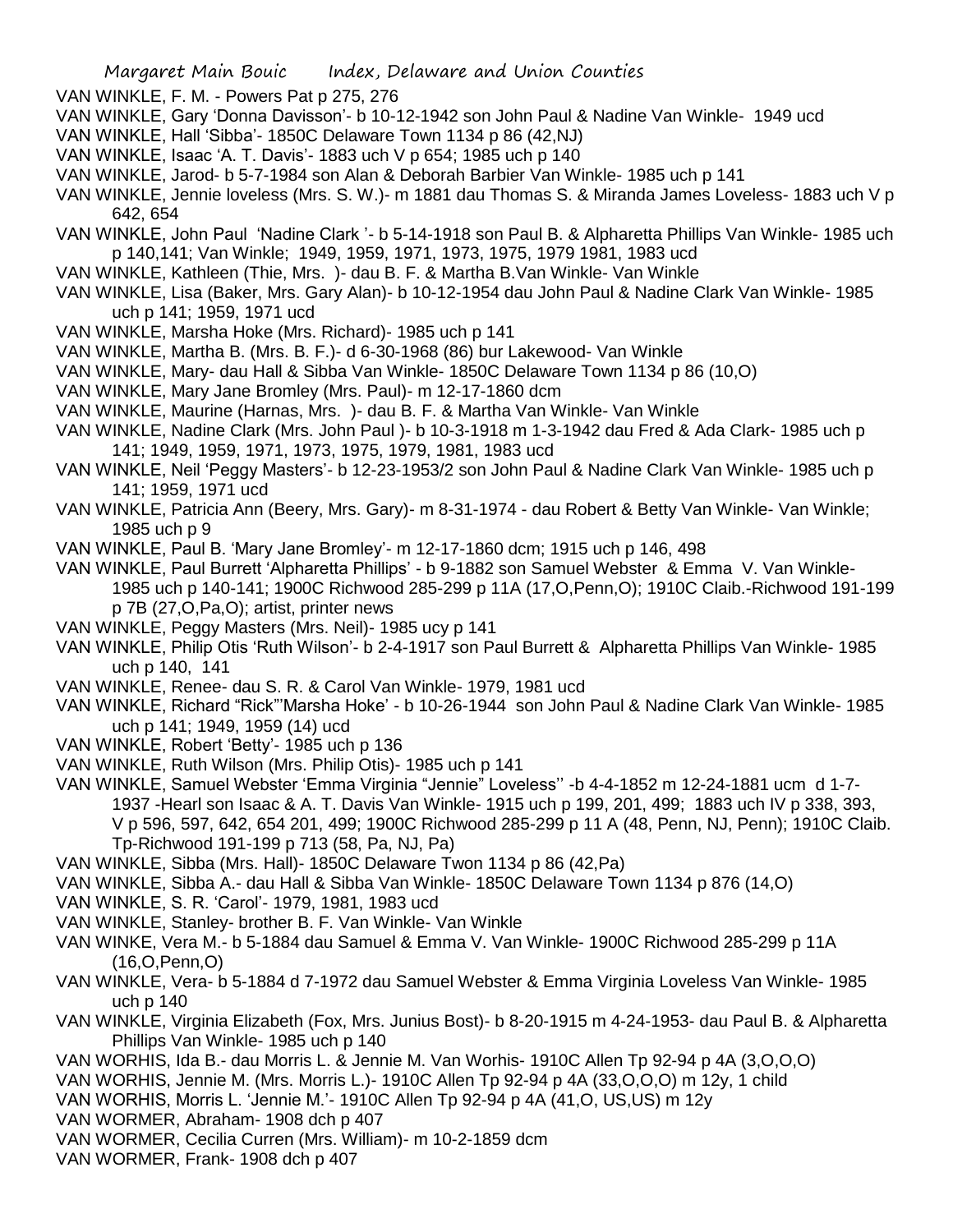Margaret Main Bouic Index, Delaware and Union Counties VANWORMER, Ann M. Richards (Mrs. William)- m 3-22-1840 dcm VANWORMER, Mary Jane (Ryswarner, Mrs. John)- m 1-9-1851 dcm VANWORMER, William 'Ann M. Richards'- m 3-22-1840 dcm VAN WORMER, William 'Cecela Curren'- m 10-2-1859 VAN WINKLE, Emma V. Loveless (Mrs. Samuel W.)- lic m 12-23-1881 ucm VAN WINKLE, Samuel W. 'Emma V. Loveless'- lic m 12-23-1881 ucm VAN WORMER, Cecelia Curren (Mrs. )- sister Joseph F. Curren; dg 6-19-1017 Cry Ab p 58 VAN WORMER, Phebe- advertised letter July 1863, dcga 2003 p 15 VANWORST, Sylvanus- uccp p 17, tavern JB2 p 85 VANWY, Isaac 'Olive C. Gano'- m 6-15-1867 ucm 4201; unec XXIII p 41; 1870C Allen Tp 81-78 p 6 (36,O) VANWY, Mary (Milligan, Mrs. Samuel)- m 11-25-1841 ucm 754; 1883 uch V p 454 VANWY, Olive C. Gano (Mrs. Isaac)- m 6-115-1867 ucm 420; unec XXIII p 41; 1870C Allen Tp 81-78 p 6 (25,O) VANWY, William- son Isaac & Olive C. Gano Vanwy- 1870C Allen Tp 81-78 p 6 (2,O) VANY, Isaac- 1883 uch IV p 463 VANY, Joseph- d 1864- 1883 uch IV p 463 VAN ZANT, Barbara J. - (Craig, Mrs. )(Matteson, Mrs )- dau J. Kenneth & Burnetta Vansant-Vansant; 1949 ucd VAN ZANT, Betty C. (Mrs. Robert G.)- 1975, 1979 ucd VAN ZANT, Burnetta Burris (Mrs. Kenneth)- b 7-12-1910 m 8-28-1930 d 7-23-1994 Price Cemdau Edward & Cora Nibert Burris- Van Zant; 1949, 1959 ucd VAN ZANT, Charles- son Mary Vansant- 1860C Leesburg Tp 420 (16,O) VAN ZANT, Charles- son Mora Mason & Lucille Walker Van Zant- Van Zant VAN ZANT, Francis- son Mary Vansant- 1860C Leesburg Tp 420 (8,O) VAN ZANT, James- son Mary Vanzant- 1860C Leesburg Tp 420 (12,O) VAN ZANT, Joan- b 1973 dau Robert G. & Betty C. Vanzant- 1975, 1979 ucd VAN ZANT, Joel- son Mary Vanzant- 1860C Leesburg Tp 420 (16,O) VAN ZANT, J. Kenneth 'Burnetta Burris' - m 8-28-1930- 1949, 1959, 1967, 1971, 1973, 1975, 1979, 1981, 1983 ucd VAN ZANT, L.- 1980 dcd VAN ZANT, Lorie- b 1971 dau Robert G. & Betty C. Vanzant- 1975, 1979 ucd VAN ZANT, Lucille Walker (Mrs. Mora Mason)- b 4-7-1909 d 11-15-1996 (87) Ferncliff Cem, Springfield- dau Charles Levi & Emma Mae Wiley Walker- Van Zant VAN ZANT, Mary- 1860C Leesburg Tp 420 (32,O) VAN ZANT, Mora Mason 'Lucille Walker '- d 6-28-1978 (76) bur Springfield- father of Mrs. James Haas; Van Zant VAN ZANT, Parley- son Mary Vanzant- 1860C Leesburg Tp 420 (10,O) VAN ZANT, Phyllis (Francisco, Mrs. Theodore)- dau Mora Mason & Lucille Walker Van Zant- Van Zant VAN ZANT, Dr. Robert G. 'Betty C.'- Van Zant; 1975, 1979 ucd VAN ZANT, Ruth Ellen- d 9-22-1968 bur Cheshire Cemaunt of Kenneth Van Zant- Van zant Van ZANT, Shirley (Haas, Mrs. James)- dau Mora Mason & Lucille Walker Van Zant- Van Zant VAN ZANT, Valerie- b 1974 dau Robert G. & Betty C. Vanzant- 1975, 1979 ucd VAN ZILE, Charles- son Ray Van Zile- Van Zile VAN ZILE, Donald- son Ray Van Zile- Van Zile VAN ZILE, Raymond W.- d 11-1-1980 (58) bur Sunbury Mem. Pk.- son Ray Van Zile- Van Zile VANZYLE, Henry- Marlborough Tp tax duplicate 1826 dcga 1990 p 71 VARALLO, Francis (Mckittrick, Mrs. Raymond j.)- b 7-11-1911 m 9-5-1936- McKitrick p 403 VARCOE, Elizabeth V. Hill (Trevarthen, Mrs. Thomas)- m 10-7-1876; Trevarthan Bible- unec IX p 54 VARGAS, Manuel- b 2-1-1996 son Rodrigo & Osbelia Vargas- Vargas VARGAS, Osbelia (Mrs. Rodrigo)- Vargas VARGAS, Rodrigo 'Osbelia'- Vargas

- VARGO, Bea A. (Mrs. Russell)- 1979, 1971, 1983 ucd
- VARGO, Christopher Matthew 'Teri Kay Wood'- b 1963 m 9-2-1989 son Russell & Bea A. Vargo- Vargo; 1981, 1983 ucd
- VARGO, Christopher Michael- b 2-28-1991 son Kevin & Lori Smith Vargo- Vargo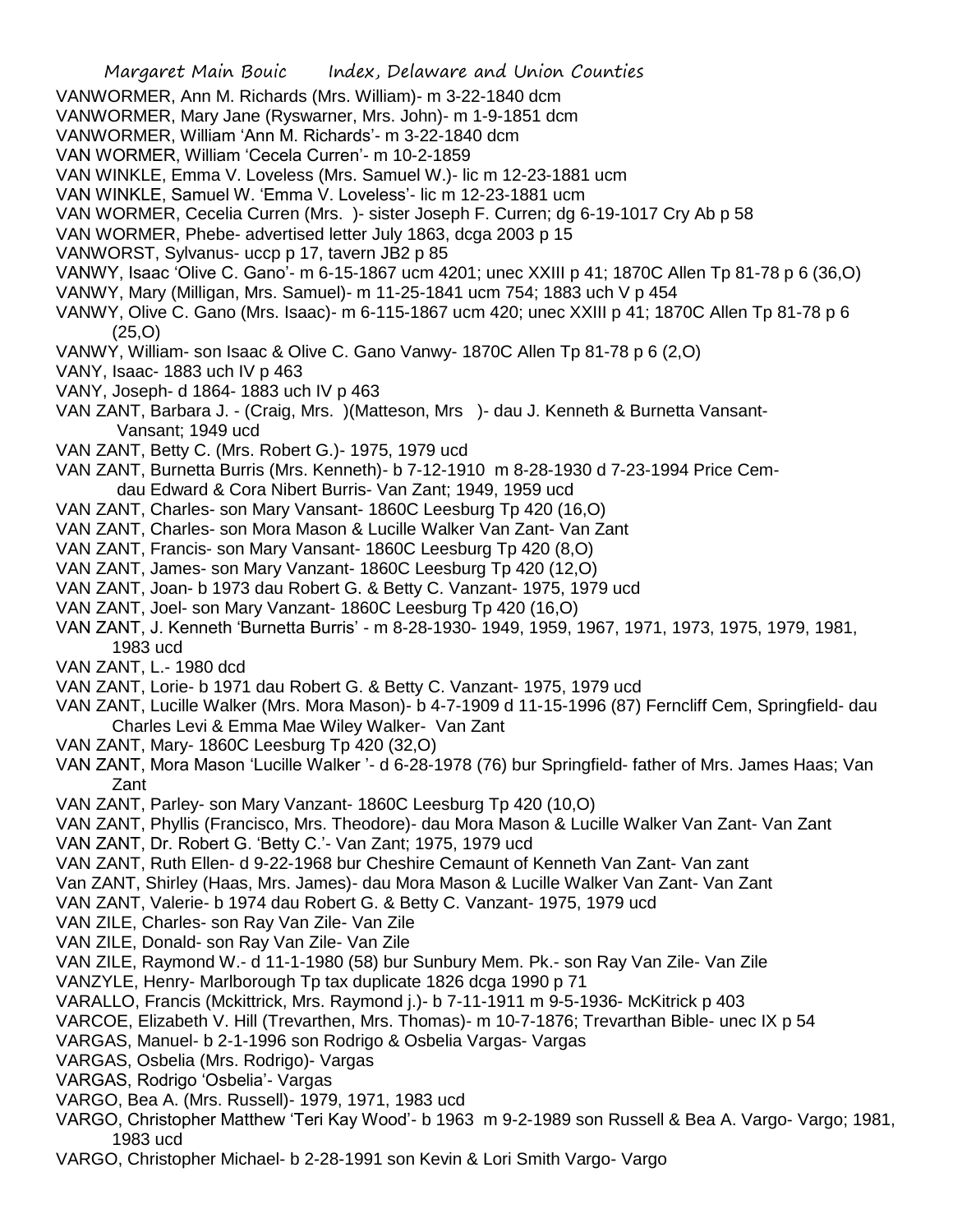Margaret Main Bouic Index, Delaware and Union Counties VARGO, Cynthia Kay- b 2-18-1956 dau Frank & Nancy Rolig Vargo- Weiser p 49 VARGO, Frank 'Nancy Rolig'- m 8-9-1952- Weiser p 49 VARGO, Joanne (Freshwater, Mrs. Fred Montgomery)- m 4-7-1939- Freshwater p 46 VARGO, John E. 'Loretta'- 1969 dcd VARGO, John- b 1959 son John E. & Loretta Vargo- 1969 dcd VARGO, Kevin 'Lori Smith'- Vargo parents of Christopher Michael VARGO, Lori Smith (Mrs. Kevibn)- dau Churck & Kathleen Smith- Vargo VARGO, Micahel Lee- son Richard & Sharon Vargo- Vargo- engaged to Dee Anna Roth VARGO, Nancy Rolig (Mrs. Frank, Jr.)- b 8-1-1932 dau Harold & Betty Ulrich Wagonseller Rolig- Weiser p 49 VARGO, Pamela Jean- b 6-23-1953 dau Frank, Jr. & Nancy Rolig Vargo- Weiser p 49 VARGO, John E.- 1964 dcd VARGO, Richard 'Sharon'- Vargo VARGO, Russell 'Bea A.'- 1975, 1979, 1981, 1983 ucd VARGO, Sharon (Mrs. Richard)- Vargo VARGO, Steven- b 1970 son Russell & Bea A. Vargo- Vargo; 1981, 1983 ucd VARGO, Susan- b 1971 dau Russell & Bea A. Vargo- 1981, 1983 ucd VARGO, Virginia- b 1954 dau John E. & Loretta Vargo- 1969 dcd VARITY, Bud- 1980 dcd VARKEL, Johnathan- d 11-25-1892 (61-10-3) Delaware - b Birks Co Penn- dcdeaths VARKY, Hugh- Pabst p 8 p 1 VARLETTE, Jannetje (Herman, Mrs. Augustine)- m 12-10-1650- Nash p 407 VARLEY, Barbara A. (Mrs. Michael K.)- Varley VARLEY, Erin Michael 'Stacie Marie Price'- m 8-1-1998 son Michael K. & Barbara A. Varley- Varley VARLEY, Kay L. (Mrs. Tom, Jr.)- 1980 dcd VARLEY, Mary H.- 1980 dcd VARLEY, Michael K. 'Barbara A.'- Varley VARLEY, Rilla Mable (Christensen (Mrs. Roy Price)- McKitrick p 140 VARLEY, Stacie Marie Price (Mrs. Erin Michael)- m 8-1-1988 dau Lee & Sue Price- Varley VARLEY, Tom, Jr. 'Kay L.'- 1980 dcd VARMAISDLE, Cornelius 'Margret'- 1870C York Tp 258-252 p 33 (25,O) works on farm VARMAISDLE, Elisha W.- son Cornelius & Margret Varmaisdle- 1870C York Tp 258-2252 p 33 (1,O) VAEMAISDLE, Josephine- dau Cornelius & Margret Varmaisdle- 1870C York tp 258-252 p 33 (3,O) VARMAISDLE, Margret (Mrs. Cornelius)- 1870C York Tp 258-252 p 33 (22,O) VARNA, Delphus 'Rose'- 1860C Marysville 1511 (30,O); mulatto VARNA, James- son Dephus & Rose Varna- 1860C Marysville 1511 (4/12,O) mulatto VARNA, Josie/Josephine- dau Delphus & Rose Varna- 1860C Marysville 1511 (2,O) VARNA, Josephine- 186C Marysville 1511 (18,O) VARNA, Rose (Mrs. Delphus)- 1860C Marysville 1511 (22,O); mulatto VARNER, Barbara Clever (Mrs. Henry)- Maugans Anc p 30 VARNER, Bonnie J. (Moore, Mrs. )- dau Carl F. Varner- Varner VARNER, Carl F.- d 12-15-1970 (68) Varner VARNER, Carmon P.- son Jake H. & Martha J. Varner- 1910C Liberty Tp Un Co 343 p 14A (9,O,Va,VA) VARNER, Caroline F.- 1870C Genoa Tp p 361 (37) VARNER, Carroll W. 'Maxine M.'- parents of Gerald R. Varner- varner VARNER, Catherine J. Paulins (Mrs. Lester)- d 3-17-1985 (66) Oak Grove Cem- Varner VARNER, Chester ;Martha Coover'- d 6-11-1962 bur Bradenton, Fla. twin brother Lester Varner- Varner VARNER, Coletta L. Tontimonia (Mrs. Gerald P.)- m 9-9-1989 dau Walter & Margaret Laskos- Varner VARNER, Dale- son Chester & Martha Coover Varner- Varner VARNER, Dan- father of Jessica Lynn Varner- Varner VARNER, Daniel Eugene 'Gloria Jean Miller'- m 8-10-1974 son Lester P. & Catherine Paulins Varner- Varner; 1980 dcd VARNER, Daniel 'Mary Elizabeth Senger'-son Henry & Barbara Clever Varner- Maugans Anc p 30 VARNER, Erica Lynn- b 1-2-1980 dau Daniel Eugene & Gloria Jean Miller Varner- Varner VARNER, Eva Owings (Mrs. George)- Varner VARNER, Florence M.- 1870C Genoa Tp p 361 (6)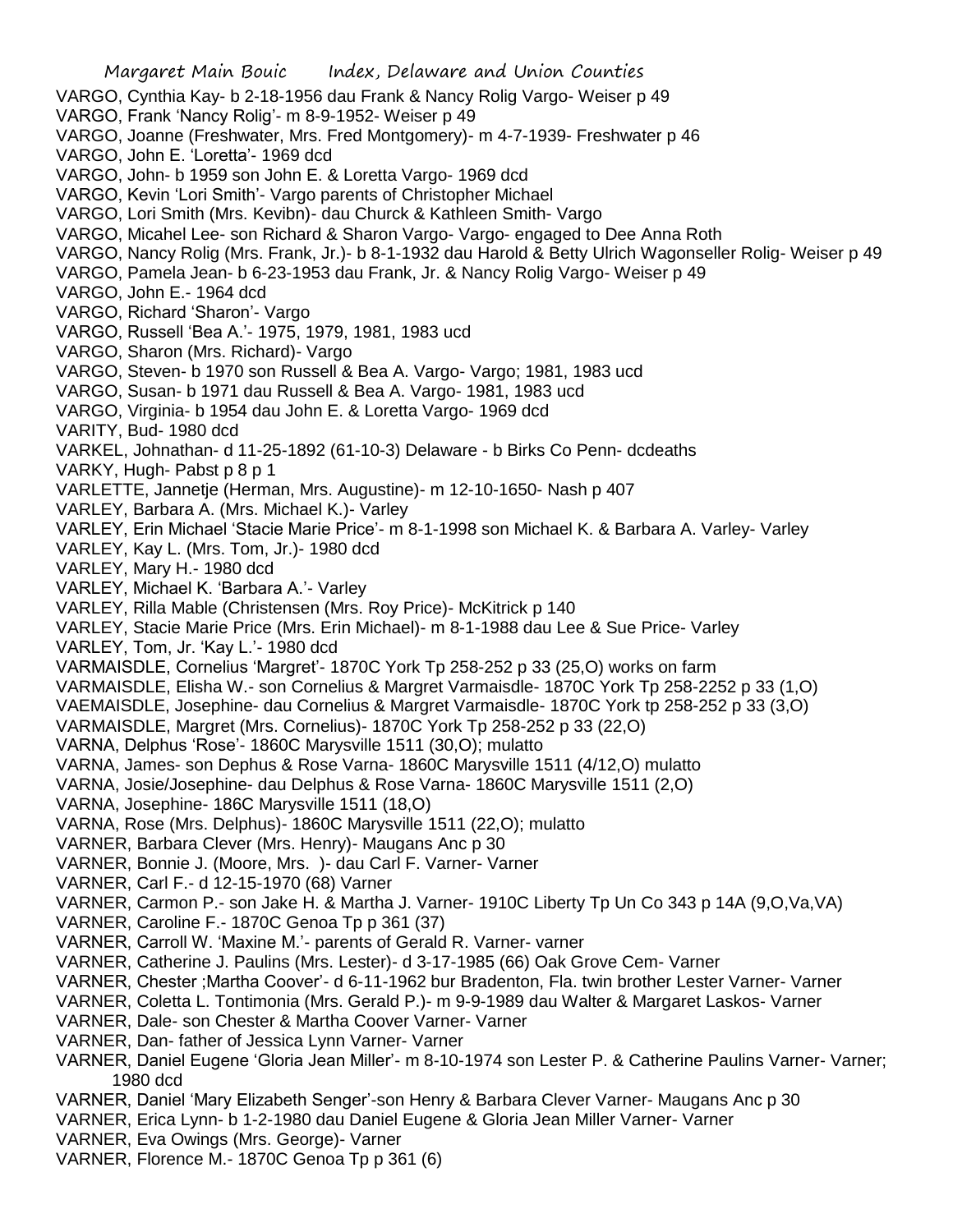- VARNER, George 'Eva Owings'- Varner
- VARNER, Gerald P. 'Coletta L. Tontimonia'- m 9-9-1989 son Carroll W. & Maxine M. Varner- Varner
- VARNER, Gloria Jean Miller (Mrs. Daniel Eugene)- m 8-10-1974 dau Carl E. Miller- Miller; Varner
- VARNER, Grace- dg 1-3-1902 p2c3 dcga 1991 p 25
- VARNER, Henry 'Barbara Clever'- Maugans Anc p 30
- VARNER, Ira D.- son Sam & Mary Margaret Langstaff Varner- Maugans Anc p 220
- VARNER, Jack E.- son Lester P. & Catherine Paulins Varner- Varner
- VARNER, Jake H. 'Martha J.'- 1910C Liberty Tp 343 p 14A (60,Va,Va,Va) m 32y farmer
- VARNER, Jessica Lynn- b 8-25-1872 dau Dan Varner- Varner
- VARNER, John- son Chester & Martha Coover Varner- Varner
- VARNER, Judy (Lake, Mrs. )- dau Lester P. & Catherine J. Paulins Varner- Varner
- VARNER, Larry- son Chester & Martha Coover Varner- varner
- VARNER, Lee- query on Fetters, dcga 2003 p 58
- VARNER, Lester P. 'Catherine J. Paulins'- twin brother Chester Varner- Varner
- VARNER, Lucola Prosser (Mrs. Martin)- m 2-6-1862 ucm 3284; unec XX p 32
- VARNER, Martha Coover (Mrs. Chester)- d 10-12-1984 Fla.- Varner
- VARNER, Martha J. (Mrs. Jake H.)- 1910C Liberty Tp 343 p 14A (48,Va,Va,US) m 32y, 13ch, 12 living
- VARNER, Martin 'Lucola Prosser'- m 2-6-1862 ucm 3284; unec XX p 32
- VARNER, Mary- query on Fetters- dcga 2004 p 58
- VARNER, Mary Elizabeth Senger (Mrs. Daniel)- b 9-4-1862 d 8-112-1953 dau Daniel & Rebecca Bovey Senger- Maugans Anc p 30
- VARNER, Mary Margaret Langstaff (Mrs. Sam)- b 7-17-1852 dau Lewis & Lucy Jane Perry Langstaff-Maugans Anc p 220
- VARNER, Maxine Irene (Foos, Mrs. Edgar L.)- b 7-8-1911 m 9-1-1929 d 1-21-1995 (83) Price Cem- dau George & Eva Owings Varner- Varner
- VARNER, Maxine (Foos, Mrs. Edgar L.)- m 9-1-1929- Varner
- VARNER, Maxine M. (Mrs. Carroll W.)- Varner
- VARNER, Melvin W.- son Jake H. & Martha J. Varner- 1910C Liberty Tp Un Co 343 p 14A (14,O,Va,Va)
- VARNER, Myra (Mrs. Oliver E.)- 1969, 1971 dcd
- VARNER, Nellie m.- dau Jake H. & Martha J. Varner- 1910C Liberty Tp Un Co 343 p 14A (11,O,Va,VA)
- VARNER, Odessa (Slick, Mrs. Judson)- dau Sam & Mary Margaret Langstaff Varner- Maugans Anc p 220 VARNER, Oliver E. 'Myra'- 1969, 1971 dcd
- 
- VARNER, Pauline C.- dau Jake H. & Martha J. Varner- 1910C Liberty Tp Un Co 343 p 14A (13,O,Va,Va)
- VARNER, Renee Lyn-b 1-25-1977 dau Daniel Eugene & Gloria Jean Miller Varner-Varner; Miller
- VARNER, Reubin F.- 1870C Genoa Tp p 361 (38\*)
- VARNER, Ronald- son Lester P. & Catherine Paulins Varner- Varner; 1980 dcd
- VARNER, Sam 'Mary Margaret Langstaff'- m 2-11-1875 Maugans Anc p 220
- VARNER, Stanley R.- son Jake H. & Martha J. Varner- 1910C Liberty Tp Un Co 343 p 14A (29,O,Va,Va)
- VARNER, Virgil C.- son Jake H. & Martha J. Varner- 1910C Liberty Tp Un Co 343 p 14A (16,O,Va,Va)
- VARNER, William- son Carl F. Varner- Varner
- VARNES, Carol (Freshwater, Mrs. Thaddeus Gregory)- Freshwater p 173, 174
- VARNES, Ellsworth- Pabst p 3 p 26
- VARNEY, Esther (Mrs. Kenneth)- Varney
- VARNEY, Helen (Mrs. Charles E.)- 1961 dcd
- VARNEY, Helen (Mrs. Charles E.)- Varney
- VARNEY, Jonathan Fredrick- b 3-11-1996- son Kenneth & Esther Varney- Varney
- VARNEY, Lisa- b 1965 dau Ralph S. & Peggy S. Varney- 1971, 1973, 1975 ucd
- VARNEY, Michelle- b 1962 dau Ralph S. & Peggy S. Varney- 1971, 1973, 1975 ucd
- VARNEY, Peggy S. (Mrs. Ralph S.)- 1971, 1973, 1975 ucd
- VARNEY, Ralph S. 'Peggy S.'- 1971, 1973, 1975 ucd
- VARNEY, Valarie Ilena- b 1961 dau Ralph S. & Peggy S. Varney- Varney; 1971, 1973, 1975 ucd VARNUM, Judge James Mitchell- 1883 uch III p 359
- VARY,Hellen A. (Price, Mrs. Nathan)-b 1842/3 d 1913 ped Melba N. Clark # 154 7; unec IX p 43 VARYS, Arthur I.- 1883 uch IV p 394
- 
- VARNEY, Charles E. 'Helen'- 1961 dcd
- 
-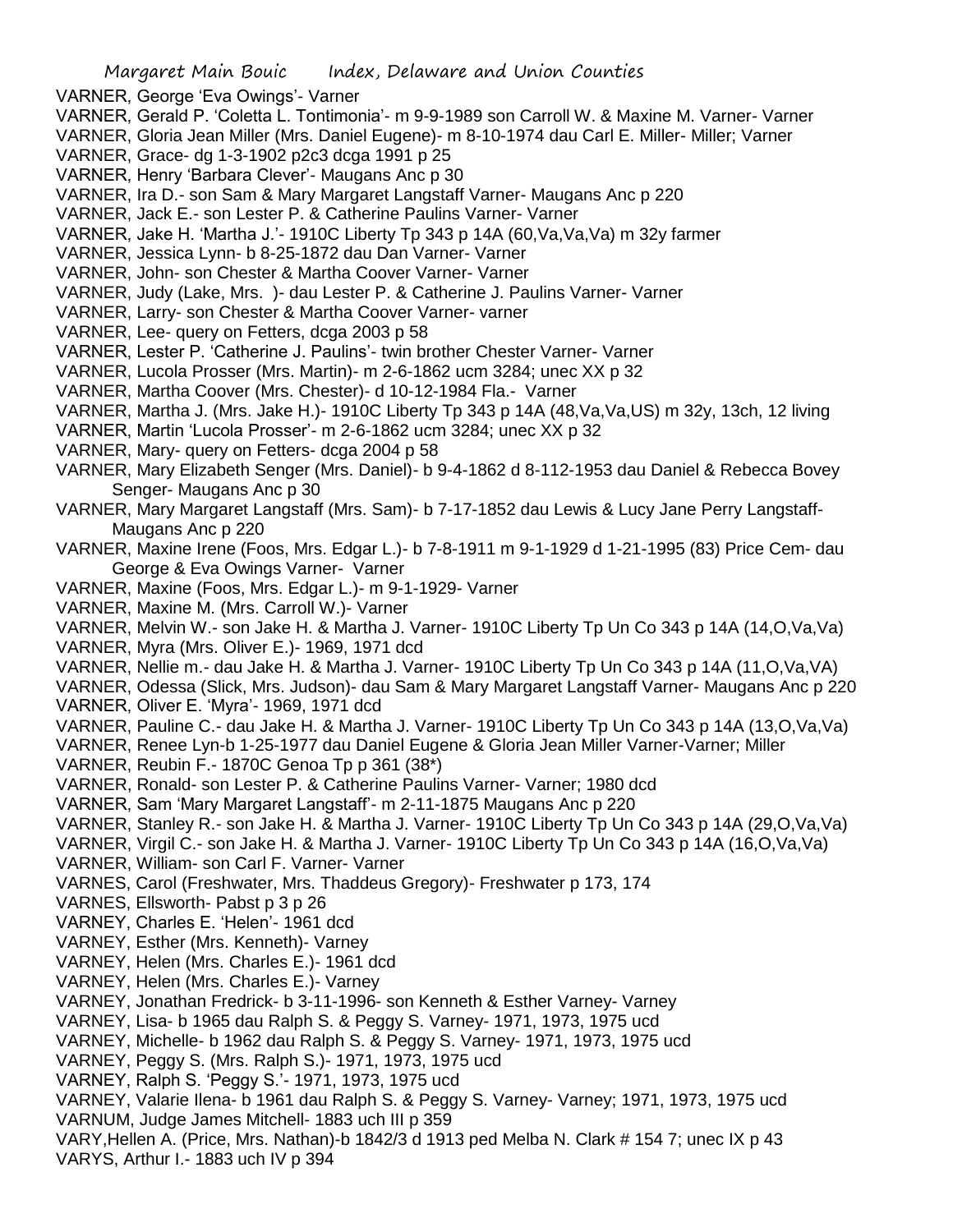- VASE, Clifford- attended funeral of Chalres Elk- dg 11-28-1916 Cry Ab p 108
- VASE. Robert- 1835 men p 46 # 53 p 8 Orange Tp
- VASICKLE, Hannah Hoake/Hoak (Mrs. Simon)- m 4-22-1866 ucm 3957 unec XXII p 43
- VASICKLE, Simon 'Hannah Hoake/Hoak/- m 4-22-1866 ucm 3957 unec XXII p 43
- VASKO, Erik- son Larry T. & Pam Joice Vasko- Vasko
- VASKO, Kyle- son Larry T. & Pam Joice Vasko- Vasko
- VASKO, Larry T. 'Pam Joice'- Vasko
- VASKO, Mackenzie- twin sister of Nick A., dau Larry T. & Pam Joice Vasko- Vasko
- VASKO, Nick A. b 11-19-1985 d 7-4-1994 (8) bur Montpelier- twin son Larry T. & Pam Joice Vasko- Vasko
- VASKO, Pam Joice (Mrs. Larry T.)- dau Lavon & Dolly Joice- Vasko
- VASS, Albert- d 1986 brother John R. Vass- Vass
- VASS, Alfred- d 1963, brother John R. Vass- Vass
- VASS, Barnbu 'Estee Chiek'- Vass
- VASS, Clara (Blair, Mrs. )- sister John R. Vass- Vass
- VASS, Estee Chiek (Mrs. Barnbu)- mother of John R. Vass- Vass
- VASS, Helen (Basham, Mrs. )- d 1988 sister John R. Vass- Vass
- VASS, Helen Duckworth (Mrs. John R.)- d 1939- Vass
- VASS, John Richard 'Helen Duckworth' 'Leona M. Stewart Seely'- b 7-26-1907 d 10-28-1988 (81) Jerome Cem- son Barnbu & Estee Chiek Vass- Navy WWII; Vass
- VASS, John Richard- son John R. Vass- Vass
- VASS, Leona M. Stewart (Seeley, Mrs. Fred)(Mrs. John Richard)- b 7-28-1906 d 1-29-1993 (86) Jerome Tp. Cem- dau L. G. & Eva Young Stewart- Vass
- VASS, Margaret (Ellis, Mrs. )- sister John R. Vass- Vass
- VASS, Nancy- dau John R. Vass- Vass
- VASS, Wilma (Kenyon, Mrs. )- dau John R. Vass- Vass
- VASS, Wilma (Wright, Mrs. )- dau John R. Vass- Vass
- VASSALL, C. Henry- Powers Pat p 52
- VASSALL, John- son Major Leonard Vassall- Powers Pat p 52
- VASSAR, Ally (Mrs. )(Strausbaugh, Mrs. David Nelson)- m(2) 12-26-1975- dau Donald Vassar- Vassar
- VASSAR, Debby (Mrs. John)- Vassar
- VASSAR, Debbie (Mrs. James)- Vassar
- VASSAR, Ernest E. 'Mary E. Brown'- 1985 uch p 19
- VASSAR, Mary E. Brown (Mrs. Ernest E.)- dau Josiah M. & Margaret Jane Basil Brown- 1985 uch p 19
- VASSAUX, Henry A. 'Rosanne'- 1980 dcd
- VASSAUX, Rosanne (Mrs. Henry A.)- 1980 dcd
- VASSAUX, Tammy- b 1967 dau Henry A. & Rosanne Vassaux- 1980 dcd
- VASSAUX, Vicki- b 1970- dau Henry A. & Rosanne Vassaux- 1980 dcd
- VASTINE, Benjamin- son John & Catharine Hetrick Vastine- 1850C Cocnord Tp 2175 p 128 (2,O)
- VASTINE, Catharine Hetrick (Mrs. John)- 1883 uch V p 87; 1850C Concord Tp 2175 p 128 (57, Pa)
- VASTINE, Catharine P. (Coates, Mrs. John B.)- m 4-20-1854 dcm; dau John & Catharine Hetrick Vastine-1883 uch V p 87
- VASTINE, Charles- d 10-10-1855 (3m11d) Radnor Cem Powell p 233- son S. & E.
- VASTINE, Jane (Perry, Mrs. Jacob)- m 9-1-1844 dcm
- VASTINE, John 'Catharine Hetrick'- 1883 uch V p 87; hadc p 22; uccp p 11 JB 1 p 210; 1835 men p 19 # 53 p 29 Concord Tp ; 1840C Concord Tp p 121 (40-50); 1850C Concord Tp 2175 p 128 (60,Pa)
- VASTINE, John- son John & Catharine Hetrick Vastine- 1850C Concord Tp 2175 p 128 (18,O)
- VASTINE, Joseph-son John & Catharine Hetrick Vastine- 1850C Concord Tp 2175 p 128 (14,O)
- VASTINE, McKendree- son John & Catharine Hetrick Vastine- 1850C Concord Tp 2175 p 128 (8,O)
- VASTINE, Margaret-dau John & Catharine Hetrick Vastine-1850C Concord Tp 2175 p 128 (5,O)
- VASTINE, Martha M. (Reed, Mrs. Oliver)- m 5-26-1853 dcm; dau John & Catharine Hetrick Vastine- 1850C Concord Tp 2175 p 128 (16,O)
- VASTINE, Mary A. (Fulton, Mrs. Henry)- m 9-6-1838 dcm
- VASTINE, Rachel- dau John & Catharine Hetrick Vastine- 1850C Concord Tp 2175 p 128 (22,O)
- VASTINE, Simon- son John & Catharine Hetrick Vastine- 1850C Concord tp 2175 p 128 (20,O)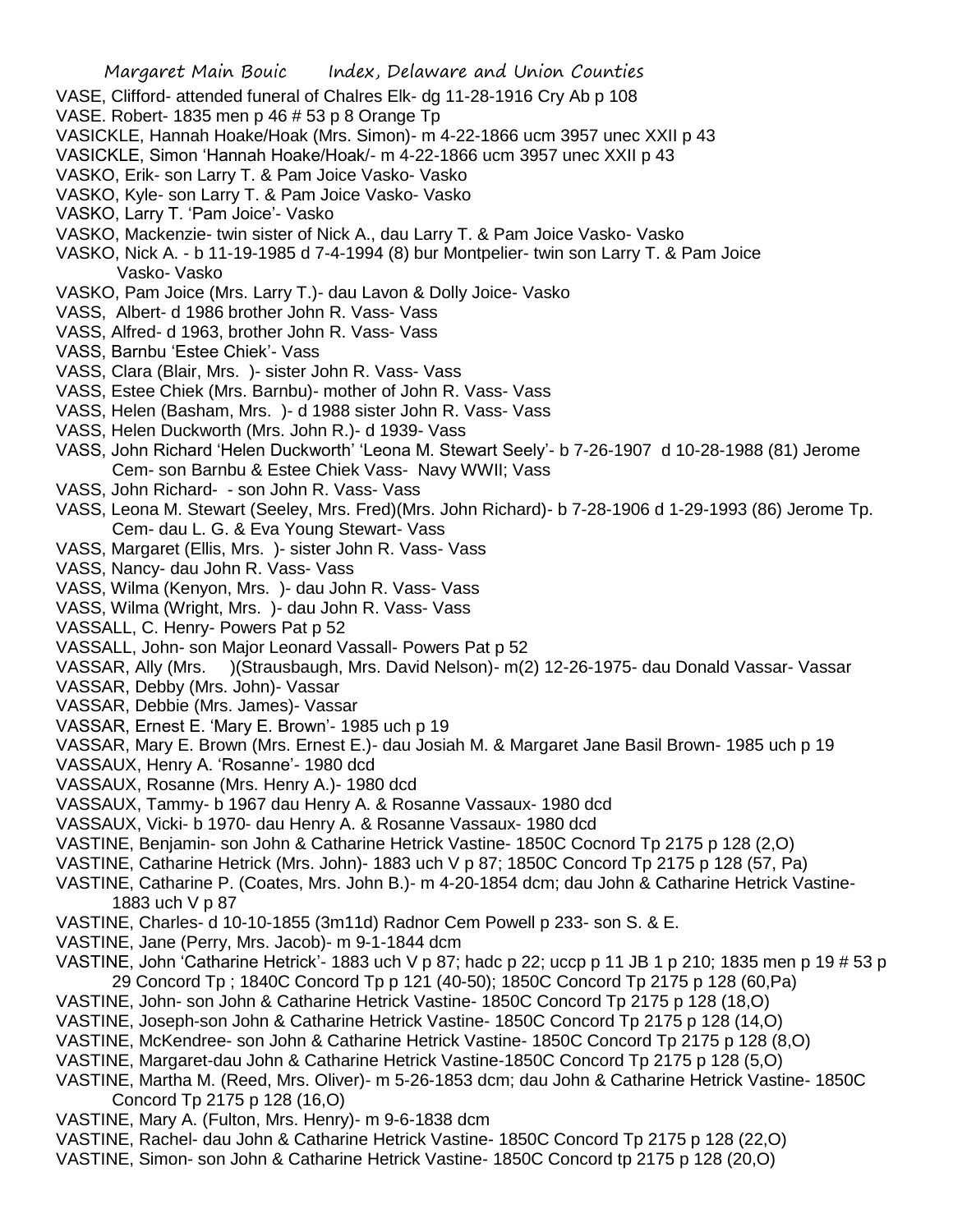- VATER, Alexis Renee- b 11-25-1992 dau Sean & Julie Stierhoff Vater- Vater
- VATER, Glenette (Mrs. Ron)(Bonnette, Mrs. )- Vater
- VATER, Julie Stierhoff (Mrs. Sean)- dau Fred & Mary Stierhoff- Vater
- VATER, Ron 'Glenette'- Vater
- VATER. Sean 'Julie Stierhoff'- son Ron & Glenette Vater- Vater
- VATRIGE, Esther- Pabst p 8 2
- VATRIGE, Judith- Pabst p 8 p 2
- VATSURES, Angelicia T. Vlahos (Mrs Thomas P.)- m 1-1915 d 11-24-1979 Oak Grove Cem- sister Theodore Vlahos- Vatsures
- VATSURES, Effie (Sawall, Mrs. )- dau Thomas P. & Angelicia T. Vlahos Vatsures- Vatsures
- VATSURES, Elizabeth (Manos, Mrs. Thomas)- dau Thomas P. & Angelicia T. Vlahos Vatsures- Vatsures
- VATSURES, Georgia (Manos, Mrs. Peter)- dau Thomas P. & Angelicia T. Vlahos Vatsures- Vatsures
- VATSURES, b 11-12-1901 Delaware Town ch Peter & Nekoaletta Kureden Vatsres- dcbirths
- VATSURES, John son Peter A Vatsures, dg 6-18-1912 Cry Ab p 135
- VATSURES. Katherine- dau Thomas P. & Angelicia T. Vlahos Vatsures- Vatsures
- VATSURES. Mary (Christy, Mrs. )- dau Thomas P. & Angelicia T. Vlahos Vatsures- Vatsures
- VATSURES, Nick- son Peter Vatsures- Vatsures
- VATSURES, Peter A. d 'Tuesday' (51) of kidney trouble, b in Greece, immigrated '20 yrs ago' to America, buried St Mary's Cem, dg 6-18-1912 Cry Ab p 135, 136
- VATSURES, —(Mrs. Peter) d March 1954 (90) bur Union Cem- Vatsures
- VATSURES, Peter T.-son Thomas P. & Angelicia T. Vlahos Vatsures- Vatsures; 1976 dch p 287
- VATSURES, Rom- Sand p 3
- VATSURES, Tom- b Greece naturaliced 10-19-1905 to US 5-28-1900- dcga 1994 p 15
- VATSURES, Thomas P. 'Angelicia P. Vlahos'- m 1-1915- Vatsures
- VATSURES, Tom son Peter A Vatsures, dg 6-18-1912 Cry Ab p 135; Vatsures
- VAUGHAN, Anna P.- 1910C Richwood 32-33 (50,O,Can, Can)- div laundress at home
- VAUGHAN, Annabel- dau James A. & Rosealtha Vaughan- 1880C Marysville 126 141 p 5 (17,O,NC,O) mulatto
- VAUGHAN, Edna (Dumbaugh, Mrs. )- sister Mabel vaughan Reichelderfer- Vaughan
- VAUGHAN, Elizabeth K.- 1900C Richwood 250-263 (44, O, Irel, Irel) m 13y; 1910C Richwood 32-33 (51,Pa,Irel,Irel)- wid. 2 ch, 1 living, dressmaker
- VAUGHAN, -----'Elizabeth K.;- b 11-1845 1900C 250-273 (54,Mich, -,-) blacksmith, m 13y
- VAUGHAN, Henry- son James A. & Rosealtha Vaughan- 1880C Marysville 126-141 p 5 (16,O,NC,O)
- VAUGHAN, Imo (Geyer, Mrs. )- sister Mabel Vaughan Reichelderfer- Vaughan
- VAUGHAN, James A. 'Rosealtha'- mulatto 1880C Marysville 126-141 p 5 (48,NC,NC,NC) m 10 y; plasterer
- VAUGHAN, James A. Jr.- son James A. & Rosealtha Vaughan- mulatto; 1880C Marysville 126-141 p 5 (20,O,NC,O) plasterer
- VAUGHAN, Jean (Frank, Mrs. James Newton)- m 7-24-1935 d 5-1951- Weiser p 618
- VAUGHAN, John B.- son James A. & Rosealtha Vaughan- 1880C Marysville 126-141 p 5 (12,O,NC,O)

VAUGHAN, Josephine- dau James A. & Rosealtha Vaughan- 1880C Marysville 126-141 p 5 (21,O.NC.O) mulatto; school teacher

- VAUGHAN, Mabel (Reichelderfer, Mrs. )- b 1-30-1975- Vaughan
- VAUGHAN, Mary (Cover, Mrs. )- sister Mabel Vaughan Reichelderfer- Vaughan
- VAUGHAN, Nettie- dau James A. & Rosealtha Vaughan- 1880C Marysville 126-141 p 5 (14,O,NC,O) mulatto VAUGHAN, Robert- brother Mabel Vaughan Reichelderfer- Vaughan
- VAUGHAN, Rosealtha (Mrs. James A.)- 1880C Marysville 126-141 o 5 (42,O,O,O) m 10y, mu
- VAUGHAN, William- 1980 dcd
- VAUGHN, Dr.- Fowler p 25 see also Baughn
- VAUGHN, Albis/Alvis M.'Ettie'- son Henry & Julia Vaughn- 1880C Paris Tp 58-71 p 46 (20,O,NY,O); 1910C Leesburg Tp 65-67 p 3B (50,O,NY,O) m 21y, farmer
- VAUGHN, Alvis L.- son Alvis M. & Ettie Vaughn- 1910C Leesburg Tp 65-67 p 3B (1 3/12,O,O,O)
- VAUGHN, A. M.'Jane'- son Anna Vaughn- 1880C Richwood 235-248 p 201B p 22 (36,Mich, Can, Conn)
- VAUGHN, Andrew H.'Ann Shannon'- ped Cheryl Ann Kincaid Lefevre #581 22; unec XVIIII p 21

VAUGHN, Anita- Pabst p 7 p 7

VAUGHN, Anna- Aug 24 1850 to 4-6-1922 Forest Hill Cem, Piqua, Claib Rebekah Lodge, unec XXI p 4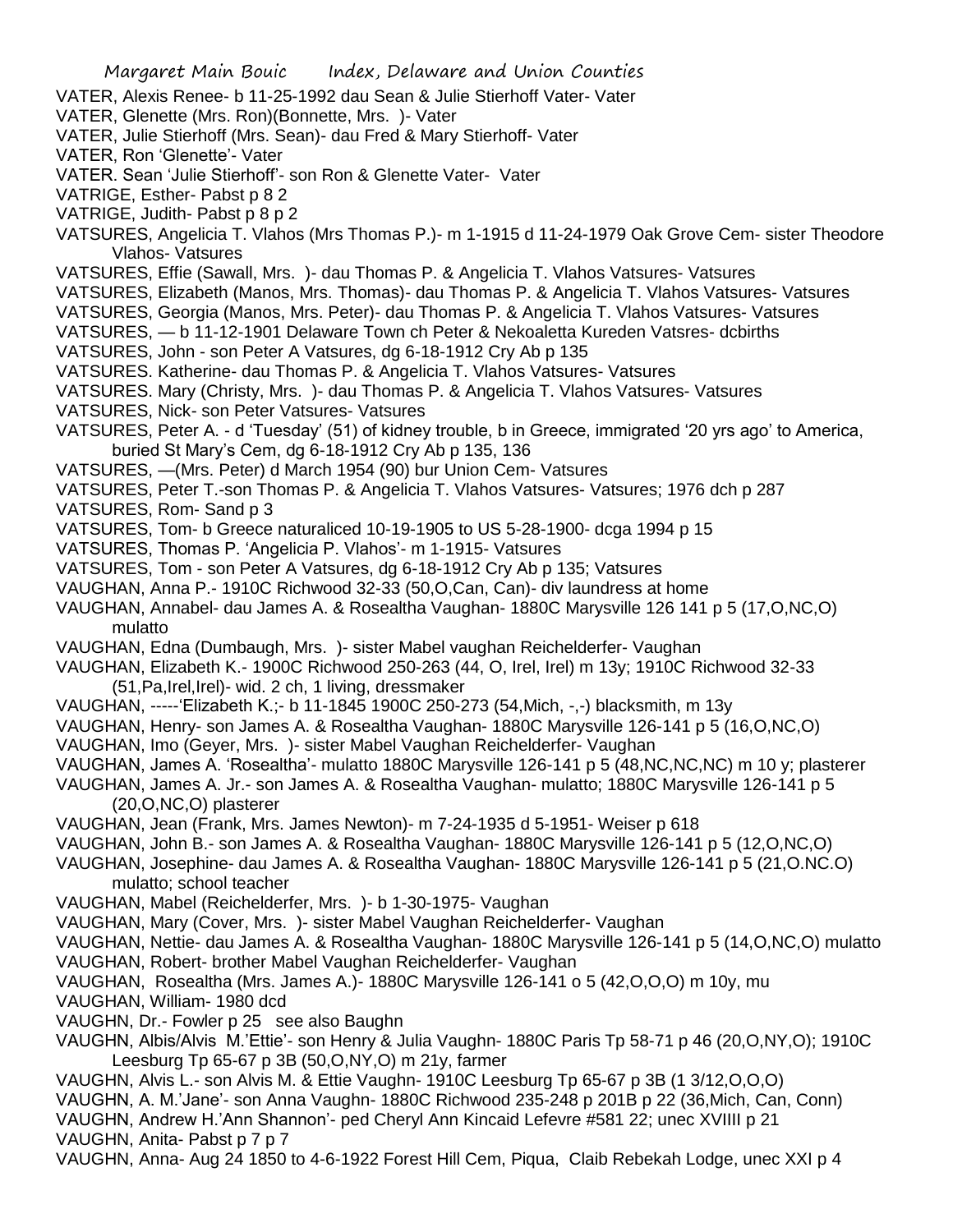- VAUGHN, Anna- 1880C Richwood 2235-248 p 201B p 22 (59, Canada, Scot, Conn)
- VAUGHN, Anna Bell- d 10-25-1887 (25y, 7 m) Oakdale 355
- VAUGHN, Ann Shannon (Mrs. Andrew H.)- ped Cheryl Ann Kincaid Lefevre #581 23; unec XVIII p 21
- VAUGHN, Ann (White, Mrs. Samuel)- b 1805 Irel d 1886 ped Joanne Johnson Garman # 187 19; unec X p 11
- VAUGHN, Barry- 1980 dcd
- VAUGHN, Beatrice Pauline (Custin, Mrs. Clifford Hugh)- McKitrick p 143
- VAUGHN, Benjamin Eric- b 3-12-1981 son Eric Vaughn; grandson Mrs. Charles Mills- Vaughn
- VAUGHN, Betty G. Perfect (Mrs. Willis A.)- d 4-17-1984 Fairview Mem. Pk.- dau Mary Perfect- Vaughn; 1961, 1964, 1969, 1971, 1980 dcd
- VAUGHN, Catharine (Mrs. Mordicae)- 1850C Liberty Tp Un Co 904-921 p 135 (6?, NJ)
- VAUGHN, Charles W. Jr.' Jennifer Helen Leslie'- m 12-28-1983 son Charles W. Vaughn- Vaughn
- VAUGHN, Clayton T. 'Janet L.'- 1980 dcd
- VAUGHN, Cyrus-son William M. & Nancy Vaughn-1850C Liberty Tp Un Co 905-922 p 136 (8,O)
- VAUGHN, Dan L.- 1980 dcd
- VAUGHN, Darlene- dau William & Mable Sherman Vaughn- Maugans Anc p 158
- VAUGHN, Delilah Gossett (Mrs. John M.)- b 5-22-1825 Ky m 5-21-1843 d 6-28-1885 Iowa- ped Verlene Deelyte Vaughn Weber 9: dcga 1988 p 70
- VAUGHN, Dorothy (Robinson, Mrs. )- Sbc p 44
- VAUGHN, Edgar J. 'Mary L. Mooney'- b 8-9-1857 m 12-1882 son James W. & Rachel Ann Wood Vaughndumch p 189, 199
- VAUGHN, Edgar W.- son Edgar J. & Mary L. Mooney Vaughn- dumch p 189, 199
- VAUGHN, Dr. E. j.- dg 1-27-1908 p 3; dcga 1992 p 28
- VAUGHN, Elizabeth (Schultz, Mrs. Peter)- Schultz p 8
- VAUGHN, Elmer G.- d 3-1-1894 Principal Easton H. S.- dg 3-23-1894 Cry Ab p 161
- VAUGHN, Emma L.- dau Henry & Julia Vaughn- 1880C Paris Tp 58-71 p 46 (15,O,NY,O)
- VAUGHN, Eric- Vaughn
- VAUGHN, Estella Willits (Mrs. William P.)- m 1890 d 6-22-1893 dau William & Lucinda Grandy Willits- dumch p 189, 199, 310
- VAUGHN, Esther- b 11-17-1824 d 4-14-1847 dau Matthew & Phoebe Pennock Vaughn- dumch p 199
- VAUGHN, Ettie (Mrs. Alvis M.)- 1910C Leesburg Tp 65-67 p 3B (43,O,O,O) m 21y
- VAUGHN, Felix Johnson 'Thelma Mae Lawver'- m 10-25-1954- Weiser p 363
- VAUGHN, George M. 'Isabella Blain'- b 12-28-1866 Iowa m 10-5-1936 d 12-22-1887 Iowa son John M. & Delilah Gossett Vauhn- ped Verlene Deelyte Vaughn Weber 4; dcga 1988 p 70
- VAUGHN, Hannah (Ellison, Mrs. William)- b 12-21-1817 d 6-1849 dau Matthew & Phoebe Pennock Vaughndumch p 199
- VAUGHN, Grace M.- dau Henry M. & Susie A. Vaughn- b 12-1888 1900C Marysville 4th ward (11,O,O,O);
- 1910C Marysville 4th ward 31-34 (21,O,O,O) mulatto; hair dresser
- VAUGHN, Helen (Greasamar, Mrs. )- sister Willis H. Vaughn-Vaughn
- VAUGHN, Helen (Mrs. )(Huff, Mrs. )- mother of Louis J. Vaughn- Vaughn
- VAUGHN, Helen E. (Mrs. Willis H.)- d 3-25-1983 (71) Fairview Mem. Pk.- Vaughn; dg 3-28-1983; 1961, 1969, 1971, 1980 dcd
- VAUGHN, Henrietta- dau James A. & Roxanna Vaughn- 1870C Marysville 99- 99 p 11, (4,O)
- VAUGHN, Henry- d 1-7-1927 Oakdale Cem 3882 (G151); b Wyandotte Co. O.
- VAUGHN, Henry 'Julia A.'- b 12-1831- 1880C Paris Tp 58-71 p 46 (48,NY,Vt,Vt); 1900C Paris Tp 213-219 p 12A (68,NY,Vt,VT)
- VAUGHN, Henry- son Henry & Julia Vaughn- 1880C Paris Tp 58-71 p 46 (13,O,NY,O)
- VAUGHN, Henry 'Laura L.'- b 12-1865 m 6 y; 1900C Allen Tp 135-139 p 68 (34,O,NY.O); 1910C Paris Tp 171- 173 p 8 (44,O,NY.Pa) m 16y
- VAUGHN, Henry M.- d 2-26-1910 (79ym3m) Oakdale Cem 2266 (154D); b Florence, NY
- VAUGHN, Henry M. 'Susie A.'- b 7-1864- son James A. & Roxanna Vaughn- 1870C Marysville 99-99 p 11 (6,O); ; 1900C Marysville 4th ward (35,O,NC,O); m 13y, plasterer; 1910C Marysville 4th ward 31-34 (45,O,NC.O) mulatto
- VAUGHN, Henry W.- son Edgar J. & Mary L. Mooney Vaughn- dumch p 189, 199
- VAUGHN, Henry- son William M. & Nancy Vaughn- 1850C Liberty Tp Un Co 905-922 p 135 (8,O)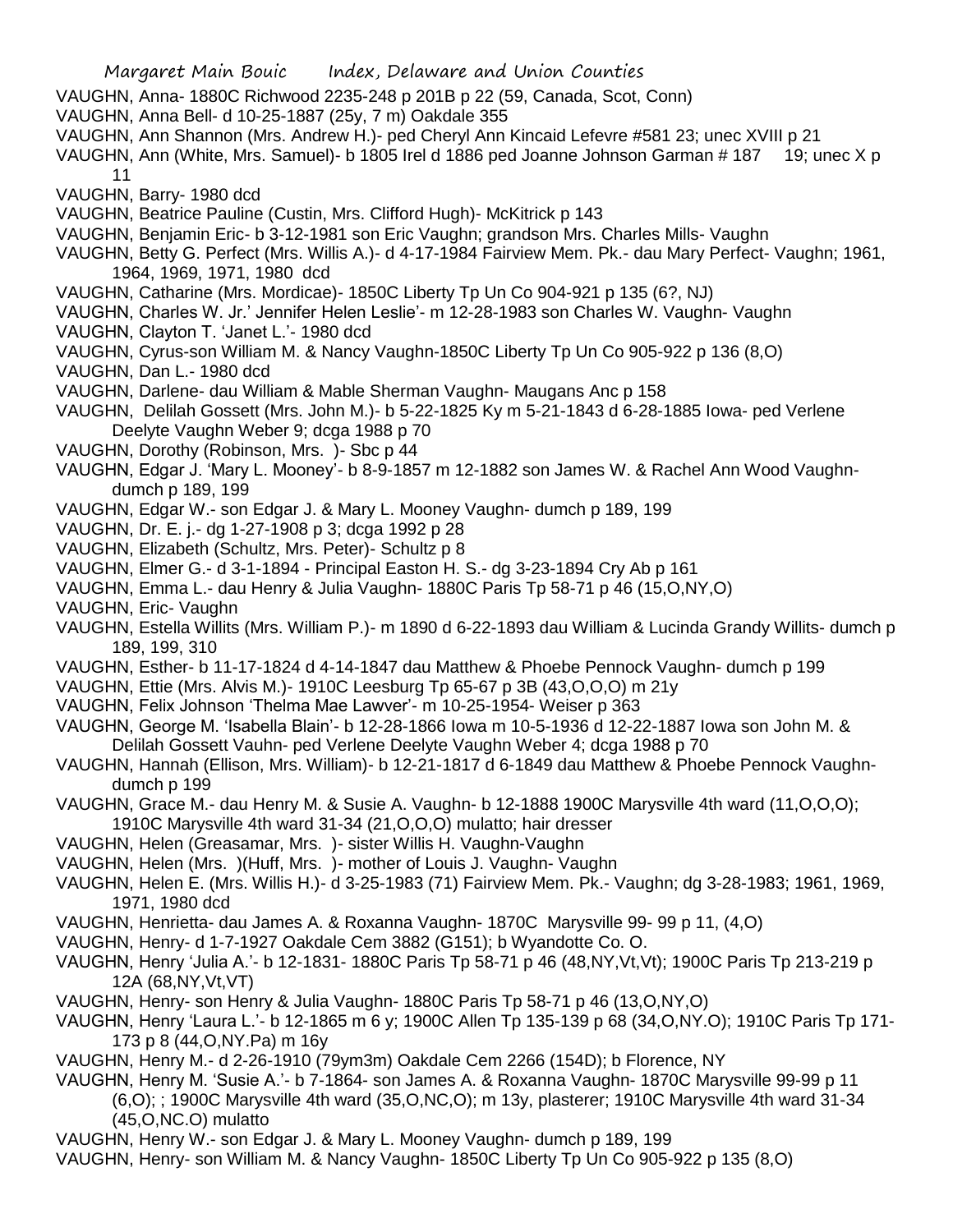- VAUGHN, H. M.- 1883 uch IV p 482; Co K. 55th O.V.I. unec XXIII p 41
- VAUGHn, Isabelle Blain (Mrs. George M.)- b 1-27-1869 Scotland m 10-5-1936 d 112-10-1934 Iowa dau James, Jr. & Isabella Fade Blain- ped Verlene Deelyte Vaughn Weber 5; dcga 1988 p 70
- VAUGHN, Mrs. J. A.- sister Mrs. Melissa Redmond- mt 3-8-1876, mt 3 p 23
- VAUGHN, James- 1915 uch p 160
- VAUGHN, James- b Ireland, naturalized 9-10-1857; dcga 1994 p 15
- VAUGHN, James A.- b 1774 d ca 1860 ped Verlene Deelyte Vaughn Weber 16; dcga 1988 p 70
- VAUGHN, James A.- d 5-17-1884 Oakdale 175,buried 5-19-1884 unec XXIII p 64
- VAUGHN, James A.- d 8-11-1883 (23y) Oakdale 132- son James A. & Roxanna Vaughn- 1870C Marysville 99-99 p 11 (10,O); mulatto
- VAUGHN, James A. 'Roxanna'- 1870C Marysville 99-99 p 11 (39,Va) plasterer, mulatto
- VAUGHN, James D.- son A. M. & Jane Vaughn- 1880C Richwood 235-248 p 201B p 22 (4,O,Mich,O)
- VAUGHN, James G.- son William P. & Estella Willits Vaughn- dumch p 190, 199, 310
- VAUGHN, James H.- 1915 uch p 160, 265; 1883 uch V p 592, 595, 602
- VAUGHN, James 'Mary Terry'- m 6-28-1812 onwq I
- VAUGHN, James 'Rhoda Cobb'- b 1-17-1780 m 8-29-1822 d 12-12-1859, dumch p 388
- VAUGHN, James W. 'Rachel Ann Wood'- b 11-20-1784 m 8-21 or 31-1853 son Matthew & Phoebe Pennock Vaughn- dumch p 189, 198; Powell p 334; Maugans Anc p 190
- VAUGHN, Jane (Mrs. A. M.)- 1880C Richwood 235-248 p 201B p 22 (–. O,Va,O)
- VAUGHN, Jane (Carr, Mrs. Francis)- b 2-3-1821 dau Matthew & Phoebe Pennock Vaughn- dumch p 199
- VAUGHN, Janet L. (Mrs. Clayton T.)- 1980 dcd
- VAUGHN, Jason- b 1971 son Clayton T. & Janet L. Vaughn- 1980 dcd
- VAUGHN, Jeffrey- son Louis J. Vaughn- Vaughn
- VAUGHN, Jennifer Helen Leslie (Mrs. Charles W., Jr.)- m 12-28-1983 dau Dr. James S. Leslie- Vaughn
- VAUGHN, J. H.- 1883 uch IV p 401
- VAUGHN, —(Mrs. J. J.)- dau Christian Mecktley- dcga 1993 p 28 (dg 1900)
- VAUGHN, Johanna (Gardner, Mrs. Stephen)- dau James & Rhoda Cobb Vaughn- dumch p 388
- VAUGHN, John- prisoner b 9-1876; 1900C Marysville 3rd ward (27,O,NY,NY)
- VAUGHN, John B.- son James A. & Roxanna Vaughn- 1870C Marysville 99-99 p 11 (1,O); mul
- VAUGHN, John- son Louis J. Vaughn- Vaughn
- VAUGHN, Dr. John-b 5-22-1819 d 1851-son Matthew & Phoebe Pennock Vaughn- dumch p 199
- VAUGHN, John M. 'Delilah Gossett'- b 11-9-1815 m 5-21-1843 d 2-18-1894 ped Verlene Deelyte Vaughn Weber 8; dcga 1988 p 70
- VAUGHN, John- son William M. & Nancy Vaughn- 1850C Liberty Tp Un Co 905-922 p 135 (20,Va)
- VAUGHN, Joseph- son James & Rhoda Cobb Vaughn- dumch p 388
- VAUGHN, Josephine- b 7-1894 dau Henry M. & Susie A. Vaughn- 1900C Marysville 4th ward (5,O,O,O); 1910C Marysville 4th ward 31-34 (15,O ,O,O)
- VAUGHN, Josephine- dau James A. & Roxanna Vaughn- 1870C Marysville 99-99 p 11 (12,O)
- VAUGHN, Josephine- dau William M. & Nancy Vaughn- 1850C Liberty Tp Un Co 905-922 p 136 (3,O)
- VAUGHN, Josie- d 8-5-1887 (29y) Oakdale 337
- VAUGHN, Julia A. (Mrs. Henry)- b 10-1836 d 11-22-1907 (71ym 1m) Oakdale 2081 (154D); 1900C Paris Tp 213-219 p 12A (63,O,Md,Penn) m 42y; 7 ch, 5 living
- VAUGHN, Kandra Gay- b 4-4-1956 dau Felix Johnson & Thelma Mae Lawver Vaughn- Weiser p 363
- VAUGHN, Keith- son Lou & Mardis Vaughn- Vaughn- engaged Linda Dennis
- VAUGHN, Kelly dau Bob & Nancy Wysinski- dg 10-12-1987- Vaughn
- VAUGHN, Kitty- Sept 28, 1919- Claib. Rebekah Lodge 1845-1905- unec XX p 68
- VAUGHN, Krystal Lynn- b 11-9-1957 dau Felix Johnson & Thelma Mae Lawver Vaughn- Weiser p 363
- VAUGHN, Laura L. (Mrs. Henry)- b 3-1871 m 6y 1900C Allen Tp 135-139 p 68 (29,O,O,O); 1900C Paris Tp 171-173 p 10A (39,O,O,O) m 16y
- VAUGHN, Laura Sloman (Mrs. William K.)- b 12-30-1924 Pittsburgh d 5-24-1999 St. Petersburg- dau Michael H, & Laura Gillmore Sloman- dg 11-1-1989; Vaughn; 1969, 1971 dcd
- VAUGHN, Lee A. 'Mary Cosgray'- b 2-18-1909 d 11-23-1976 Oakdale Cem- son Alvin & Mary Etta Lee Vaughn- Vaughn
- VAUGHN, Leonora C. (Carter, Mrs. Daniel)- m 2-7-1877 ucm 6022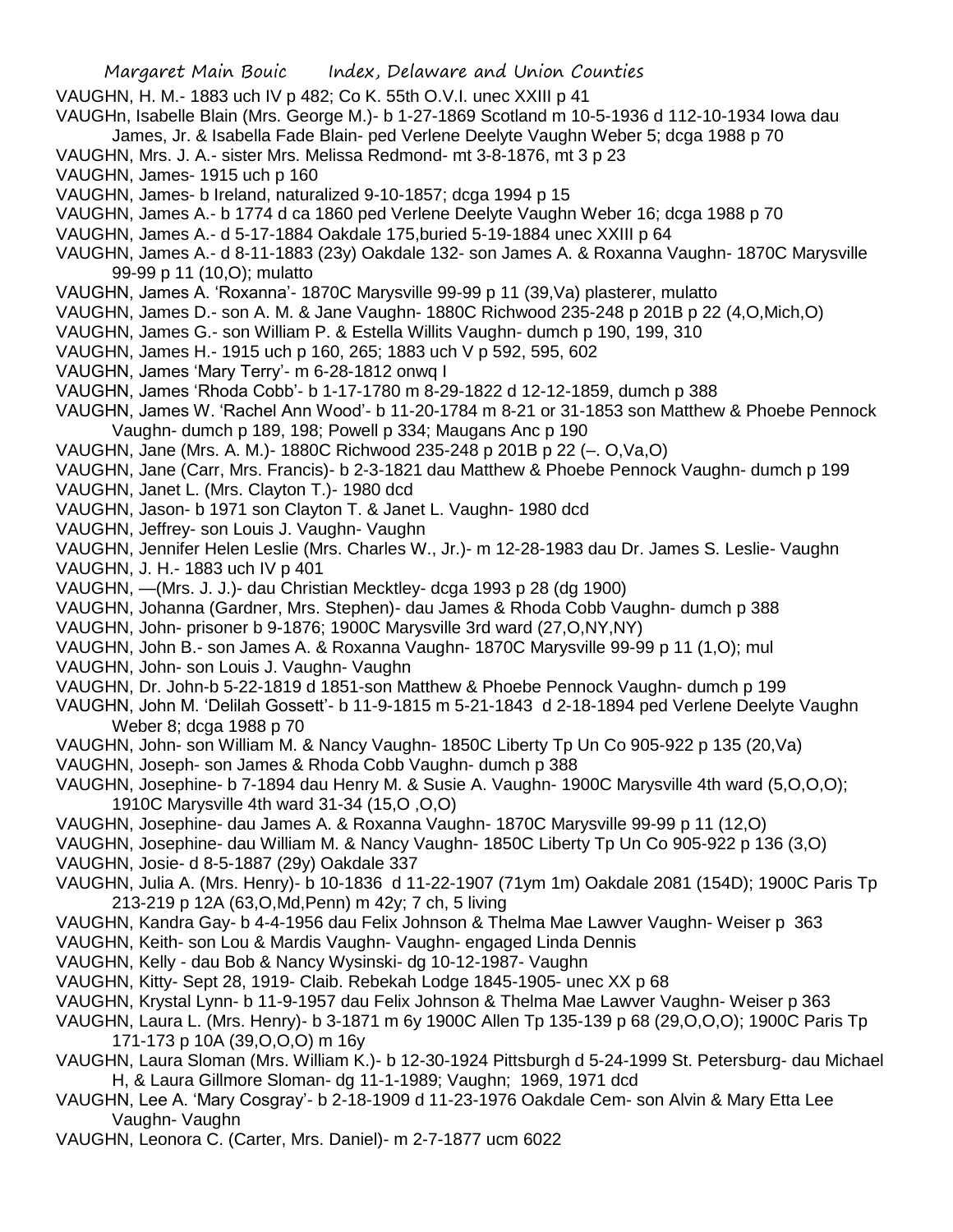VAUGHN, Linda (Evans, Mrs. ) - b 1957 dau Willis A. & Betty G. Perfect Vaughn- Vaughn; 1961, 1964 (6), 1969, 1971 dcd

VAUGHN, Lindley J.- son James & Rhoda Cobb Vaughn- dumch p 388

VAUGHN, Louis J. 'Mardis'- d 6-10-1988 (44) Riverside Hosp. - Vietnam Air Force- Vaughn- 1980 dcd

VAUGHN, Louis- b 1968 son Louis J. Vaughn- 1980 dcd

VAUGHN, Lydia (Peet, Mrs. Henry)- b 1-9-1827 d 8-11-1869 dau Matthew & Phoebe Pennock Vaughn- dumch p 199

- VAUGHN, M.- 1989 p 300; 1857 Lincoln, Peru Tps Morrow Co.
- VAUGHN, Mabel- 1971 dcd
- VAUGHN, Mable Esther Sherman (Mrs. William C.)- b 6-11-1900 Iowa m 9-24-1973 d 5-27-1985 Iowa dau Charles S. & Ella May Olney Sherman- ped Verlene Deelyte Vaughn Weber 3; dcga 1988 p 70; Maugans Anc p 158
- VAUGHN, Mae (Loveless, Mrs. Clarence Earl)- Loveless p 6, 7
- VAUGHN, Mardis (Mrs. Louis J.)- Vaughn; 1980 dcd
- VAUGHN, Mary Cosgray (Mrs. Lee A.)- b 2-21-1910 d 1-27-1979 Oakdale dau Oliver & Lucy Chapman Cosgray- Vaughn
- VAUGHN, Mary (Ellison, Mrs. John)- b 1-2-1815 dau Mathew & Phoebe Pennock Vaughn- dumch p 199
- VAUGHN, Mary E.- dau William M. & Nancy Vaughn- 1850C Liberty Tp Un Co 905-922 p 135 (9,O)
- VAUGHN, Mary L. Mooney (Mrs. Edgar J.)- m 12-1882- dumch p 199
- VAUGHN, Mary (McKitrick, Mrs. John)- b 7-28-1818 m 9-25-1836 d 4-28-1850 bur. Mt. Tabor O.- McKitrick p 84, 94, 297
- VAUGHN, Mary N. (Osborn, Mrs. C. F.)- b 1-13-1864 dau James W. & Rachel Ann Wood Vaughn- dumch p 199
- VAUGHN, Mary Terry (Mrs. James)- m 6-28-1812 onwa I
- VAUGHN, Mary (Thrall, Mrs )- sister Willis H. Vaughn- Vaughn
- VAUGHN, Marylee (Haupt, Mrs Ronald)- m 8-31- dau Lee A. & Mary Cosgray Vaughn- Vaughn
- VAUGHN, Matthew- dumch p 198
- VAUGHN, Matthew 'Phoebe Pennock'- b 11-20-1784 m 1812 d 8-29-1878- son Matthew Vaughn- Powell p 334
- VAUGHN, Milley- dau William M. & Nancy Vaughn- 1850C Liberty Tp Un Co 905-922 p 135 (6,O)
- VAUGHN, Millicent (Price, Mrs. Benjamin) b ca 1736 ped Melba N. Clark # 154 97; unec IX p 43
- VAUGHN, Mina Chase (Mrs. Walter S.)- b 1865 d 9-23-1943 bur Cardington- dau Daniel L. & Victoria Beganer Bailey Chase- dumch p 199; Maugans Anc p 190
- VAUGHN, Minor- son Henry & Julia Vaughn- 1880C Paris Tp 58-71 p 46 (7,O,NY,O) Vaughn, Mordicae 'Catharine'- 1850C Liberty Tp Un Co 904-921 p 135 ((68, Va,) farmer
- VAUGHN, Myrtle- dau Henry & Julia A. Vaughn- 1880C Paris Tp 58-71 p 46 (6,O,NY,O); 1900C Paris Tp 213- 219 p 12A (26,O,NY,O) milliner
- VAUGHN, Nancy (Carter, Mrs. Landon)- b 1810 NC ped Eva Banche Light 27; dcga 1988 p 52
- VAUGHN, Nancy (Mrs. William M.)- 1850C Liberty Tp Un Co 905-922 p 135 (38,Va)
- VAUGHN, Nancy J.- dau William M. & Nancy Vaughn- 1850C Liberty Tp un Co 905-922 p 135 (10,O)
- VAUGHN, Nellie- d 3-18-1880 (7m) Oakdale Cem 342
- VAUGHN, Nepie, ( Mrs, )- Thomas Wood lived with her after his parents died; dg 10-5-1917, Cry Ab p 95
- VAUGHN, Norma (Blight, Mrs. )- sister louis J. Vaughn- Vaughn
- VAUGHN, Phoebe Pennock (Mrs. Matthew)- b 2-11-1785 m 1812 d 11–1-5-1869 dau William Pennock- dumch p 198; Powell 334
- VAUGHN, Phoebe- b 1-3-1823 d 1-17-1845 dau Matthew & Phoebe Pennock Vaughn- dumch p 199
- VAUGHN, Rachel Ann Wood (Mrs. James W.)- b -7-25-1833 m 8-21- or 31-1853- dau Jonathon & Mary Ashton Wood- dumch p 189, 199, 388; Maugans Anc p 190; Powell p 334
- VAUGHN, Rebecca- b 10-2-1813 d 10-7-1840 dau Matthew & Phoebe Pennock Vaughn- dumch p 199
- VAUGHN, Rebecca T. (Kirk, Mrs. William B.)- dau James & Rhoda Cobb Vaughn- dumch p 388 VAUGHN, Rev.- dcga p 18
- VAUGHN, Rhoda Cobb (Mrs. James)- b 9-30-1790 m 8-29-1822 d 7-20-1877- dumch p 388
- VAUGHN, Rhoda (Wood, Mrs. Thomas A.- b 2-18-1828 Columbiana Co, m 9-1-1847 dau James & Rhoda Cobb Vaughn- dumch p 388
- VAUGHN, Richard- Vaughn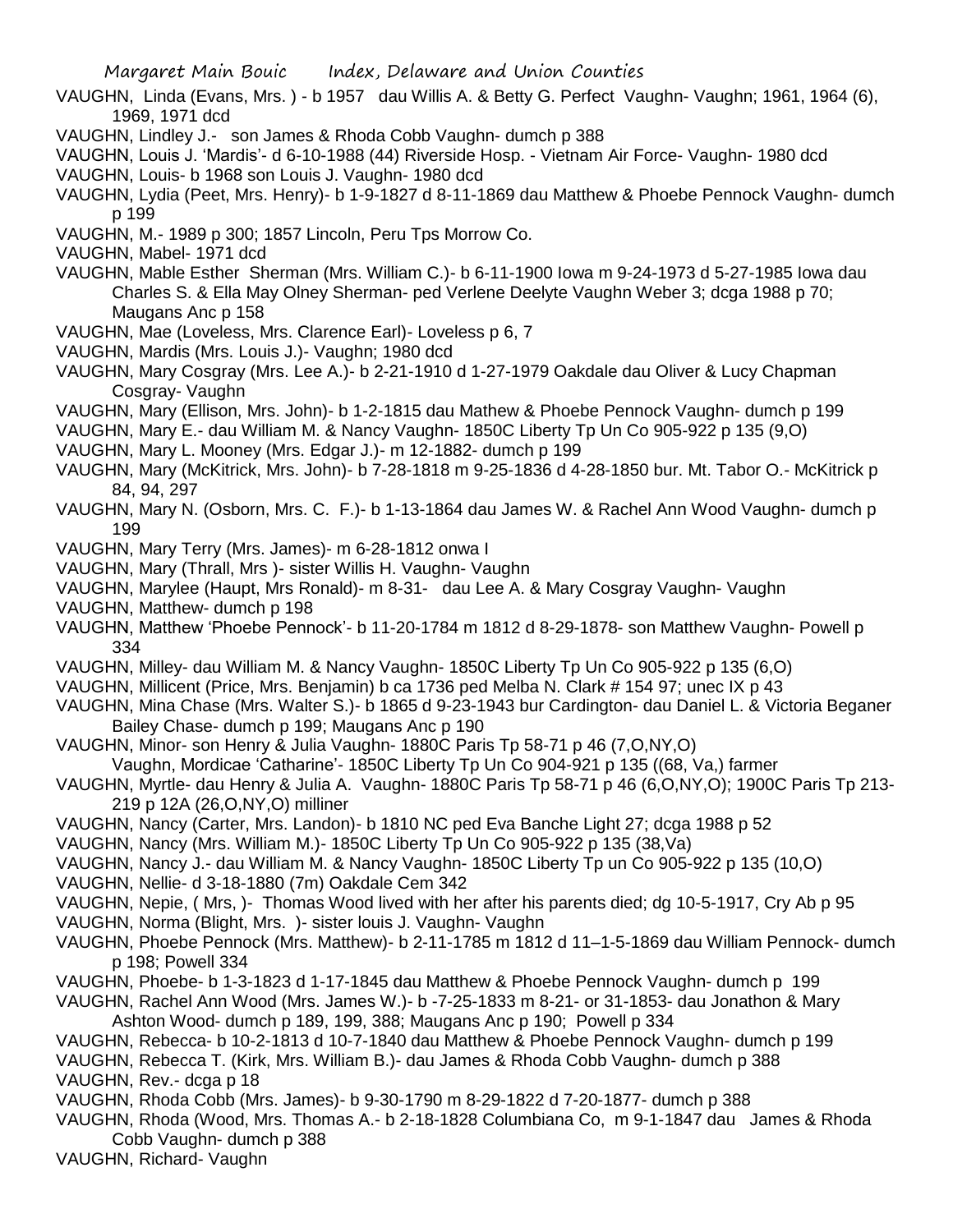- VAUGHN, ----Gillet (Mrs. Robert)- d 5-6-1900 dau John Mitchell & Harriet Daniels Gillet- dg 1-4-1907 Cry Ab p 3
- VAUGHN, Robert- brother Willis H. Vaughn- Vaughn
- VAUGHN, Roxanna (Mrs. James A.)- 1870C Marysville 99-99 p 11 (32,Pa) mulatto
- VAUGHN, Ruth (Inskeep, Mrs. Clyde Harold)- parents of Rachel F. Inskeep- Vaughn
- VAUGHN, Ruth (Willey, Mrs. )- dau Walter & Mina E. Chase Vaughn- Maugans Anc p 190
- VAUGHN, Ryan- b 1968 son Clayton T. & Janet L. Vaughn- 1980 dcd
- VAUGHN, Sarah Ellen (Hill, Mrs. John Henry)- b 10-9-1860 Va m 11-29-1877 d 9-23-1888 dau Andrew H. & Ann Shannon Vaughn- ped Cheryl Ann Kincaid Lefevre #581 11; unec XVIII p 21
- VAUGHN, Sharon (Ashburn, Mrs. )- sister Louis J. Vaughn- Vaughn
- VAUGHN, Steven- son Willis A. & Betty G. Perfect Vaughn- Vaughn; 1964 (11) dcd
- VAUGHN, Susan Renea- dau Richard Vaughn- Vaughn
- VAUGHN, Susie A. (Mrs. Henry M.)- b 3-1863 black- 1900C Marysville 4th ward (32,O,NC,NC) m 13y, 2 ch; 1910C Marysville 4th ward (44,O,NC.NC) mulatto
- VAUGHN, Thelma Mae Lawver (Mrs. Felix Johnson)- b 7-2-1931 m 10-25-1954 dau Oden Wayne & Emma Hepner Lawver- Weiser p 363
- VAUGHN, Thomas- b 1955 son Willis A. & Betty G. Perfect Vaughn- Vaughn; 1961, 1964 (8), 1969, 1971 dcd
- VAUGHN, Verlene Deelyte (Weber, Mrs. )- b 10-1925 dau William C. & Mabel Esther Sherman Vaughn, ped 1; dcga 1988 p 70; query, Nichols, Sherman, dcga 1992, p 16, 1994 p 21; ( Verlina)- Maugans Anc p 158
- VAUGHN, Walter W. 'Mina Chase- b 2-7-1866 d 1959 bur Cardington- son James W. Vaughn; Maugans Anc p 190; dumch p 199
- VAUGHN, W. G.- son Anna Vaughn- 1883 uch V p 595; 1880C Richwood 235-248 p 201B p 22 (34, Mich, Can, Conn)- blacksmith
- VAUGHN, William- b 1971 son Willis A. & Betty G. Perfect Vaughn- Vaughn; 1971, 1980 dcd
- VAUGHN, William G.- Claib. Rebekah lodge 1845-1905; unec XX p 68
- VAUGHN, William K. 'Laura S.'- 1969, 1971 dcd
- VAUGHN, William C. 'Mable Esther Sherman'- b 6-22-1898 Iowa m 9-24-1973 d 12-1-1920 son George M. & Isabella Blain Vaughn- ped Verlene Deelyte Vaughn Weber 2- dcga 1988 p 70; Maugans Anc p 158
- VAUGHN, William M. 'Nancy'- 1850C Liberty Tp Un Co 905-922 p 135 (34,O) farmer
- VAUGHN, William M.- son William M. & Nancy Vaughn- 1850C Libeerty Tp Un Cp 905-922 p 135 (12,O)
- VAUGHN, William- b 11-1-1816 d 3-17-1817 son Matthew & Phoebe Pennock Vaughn- dumch p 199
- VAUGHN, William P. 'Estella Willits'- b 4-17-1862 m 1890 son James W. & Rachel Ann Wood Vaughn- dumch p 189, 190, 199, 310
- VAUGHN, Bill- son William & Laura Sloman Vaughn- Vaughn
- VAUGHN, Willis A. 'Betty G.'- d 12-30-1976 (7) bur Fairview Mem.- son Willis H. Vaughn- 1961, 1964, 1971 dcd
- VAUGHN, Willis H. 'Helen E.'- d 12-12-1984 (76) son Blanche Paykoff- Vaughn; 1961, 1969, 1971, 1980 dcd; 1940 draft; dcga 1995 p 82
- VAUGHN, Winifred- d 7-22-1879 (11m) Oakdale Cem 341
- VAUGHT, b 6-30-1868 Delaware Town son M. J. Vaught- dcbirths
- VAUGHT, Carol- dau William L. & Dorothy Sanders Vaught- Schultz p 4
- VAUGHT, Charles F.- d 4-7-1891 (25-8-23) Delaware son Isaac Vaught- dcdeaths
- VAUGHT, Deborah (Mrs. Rick)- Vaught
- VAUGHT, Diana (Mrs Ronald)- Vaught
- VAUGHT, Donald G. 'Lola M. Sweet'- 1969, 1971, 1980 dcd
- VAUGHT, Donna- dau William L. & Dorothy Sanders Vaught- Schultz p 4
- VAUGHT, Dorothy Saunders (Mrs. William L.)- dau Howard & Daisy Waddell Saunders- Schultz p 4
- VAUGHT, Helen M. Van Dine (Mrs. William)- b 8-10-1914 d 6-4-1992 (77) Oak Grove Cem- dau John & Venetta Nettie Lombard Van Dine- Vaught
- VAUGHT, Lola (Mrs. Donald G.)- b 6-30-1937 Ky d 11-10-1998 (61) Oak Grove Cem- dau Lewis & Marie Thompson Sweet- Vaught; 1971, 1980 dcd
- VAUGHT, Louise- infant dau Donald G. & Lola M. Sweet Vaught- Vaught
- VAUGHT, Rick 'Deborah'- b 1956 son Donald G. & Lola M. Sweet Vaught- Vaught; 1971 dcd
- VAUGHT, Ronald 'Diana- b 1958 son Donald G. & Lola M. Sweet Vaught- Vaught; 1971 dcd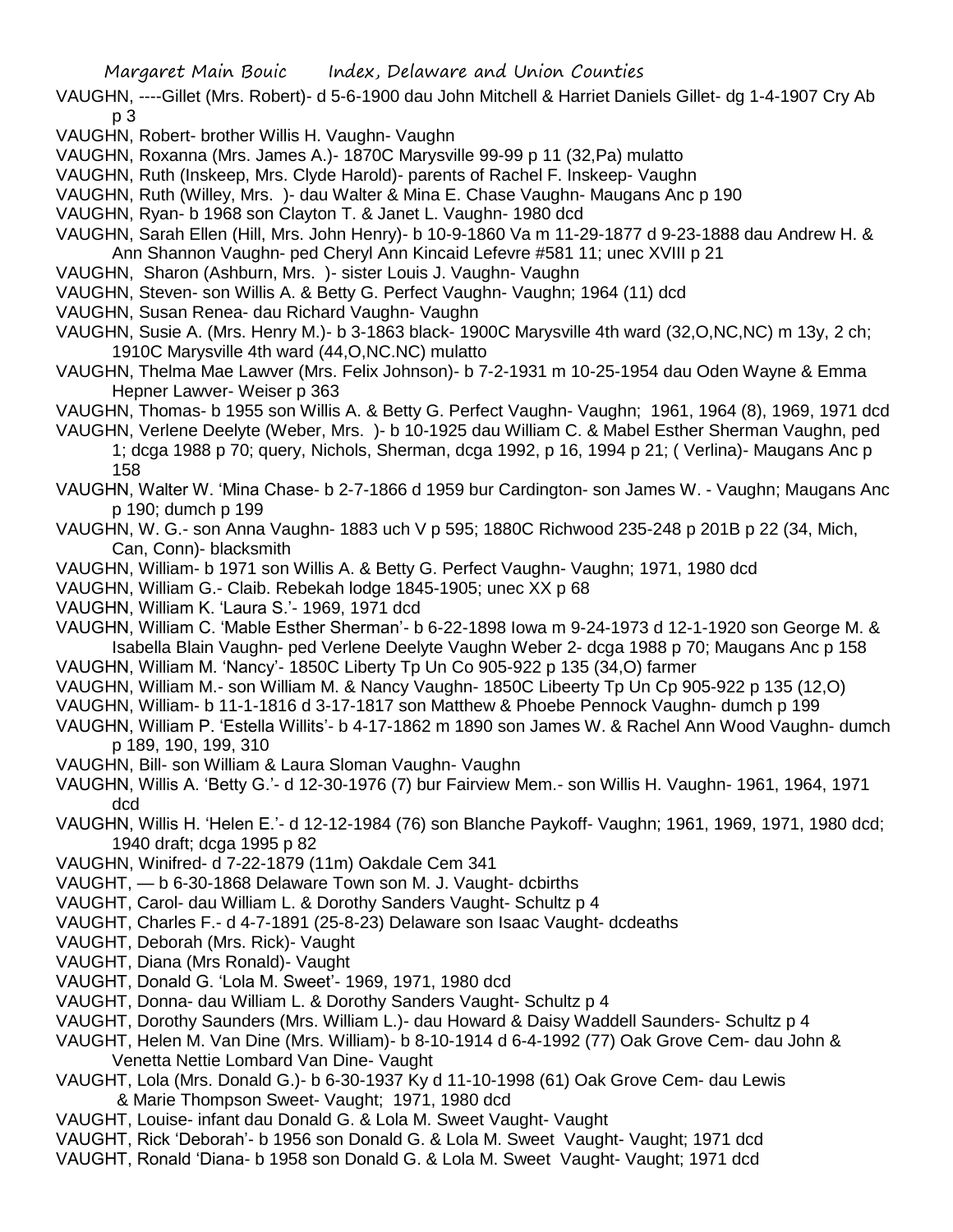- Margaret Main Bouic Index, Delaware and Union Counties VAUGHT, Sharon query Witt, Dixon, Mather; dcga 2001 p B10 VAUGHT, William 'Helen M. Van Dine'- d 1987 Vaught VAUGHT, William L. 'Dorothy Saunders'- Schultz p 4 VAULKNER, Mrs. Charles- dg 1-11-1918, Cry Ab p 4 VAZQUEZ- Frank Galvan- d 11–6-2001 Oakdale O-168-NE 1/4 VAZQUEZ, Kristina- b 7-2-1975 Oakdale MCVAY, Homer- performed marriage- dcga 1996 p 70 VDARR, John- b 12-23-1878 Delaware Town son Conrad & Dorada Holdscho Vdarr- dcbirths VEACH, Brenda (Mrs. James W.)- 1967, 1971, 1973 ucd VEACH, Elijah- son Hanson & Elizabeth Bean Veach- Bean 123; Maugans Anc p 109 VEACH, Elizabeth Bean (Mr. Hanson)- b 1760 d 9-11-1842- dau George & Ann Bean 12; Maugans Anc p 109 VEACH, Hanson 'Elizabeth Bean'- Bean (12)\ VEACH, James W. 'Brenda ''Patricia L.'- 1967, 1971, 1973, 1975, 1979, 1981, 1983 ucd VEACH, Jay- b 1966 son James W. Veach- 1967, 1971, 1973, 1975, 1981. 1983 ucd VEACH, Kandy (Cox, Mrs. Brian)- b 1968 dau James W. Beach- Veach; 1971, 1973, 1975, 1979, 1981, 1983 ucd VEACH, Patricia L. (Mrs. James W.)- 1983 ucd VEACH, Patrick- son Hanon & Elizabeth Bean Veach- Bean 122; Maugans Anc p 109 VEACH, Polly (Patrick, Mrs. Isaac)- dau Hanson & Elizabeth Bean Veach- Bean 121; Maugans Anc p 109 VEACH, Sally- dau Hanson & Elizabeth Bean Veach- Bean 124; Maugans Anc p 109 VEACH, Thomas J.- son Hanson & Elizabeth Bean Veach- Bean 125; Maugans Anc p 109 VEACH, Wendy- b 1971 dau James W. Veach- 1973, 1975, 1979, 1981, 1983 ucd VEAL, Robert- 1908 dch p 407; co H. 121st Reg. O.V.I., dcga 1994 p 78 VEALE, Mary G.- d 4-19-1886 (1y8m) Delaware - dcdeaths VEALY, John- b 10-22-1881 son john & Charlotte Bery Vealy- dcbirths VEALY, Michael- d 7-20-1881 (3-11-28) Delaware - dcdeaths VEAN, Ellen (Taylor, Mrs. George)- dcc Frederick Lon Lowry 57 VEAR, Andrew A.- dg 11-3-1893 Soldier, dcga 1989 p 55 VEASLEY, Elviria (Mrs. )- d 10-4-1973 (56)- Veasley VEATCH, Charles H.- 1870C Berkshire Tp p 209 (5) VEATCH, Christine Jane- b 112-8-1970- dau David & Patricia Jane Harris Veatch- St. Paul p 22 VEATCH, David 'Patricia Jane Harris'- b 3-7-1943 m 8-27-1966 St. Paul p 22 VEATCH, Frank H.- 1870C Berkshire Tp p 209 (4) VEATCH, Fred J.- 1870C Berkshire Tp p 209 (3) VEATCH, George L.- 1870C Berkshire Tp p 209 (7) VEATCH, Mary A.(Mrs. Nathan L.)- 1870C Berkshire Tp p 209 (29) VEATCH, Nathan L. 'Mary A.'- 1870C Berkshire Tp p 209 (40\*) VEATCH, Patricia Jane Harris (Mrs. David)- b 11-26-1946 m 8-27-1966 dau Lanson & Ella "Jane" Burns Harris- St. Paul p 22 VEATCH, Sarah F.- 1870C Berkshire Tp p 209 (9) VEATCH, Sarah Jane (Rittenhouse, Mrs. John)- lic 11-19-1829, lic not returned, Ross Co VEATCH, Scott- b 3-112-1968- son David & Patricia Jane Harris Veatch- St. Paul p 22 VEDDER, Florence A.- b 1-3-1868 dau Horatio K. & Marion Augustine Maine Vedder- Asp 2433 VEDDER, Frank A.- b 1-14-1870 son Horatio K. & Marion Augustine Maine Vedder- Asp 2434 VEDDER, Horatio J. 'Marion Augustine Maine'- m 3-20-1867- Asp (2062) VEDDER, Marion Augustine Maine (Mrs. Horatio J.)- b 10-28-1845 m 3-20-1867 dau Asa Randall & Lucy Wheeler Maine Maine- Asp 2062 VEDDER, Marion A.- b 5-1-1872 ch Horatio K. & Marion Augustine Maine Vedder- Asp 2435 VEECH, Francis, Richard, Rebecca- partition suit, unec IV p 70 VEELEY, Harriett (Allison, Mrs. George)- dg 11-4-1887 p4c8, dcga 1987 p 63 VEELEY, Milo- dcga 1996 p 32 Delaware Tp 1890/1 tax duplicate VEELY, Miss (Oliver, Mrs. George)- dg 1-13-1893, dcga 1994 p 65 VEER, Mrs. A. A.- dau Daniel Stout- dg 10-10-1905 Cry Ab p 56 VEER, Alex 'Sarah'- 1870C Delaware Town p 298 (32\*); alternate, 4th ward- 1999 dcga p 73
	- VEER, Andrew A. 'Sarah A. Stout'- m 11-16-1863 dcm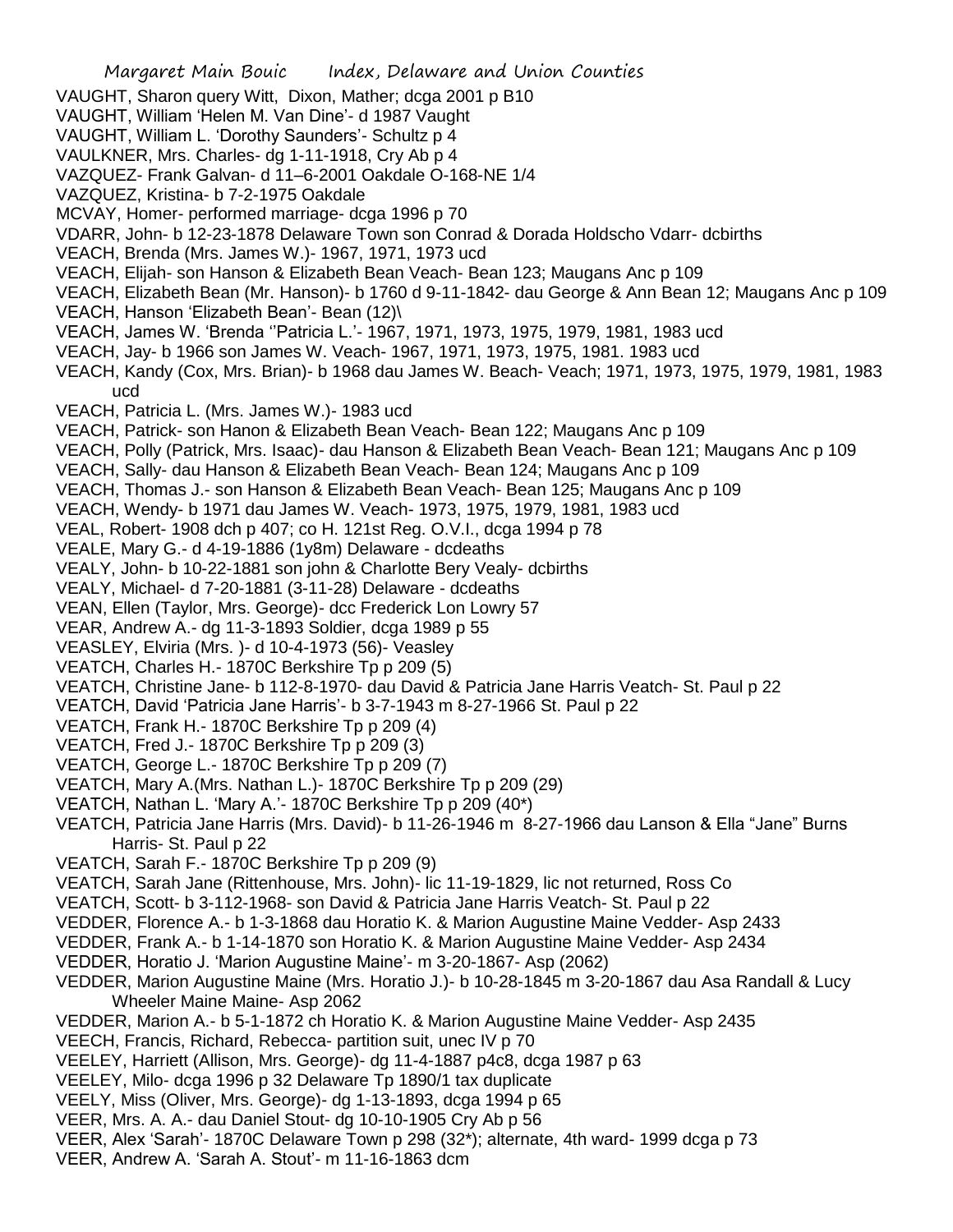- Margaret Main Bouic Index, Delaware and Union Counties VEER, Hetty- 1870C Delaware Town p 298 (3) VEER, Nannie- 1870C Delaware Town p 298 (5); grad Del H. S. 1882, dcga 1991 p 6 VEER, Sarah (Mrs. Alex)- 1870C Delaware Town p 298 (26) VEER, Sarah A. Stout (Mrs. Andrew A.)- m 11-16-1863 dcm VEES, Harold L.- 1940 Draft; dcga 1995 p 82 VEGERIS, Alma (Mrs. Peter)- Vegeris VEGERIS, Peter 'Alma'- Vegeris VEGERIS, Sandra (Baxter, Mrs. David)- dau Peter & Alma Vegeris- Vegeris VEHLEY B.- pallbearer for Mrs. J. W. Snyder- dg 11-15-1901, Cry Ab p 108 VEINOT, John Fredrick- d 8-14-1885 (23-4-13) Delaware - dcdeaths VELA, Margaret (Schwab, Mrs. William Carson)- Weiser p 192 VELAZCO, Cory-(3-19900 dah Rev. Rafael & Marsha Velazco- Velazco VELAZCO, Marsha (Mrs. Rev. Rafael)- Velazco VELAZCO, Rev, Rafael'Marsha'- m 1978 pastor St. Paul/s Methodist Ch- June 1990 Velazco VELAZCO, Scotty- (9-1990) son Rev. Rafael & Marsha Velazco- Velazco VEAZCO, Tim (4-1990) son Rev. Rafael & Marsha Velazco- Velazco VELENOVSKY, Jon D. 'Rebecca A.'- 1980 dcd VELENOVSKY, Melinda- b 1974 dau Jon D. & Rebecca A. Velenovsky- 1980 dcd VELENOVSKY, Rebecca A. (Mrs. Jon D.)- 1980 dcd VELENOVSKY, Staca- b 1972 ch Jon D. & Rebecca A. Velenovsky- 1980 dcd VELEY, Albert- son Howard & Leota G. Oller Veley- Veley VELEY, Alma- dau Mason Emory Johnson- dg 10-8-1918, Cry Ab p 70 VELEY, Alva- son John & Charlotte Surles Veley- dg 7-12-1910, dg 7-26-1910, Cry Ab p 137, 139; pallbearer for Mrs. Wm. V. Main- dg 3-18-1918, Cry Ab p 18 VELEY, Anna Mae (Ashburn, Mrs. Paul G.)- m 10-24-1948- dau Howard & Leota G. Oller Veley- Veley; Ashburn; 1969, 1971 dcd VELEY, Anne- Veley VELEY, Barbara (Mrs. Floyd A.)- 1961 dcd; member, Librarian, Reynoldsburg; dcga 1985 p 2, 3, 4. 15. 22 VELEY, ------( Barton, Mrs. ) dau William H. Nash- dg 2-22-1916, Cry Ab p 28 VELEY, Beatrice (Mrs. Ernest J.)- div- Veley' VELEY, Betty Neill (Mrs. Raymond)- dau William & Ollie Tossey Neill- Neill 3,4; Tossey 13368; 1973, 1975, 1979, 1981, 1983 ucd VELEY, B. P, (Mrs. )- sister Miss Linnie Nash- dg 9-11-1914 Cry Ab p 148 VELEY, B. P.- pallbearer for Linnie Nash- dg 9-11-1914 Cry Ab p 148 VELEY, Burton, son John & Charlotte Surles Veley- dg 7-12-1910, dg 7-26-1910, Cry Ab p 137, 139 VELEY, Carrie- 1870C Troy Tp p 525 (10) VELEY, Carrie (Maine, Mrs. Edgar)- b 1859 d 1927- Marlborough Cem p 163- dau John & Charlotte Surles Veley- 1908 dch p 851; dg 7-26-1910, Cry Ab p 139 VELEY, Charlotte Surles (Mrs. John)- b 1836 m 3-10-1859 dcm d 1926, Marlborough Cem p 164- dau Charles & Esther Bockoven Surles- 1880 dch p 647; 1908 dch p 851; dcq Charlotte Pittman Silverwood 7; 1870C Troy Tp p 525 (34) VELEY, Cheri Lynn (Wanpler, Mrs. )(Gregory, Mrs. Elza)- b 1950 dau Raymond & Betty Neill Veley- Neill 4,5; Tossey 133681; Gregory- 1959, 1967 dcd VELEY, Daine C.- dau Anne Veley- Veley VELEY, Deborah Lou- b 1955 dau Raymond S. & Betty L. Neill Veley- 1959, 1967, 1971, 1973 ucd VELEY, Dora Nash (Mrs. )- dau W. H. & Emaline Nash- dg 1-19-1912, Cry Ab p 88
- VELEY, Earl- son Howard & Leota Oller Veley- Veley
- VELEY, Elizabeth- d 10-20-1877 (34-4-19) Troy Tp- dcdeaths
- VELEY, Elizabeth (Mrs. Milo)- dg 3-15-1918 Cry Ab p 21
- VELEY, Emma- (Bland, Mrs. George)- b 3-6-1900 Troy Tp dau James & Winfred Warren Veley- dcbirths; Weiser p 18; Veley
- VELEY, Emma- b 1861 d 1864 dau John & Charlotte Surles Veley- Marlborough Cem p 163; 1908 dch p 851; dg 7-26-1910 Cry Ab p 139
- VELEY, Ernest J. 'Beatrice'- son Walter J. Veley; Veley; div Sheets 19472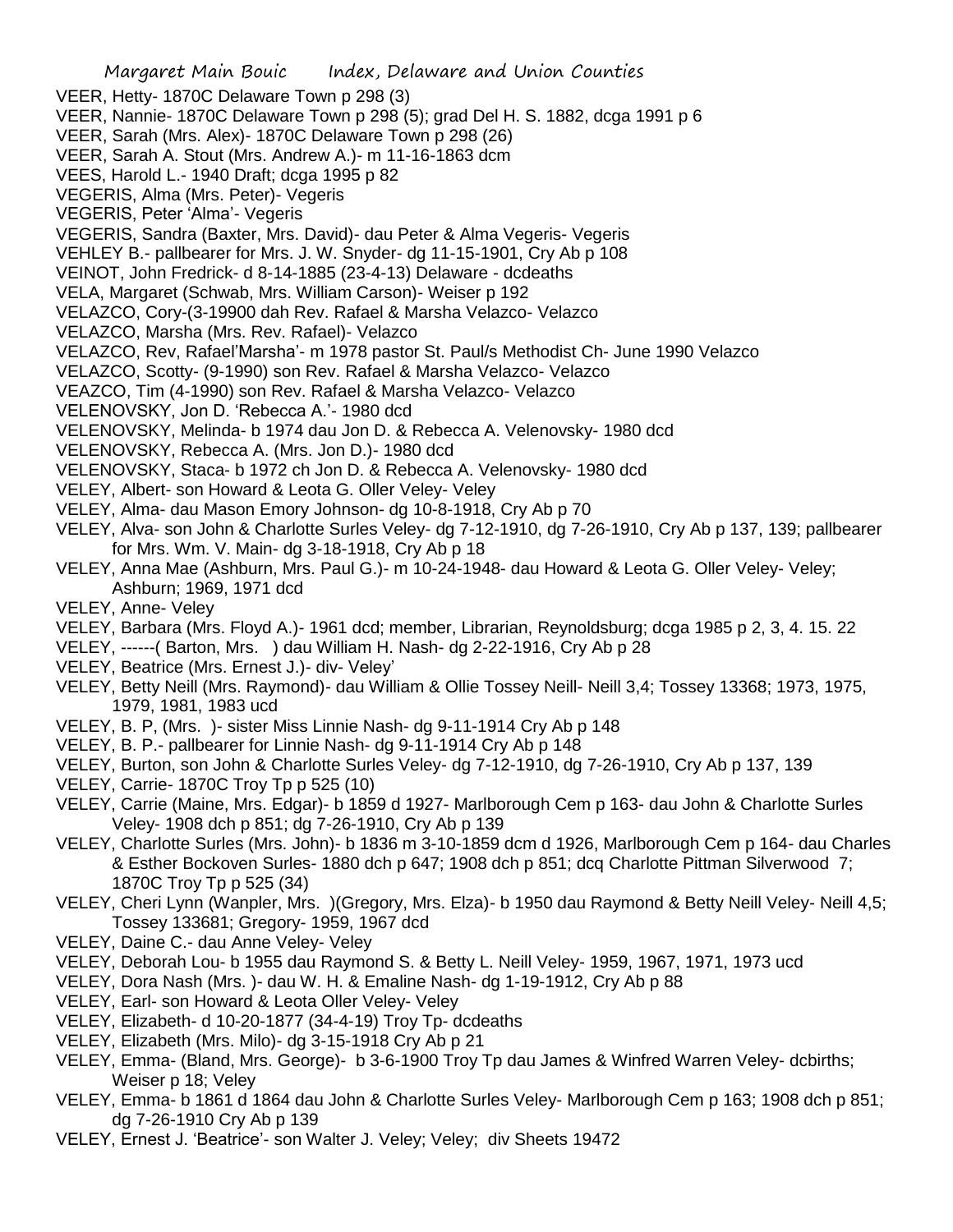- VELEY, Esley Nash 'Mildred Craven'- b 8-13-1895 Delaware Tp m 3-3-1918 son Burton & EuDora Nash Veley- dcbirths; Veley; Nash p 352
- VELEY, Estella Basiger (Mrs. Walter James)- d1984; Veley; 1969, 1971, 1980 dcd
- VELEY, ----m 1912 d 1948 Marlborough Cem p 188
- VELEY, Esther (Pittman, Mrs. Ezra W. )- b 3-12-1867 m 3-4-1894 d 7-3-1944 dau John & Charlotte Surles Veley; dcq Charlotte Pittman Silverwood 3; 1908 dch p 851; Maine 131616122; dg 7-26-1910 Cry Ab p 139; 1870C Troy Tp p 525 (3); Main Reunion 1892; dcga 1990 p 48
- VELEY, Ethel N.- b 11-22-1900 Delaware Tp dau J. W. & Nina M. Long Veley- dcbirths
- VELEY, Eudora Nash (Mrs. Peter Burton)- b 10-4-1874 m 11-8-1894 dau William Henry & Emeline Williams Veley- Nash p 352
- VELEY, Floyd A. 'Barbara'- son Howard & Leota Oller Veley- Veley; 1961 dcd; member #174, dcga 1987 p 19
- VELEY, Grace (Gross, Mrs. Isaac Jacob)- b 3-5-1834 m 3-27-1856 dcm d 2-19-1897 dau Peter & Margaret Main Veley- Main 13161613; 1880 dch p 647; dg 11-1-1901, Cry Ab p 106
- VELEY, Harold- son James & Winifred M Warren Veley- Weiser p 18; Veley
- VELEY, Harold M. 'Helen'- 1961, 1964, 1969, 1971, 1980 dcd
- VELEY, Harriet (Ashwill, Mrs. Francis Dunlavy)- m 1868 dau Peter & Margaret Main Veley- 1908 dch p 851; 1880 dch p 647; Main 13161614; dg 11-6-1903, Cry Ab p 205
- VELEY, Helen (Mrs. Harold M.)- 1964 dcd
- VELEY, Mary Helena Sheets (Mrs. Walter James)- d 1966; Veley; 1961, 1964 dcd
- VELEY, Hugh- son James & Winifred H. Warren Veley- Weiser p 18; Veley
- VELEY, James- b 1875 d 1943 Marlborough Cem p 188 son John & Charlotte Surles Veley- 1908 dch p 851; dg 7-12-1910 dg 7-26-1910,Cry Ab p 137, 139
- VELEY, James 'Winifred Warren'- 1880 dch p 647; Weiser p 18
- VELEY, —(Mrs. James)- dau Milton Warren, 1st wife; dg 7-7-1911, Cry Ab p 46
- VELEY, J. Howard 'Leota G. Oller'- m 10-28-1926 son Lester H. Veley; Veley; 1961, 1964, 1969, 1971, 1980 dcd
- VELEY, Jo Ann (Van Dyke, Mrs. )- dau Walter & Lena Sheets Veley- Sheets 19473
- VELEY, John- 1964 dcd
- VELEY, John- 1870C Troy Tp p 525 (34\*)
- VELEY, John A.- son John & Charlotte Surles VeleyVeley- 1908 dch p 851; pallbearer for Mrs. Wm. V. Mainedg 3-18-1918, Cry Ab p 18
- VELEY, John 'Charlotte Searles'- b 1-14-1836 m 3-10-1859 dcm d 7-7-1910, Marlborough Cem p 164- son Peter & Margaret Maine Veley; Second Lt Co C 145th O.V.I.; dcg Charlotte Pittman Silverwood, 6; ; 1880 dch p 647; 1908 dch p 407, 851; dg 7-12-1910, 7-26-1910 Cry Ab p 137, 139; dcw Bk 4 p 437(46) security
- VELEY, ----(Mrs. John)- b 1-14-1836 d (74-5-23) Marlborough Cem- dg 7-12-1910 Cry Ab p 137
- VELEY, John H.- 1961 dcd
- VELEY, John- father of Mitchell Veley- dg 7-28-1881, Cry Ab p 58
- VELEY, John O.- 1870C Troy Tp p 525 (1)
- VELEY, J. W.- dg 2-4-1908 p 3, dcga 28 p 28
- VELEY, L. C.- pallbearer for Linnie Nash- dg 9-11-1914 Cry Ab p 148
- VELEY, Lena Sheets (Mrs. Walter)- d 2-26-1906 (66) Marlborough Cem- Sheets 1947
- VELEY, Leota G. Oller (Mrs. Howard)- b 12-12-1904 Bellpoint m 10-28-1926 d 6-20-1988 (83) Veley; 1961, 1969, 1971, 1980 dcd
- VELEY, Lester H.- b 1881 d 6-3-1974 Marlborough Cem p 189- son John & Charlotte Surles Veley- 1908 dch p 851; Veley; dg 7-12-1910, 7-26, 1910, Cry Ab p 137, 139; 1961, 1964, 1969, 1971 dcd; pallbearer for
- Mrs. Wm. V. Main- dg 3-18-1918, Cry Ab p 18; for A. G. Moses- dg 4-11-1916, Cry Ab p 49
- VELEY, Lillian Emeline (Disterdick, Mrs. Lowell)- b 7-4-1924 dau Esley Nash & Mildred Craven Veley- Nash p 352
- VELEY, Lora (Main, Mrs. Veley)- Schultz p 9
- VELEY, Louise Ann- b 10-27-1938 dau Esley Nash & Mildred Craven Veley- Nash p 352
- VELEY, Margaret Main (Mrs. Peter)- b 2-23-1812 m 1830 d 3-1-1895 Marlborough Cem p 152 dau John & Mary Main- dcq Charlotte Pittman Silverwood 13; 1880 dch p 647; 1908 dch p 851; Asp 976; Main 1316161, Powell p 292; dg 7-26-1910, Cry Ab p 139; hadc p 23; CCC (1849 Del Tp); dcdeaths
- VELEY, Margaret- grandmother of Nora Veley Maine- dg 3-15-1918, Cry Ab p 21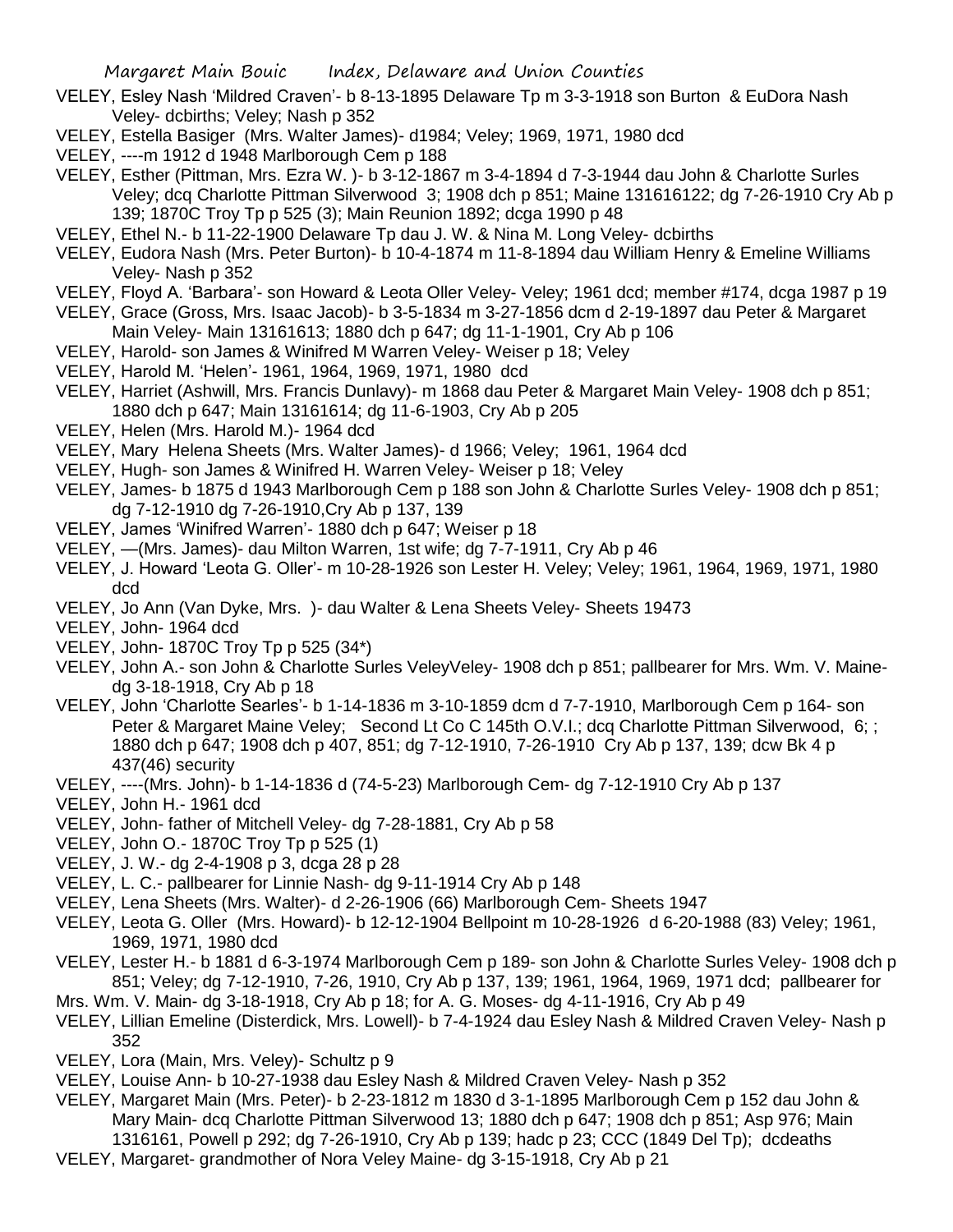- VELEY, Margaret- 1870C Troy Tp p 525 (51\*)
- VELEY, Mark- son Paul Burton Veley- Veley
- VELEY, Maxine (Brokaw, Mrs. \_) dau Howard & Leota Oller Veley- Veley
- VELEY, Michael- son Floyd A. & Babara Veley- 1961 dcd
- VELEY, Michael- b 7-22-1878 Troy Tp son John & Charlotte Surles Veley- dcbirths
- VELEY, Mildred Craven (Mrs. Esley Nash)- b 10-2-1896 d 9-1-1973 Veley; Nash p 352
- VELEY, Milo-b 1864 d 1947 Marlborough Cem p 189 son John & Charlotte Surles Veley- 1908 dch p 851; dg 7-12-1910, 7-26-1910, Cry Ab p 137, 139; 1870C Troy Tp p 525 (5)
- VELEY, Milo- d 9-29-1876 (44-10-15) Horseshoe Bapt. Cem- Powell p 282 son Peter & Margaret Main Veley-1908 dch p 407, 1880 dch p 647; Maine 13161611
- VELEY, Milo- son Milo Veley- 1880 dch p 647; dg 3-1-1918, Cry Ab p 17
- VELEY, Mitchell- b 1878 d 1891 Marlborough Cem p 163 son John & Charlotte Surles Veley- 1908 dch p 851; dg 7-28-1851 Cry Ab p 58; dg 7-26-1910 Cry Ab p 139
- VELEY, Nellie M.- b 1877, Marlborough Cem p 189
- VELEY, Nora (Main, Mrs. Wm. E.) dau Milo & Elizabeth Veley- 1880 dch p 647; Main 131616111; dg 3-15- 1918, Cry Ab p 21, 22
- VELEY, Paul Burton 'Ramona Cox'- b 3-2-1923 d 12-26-1956 (33) son Esley Nash & Mildred Craven Veley-Veley; Nash p 352
- VELEY, Paul- b 11-26-1902 Delaware Town son Milo & Silva Franceeway Veley- dcbirths
- VELEY, Paula Kay- (3 ½-1956- dau Paul Burton Veley- Veley
- VELEY, Peter Burton 'Eudora Nash'- Nash p 352
- VELEY, Peter B.- son John & Charlotte Surlews Veley- 1908 dch p 851
- VELEY, Peter 'Margaret Maine'- m 1830 d 10-1-1838 (35-8-15) Marlborough Cem p p 152; Powell p 292 son James Veley- 1880 dch p 647; Asp 976; Maine (1316161) dcq Charlotte Pittman Silverwood 12; dg 7- 26-1910, Cry Ab p 139; hadc p 56 (1849 Troy Tp); 1835 men p 60 # 5 p 112 Troy Tp
- VELEY, Ramona Cox (Mrs. Paul Burton)- Nash p 352
- VELEY, Raymond 'Betty Neill'- son Walter & Lena Sheets Veley- Sheets 19471; Tossey (13368); Neill 3,4; 1959, 1967, 1971, 1973, 1979, 1981, 1983 ucd
- VELEY, Roy- b 12-1-1899, Delaware Town son Alva & Agnes Johnson Veley- dcbirths
- VELEY, Ruth (Topping, Mrs. ) dau James & Winifred M. Warren Veley- Weiser p 18; Veley
- VELEY, J. Scott- son Anne Veley- Veley
- VELEY, Walter- b 7-28-1902 Troy Tp son James & Winefred Warren Veley- dcbirths
- VELEY, Walter J. 'Mary Helena Sheets''Estella Basiger '- d 1-11-1989 (86) Marlborough Cem Veley; 1961, 1964, 1969, 1971, 1980 dcd; Weiser p 18
- VELEY, William Henry- b 3-8-1898 Delaware Tp d 1923, Marlborough Cem p 185- son Alva & Agnes Johnson Veley- dcbirths
- VELEY, William- pallbearer for William McPherson Long- dg 4-27-1917, Cry Ab p 47
- VELEY, Winifred Warren (Mrs. James)- b 1875 d 1931 Marlborough Cem p 188 dau Milton F. & Emma Elizabeth Willey Warren- Weiser p 18
- VELINOFF, Bona- ch Clarence R. & Mary Velinoff- 1961 (16) dcd
- VELINOFF, Clarence R. 'Mary E.'- 1961, 1964, 1969, 1971, 1980 dcd
- VELINOFF, John R.- son Clarence R. & Mary E. Velinoff- 1961 (18), 1964 dcd
- VELINOFF, Mary- dau Clarence R. & Mary E. Velinoff- 1964 (5) dcd
- VELINOFF, Mary E. (Mrs. Clarence R.)- 1961, 1964, 1969, 1971, 1980 dcd
- VELINOFF, Merrie- b 1959 dau Clarence R. & Mary E. Velinoff- 1969, 1971 dcd
- VELINOFF, William R.- son Clarence R. & Mary E. Velinoff- 1961 (10), 1964, 1969 dcd
- VELLER, —(Mrs. George)- dau Mrs. Jacob Alolen- dg 6-11-1909, Cry Ab p 37
- VELLETTAY, Richard G. 'Virginia'- 1980 dcd
- VELTUM, Bunny Sue- (Greetham, Mrs. )(Boerger, Mrs. Gary Lee)- b 4-18-1951 m (2) 2-13-1988; St. Paul p 68, 108
- VETTETTAY, Virginia (Mrs. Richard G.)- 1980 dcd
- VENAKE(WENZKE) -Gerald D. 'Margaret'- 1979, 1981, 1983 ucd
- VENAKE(WENZKE)- Margaret (Mrs. Gerald D.)- 1979, 1981, 1983 ucd
- VENANDA, Carmi- 1850C Delaware Town 1014 p 80 (18,O)
- VENCE, ---------Stevenson (Mrs. Kyle M.)- dau John W. Stevenson- dg 5-1-1914 Cry Ab p 116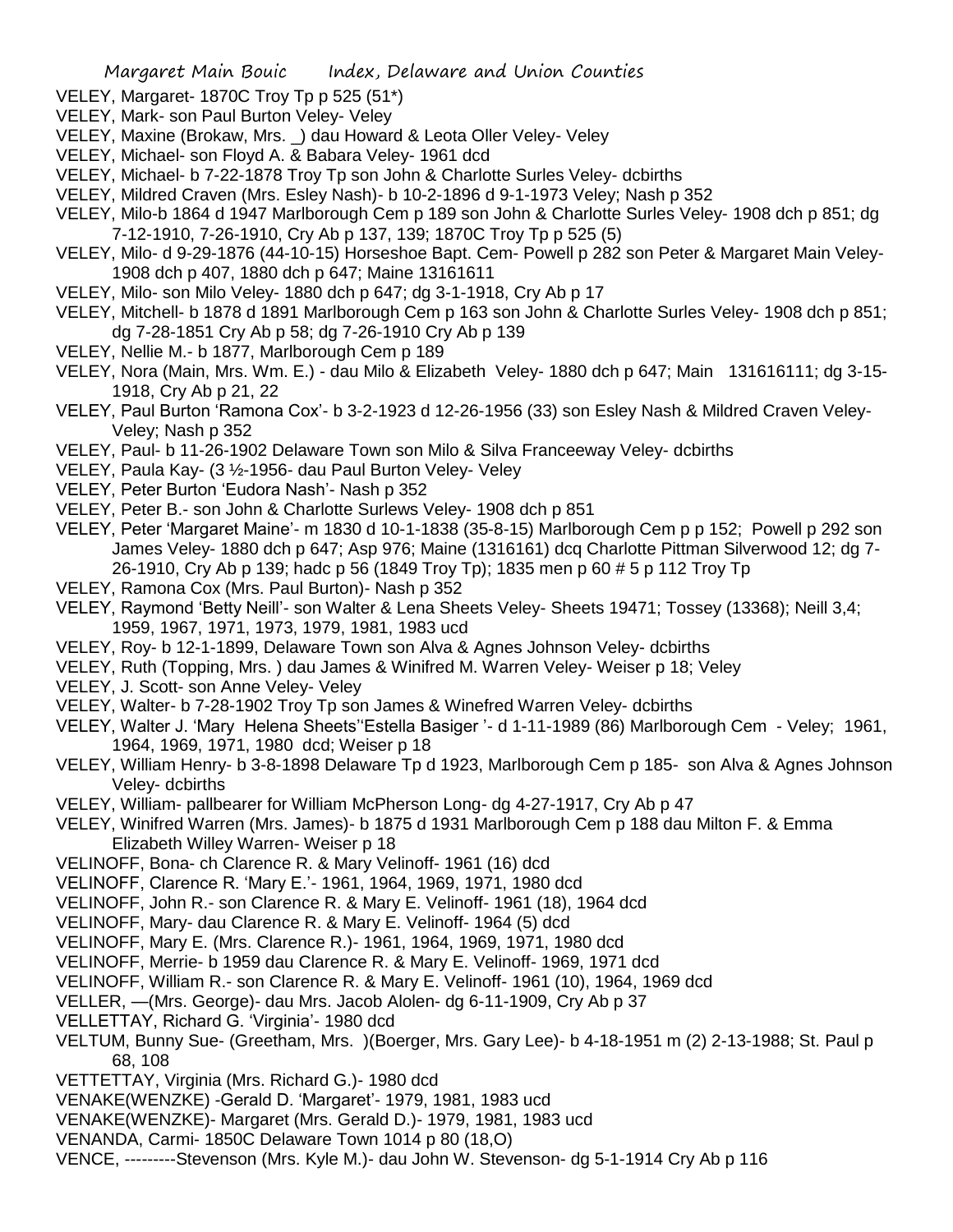VENCILL, Henry- 1820C Marlborough Tp

- VENDERMAN, H.(M. G).- performed marriages 1862; unec XX p 32
- VENDRICK, Matilda Louise (Ferriman, Mrs. Henry)- query- unec VIII p 41
- VENESS, William Henry- b 1-18-1881 Thompson Tp son Huls H. & Sarah D. Larcomb Veness- dcbirths
- VENEY, Peter- d 10-28-1920 (81) bur Wooster- Veney
- VENEY, Raymond- son Peter Veney- Veney
- VENEY, Ruth (Stayton, Mrs. )- dau Peter Veney-Veney
- VENEZIANO, Antoinette- dau Rocco A. & Mary V. Veneziano- 1971 dcd
- VENEZIANO, Frank- b 1959- son Rocco A. & Mary V. Veneziano- 1971 dcd
- VENEZIANO, Joseph A.- d 2-8-1978 (94) bur W. Va- Veneziano
- VENEZIANO, Mary V. (Mrs. Rocco A.)- 1971 dcd
- VENEZIANO, Michele- b 1956 ch Rocco A. & Mary V. Veneziano- 1971 dcd
- VENEZIANO, Peter J.- son Joseph A. Veneziano- Veneziano
- VENEZIANO, Rocco A. 'Mary V.'- son Joseph A. Veneziano- Veneziano
- VENEZIANO, Theodore- son Joseph A. Veneziano- Veneziano
- VENEZIANO, Toni- dau Rocco A. Veneziano- Veneziano
- VENNARD, Barbara (Brown, Mrs. Donald Warren)- m 112-2-1961 Powers Pat p 270
- VENNEMAN, Burnett (Ben)'Mabel DeVoss'- b 2-8-1898 d 3-8-1978 son John Grote & Teresa Venneman-Venneman
- VENNEMAN, Catherine Washford (Mrs. J. C.)- dumch p 241
- VENNEMAN, John G.- b 5-1830 1900C Marysville 89-89 (70,Pa,Pa,Pa)
- VENNEMAN, John G. 'Catharine Washford'- dumch p 241
- VENNEMAN, John C.- son Burnett & Mabel DeVoss Venneman- Venneman
- VENNEMAN, Rev. John G.- b 2-17-1835 son J. G. & Catherine Washford Venneman- dumch p 241, picture, 1915 uch p 239, 350
- VENNEMAN, John Grote 'Teresa'- Venneman
- VENNEMAN, Leonard- son Burnette & Mabel DeVoss Venneman- Venneman
- VENNEMAN, Loretta (Schoenbaechler, Mrs. )- dau John Grote & Teresa Venneman- Venneman
- VENNEMAN, Mabel De Voss (Mrs. Burnett)- d 1-15-1979 (83) Maple Grove Cem- dau James & Louella DeVoss- Venneman
- VENNEMAN, Teresa (Mrs. John Grote)- Venneman
- VENNING, David Brainerd 'Harriet Moore Wigfall'- b ca 1828 m 6-6-1861 d 6-22-1868 S. C. son Jonah N. & Hetty Mariah Palmer Pharr/Farr Venning- ped Bruce Harris Sinkey 14 dcga 2001 p A5
- VENNING, Harriet Moore Wigfall (Mrs. David Brainerd)- b 8-20-1842/3 d 1917 dau John Ashby & Susan Maybank Cleiland Wigfall- ped Bruce Harris Sinkcey15; dcga 2001 p A5
- VENNING, Hetty Mariah Palmer Farr/Pfarr (Mrs. Jonah M.)- b 1799 ped Bruce Harris Sinkey 29, dcga 2001 p A5
- VENNING, Irene Palmer (Jones, Mrs. Richard Herbert)- b 2–27-1863 m 11-16-1880 d 3-14-1941 NJ- dau David Brainerd & Harriet Moore Wigfall Venning- ped Bruce Harris Sinkey 7; dcga 2001 p A5
- VENNING, Jonah M. 'Hetty Mariah Palmer Farr/Pfarr'- ped Bruce Harris Sinkey 28; dcga 2001 p A5
- VENNON, John- land 1800-1810 dcga 1987 p 48
- VENOT, Cecile- 1870C Delaware Tp p 271 (12)
- VENOT, Charles 'Mary'- 1870C Concord Tp p 264 (37\*)
- VENOT, Emily- 1870C Delaware Tp p 271 (34)
- VENOT, Emma E.- b 10-8-1874 Delaware Tp dau George F. & Amelia Slaner Venot- dcbirths
- VENOT, Frankie- 1870C Concord Tp p 264 (7)
- VENOT, George- 1870C Delaware Tp p 271 (44\*)
- VENOT, ----(Mrs. Charles)- dau Nelson & Eliza Talley- dg 11-23-1906 Cry Ab p 134
- VENOT, Mary (Mrs. Charles)- 1870C Concord Tp p 264 (27)
- VENRESCA, J. A.- 1981 ucd
- VENRICK, Cary J.- son Richard L. & June E. Boyer Venrick- Venrick
- VENRICK, Christopher Cary b 2-24-1977 son Cary & —Cornell Venrick- Venrick
- VENRICK, Donna (Gibson, Mrs. Lester Paul)- dau Richard L. & June E. Boyer Venrick- Venrick
- VENRICK, Doris Irene Allen (Mrs. Ross)- b 1915 dau John Wesley & Myrtle Alice Johnson Allen- 1985 uch p 6; 1971, 1973, 1975, 1979, 1981, 1983 ucd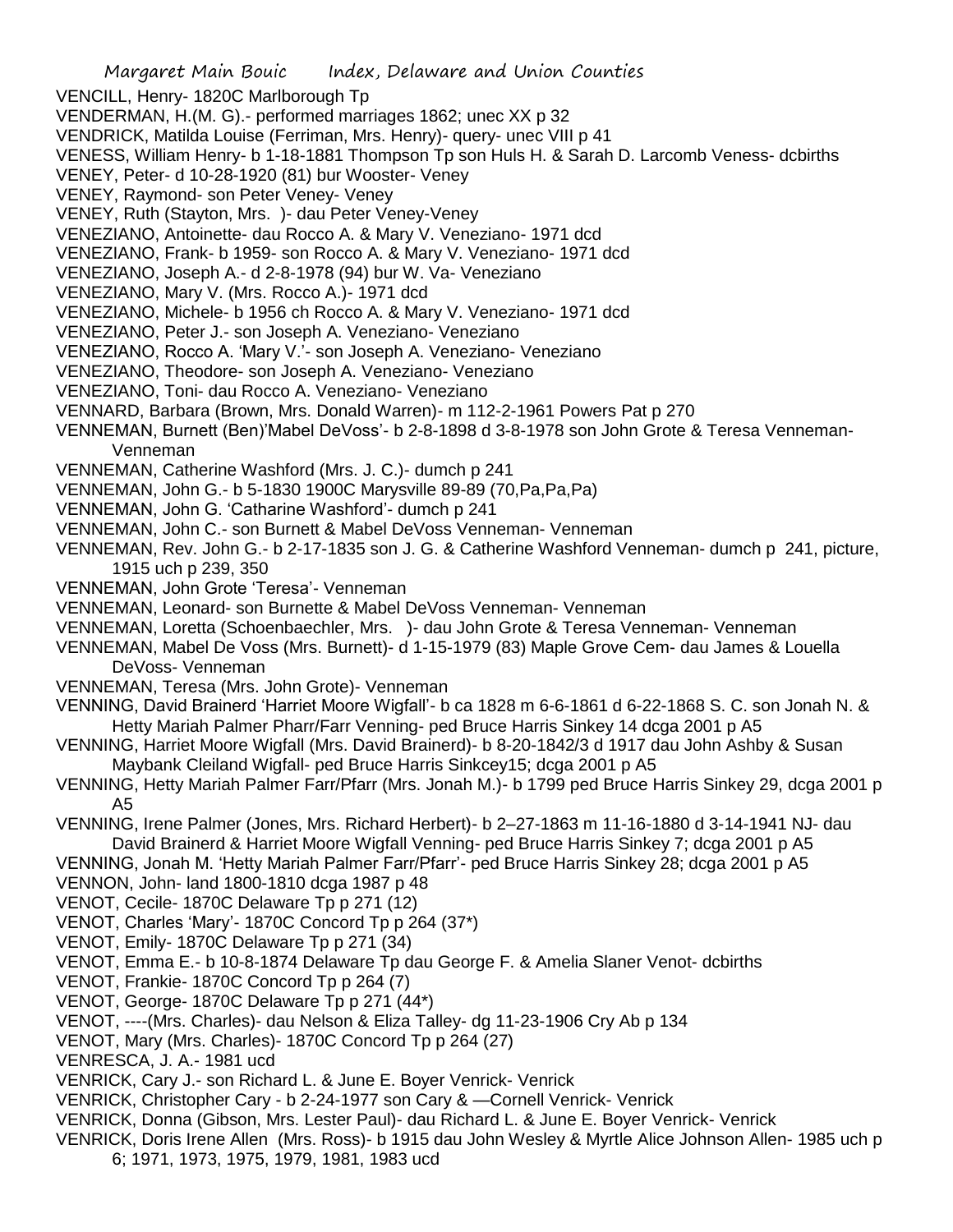- VENRICK, Elizabeth M. Sutton (Mrs. Johnson Marion)- b 7-5-1890 d 3-21-1979 Forest Grove Cem- dau James & Sarah Ross Sutton- Venrick; 1949 ucd
- VENRICK, John 'Elizabeth'- 1949 ucd
- VENRICK, June E. Boyer (Mrs. Richard L.)- m 5-1-1937- Venrick

VENRICK, Linda Lee (Ulmer, Mrs. James D.)- dau Richard L. & June E. Boyer Venrick- Venrick

VENRICK, Margaret (Wood, Mrs. Roy)- d 2-27-1982 (73) Maple Grove Cem- dau Johnson Marion & Elizabeth M. Sutton Venrick- Venrick

- VENRICK, Miriam (Wilcox, Mrs. Norman)- dau Johnson Marion & Elizabeth M. Sutton Venrick- Venrick
- VENRICK, Richard L. 'June E. Boyer'- m 5-1-1937 son Johnson Marion & Elizabeth M. Sutton Venrick- Venrick VENRICK, Ross 'Doris Irene Allen '- son John Marion & Elizabeth M. Sutton Venrick- Venrick; 1985 uch p 6;
- 1967, 1971, 1973, 1975, 1979, 1981, 1983 ucd
- VENRICK, Ruth (Spain, Mrs. )- dau Johnson Marion & Elizabeth M. Sutton Venrick- Venrick
- VENRICK, Virginia (Nichols, Mrs. )- dau Johnson Marion & Elizabeth M. Sutton Venrick- Venrick
- VENRICK, Wanda Jean- b 1936 dau Ross & Doris Irene Allen Venrick- 1985 uch p 6
- VENSEL, Marjorie- d 4-20-1999 Oakdale D-14-Sp.4
- VENT, Frank Wilson- d 6-16-1961 (86) bur Dubline- Vent; 1961, 1964 dcd
- VENT, John T.- Sheriff, Union County, Jan. 1880- Jan. 1890- unec IV p 6
- VENT, Josephine (Holdcraft, Mrs. Robert)- b 5-27-1920- Weiser p 513
- VENTOLO, Christina- b 6-5-1963 dau Joseph A. & Martha Cramer Ventolo- 1985 uch p 36
- VENTOLO Jolele- b 9-28-1970 dau Joseph A. & Martha Cramer Ventolo- 1985 uch p 36
- VENTOLO, Joseph A.'Martha Cramer'- b 1936 m 5-4-1962 son Joseph A. Ventolo, Sr.- 1985 uch p 36
- VENTOLO, Karen- b 2-5-1965 dau Joseph A. & Martha Cramer Ventolo- 1985 uch p 36
- VENTOLO, Martha Cramer (Mrs. Joseph A.)- B 8-27-1941 m 5-4-1962 dau Francis B. & Lucille Douglas Cramer- 1985 uch p 36
- VERBECK, Janice Longbrake (Mrs. Edward)- dau Mark F. & Buretta F. Shields Longbrake- dcc Dorothy Longbrake Roberts 1
- VERBOYCK, Victoretta- 1870C Berlin Tp p 223 (14)
- VERBRIC, Mary- Pabst p 8 p 52
- VERBRYCK, Eunice (Conklin, Mrs. Mathew)- m 11-27-1858 dcm
- VERBRYCK, Idora (Eaton, Mrs. George G.)- m 12-29-1869 dcm; dcga 1999 p 40
- VERBURG/VERBERG, Rev. James A. 'Sarah Jane'- mpc p 22, 23; Powers p 59
- VERBURG/BERBERG, Sarah Jane (Mrs. Rev. James A.)- d 121-21-1964 bur Holland; Verberg lpc p 24
- VERES, Aaron Norman- b 4-4-1979 son Norman & Susan Lee Weaver Veres- Weaver 1298472
- VERES, Erica Katherine- b 6-29-1975 dau Norman & Susan Lee Weaver Veres- Weaver 1298471
- VERES, Norman 'Susan Lee Weaver'- b 2-15-1952 m 2-9-1973- Weaver (129847)
- VERES, Susan Lee Weaver (Mrs. Norman)\_ b 5-17-1952 m 2-9-1973 dau Leo & Irene Ann Panuk Weaver-Weaver 129847
- VERGER, Christian (Stegner, Mrs. Lewis)- Pabst p 7 p 102
- VERGERSTEAN, Ann (Feenstra, Mrs. Christian- parents of John Feenstra- 1985 uch p 48
- VERGON, –query from Robert Barnes, dcga 1986 p 5
- VERGON, Albert- son Jonathan & Sarah Ann Vergon- 1850C Troy Tp 2580 p 136 (3,O)
- VERGON, Allison- ch John Vergamont- 1850C Troy Tp 2881 p 136 (3,O)
- VERGON, Anna- graduate Delaware H.S. 1888, dcga 1991 p 20
- VERGON, Anna- dau John G. & Elizabeth Vergon- 1850C Delaware Tp 1351 p 96 (24,France)
- VERGON, Annabelle (Mrs. Frederick Porter)- Vergon
- VERGON., Annette- 1870C Delaware Tp p 281 (45)
- VERGON, Annette (Warner, Mrs. George E.)- dau Frederick P. & Catherine Jones Vergon- Vergon; 1908 dch p 520, 708; dg 4-7-1914, Cry Ab p 109
- VERGON, Betty (Peebles, Mrs. Eugene)- dau Fred & Natalie Moore Vergon- Vergon; dg 2-5-1944
- VERGON, Calvin- son Jonathan & Sarah Ann Vergon- 1850C Troy Tp 2580 p 136 (10,O)
- VERGON, Catherine- Downing Reunion 1900- dcga 1994 p 29
- VERGON, Catherine- dau John G. & Emma E. Troutman Vergon- 1908 dch p 708
- VERGON, Catherine (Kate L or H.) Jones (Mrs. Frederick P.)- m 4-7-1860- dau John L. Jones- 1880 dch p 648; 1908 dch p 520, 708
- VERGON, Kate A.- d 7-28-1894 (63-8-29) Delaware Tp b W. V.- dau –Jones- dcdeaths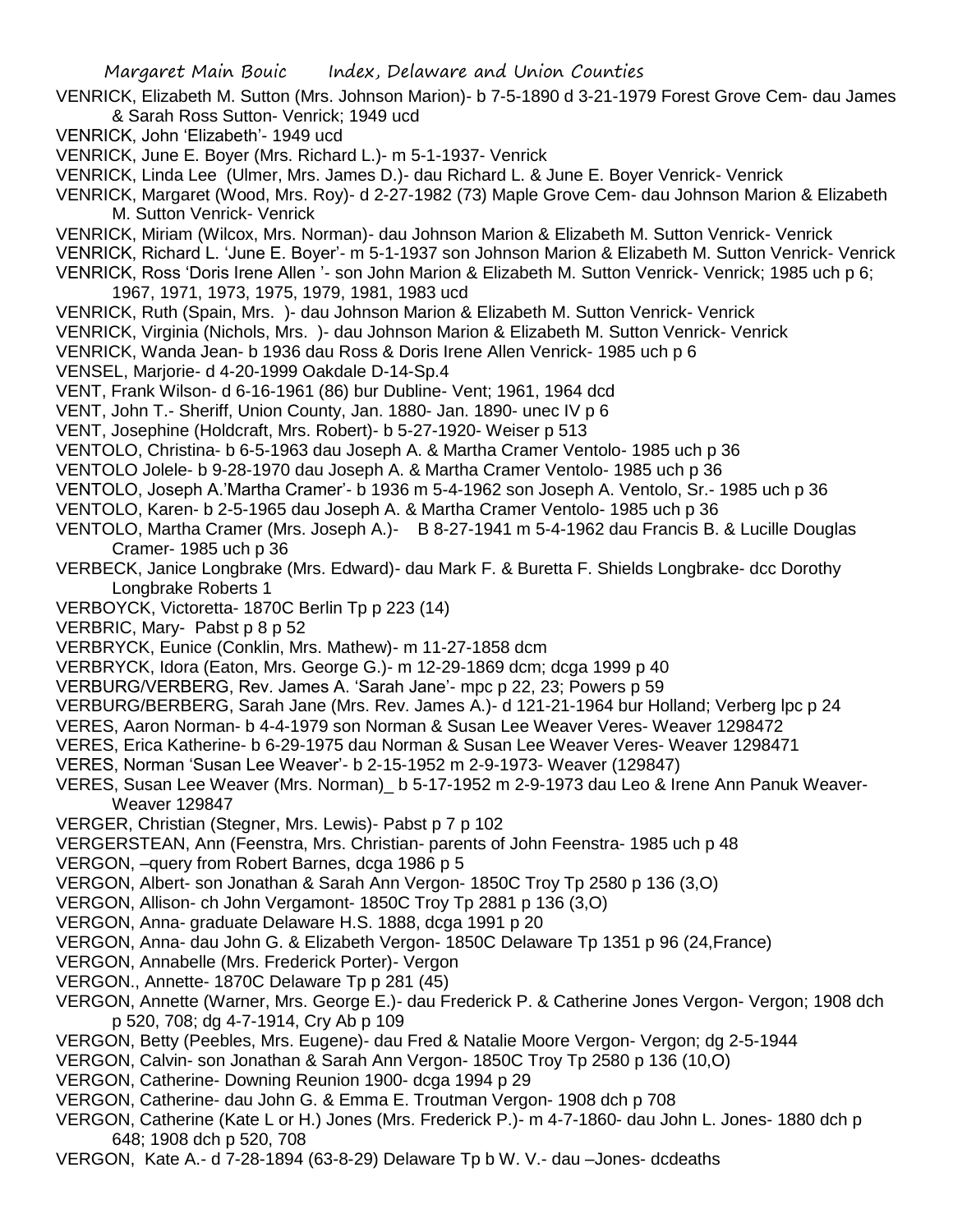VERGON, Charles- son Frederick Porter Vergon- Vergon

- VERGON, Cora (Mrs. James C.)- b 6-31-1869-stepdau of Mary Louise Biggs Maine- dau Joseph Clinton & Demeann Moses Main- dumch p 287; 1880 dch p 777; Main 131611522, 131613412; see Asp 1862; dg 4-7-1911, 4-11-1911 p 25, 26; Main Reunion 1892 dcga 1990 p 48
- VERGON, Edward- son Jonathan & Sarah Ann Vergon- 1850C Troy Tp 2580 p 136 (5,O)
- VERGON, Elizabeth- 1870C Delaware Tp p 281 (76\*)
- VERGON, Elizabeth- 1870C Delaware Tp p 280 (8)
- VERGON, Elizabeth Burlett/Berlet (Mrs John G.) b 4-12-1794 m 4-12-1818 d 2-23-1880- 1880 dch p 648; 1908 dch p 519; 1976 dch p 93; dcq Mary Vergon Sonner 5; dg 2-26-1880 Cry Ab p 42 1850C Delaware Tp 1351 p 96 (56,France); ped Patridia A. Sonner Keltner 13; 1999 dcga p 76
- VERGON, Elizabeth- b 4-24-1862 d 9-1-1911 (49-4-8)- dau Frederick P. & Katherine Jones Vergon- 1908 dch p 708; dg 9-8-1911, Cry Ab p 62
- VERGON, Emma E. Troutman (Mrs. John G.)- dau Jonathan & Angeline Troutman-1908 dch p 708
- VERGON, Eugene Jones- b 10-29-1871 Delaware Tp dcbirths- d 11-12-1872 (1y4m) Delaware dcdeathsson Fred P. & Kuba Johnes Vergon
- VERGON, Fay E., class at Wm. St. Ch- dcga 1995 p 5, 1999 p 59; Main Reunion 1892, dcga 1990 p 48
- VERGON, F. B.- honorary pallbearer for Henry J. Eaton- dg 4-23-1901, Cry Ab p 78
- VERGON, F. P.- dcga 1993 p 40
- VERGON, F. M.- hadc p 99 (Delaware Tp)
- VERGON, F. P.- pallbearer for Margaret Berlett- dg 2-26-1880, Cry Ab p 42,pallbearer for Dr. J. H. White, dg 7-19-1907, Cry Ab p 56, dg 5-26-1908, Cry Ab p 137; father of Annette Warner, dg 4-7-1914, Cry Ab p 109; dg 12-25-1917 Cry Ab p 112; dcga 1996 p 32, 1890/1 tax duplicate; designed Vergon Memorial, Oak Grove, dcga 1990 p 29, 30; dcga 1989 p 22
- VERGON, F. P.- brother George Vergon- dg 4-23-1901, Cry Ab p 78
- VERGON, Fred C.- pallbearer for Margaret Berlett- dg 12-25-1917, Cry Ab p 112
- VERGON, Fred 'Natalie Moore- dg 2-5-1944; dcga 1995 p 5
- VERGON, Fred P.- son Fred & Natalie Moore Vergon- dg 2-5-1944
- VERGON, Fredrick- 1870C Delaware Tp p 280 (41\*)
- VERGON, Frederick II son Frederick Porter Vergon- Vergon
- VERGON, Fredrick L.-d Sunday (47) dg 5-26-1908, Cry Ab p 137- son Frederick P. & Kate Jones Vergon-1908 dch p 520, 708; 1870C Delaware Tp p 280 (9)
- VERGON, Frederick Porter 'Annabelle'- d 2-6-1971 (52) Oakdale Cem- Vergon
- VERGON, Frederick P little son died 'Monday', dg 11-15-1872 Cry Ab p 101
- VERGON, Frederick P. 'Martha Lucinda Smith' 'K/Catherine Jones''Mary Etta Siegfried'- b 12-16-1829 m(1) 6- 5-1856 dcm (2) 4-7-1860 dcm (3) 11-1898 d 11-30-1898 - son John B. & Elizabeth Burlett Vergon- dcq Mary Vergon Sonner 2; 1880 dch p 552, 648; 1908 dch p 25-26-30, 245, 443, picture 518, 519, 708 - 1976 dch p 93, 84, 105, 106, 241, 275; dg 9-8-1911, Cry Ab p 62; Powell p 013 Weiser p 20; CCC (1875 Delaware Tp); Pabst p 8 p 211850C Delaware Tp 1351 p 96 (20,France); ped Patricia A. Sonner Keltner- 6; 1999 dcga p 76
- VERGON, George- pallbearer for Frederick Berlet- dg 5-12-1905, Cry Ab p 26; 1870C Brown Tp p 245 (43\*) VERGON, —(Berlet, Mrs. Frederick)- sister George Vergon- dg 4-23-1901, Cry Ab p 78
- VERGON, George- d Camp Chase (73) son John G. & Elizabeth Vergon- dg 4-232-1901, Cry Ab p 78; 1850C Delaware Tp 1351 p 96 (23,France)l 1870C Brown Tp (43,France); dcga 1986 p 40, infirmary
- VERGON, H.- 1869 wsc; Pabst p 8 p 21
- VERGON, Harriet- 1870C Delaware Tp p 280 (7)
- VERGON, Hattie (Smith, Mrs. A. Edwin)- dau Frederick P. & Catherine Jones Vergon- 1908 dch p 520, 708
- VERGON, Dr. H. H.- d Monday, Indiana- bro-in-law of Col. J. M. Crawford- dg 9-30-1910, Cry Ab p 161
- VERGON, Jacob- son Jonathan & Sarah Ann Vergon- 1850C Troy Tp 2580 p 136 (7,O)
- VERGON, James- dcga 1995 p 5
- VERGON, James- pallbearer for James Vandine- dg 3-28-1916, Cry Ab p 41, for James Maloney dg 4-11- 1916, Cry Ab p 48
- VERGON, James 'Cora Main'- dumch p 287; Main (131613412), 131613412 see Asp 1862
- VERGON, James C.- pallbearer for Mrs. Edward Shindoller- dg 4-15-1910, Cry Ab p 117, for Margaret Berlettdg 12-25-1917 Cry Ab p 112; 1870C Delaware Tp p 280 (3); brother George Vergon- dg 4-23-1901, Cry Ab p 78